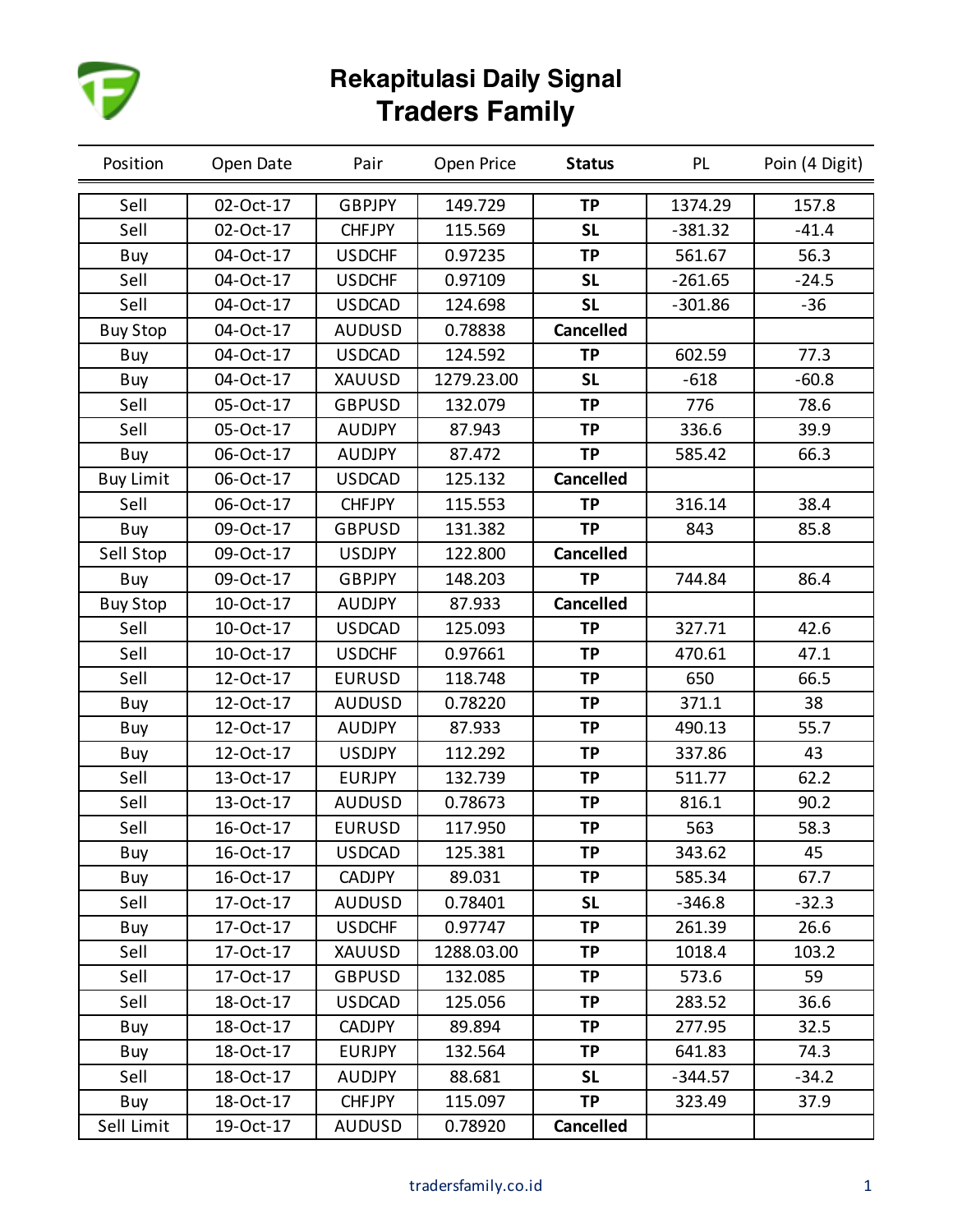

| Buy              | 19-Oct-17 | <b>EURUSD</b> | 118.109    | <b>SL</b>        | $-401$    | $-39.1$ |
|------------------|-----------|---------------|------------|------------------|-----------|---------|
| Sell             | 19-Oct-17 | <b>USDCHF</b> | 0.97913    | <b>TP</b>        | 281.92    | 28.5    |
| Buy              | 19-Oct-17 | <b>USDJPY</b> | 112.524    | <b>TP</b>        | 524.46    | 61.1    |
| Sell             | 19-Oct-17 | <b>USDJPY</b> | 112.512    | <b>SL</b>        | $-298.37$ | $-32.2$ |
| Sell             | 19-Oct-17 | XAUUSD        | 1288.03.00 | <b>TP</b>        | 905.6     | 93      |
| Buy              | 19-Oct-17 | <b>EURUSD</b> | 118.245    | <b>SL</b>        | $-213.9$  | $-19.9$ |
| Sell Stop        | 19-Oct-17 | <b>AUDJPY</b> | 88.018     | <b>Cancelled</b> |           |         |
| Buy              | 20-Oct-17 | <b>USDCAD</b> | 125.102    | <b>TP</b>        | 262.63    | 34.2    |
| Sell             | 20-Oct-17 | <b>AUDUSD</b> | 0.78401    | <b>TP</b>        | 438.4     | 47.6    |
| Sell             | 20-Oct-17 | <b>EURUSD</b> | 117.875    | <b>TP</b>        | 380       | 40.5    |
| Buy              | 20-Oct-17 | <b>GBPJPY</b> | 149.636    | <b>TP</b>        | 587.74    | 69.7    |
| Sell             | 20-Oct-17 | <b>CADJPY</b> | 89.943     | <b>SL</b>        | $-309.92$ | $-33.5$ |
| Sell             | 20-Oct-17 | <b>AUDUSD</b> | 0.78147    | <b>SL</b>        | $-225.7$  | $-19.5$ |
| Sell             | 23-Oct-17 | <b>CHFJPY</b> | 115.597    | <b>TP</b>        | 520.6     | 61      |
| Sell             | 23-Oct-17 | <b>GBPUSD</b> | 132.094    | <b>TP</b>        | 860.6     | 87.7    |
| Buy              | 23-Oct-17 | <b>EURUSD</b> | 117.434    | <b>TP</b>        | 614.2     | 63.4    |
| Sell             | 23-Oct-17 | <b>EURJPY</b> | 133.132    | <b>SL</b>        | $-455.77$ | $-50.2$ |
| <b>Buy Limit</b> | 24-Oct-17 | <b>USDJPY</b> | 113.163    | <b>Cancelled</b> |           |         |
| Sell             | 24-Oct-17 | <b>CHFJPY</b> | 114.971    | TP               | 256.2     | 31.4    |
| Sell             | 24-Oct-17 | <b>GBPUSD</b> | 131.621    | <b>TP</b>        | 383       | 39.3    |
| Sell             | 24-Oct-17 | <b>EURJPY</b> | 134.135    | <b>TP</b>        | 1386.48   | 160.8   |
| Sell             | 25-Oct-17 | <b>AUDJPY</b> | 88.366     | <b>TP</b>        | 377.47    | 44.1    |
| Sell             | 25-Oct-17 | <b>AUDJPY</b> | 88.367     | <b>TP</b>        | 245.68    | 29.1    |
| Sell             | 25-Oct-17 | <b>GBPUSD</b> | 132.154    | <b>SL</b>        | 398       | 40.8    |
| Buy              | 25-Oct-17 | <b>EURUSD</b> | 117.965    | TP               | 327.1     | 34.2    |
| Buy              | 25-Oct-17 | <b>USDCHF</b> | 0.98733    | <b>TP</b>        | 617.04    | 62.7    |
| Sell Stop        | 26-Oct-17 | <b>USDCHF</b> | 0.98552    | <b>Cancelled</b> |           |         |
| Sell             | 26-Oct-17 | <b>EURUSD</b> | 118.315    | <b>TP</b>        | 552       | 56.2    |
| Sell             | 26-Oct-17 | <b>CHFJPY</b> | 114.417    | <b>SL</b>        | $-175.3$  | $-18.8$ |
| Sell             | 26-Oct-17 | <b>GBPUSD</b> | 131.916    | <b>TP</b>        | 517.6     | 53.4    |
| Sell             | 26-Oct-17 | <b>EURJPY</b> | 133.752    | TP               | 408.03    | 47.6    |
| Buy              | 26-Oct-17 | <b>EURUSD</b> | 117.434    | <b>SL</b>        | $-268$    | $-25.8$ |
| Buy              | 26-Oct-17 | <b>AUDJPY</b> | 87.388     | <b>SL</b>        | $-362.08$ | $-40.2$ |
| Sell             | 27-Oct-17 | <b>GBPJPY</b> | 149.002    | <b>SL</b>        | $-579.51$ | $-62.7$ |
| Buy              | 27-Oct-17 | <b>EURJPY</b> | 132.039    | <b>TP</b>        | 1359.31   | 166.5   |
| <b>Buy Limit</b> | 30-Oct-17 | <b>USDCHF</b> | 0.99360    | <b>Cancelled</b> |           |         |
| Sell             | 31-Oct-17 | <b>USDJPY</b> | 113.023    | <b>SL</b>        | $-390.76$ | $-43.2$ |
| Buy              | 31-Oct-17 | <b>GBPJPY</b> | 150.126    | <b>TP</b>        | 598.66    | 69.1    |
| Buy              | 30-Oct-17 | <b>GBPUSD</b> | 132.001    | <b>TP</b>        | 632       | 64.7    |
| Sell             | 30-Oct-17 | <b>USDJPY</b> | 113.208    | <b>SL</b>        | $-345.78$ | $-37.8$ |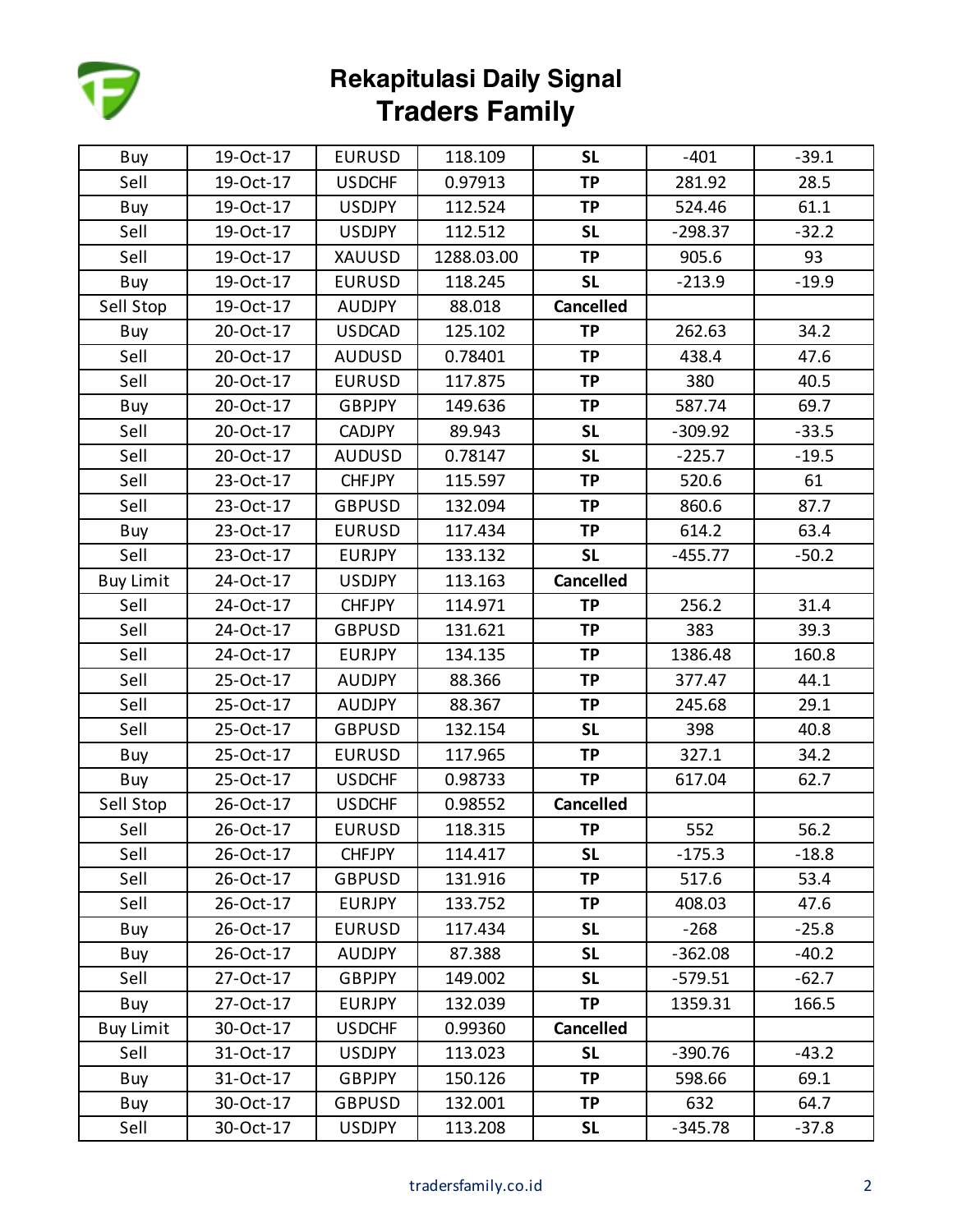

| Buy        | 30-Oct-17 | XAUUSD        | 1275.82    | <b>SL</b>        | $-616$    | $-59.9$ |
|------------|-----------|---------------|------------|------------------|-----------|---------|
| Sell       | 30-Oct-17 | <b>USDCHF</b> | 0.99500    | <b>SL</b>        | $-417.39$ | $-40.3$ |
| Buy        | 01-Nov-17 | <b>USDJPY</b> | 113.820    | <b>TP</b>        | 348.05    | 40.9    |
| Sell       | 01-Nov-17 | GBPJPY        | 151.238    | <b>TP</b>        | 905.92    | 104.4   |
| Buy        | 01-Nov-17 | <b>AUDJPY</b> | 87.409     | <b>TP</b>        | 322.68    | 37.9    |
| Sell       | 01-Nov-17 | <b>USDJPY</b> | 114.219    | <b>TP</b>        | 369.3     | 43.5    |
| Sell       | 01-Nov-17 | <b>USDCAD</b> | 128.549    | <b>TP</b>        | 515.36    | 68.2    |
| Buy        | 02-Nov-17 | <b>AUDJPY</b> | 87.863     | <b>SL</b>        | $-293.67$ | $-32.4$ |
| Buy        | 02-Nov-17 | <b>AUDUSD</b> | 0.77267    | <b>SL</b>        | $-352.9$  | $-34.4$ |
| Buy        | 02-Nov-17 | <b>EURJPY</b> | 132.955    | <b>SL</b>        | $-564.66$ | $-60.8$ |
| Sell       | 02-Nov-17 | <b>GBPUSD</b> | 132.057    | <b>SL</b>        | $-502$    | $-49.2$ |
| Sell       | 02-Nov-17 | <b>GBPJPY</b> | 150.428    | <b>TP</b>        | 822.27    | 95      |
| Sell       | 02-Nov-17 | <b>USDCHF</b> | 0.99726    | <b>SL</b>        | $-266.04$ | $-25.6$ |
| Sell       | 02-Nov-17 | <b>AUDJPY</b> | 88.060     | <b>TP</b>        | 610.39    | 71.6    |
| Buy        | 02-Nov-17 | <b>CADJPY</b> | 89.048     | <b>TP</b>        | 558.1     | 66.9    |
| Buy        | 02-Nov-17 | CADJPY        | 89.085     | <b>TP</b>        | 460.31    | 55.7    |
| Sell       | 03-Nov-17 | XAUUSD        | 1272.39.00 | <b>TP</b>        | 615       | 62.5    |
| Sell       | 06-Nov-17 | <b>AUDJPY</b> | 87.214     | <b>SL</b>        | $-293.75$ | $-32.5$ |
| Sell       | 06-Nov-17 | CADJPY        | 89.719     | <b>TP</b>        | 896.6     | 104.3   |
| Sell       | 06-Nov-17 | <b>EURJPY</b> | 132.192    | <b>TP</b>        | 479.58    | 56.5    |
| Sell       | 07-Nov-17 | <b>USDCHF</b> | 0.99726    | <b>SL</b>        | $-266.04$ | $-25.6$ |
| Buy        | 07-Nov-17 | <b>GBPJPY</b> | 150.061    | <b>SL</b>        | $-717.51$ | $-79.9$ |
| Sell       | 07-Nov-17 | <b>USDJPY</b> | 114.218    | <b>TP</b>        | 433.75    | 50.8    |
| Sell       | 07-Nov-17 | XAUUSD        | 1272.39.00 | <b>SL</b>        | $-553.6$  | $-54$   |
| Buy        | 07-Nov-17 | <b>USDCAD</b> | 127.963    | <b>SL</b>        | $-442.51$ | $-54.6$ |
| Sell       | 08-Nov-17 | <b>USDJPY</b> | 113.593    | <b>SL</b>        | $-321.92$ | $-35.2$ |
| Buy        | 08-Nov-17 | <b>CHFJPY</b> | 113.521    | <b>TP</b>        | 417.99    | 49.2    |
| Sell       | 09-Nov-17 | <b>USDJPY</b> | 113.995    | <b>TP</b>        | 347.42    | 40.6    |
| Sell       | 09-Nov-17 | <b>AUDJPY</b> | 87.538     | <b>TP</b>        | 371.59    | 43.3    |
| Buy        | 09-Nov-17 | <b>CHFJPY</b> | 113.521    | <b>TP</b>        | 424.25    | 49.2    |
| Buy        | 09-Nov-17 | <b>EURUSD</b> | 116.321    | <b>SL</b>        | $-294$    | $-28.4$ |
| Sell       | 09-Nov-17 | <b>USDCHF</b> | 0.99726    | <b>TP</b>        | 256.43    | 26.5    |
| Sell Limit | 10-Nov-17 | <b>AUDJPY</b> | 87.353     | <b>Cancelled</b> |           |         |
| Buy        | 10-Nov-17 | <b>GBPJPY</b> | 149.564    | <b>SL</b>        | $-479.48$ | $-51.8$ |
| Sell       | 10-Nov-17 | <b>GBPJPY</b> | 149.780    | <b>TP</b>        | 684.99    | 80.9    |
| Sell       | 10-Nov-17 | XAUUSD        | 1279.03.00 | <b>TP</b>        | 676.6     | 70.1    |
| Buy        | 10-Nov-17 | <b>XAUUSD</b> | 1277.23.00 | <b>SL</b>        | $-543$    | $-50.5$ |
| Buy        | 10-Nov-17 | <b>EURJPY</b> | 132.502    | <b>SL</b>        | $-455.91$ | $-48.7$ |
| Sell       | 13-Nov-17 | <b>USDJPY</b> | 113.715    | <b>SL</b>        | $-188.56$ | $-20$   |
| Buy        | 13-Nov-17 | <b>CHFJPY</b> | 113.521    | <b>TP</b>        | 424.1     | 49.2    |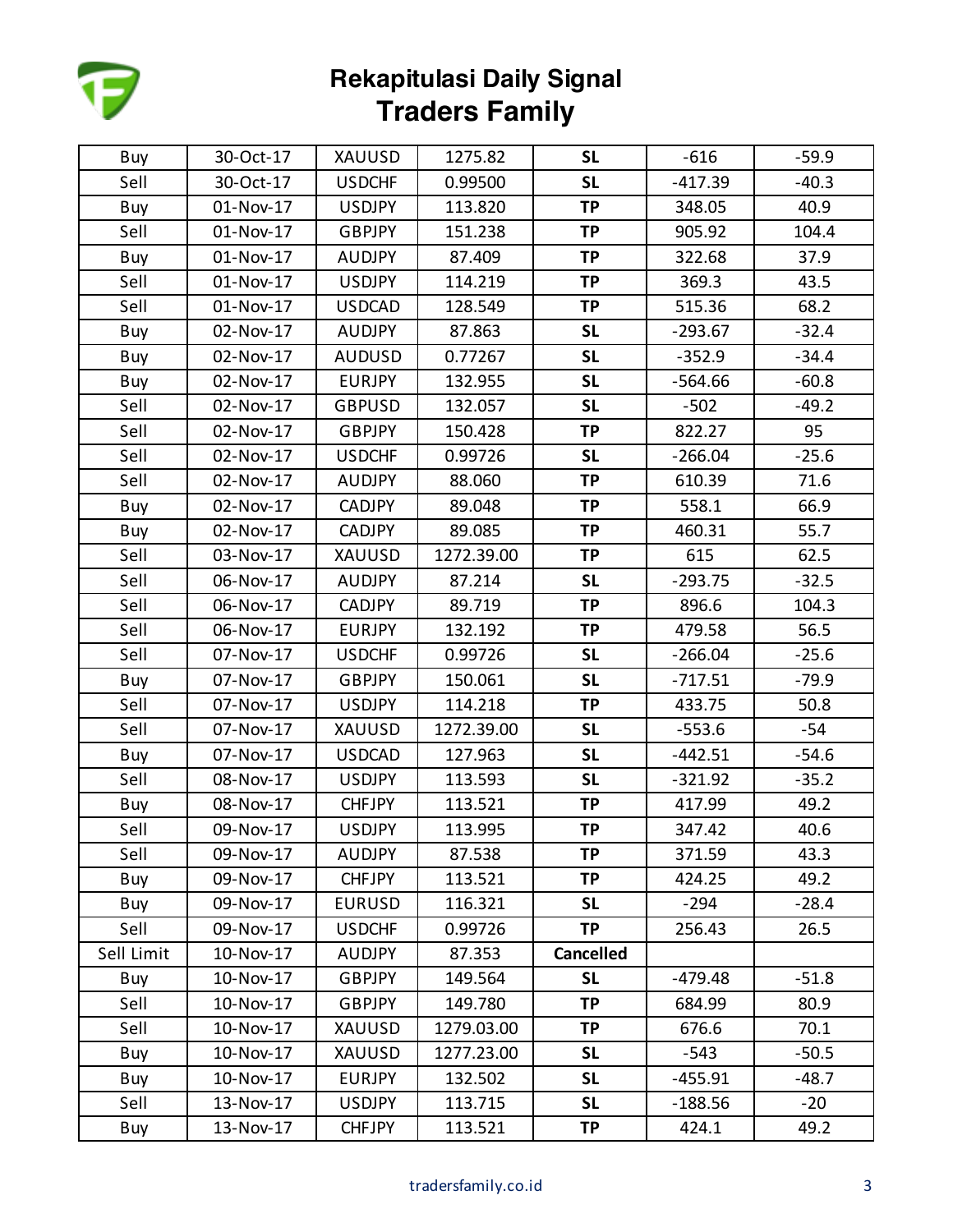

| Sell | 13-Nov-17 | <b>USDCHF</b> | 0.99819    | <b>TP</b>         | 519.79    | 53      |
|------|-----------|---------------|------------|-------------------|-----------|---------|
| Buy  | 13-Nov-17 | <b>USDCAD</b> | 127.226    | <b>TP</b>         | 359.52    | 47.7    |
| Buy  | 14-Nov-17 | <b>GBPUSD</b> | 131.635    | <b>TP</b>         | 435       | 45      |
| Buy  | 14-Nov-17 | <b>EURUSD</b> | 116.950    | <b>TP</b>         | 599       | 60.9    |
| Buy  | 14-Nov-17 | <b>USDJPY</b> | 113.823    | <b>SL</b>         | $-332.58$ | $-36.6$ |
| Sell | 14-Nov-17 | <b>GBPJPY</b> | 149.302    | <b>TP</b>         | 882.01    | 101.3   |
| Sell | 15-Nov-17 | CADJPY        | 88.714     | <b>TP</b>         | 444.28    | 51.2    |
| Sell | 15-Nov-17 | <b>USDJPY</b> | 112.897    | <b>TP</b>         | 244.86    | 28.7    |
| Sell | 16-Nov-17 | <b>CHFJPY</b> | 114.077    | <b>TP</b>         | 432.18    | 49.9    |
| Buy  | 16-Nov-17 | <b>USDJPY</b> | 113.280    | <b>SL</b>         | $-303.05$ | $-33.1$ |
| Sell | 16-Nov-17 | <b>GBPJPY</b> | 149.173    | <b>TP</b>         | 747.63    | 85.9    |
| Buy  | 16-Nov-17 | <b>USDCHF</b> | 0.99165    | <b>Cut Manual</b> | $-23.95$  | 6       |
| Sell | 16-Nov-17 | <b>EURUSD</b> | 117.569    | <b>SL</b>         | $-643$    | $-62.8$ |
| Buy  | 17-Nov-17 | <b>CHFJPY</b> | 113.521    | <b>SL</b>         | $-336.43$ | $-36.6$ |
| Sell | 17-Nov-17 | <b>USDCAD</b> | 127.144    | <b>SL</b>         | $-277.48$ | $-34.1$ |
| Sell | 17-Nov-17 | AUDJPY        | 85.458     | <b>TP</b>         | 396.8     | 45.8    |
| Sell | 17-Nov-17 | <b>EURJPY</b> | 132.701    | <b>TP</b>         | 640.01    | 74.2    |
| Sell | 17-Nov-17 | <b>USDJPY</b> | 112.300    | <b>SL</b>         | $-256.19$ | $-26.7$ |
| Sell | 20-Nov-17 | XAUUSD        | 1286.42.00 | <b>TP</b>         | 670       | 68      |
| Sell | 20-Nov-17 | <b>GBPJPY</b> | 148.954    | <b>TP</b>         | 584.54    | 68      |
| Sell | 20-Nov-17 | <b>USDCHF</b> | 0.99300    | <b>TP</b>         | 473.83    | 48.6    |
| Buy  | 20-Nov-17 | <b>USDJPY</b> | 112.689    | <b>SL</b>         | $-341.44$ | $-36.6$ |
| Buy  | 21-Nov-17 | <b>AUDJPY</b> | 85.108     | <b>SL</b>         | $-397.06$ | $-43.3$ |
| Sell | 21-Nov-17 | <b>USDJPY</b> | 112.276    | <b>TP</b>         | 250.43    | 29.5    |
| Sell | 22-Nov-17 | <b>GBPJPY</b> | 148.419    | <b>TP</b>         | 430.68    | 49.7    |
| Buy  | 22-Nov-17 | XAUUSD        | 1285.34.00 | <b>TP</b>         | 562       | 57.2    |
| Sell | 22-Nov-17 | <b>USDCHF</b> | 0.98792    | <b>TP</b>         | 280.33    | 28.6    |
| Sell | 22-Nov-17 | <b>USDCAD</b> | 127.362    | <b>TP</b>         | 329.51    | 43.6    |
| Buy  | 23-Nov-17 | <b>USDCAD</b> | 126.785    | TP                | 619.72    | 82.4    |
| Buy  | 24-Nov-17 | <b>USDJPY</b> | 111.544    | <b>SL</b>         | $-291.97$ | $-29.5$ |
| Buy  | 24-Nov-17 | <b>EURJPY</b> | 132.535    | TP                | 535.99    | 60.9    |
| Buy  | 24-Nov-17 | <b>GBPJPY</b> | 148.722    | <b>SL</b>         | $-431.38$ | $-45.4$ |
| Buy  | 24-Nov-17 | <b>CHFJPY</b> | 113.857    | <b>SL</b>         | $-354.45$ | $-37.5$ |
| Sell | 24-Nov-17 | <b>GBPJPY</b> | 148.942    | TP                | 789.13    | 96.7    |
| Sell | 27-Nov-17 | <b>AUDUSD</b> | 0.76410    | TP                | 734.8     | 80      |
| Sell | 27-Nov-17 | CADJPY        | 87.319     | <b>TP</b>         | 463.54    | 52.9    |
| Buy  | 28-Nov-17 | <b>USDCAD</b> | 127.717    | ТP                | 320.11    | 42.3    |
| Sell | 28-Nov-17 | <b>GBPUSD</b> | 132.687    | <b>SL</b>         | $-533$    | $-52.3$ |
| Sell | 28-Nov-17 | <b>EURJPY</b> | 132.035    | <b>SL</b>         | $-450.34$ | $-48.8$ |
| Sell | 28-Nov-17 | <b>GBPJPY</b> | 148.679    | <b>SL</b>         | -424.67   | $-46.2$ |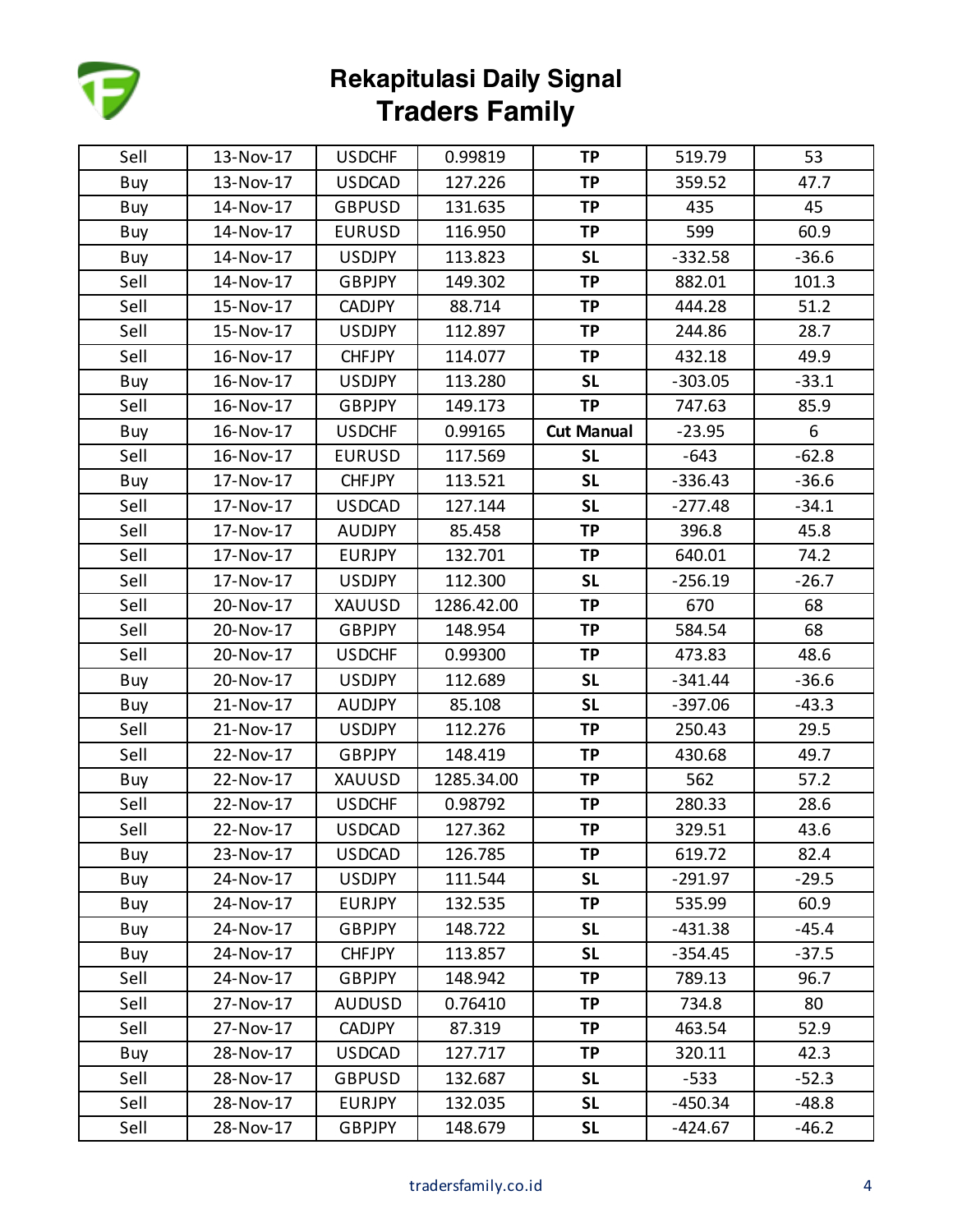

| Buy        | 28-Nov-17 | <b>USDJPY</b> | 111.544    | <b>TP</b>         | 374.64    | 43.7    |
|------------|-----------|---------------|------------|-------------------|-----------|---------|
| Buy        | 29-Nov-17 | <b>GBPJPY</b> | 149.719    | <b>TP</b>         | 724.47    | 82.8    |
| Sell       | 29-Nov-17 | <b>AUDUSD</b> | 0.75750    | <b>SL</b>         | $-361.8$  | $-33.8$ |
| Sell       | 29-Nov-17 | XAUUSD        | 1286.11.00 | <b>TP</b>         | 650.4     | 66.4    |
| Buy        | 29-Nov-17 | <b>USDCHF</b> | 0.98703    | <b>SL</b>         | $-373.94$ | $-35.4$ |
| Buy        | 30-Nov-17 | <b>CHFJPY</b> | 113.951    | <b>TP</b>         | 490.65    | 55.7    |
| Buy        | 30-Nov-17 | <b>CHFJPY</b> | 114.030    | <b>SL</b>         | $-249.87$ | $-26.7$ |
| Sell       | 30-Nov-17 | <b>EURJPY</b> | 134.135    | <b>TP</b>         | 1399.71   | 160.8   |
| Buy        | 01-Dec-17 | CADJPY        | 87.403     | <b>TP</b>         | 357.76    | 41.4    |
| Sell       | 01-Dec-17 | <b>USDCAD</b> | 128.099    | <b>TP</b>         | 503.95    | 65.5    |
| Sell       | 01-Dec-17 | <b>USDCHF</b> | 0.98142    | <b>TP</b>         | 241.28    | 24.6    |
| Buy        | 01-Dec-17 | <b>CHFJPY</b> | 114.798    | <b>TP</b>         | 219.7     | 27.1    |
| Sell       | 04-Dec-17 | CADJPY        | 89.053     | <b>TP</b>         | 852.62    | 97.3    |
| Sell       | 04-Dec-17 | <b>AUDJPY</b> | 85.905     | <b>TP</b>         | 1042.77   | 120.9   |
| Sell       | 05-Dec-17 | <b>USDJPY</b> | 112.657    | <b>SL</b>         | $-210.2$  | $-22.6$ |
| Sell       | 05-Dec-17 | XAUUSD        | 1270.22.00 | <b>TP</b>         | 877.8     | 89.5    |
| Sell       | 05-Dec-17 | <b>EURUSD</b> | 118.094    | <b>TP</b>         | 491       | 51.6    |
| Sell       | 05-Dec-17 | <b>CHFJPY</b> | 113.998    | <b>TP</b>         | 500.2     | 57.8    |
| Sell       | 05-Dec-17 | <b>CHFJPY</b> | 113.957    | <b>TP</b>         | 331.83    | 38.9    |
| Sell       | 05-Dec-17 | <b>EURJPY</b> | 133.035    | <b>Cut Manual</b> | 153.55    | 19.3    |
| Sell       | 06-Dec-17 | <b>AUDJPY</b> | 85.320     | <b>SL</b>         | $-254.52$ | $-27.5$ |
| Sell       | 06-Dec-17 | <b>AUDJPY</b> | 85.162     | <b>TP</b>         | 414.62    | 48.6    |
| Sell       | 06-Dec-17 | <b>AUDUSD</b> | 0.75750    | <b>TP</b>         | 307.1     | 32.4    |
| Sell       | 06-Dec-17 | <b>USDJPY</b> | 112.229    | <b>SL</b>         | $-369.03$ | $-40.1$ |
| Sell       | 06-Dec-17 | <b>EURUSD</b> | 118.467    | <b>TP</b>         | 334       | 34.4    |
| Sell       | 06-Dec-17 | <b>CADJPY</b> | 88.321     | <b>TP</b>         | 604.2     | 69.4    |
| Sell       | 06-Dec-17 | <b>GBPJPY</b> | 150.343    | <b>SL</b>         | $-563.57$ | $-61.7$ |
| Buy        | 06-Dec-17 | <b>USDCAD</b> | 127.799    | <b>TP</b>         | 415.41    | 54.6    |
| Sell       | 07-Dec-17 | <b>AUDUSD</b> | 0.75488    | ТP                | 389       | 39.9    |
| Sell       | 07-Dec-17 | <b>USDJPY</b> | 112.577    | <b>SL</b>         | $-222.73$ | $-24$   |
| Sell       | 07-Dec-17 | <b>GBPUSD</b> | 133.439    | <b>SL</b>         | $-352$    | $-34.2$ |
| Sell       | 07-Dec-17 | XAUUSD        | 1253.45.00 | <b>TP</b>         | 1130      | 114.7   |
| Buy        | 07-Dec-17 | <b>GBPUSD</b> | 134.663    | <b>TP</b>         | 497       | 51.2    |
| Buy        | 07-Dec-17 | <b>GBPJPY</b> | 151.539    | <b>TP</b>         | 668.73    | 76.7    |
| Buy        | 07-Dec-17 | <b>EURJPY</b> | 133.232    | <b>TP</b>         | 314.12    | 39.3    |
| Sell Limit | 08-Dec-17 | <b>GBPUSD</b> | 135.343    | <b>Cancelled</b>  |           |         |
| Buy        | 08-Dec-17 | <b>AUDJPY</b> | 85.266     | <b>TP</b>         | 546.23    | 62.9    |
| Buy        | 08-Dec-17 | <b>EURUSD</b> | 117.311    | <b>Cut Manual</b> | 877.5     | 91.7    |
| Buy        | 08-Dec-17 | <b>CADJPY</b> | 88.845     | <b>SL</b>         | $-237.83$ | $-25.8$ |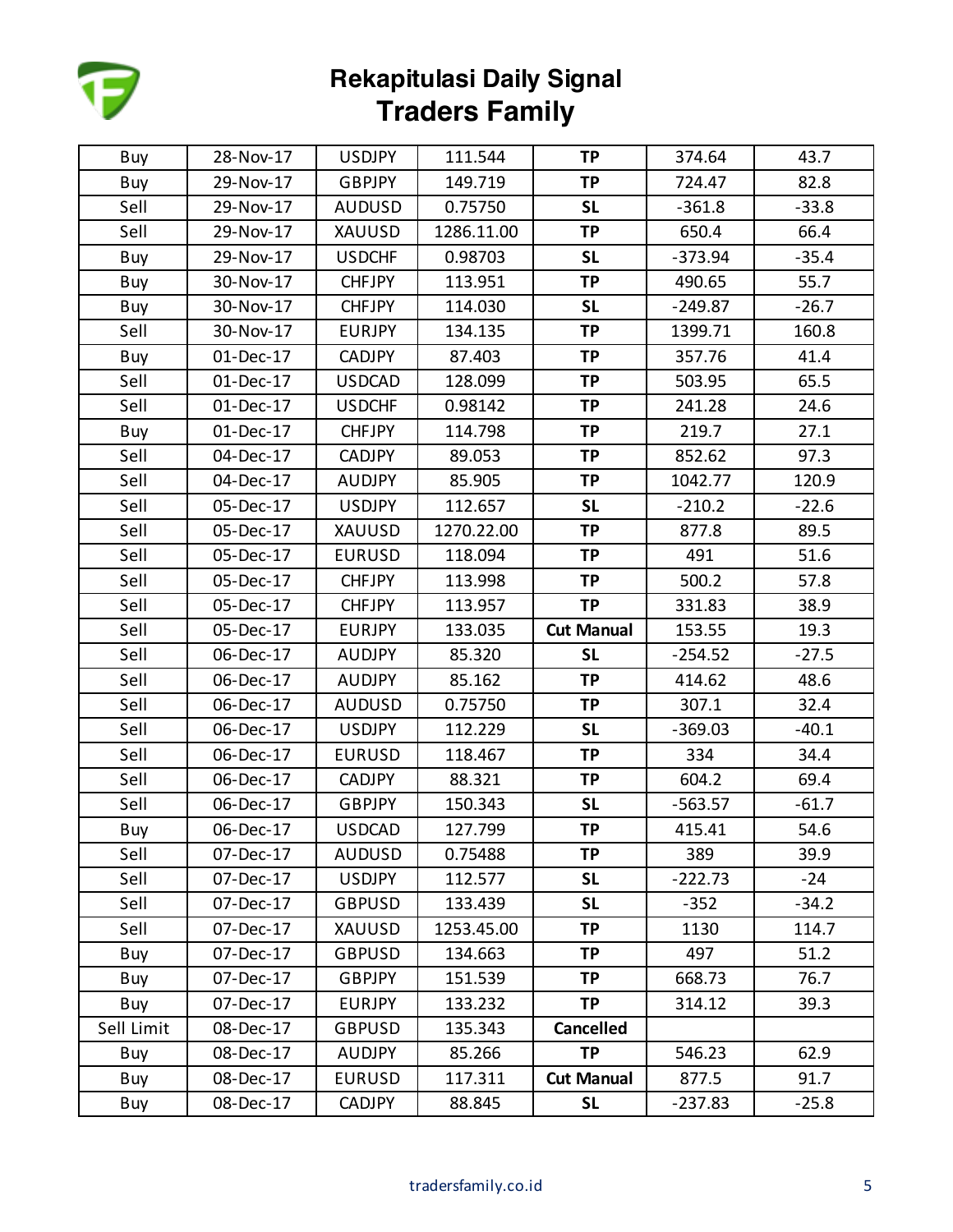

| Buy              | 08-Dec-17 | <b>CHFJPY</b> | 114.024 | <b>TP</b>         | 401.19    | 47.9    |
|------------------|-----------|---------------|---------|-------------------|-----------|---------|
| Sell             | 11-Dec-17 | <b>USDCHF</b> | 0.99077 | <b>SL</b>         | $-300.82$ | $-28.5$ |
| Sell             | 11-Dec-17 | <b>USDJPY</b> | 112.973 | <b>Cut Manual</b> | 212.4     | 26      |
| Sell             | 11-Dec-17 | <b>GBPJPY</b> | 151.249 | <b>Cut Manual</b> | $-167.1$  | $-15.5$ |
| Buy              | 11-Dec-17 | <b>AUDUSD</b> | 0.75648 | <b>TP</b>         | 610.3     | 61.7    |
| Buy              | 12-Dec-17 | <b>CHFJPY</b> | 114.638 | <b>SL</b>         | $-194.15$ | $-20.9$ |
| Sell             | 13-Dec-17 | <b>CHFJPY</b> | 114.244 | <b>SL</b>         | $-173.4$  | $-18.5$ |
| Sell             | 13-Dec-17 | <b>CADJPY</b> | 87.967  | <b>TP</b>         | 216.7     | 26.3    |
| Sell Stop        | 14-Dec-17 | <b>CADJPY</b> | 87.327  | <b>Cancelled</b>  |           |         |
| Buy              | 14-Dec-17 | <b>AUDJPY</b> | 86.298  | <b>SL</b>         | $-281.5$  | $-30.5$ |
| Buy              | 14-Dec-17 | <b>GBPUSD</b> | 134.447 | <b>SL</b>         | $-249$    | $-23.9$ |
| <b>Buy Stop</b>  | 14-Dec-17 | <b>USDJPY</b> | 112.920 | <b>Cancelled</b>  |           |         |
| Buy              | 14-Dec-17 | <b>GBPJPY</b> | 151.951 | <b>SL</b>         | $-561.7$  | $-62.2$ |
| Sell             | 14-Dec-17 | <b>CHFJPY</b> | 114.048 | <b>SL</b>         | $-245.8$  | $-26.6$ |
| Buy              | 14-Dec-17 | <b>EURUSD</b> | 118.629 | <b>SL</b>         | $-347$    | $-33.7$ |
| Sell             | 14-Dec-17 | <b>USDCAD</b> | 127.894 | <b>TP</b>         | 547.5     | 70.9    |
| Sell             | 15-Dec-17 | <b>EURUSD</b> | 117.701 | <b>SL</b>         | $-323$    | $-31.3$ |
| Sell             | 15-Dec-17 | <b>GBPUSD</b> | 133.608 | <b>TP</b>         | 426       | 43.6    |
| Sell Stop        | 15-Dec-17 | <b>AUDUSD</b> | 0.76030 | <b>Cancelled</b>  |           |         |
| <b>Buy Limit</b> | 15-Dec-17 | <b>USDJPY</b> | 111.130 | <b>Cancelled</b>  |           |         |
| <b>Buy Limit</b> | 15-Dec-17 | <b>CHFJPY</b> | 113.201 | <b>Cancelled</b>  |           |         |
| <b>Buy Limit</b> | 15-Dec-17 | <b>EURJPY</b> | 131.620 | <b>Cancelled</b>  |           |         |
| Sell Stop        | 15-Dec-17 | XAUUSD        | 1247.61 | <b>Cancelled</b>  |           |         |
| Sell Stop        | 15-Dec-17 | <b>AUDJPY</b> | 85.350  | <b>Cancelled</b>  |           |         |
| Sell Stop        | 18-Dec-17 | <b>EURUSD</b> | 117.037 | <b>Cancelled</b>  |           |         |
| Buy              | 18-Dec-17 | <b>EURUSD</b> | 118.164 | <b>SL</b>         | $-263$    | $-25.3$ |
| Sell             | 18-Dec-17 | <b>USDCHF</b> | 0.98660 | <b>TP</b>         | 213.49    | 22      |
| Buy              | 18-Dec-17 | <b>GBPUSD</b> | 133.876 | <b>Cut Manual</b> | $-77.65$  | $-6.3$  |
| <b>Buy Stop</b>  | 18-Dec-17 | <b>GBPJPY</b> | 151.064 | <b>Cancelled</b>  |           |         |
| Buy              | 18-Dec-17 | <b>CHFJPY</b> | 114.042 | <b>TP</b>         | 319.48    | 37.5    |
| Sell Stop        | 18-Dec-17 | <b>USDCAD</b> | 128.099 | <b>Cancelled</b>  |           |         |
| Sell Stop        | 18-Dec-17 | <b>AUDUSD</b> | 0.76030 | <b>Cancelled</b>  |           |         |
| Sell Stop        | 18-Dec-17 | <b>CADJPY</b> | 86.698  | <b>Cancelled</b>  |           |         |
| Sell Stop        | 19-Dec-17 | <b>USDCHF</b> | 0.98039 | <b>Cancelled</b>  |           |         |
| Buy              | 19-Dec-17 | <b>EURJPY</b> | 133.120 | <b>TP</b>         | 330.05    | 38.4    |
| Sell Stop        | 19-Dec-17 | <b>GBPJPY</b> | 150.039 | <b>Cancelled</b>  |           |         |
| Buy              | 19-Dec-17 | <b>USDJPY</b> | 113.016 | <b>Cut Manual</b> | 257.15    | 32.8    |
| Sell Stop        | 19-Dec-17 | XAUUSD        | 1249.70 | <b>Cancelled</b>  |           |         |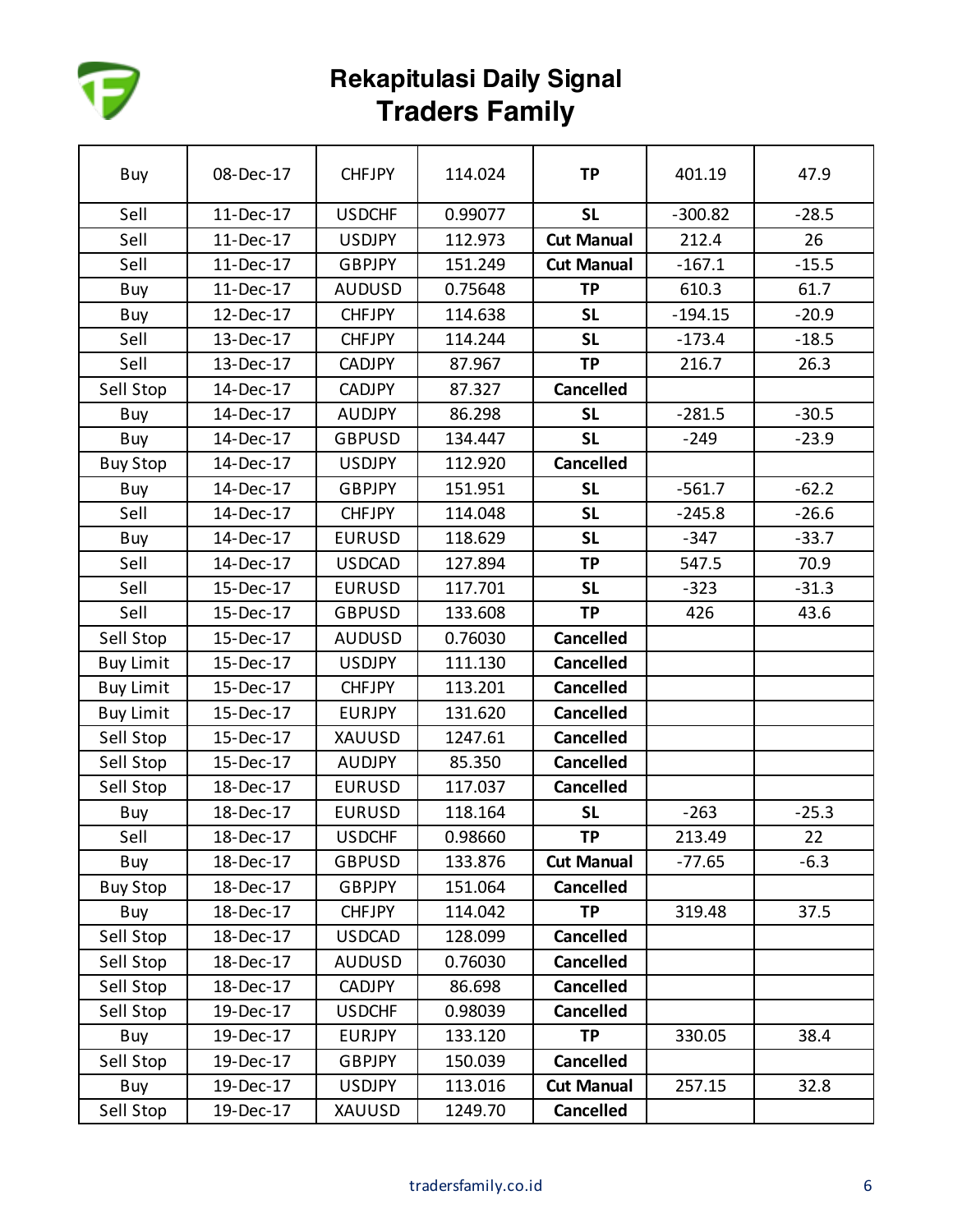

| Buy              | 19-Dec-17 | <b>USDCHF</b> | 0.98486     | <b>TP</b>         | 536.72    | 55.8    |
|------------------|-----------|---------------|-------------|-------------------|-----------|---------|
| <b>Buy Limit</b> | 19-Dec-17 | <b>GBPUSD</b> | 13.281      | <b>Cancelled</b>  |           |         |
| Sell             | 19-Dec-17 | <b>CHFJPY</b> | 114.536     | <b>SL</b>         | $-736.88$ | $-75.9$ |
| Sell             | 20-Dec-17 | <b>EURJPY</b> | 133.754     | <b>SL</b>         | $-728.09$ | $-81.3$ |
| Sell             | 20-Dec-17 | <b>EURJPY</b> | 134.156     | <b>SL</b>         | $-373.02$ | $-41.1$ |
| Sell             | 20-Dec-17 | <b>USDCAD</b> | 128.282     | <b>TP</b>         | 412.02    | 55.5    |
| Buy              | 20-Dec-17 | <b>EURUSD</b> | 118.660     | <b>SL</b>         | $-300.8$  | $-27.1$ |
| Sell             | 20-Dec-17 | <b>CHFJPY</b> | 114.957     | <b>SL</b>         | $-358.8$  | $-33.8$ |
| Sell Stop        | 21-Dec-17 | <b>AUDJPY</b> | 86.466      | <b>Cancelled</b>  |           |         |
| Sell Limit       | 21-Dec-17 | <b>UDSCHF</b> | 0.99221     | <b>Cancelled</b>  |           |         |
| Buy              | 21-Dec-17 | <b>USDCHF</b> | 0.98883     | <b>Cut Manual</b> | $-75.9$   | $-6.1$  |
| Sell Stop        | 21-Dec-17 | XAUUSD        | 1260.21.00  | <b>Cancelled</b>  |           |         |
| Sell Stop        | 21-Dec-17 | <b>GBPJPY</b> | 150.685     | <b>Cancelled</b>  |           |         |
| Buy              | 21-Dec-17 | <b>AUDUSD</b> | 0.77001     | <b>TP</b>         | 615.28    | 62.1    |
| Sell             | 21-Dec-17 | <b>USDJPY</b> | 113.567     | <b>Cut Manual</b> | 707.67    | 83.1    |
| Sell             | 22-Dec-17 | <b>EURJPY</b> | 134.071     | <b>SL</b>         | $-249.88$ | $-27.2$ |
| Sell             | 22-Dec-17 | <b>EURUSD</b> | 118.218     | <b>SL</b>         | $-309$    | $-29.9$ |
| Sell Limit       | 22-Dec-17 | <b>AUDJPY</b> | 88.038      | <b>Cancelled</b>  |           |         |
| Buy              | 26-Dec-17 | XAUUSD        | 1281.45.00  | <b>TP</b>         | 1017.4    | 105.6   |
| Sell Stop        | 26-Dec-17 | <b>GBPUSD</b> | 132.900     | <b>Cancelled</b>  |           |         |
| Sell Stop        | 26-Dec-17 | <b>CADJPY</b> | 88.330      | <b>Cancelled</b>  |           |         |
| Sell Stop        | 27-Dec-17 | <b>EURUSD</b> | 118.166     | <b>Cancelled</b>  |           |         |
| Buy              | 27-Dec-17 | <b>USDCAD</b> | 126.602     | <b>SL</b>         | $-627.23$ | $-76.1$ |
| Buy              | 27-Dec-17 | <b>AUDJPY</b> | 87.790      | <b>Cut Manual</b> | 106.85    | 12.7    |
| Buy              | 28-Dec-17 | <b>USDCHF</b> | 0.98439     | <b>SL</b>         | $-289.12$ | $-27.4$ |
| Sell             | 28-Dec-17 | <b>USDJPY</b> | 113.049     | <b>Cut Manual</b> | 266.75    | 31.2    |
| Buy              | 28-Dec-17 | <b>AUDUSD</b> | 5,422916667 | <b>TP</b>         | 446.6     | 44.9    |
| Buy              | 29-Dec-17 | <b>CADJPY</b> | 89.914      | <b>SL</b>         | $-283.69$ | $-30.8$ |
| Buy              | 29-Dec-17 | <b>USDCHF</b> | 0.97442     | <b>SL</b>         | $-479.19$ | $-44.7$ |
| Buy              | 02-Jan-18 | <b>CHFJPY</b> | 115.822     | <b>SL</b>         | $-219.04$ | $-23.5$ |
| Buy              | 02-Jan-18 | <b>USDJPY</b> | 112.140     | <b>Cut Manual</b> | 923.98    | 108.9   |
| Sell Stop        | 02-Jan-18 | <b>USDCHF</b> | 0.96934     | <b>Cancelled</b>  |           |         |
| Buy              | 03-Jan-18 | <b>USDCHF</b> | 0.97576     | <b>TP</b>         | 266.96    | 27.1    |
| Sell             | 03-Jan-18 | <b>CHFJPY</b> | 115.036     | <b>SL</b>         | $-252.22$ | $-25.6$ |
| Sell             | 03-Jan-18 | <b>GBPJPY</b> | 152.012     | <b>SL</b>         | $-377.67$ | $-39.2$ |
| Sell Stop        | 03-Jan-18 | <b>EURJPY</b> | 134.771     | <b>Cancelled</b>  |           |         |
| Sell             | 03-Jan-18 | <b>GBPUSD</b> | 135.167     | <b>SL</b>         | $-366.72$ | $-33.7$ |
| Sell Stop        | 03-Jan-18 | <b>AUDJPY</b> | 87.242      | <b>Cancelled</b>  |           |         |
| Sell Stop        | 03-Jan-18 | <b>EURUSD</b> | 11.997      | <b>Cancelled</b>  |           |         |
| Sell             | 04-Jan-18 | XAUUSD        | 1306.20.00  | <b>SL</b>         | $-590$    | $-58$   |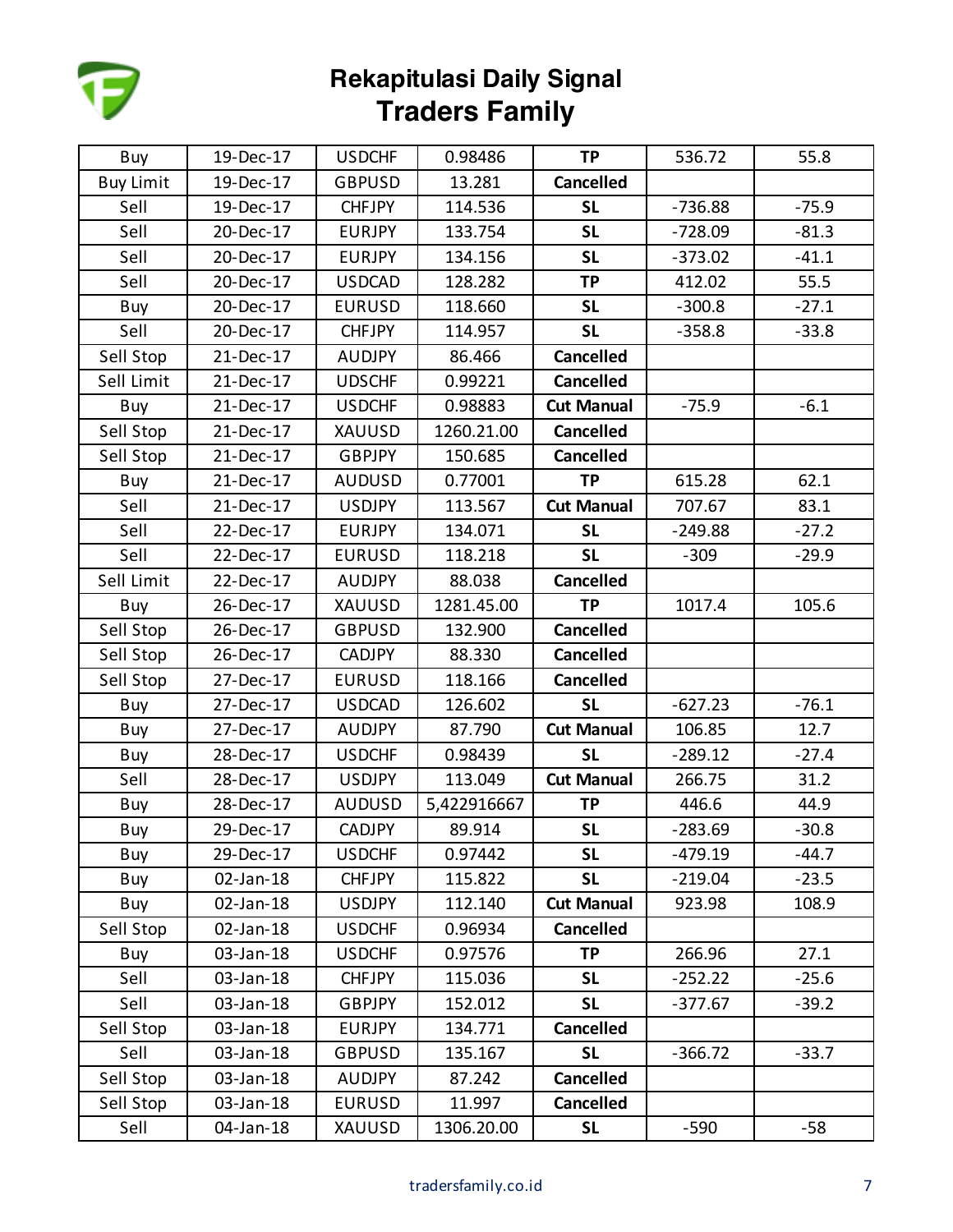

| Sell            | 04-Jan-18 | <b>USDCHF</b> | 0.97490    | <b>SL</b>         | $-261.79$ | $-24.2$ |
|-----------------|-----------|---------------|------------|-------------------|-----------|---------|
| Sell            | 05-Jan-18 | XAUUSD        | 1314.80    | <b>SL</b>         | $-477$    | $-46.7$ |
| Sell            | 05-Jan-18 | <b>EURUSD</b> | 120.398    | <b>TP</b>         | 324.98    | 34      |
| Sell Limit      | 04-Jan-18 | <b>AUDUSD</b> | 0.78828    | <b>Cancelled</b>  |           |         |
| Sell Limit      | 05-Jan-18 | <b>USDJPY</b> | 113.467    | <b>Cancelled</b>  |           |         |
| Sell            | 05-Jan-18 | <b>USDCAD</b> | 124.051    | <b>SL</b>         | $-505.27$ | $-60.7$ |
| Sell            | 05-Jan-18 | <b>AUDJPY</b> | 89.003     | <b>TP</b>         | 729.5     | 85      |
| Sell            | 08-Jan-18 | <b>USDJPY</b> | 112.897    | <b>Cut Manual</b> | 356.17    | 41.5    |
| <b>Buy Stop</b> | 08-Jan-18 | <b>USDCHF</b> | 0.98053    | <b>Cancelled</b>  |           |         |
| Sell            | 08-Jan-18 | <b>EURUSD</b> | 119.801    | <b>SL</b>         | $-456.9$  | $-42.2$ |
| Sell Stop       | 08-Jan-18 | XAUUSD        | 1304.00.00 | <b>Cancelled</b>  |           |         |
| Buy             | 09-Jan-18 | <b>CHFJPY</b> | 115.140    | <b>SL</b>         | $-398.32$ | $-43.8$ |
| Sell            | 09-Jan-18 | <b>AUDJPY</b> | 88.319     | <b>TP</b>         | 358.21    | 41.4    |
| Sell            | 09-Jan-18 | <b>GBPJPY</b> | 152.63     | <b>Cut Manual</b> | 495.81    | 56.9    |
| Sell            | 09-Jan-18 | <b>XAUUSD</b> | 1313.29.00 | <b>SL</b>         | $-478.65$ | $-46.5$ |
| Sell            | 09-Jan-18 | <b>AUDUSD</b> | 0.78149    | <b>SL</b>         | $-485.06$ | $-46.8$ |
| Buy             | 10-Jan-18 | <b>USDJPY</b> | 112.222    | <b>SL</b>         | $-444.05$ | $-48.5$ |
| Buy             | 10-Jan-18 | <b>XAUUSD</b> | 1327.04.00 | <b>SL</b>         | $-570$    | $-56$   |
| Sell            | 10-Jan-18 | <b>USDCAD</b> | 124.923    | <b>SL</b>         | $-507.82$ | $-62.5$ |
| Sell            | 10-Jan-18 | <b>AUJDPY</b> | 87.56.00   | <b>SL</b>         | $-369.85$ | $-37.8$ |
| Sell            | 10-Jan-18 | <b>GBPUSD</b> | 134.893    | <b>SL</b>         | $-790.28$ | $-75.4$ |
| Sell            | 10-Jan-18 | <b>CHFJPY</b> | 114.212    | <b>SL</b>         | $-329.5$  | $-33.3$ |
| <b>Buy Stop</b> | 10-Jan-18 | <b>USDCAD</b> | 126.172    | <b>Cancelled</b>  |           |         |
| Buy             | 12-Jan-18 | <b>GBPJPY</b> | 151.379    | <b>TP</b>         | 491.56    | 55.9    |
| Sell            | 12-Jan-18 | <b>AUDUSD</b> | 0.78502    | <b>SL</b>         | $-247$    | $-23.7$ |
| Sell            | 12-Jan-18 | <b>USDCAD</b> | 124.923    | <b>TP</b>         | 477.34    | 61      |
| Sell            | 12-Jan-18 | <b>USDCHF</b> | 0.96874    | <b>TP</b>         | 678.08    | 66      |
| Sell            | 15-Jan-18 | <b>USDJPY</b> | 110.560    | <b>SL</b>         | $-457.7$  | $-49.1$ |
| Sell Limit      | 15-Jan-18 | <b>EURJPY</b> | 136.466    | <b>Cancelled</b>  |           |         |
| Buy             | 16-Jan-18 | <b>AUDJPY</b> | 88.248     | <b>SL</b>         | $-355.23$ | $-38.1$ |
| Sell            | 16-Jan-18 | <b>EURUSD</b> | 121.973    | <b>SL</b>         | $-533$    | $-52.3$ |
| <b>Buy Stop</b> | 16-Jan-18 | <b>USDCHF</b> | 0.96794    | <b>Cancelled</b>  |           |         |
| Sell Stop       | 16-Jan-18 | <b>CHFJPY</b> | 114.398    | <b>Cancelled</b>  |           |         |
| Sell Stop       | 16-Jan-18 | <b>GBPJPY</b> | 151.697    | <b>Cancelled</b>  |           |         |
| Sell Stop       | 16-Jan-18 | <b>GBPUSD</b> | 137.220    | <b>Cancelled</b>  |           |         |
| Sell Stop       | 16-Jan-18 | <b>AUDUSD</b> | 0.79205    | <b>Cancelled</b>  |           |         |
| Sell            | 17-Jan-18 | <b>USDCHF</b> | 0.95759    | <b>SL</b>         | $-392.83$ | $-36.8$ |
| Buy             | 17-Jan-18 | <b>AUDUSD</b> | 0.79974    | <b>SL</b>         | $-387$    | $-37.7$ |
| Buy             | 17-Jan-18 | <b>USDCAD</b> | 124.868    | <b>TP</b>         | 338.75    | 43.7    |
| Sell            | 17-Jan-18 | <b>CADJPY</b> | 88.354     | <b>SL</b>         | $-325.36$ | $-34.9$ |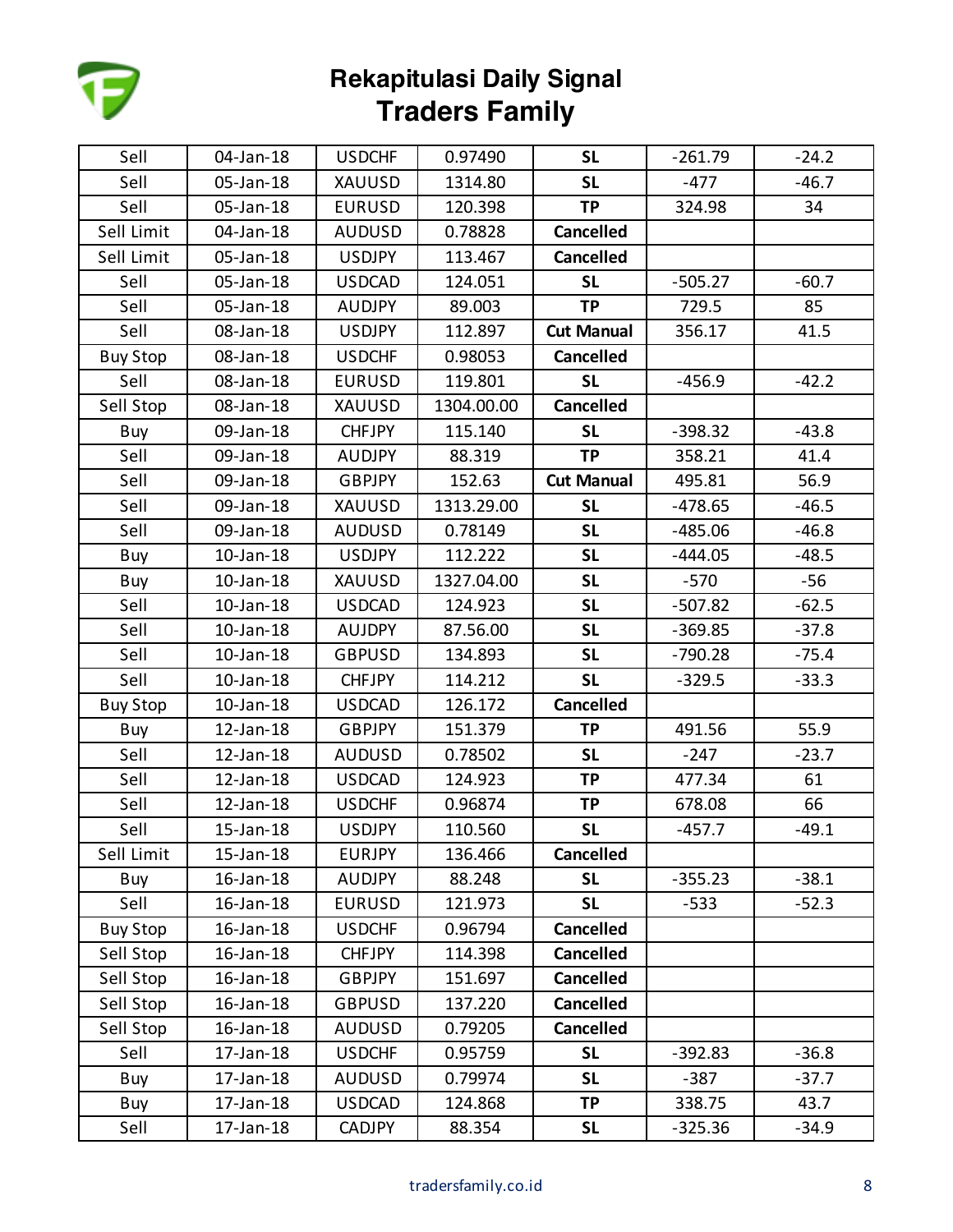

| Buy              | 17-Jan-18 | <b>CADJPY</b> | 89.482      | <b>SL</b>         | $-348.94$  | $-37.5$  |
|------------------|-----------|---------------|-------------|-------------------|------------|----------|
| Buy              | 17-Jan-18 | <b>USDCAD</b> | 123.762     | <b>TP</b>         | 1031.07    | 130.2    |
| Sell             | 17-Jan-18 | <b>XAUUSD</b> | 1331.68     | <b>SL</b>         | $-633$     | $-62.3$  |
| Sell             | 17-Jan-18 | <b>USDJPY</b> | 111.166     | <b>TP</b>         | 1087.54    | 122.8    |
| Sell             | 17-Jan-18 | <b>AUDJPY</b> | 88.939      | <b>TP</b>         | 965.56     | 114.7    |
| <b>Buy Stop</b>  | 18-Jan-18 | <b>USDCHF</b> | 0.96822     | <b>Cancelled</b>  |            |          |
| Sell Stop        | 18-Jan-18 | <b>EURUSD</b> | 121.486     | <b>Cancelled</b>  |            |          |
| <b>Buy Limit</b> | 18-Jan-18 | <b>AUDJPY</b> | 87.357      | <b>Cancelled</b>  |            |          |
| Sell             | 19-Jan-18 | <b>USDCHF</b> | 0.95480     | <b>SL</b>         | $-517.47$  | $-48.7$  |
| Sell             | 19-Jan-18 | <b>GBPJPY</b> | 153.277     | <b>SL</b>         | $-664.76$  | $-71.8$  |
| Sell             | 19-Jan-18 | <b>CHFJPY</b> | 115.191     | <b>SL</b>         | $-365.25$  | $-37.2$  |
| Sell Limit       | 19-Jan-18 | <b>CHFJPY</b> | 116.076     | <b>Cancelled</b>  |            |          |
| Sell             | 22-Jan-18 | <b>AUDUSD</b> | 0.79810     | <b>SL</b>         | $-285$     | $-27.5$  |
| Buy              | 22-Jan-18 | <b>USDJPY</b> | 110.999     | <b>SL</b>         | $-257.59$  | $-26.8$  |
| Buy              | 22-Jan-18 | <b>CADJPY</b> | 89.057      | <b>SL</b>         | $-263.38$  | $-27.6$  |
| Sell Limit       | 22-Jan-18 | <b>CHFJPY</b> | 115.557     | <b>Cancelled</b>  |            |          |
| Sell             | 22-Jan-18 | <b>CHFJPY</b> | 115.309     | <b>SL</b>         | $-480.62$  | $-50.3$  |
| Sell             | 23-Jan-18 | <b>AUDJPY</b> | 88.343      | <b>TP</b>         | 372.47     | 42.5     |
| Sell Stop        | 23-Jan-18 | <b>AUDUSD</b> | 5,497916667 | <b>Cancelled</b>  |            |          |
| Sell             | 25-Jan-18 | <b>USDCAD</b> | 122.939     | <b>SL</b>         | $-674.99$  | $-82.3$  |
| Sell             | 26-Jan-18 | <b>EURJPY</b> | 134.811     | <b>SL</b>         | $-458.6$   | $-48.8$  |
| Sell             | 26-Jan-18 | <b>CHFJPY</b> | 115.894     | <b>SL</b>         | $-528.74$  | $-56.4$  |
| Sell Stop        | 26-Jan-18 | <b>AUDUSD</b> | 0.79235     | <b>Cancelled</b>  |            |          |
| <b>Buy Stop</b>  | 26-Jan-18 | <b>USDCHF</b> | 0.94908     | <b>Cancelled</b>  |            |          |
| Sell             | 29-Jan-18 | <b>GBPUSD</b> | 140.794     | <b>SL</b>         | $-1155.71$ | $-113.2$ |
| Sell             | 29-Jan-18 | XAUUSD        | 1342.51.00  | <b>Cut Manual</b> | 540.57     | 57.3     |
| <b>Buy Limit</b> | 29-Jan-18 | <b>USDJPY</b> | 107.647     | <b>Cancelled</b>  |            |          |
| Sell             | 30-Jan-18 | <b>AUDUSD</b> | 5,595138889 | <b>SL</b>         | $-324$     | $-31.4$  |
| <b>Buy Stop</b>  | 30-Jan-18 | <b>USDCHF</b> | 0.94393     | <b>Cancelled</b>  |            |          |
| <b>Buy Stop</b>  | 30-Jan-18 | <b>AUDJPY</b> | 88.644      | <b>Cancelled</b>  |            |          |
| <b>Buy Limit</b> | 30-Jan-18 | <b>EURJPY</b> | 133.309     | <b>Cancelled</b>  |            |          |
| <b>Buy Stop</b>  | 30-Jan-18 | <b>USDCAD</b> | 123.987     | <b>Cancelled</b>  |            |          |
| Sell             | 01-Feb-18 | <b>USDJPY</b> | 0.92689     | <b>SL</b>         | $-622.17$  | $-56.7$  |
| Sell             | 01-Feb-18 | <b>GBPUSD</b> | 142.118     | <b>TP</b>         | 1760.2     | 178.4    |
| Buy              | 02-Feb-18 | <b>USDCHF</b> | 109.776     | <b>Cut Manual</b> | 459.65     | 51.8     |
| Sell             | 02-Feb-18 | <b>EURUSD</b> | 124.552     | <b>TP</b>         | 911.64     | 93.2     |
| Sell             | 05-Feb-18 | <b>GPBJPY</b> | 155.003     | <b>TP</b>         | 1211.85    | 134.1    |
| Sell             | 05-Feb-18 | <b>EURJPY</b> | 136.852     | <b>TP</b>         | 1442.93    | 159.1    |
| <b>Buy Stop</b>  | 05-Feb-18 | <b>USDCHF</b> | 0.94013     | <b>Cancelled</b>  |            |          |
| Sell             | 05-Feb-18 | <b>CHFJPY</b> | 117.779     | <b>TP</b>         | 1065.43    | 117.5    |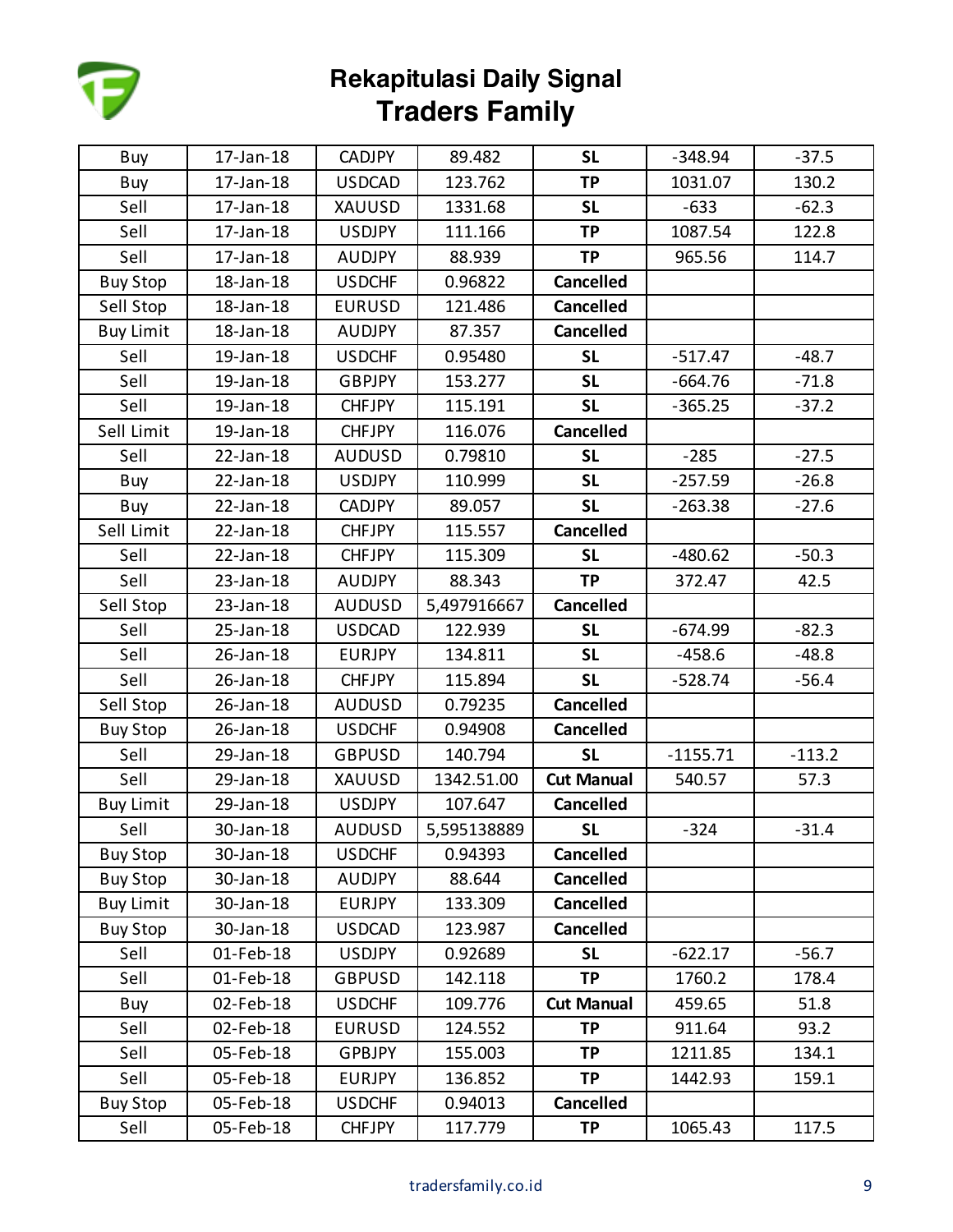

| Sell             | 05-Feb-18 | <b>AUDUSD</b> | 0.78834     | <b>SL</b>         | $-903.03$  | $-81.5$  |
|------------------|-----------|---------------|-------------|-------------------|------------|----------|
| Sell             | 06-Feb-18 | <b>AUDJPY</b> | 85.640      | <b>SL</b>         | $-365.41$  | $-38.8$  |
| Sell             | 06-Feb-18 | <b>EURUSD</b> | 123.206     | <b>SL</b>         | $-676$     | $-66.6$  |
| Sell             | 06-Feb-18 | <b>GBPUSD</b> | 139.072     | <b>SL</b>         | $-923.02$  | $-88.6$  |
| Sell             | 07-Feb-18 | <b>USDJPY</b> | 109.004     | <b>SL</b>         | $-297.24$  | $-31.4$  |
| Sell             | 07-Feb-18 | <b>EURJPY</b> | 134.906     | <b>TP</b>         | 407.4      | 45.6     |
| Sell             | 07-Feb-18 | <b>CADJPY</b> | 86.988      | <b>SL</b>         | $-348.44$  | $-36.4$  |
| <b>Buy Stop</b>  | 07-Feb-18 | <b>AUDUSD</b> | 0.79744     | <b>Cancelled</b>  |            |          |
| <b>Buy Stop</b>  | 07-Feb-18 | <b>CHFJPY</b> | 117.497     | <b>Cancelled</b>  |            |          |
| <b>Buy Stop</b>  | 07-Feb-18 | <b>GBPUSD</b> | 140.805     | <b>Cancelled</b>  |            |          |
| <b>Buy Stop</b>  | 07-Feb-18 | <b>GBPJPY</b> | 154.079     | <b>Cancelled</b>  |            |          |
| Sell Stop        | 07-Feb-18 | <b>USDCAD</b> | 124.522     | <b>Cancelled</b>  |            |          |
| Sell Limit       | 07-Feb-18 | <b>XAUUSD</b> | 1338.86     | <b>Cancelled</b>  |            |          |
| Sell Stop        | 08-Feb-18 | <b>EURUSD</b> | 121.525     | <b>Cancelled</b>  |            |          |
| Sell Stop        | 08-Feb-18 | <b>USDCAD</b> | 12.472      | <b>Cancelled</b>  |            |          |
| Buy              | 08-Feb-18 | <b>GBPJPY</b> | 153.900     | <b>SL</b>         | $-746.6$   | $-80.5$  |
| <b>Buy Stop</b>  | 08-Feb-18 | <b>USDCHF</b> | 0.94738     | <b>Cancelled</b>  |            |          |
| Buy              | 08-Feb-18 | <b>USDCAD</b> | 126.044     | <b>Cut Manual</b> | $-114.43$  | $-12.1$  |
| Buy              | 08-Feb-18 | <b>AUDJPY</b> | 84.683      | <b>SL</b>         | $-666.64$  | $-70.8$  |
| Sell             | 09-Feb-18 | <b>EURUSD</b> | 122.105     | <b>SL</b>         | $-1035.22$ | $-101.5$ |
| <b>Buy Limit</b> | 12-Feb-18 | <b>CHFJPY</b> | 115.45.00   | <b>Cancelled</b>  |            |          |
| Buy              | 12-Feb-18 | <b>CADJPY</b> | 86.144      | <b>SL</b>         | $-1049.19$ | $-110.1$ |
| Sell Stop        | 12-Feb-18 | <b>GBPUSD</b> | 137.237     | <b>Cancelled</b>  |            |          |
| Sell             | 13-Feb-18 | <b>AUDJPY</b> | 84.837      | <b>Cut Manual</b> | 167.32     | 19.1     |
| Sell             | 13-Feb-18 | <b>AUDUSD</b> | 5,436111111 | <b>SL</b>         | $-439.1$   | $-42.2$  |
| Buy              | 13-Feb-18 | <b>EURUSD</b> | 123.004     | <b>TP</b>         | 890.85     | 90.6     |
| Sell             | 14-Feb-18 | <b>EURUSD</b> | 123.008     | <b>SL</b>         | $-632$     | $-62.2$  |
| Sell             | 14-Feb-18 | <b>AUDUSD</b> | 0.78179     | <b>SL</b>         | $-533$     | $-52.3$  |
| Sell             | 14-Feb-18 | <b>USDCAD</b> | 125.436     | <b>TP</b>         | 392.98     | 51.9     |
| Sell Limit       | 14-Feb-18 | <b>CADJPY</b> | 86.058      | <b>Cancelled</b>  |            |          |
| Sell Limit       | 14-Feb-18 | <b>CHFJPY</b> | 115.658     | <b>Cancelled</b>  |            |          |
| Sell             | 16-Feb-18 | <b>USDCAD</b> | 124.603     | <b>SL</b>         | $-551.98$  | $-67.9$  |
| Sell Limit       | 19-Feb-18 | <b>GBPUSD</b> | 140.615     | <b>Cancelled</b>  |            |          |
| Sell Limit       | 19-Feb-18 | <b>AUDUSD</b> | 0.79413     | <b>Cancelled</b>  |            |          |
| Sell Limit       | 19-Feb-18 | <b>EURUSD</b> | 124.583     | <b>Cancelled</b>  |            |          |
| Sell             | 19-Feb-18 | <b>GBPUSD</b> | 139.902     | <b>Cut Manual</b> | 690.73     | 75.5     |
| Sell             | 20-Feb-18 | XAUUSD        | 1344.12.00  | <b>TP</b>         | 1013       | 102.3    |
| Buy              | 20-Feb-18 | <b>USDJPY</b> | 106.850     | <b>TP</b>         | 586.32     | 64.7     |
| Buy              | 20-Feb-18 | <b>EURJPY</b> | 132.428     | <b>TP</b>         | 357.58     | 40.2     |
| Sell             | 20-Feb-18 | <b>AUDUSD</b> | 0.78899     | TP                | 788.89     | 80.6     |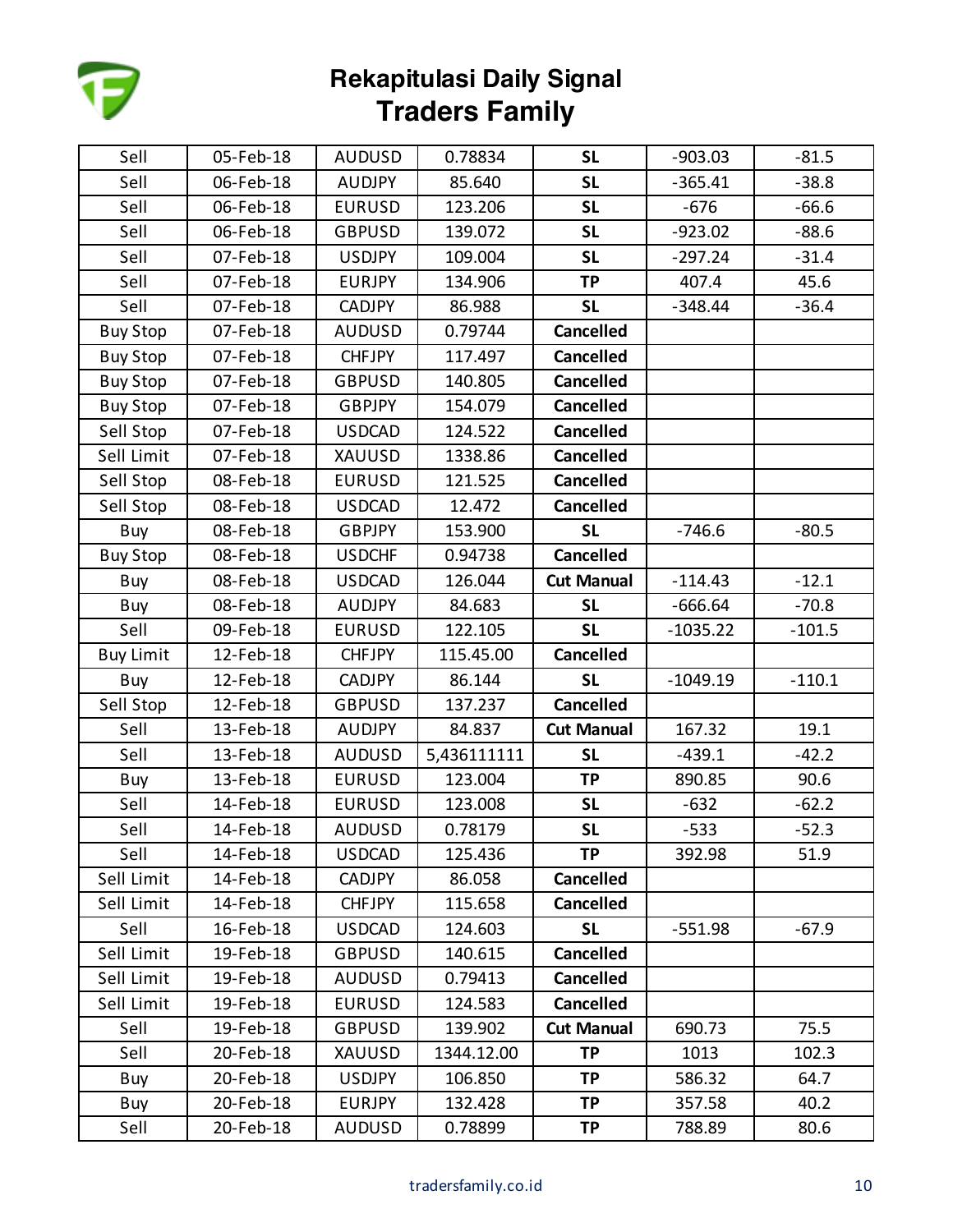

| Sell            | 22-Feb-18 | <b>USDJPY</b> | 107.002    | <b>Cut Manual</b> | $-42.63$  | $-2.6$  |
|-----------------|-----------|---------------|------------|-------------------|-----------|---------|
| Sell            | 22-Feb-18 | <b>USDCHF</b> | 0.93360    | <b>SL</b>         | $-661.08$ | -60     |
| <b>Buy Stop</b> | 23-Feb-18 | <b>EURUSD</b> | 123.701    | <b>Cancelled</b>  |           |         |
| Sell Stop       | 26-Feb-18 | <b>USDCAD</b> | 126.112    | <b>Cancelled</b>  |           |         |
| Buy             | 26-Feb-18 | <b>XAUUSD</b> | 1337.07.00 | <b>SL</b>         | $-692$    | $-68.2$ |
| Buy             | 27-Feb-18 | <b>EURJPY</b> | 132.062    | <b>SL</b>         | $-447.1$  | $-46.8$ |
| Buy             | 27-Feb-18 | <b>USDJPY</b> | 107.155    | <b>SL</b>         | $-479.65$ | $-49.5$ |
| Buy             | 01-Mar-18 | <b>GBPJPY</b> | 146.750    | <b>SL</b>         | $-338.13$ | $-35$   |
| <b>Buy Stop</b> | 02-Mar-18 | <b>EURJPY</b> | 131.022    | <b>Cancelled</b>  |           |         |
| Sell Stop       | 02-Mar-18 | <b>USDCAD</b> | 127.899    | <b>Cancelled</b>  |           |         |
| Sell Stop       | 02-Mar-18 | <b>USDCHF</b> | 0.93207    | <b>Cancelled</b>  |           |         |
| Buy             | 05-Mar-18 | XAUUSD        | 1326.47.00 | <b>SL</b>         | $-632$    | $-62.2$ |
| Sell Stop       | 05-Mar-18 | <b>EURUSD</b> | 122.541    | <b>Cancelled</b>  |           |         |
| Buy             | 05-Mar-18 | <b>GBPUSD</b> | 13.832     | <b>TP</b>         | 679.19    | 69.4    |
| Sell Stop       | 05-Mar-18 | XAUUSD        | 1316.81    | <b>Cancelled</b>  |           |         |
| Buy             | 05-Mar-18 | <b>EURJPY</b> | 130.933    | <b>TP</b>         | 585.35    | 63.9    |
| Buy             | 06-Mar-18 | <b>AUDUSD</b> | 0.77808    | <b>TP</b>         | 275       | 28.5    |
| Buy             | 06-Mar-18 | <b>CHFJPY</b> | 113.279    | <b>SL</b>         | $-364.2$  | $-37.6$ |
| Sell            | 07-Mar-18 | <b>GBPJPY</b> | 146.448    | <b>SL</b>         | $-653.01$ | $-68.1$ |
| Sell            | 07-Mar-18 | XAUUSD        | 1325.63    | <b>TP</b>         | 675.29    | 70      |
| Sell            | 08-Mar-18 | <b>EURJPY</b> | 130.549    | <b>SL</b>         | $-428.61$ | $-44.1$ |
| Buy             | 08-Mar-18 | <b>AUDJPY</b> | 82.625     | <b>TP</b>         | 622.75    | 67.5    |
| Sell            | 08-Mar-18 | <b>EURUSD</b> | 123.565    | <b>Cut Manual</b> | 574.87    | 59      |
| Sell            | 08-Mar-18 | <b>GBPUSD</b> | 138.323    | <b>SL</b>         | $-547.71$ | $-53.1$ |
| Sell Stop       | 08-Mar-18 | <b>GBPJPY</b> | 146.248    | <b>Cancelled</b>  |           |         |
| Buy             | 09-Mar-18 | <b>CADJPY</b> | 82.636     | <b>TP</b>         | 550.11    | 59.8    |
| Sell            | 09-Mar-18 | <b>GBPJPY</b> | 147.500    | <b>SL</b>         | $-477.58$ | $-50$   |
| Sell            | 09-Mar-18 | <b>USDCAD</b> | 128.466    | <b>SL</b>         | $-625.69$ | $-78.5$ |
| Sell Stop       | 13-Mar-18 | <b>AUDJPY</b> | 83.139     | <b>Cancelled</b>  |           |         |
| Sell Stop       | 13-Mar-18 | EURJPY        | 130.459    | <b>Cancelled</b>  |           |         |
| Sell Stop       | 13-Mar-18 | <b>GBPJPY</b> | 147.287    | <b>Cancelled</b>  |           |         |
| Sell Stop       | 13-Mar-18 | <b>GBPUSD</b> | 13.837     | <b>Cancelled</b>  |           |         |
| Buy             | 13-Mar-18 | <b>EURUSD</b> | 123.671    | <b>TP</b>         | 350       | 36      |
| Buy             | 13-Mar-18 | XAUUSD        | 1327.21.00 | <b>SL</b>         | $-663$    | $-65.3$ |
| Sell            | 13-Mar-18 | <b>USDCHF</b> | 0.94461    | <b>SL</b>         | -534.34   | $-48.2$ |
| Sell            | 13-Mar-18 | <b>CADJPY</b> | 82.431     | <b>TP</b>         | 461.26    | 50.3    |
| Sell            | 14-Mar-18 | <b>GBPJPY</b> | 147.842    | <b>SL</b>         | $-734.11$ | $-77$   |
| Sell            | 15-Mar-18 | <b>USDCAD</b> | 129.900    | <b>SL</b>         | $-240.41$ | $-30$   |
| Sell Stop       | 15-Mar-18 | <b>USDCAD</b> | 129.057    | <b>Cancelled</b>  |           |         |
| Sell            | 15-Mar-18 | <b>AUDUSD</b> | 0.78231    | TP                | 353.96    | 37.1    |
| Sell            | 15-Mar-18 | <b>AUDJPY</b> | 83.233     | <b>TP</b>         | 566.88    | 62      |
| Sell            | 16-Mar-18 | <b>GBPUSD</b> | 139.055    | <b>SL</b>         | $-408$    | $-39.8$ |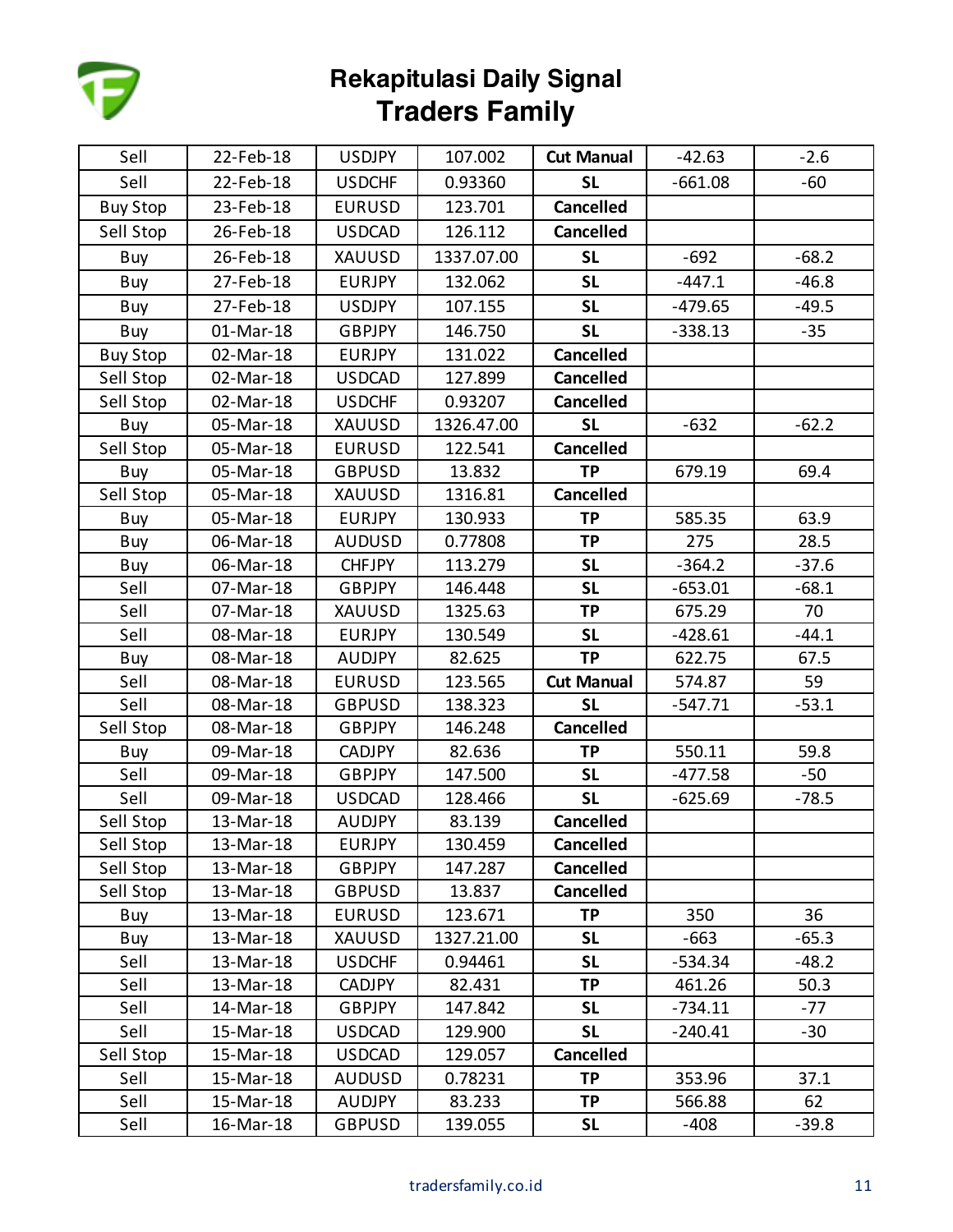

| Sell Stop       | 20-Mar-18 | <b>USDCHF</b> | 0.94814    | <b>Cancelled</b>  |           |         |
|-----------------|-----------|---------------|------------|-------------------|-----------|---------|
| Buy             | 20-Mar-18 | <b>USDJPY</b> | 106.383    | <b>SL</b>         | $-371.2$  | $-37.7$ |
| Buy             | 20-Mar-18 | <b>CADJPY</b> | 81.62      | <b>TP</b>         | 658.01    | 71.5    |
| Buy             | 20-Mar-18 | <b>AUDJPY</b> | 82.16.00   | <b>SL</b>         | $-694.1$  | $-72.4$ |
| Sell            | 21-Mar-18 | <b>USDCAD</b> | 130.413    | <b>TP</b>         | 499.43    | 66.1    |
| Buy             | 21-Mar-18 | <b>AUDUSD</b> | 0.77353    | <b>SL</b>         | $-280$    | $-27$   |
| Sell Stop       | 21-Mar-18 | <b>GBPJPY</b> | 148.343    | <b>Cancelled</b>  |           |         |
| Sell            | 22-Mar-18 | <b>CHFJPY</b> | 111.18.00  | <b>TP</b>         | 291.14    | 32.2    |
| Sell            | 22-Mar-18 | <b>GBPUSD</b> | 140.849    | <b>SL</b>         | $-618.86$ | $-60.2$ |
| Sell            | 22-Mar-18 | XAUUSD        | 1326.27.00 | <b>SL</b>         | $-656.69$ | $-64.3$ |
| Sell            | 22-Mar-18 | <b>CADJPY</b> | 81.314     | <b>SL</b>         | $-528.17$ | $-54.5$ |
| Sell            | 22-Mar-18 | <b>GBPJPY</b> | 148.54.00  | <b>SL</b>         | $-876.37$ | $-89.6$ |
| <b>Buy Stop</b> | 23-Mar-18 | <b>USDCAD</b> | 129.766    | <b>Cancelled</b>  |           |         |
| Buy             | 26-Mar-18 | <b>EURJPY</b> | 130.153    | <b>TP</b>         | 679.06    | 72.5    |
| Sell Stop       | 26-Mar-18 | <b>EURUSD</b> | 123.071    | <b>Cancelled</b>  |           |         |
| Sell Stop       | 26-Mar-18 | <b>GBPUSD</b> | 140.822    | <b>Cancelled</b>  |           |         |
| <b>Buy Stop</b> | 26-Mar-18 | <b>USDCHF</b> | 0.95139    | <b>Cancelled</b>  |           |         |
| Buy             | 26-Mar-18 | <b>CHFJPY</b> | 111.156    | <b>TP</b>         | 554.03    | 60      |
| Sell Stop       | 26-Mar-18 | XAUUSD        | 1343.15.00 | <b>Cancelled</b>  |           |         |
| Buy             | 26-Mar-18 | <b>AUDJPY</b> | 81.654     | <b>Cut Manual</b> | $-148.56$ | $-14.7$ |
| Sell            | 27-Mar-18 | <b>GBPUSD</b> | 141.642    | <b>TP</b>         | 715       | 72.5    |
| Sell            | 27-Mar-18 | <b>GBPJPY</b> | 149.078    | <b>SL</b>         | $-686.96$ | $-71.6$ |
| Buy             | 27-Mar-18 | <b>USDJPY</b> | 105.551    | <b>Cut Manual</b> | $-168.33$ | $-16.1$ |
| Sell            | 27-Mar-18 | <b>XAUUSD</b> | 1347.84    | <b>TP</b>         | 806.26    | 82      |
| Sell            | 27-Mar-18 | <b>EURUSD</b> | 123.852    | <b>TP</b>         | 486.83    | 50.2    |
| Sell            | 27-Mar-18 | <b>EURJPY</b> | 130.865    | <b>SL</b>         | -499.39   | $-51.4$ |
| Sell            | 27-Mar-18 | <b>CHFJPY</b> | 111.293    | <b>SL</b>         | $-390.24$ | -40     |
| Sell Stop       | 28-Mar-18 | <b>USDJPY</b> | 105.199    | <b>Cancelled</b>  |           |         |
| <b>Buy Stop</b> | 29-Mar-18 | <b>USDCAD</b> | 130.008    | <b>Cancelled</b>  |           |         |
| Sell Stop       | 29-Mar-18 | <b>USDCHF</b> | 0.95121    | <b>Cancelled</b>  |           |         |
| <b>Buy Stop</b> | 30-Mar-18 | <b>AUDUSD</b> | 0.77084    | <b>Cancelled</b>  |           |         |
| Sell            | 30-Mar-18 | <b>GBPJPY</b> | 148.827    | <b>SL</b>         | $-555.82$ | $-57.3$ |
| <b>Buy Stop</b> | 02-Apr-18 | <b>GBPJPY</b> | 149.848    | <b>Cancelled</b>  |           |         |
| Sell            | 02-Apr-18 | <b>AUDJPY</b> | 81.257     | <b>TP</b>         | 314.4     | 34.3    |
| Sell            | 02-Apr-18 | <b>CADJPY</b> | 82.131     | <b>TP</b>         | 321.05    | 35      |
| Sell            | 02-Apr-18 | <b>USDJPY</b> | 106.113    | <b>SL</b>         | $-410.76$ | $-42.4$ |
| Sell            | 02-Apr-18 | <b>CADJPY</b> | 82.152     | <b>SL</b>         | $-790.28$ | $-82.9$ |
| Sell            | 02-Apr-18 | <b>EURJPY</b> | 130.364    | <b>SL</b>         | $-498.35$ | $-51.4$ |
| <b>Buy Stop</b> | 02-Apr-18 | <b>GBPUSD</b> | 141.027    | <b>Cancelled</b>  |           |         |
| Buy             | 03-Apr-18 | XAUUSD        | 1338.03.00 | <b>SL</b>         | $-416$    | $-40.6$ |
| Sell            | 05-Apr-18 | XAUUSD        | 1328.58.00 | <b>SL</b>         | $-412.68$ | $-39.9$ |
| Sell Stop       | 06-Apr-18 | <b>CADJPY</b> | 83.37.00   | Cancelled         |           |         |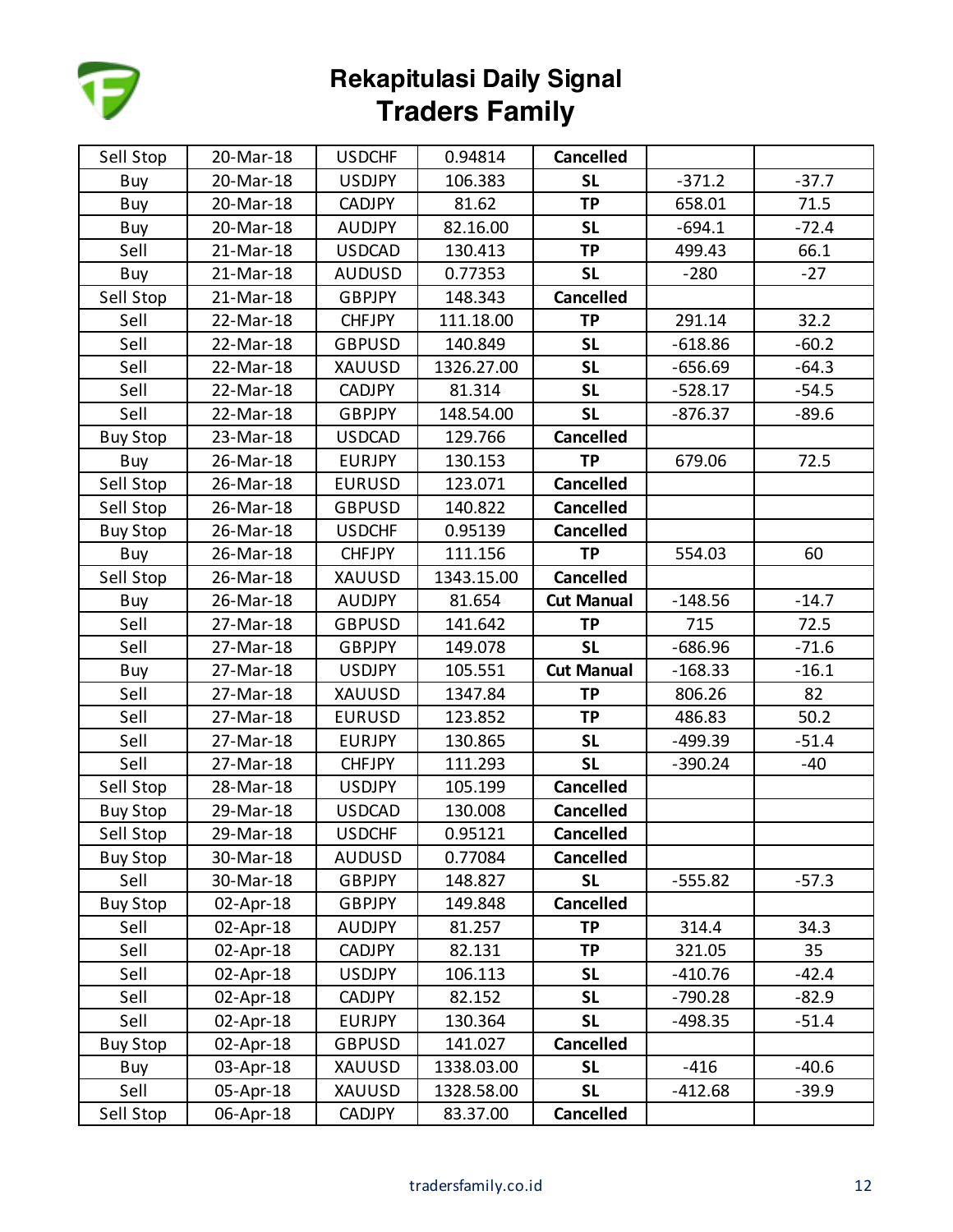

| Sell Stop        | 06-Apr-18 | <b>EURJPY</b> | 130.507   | <b>Cancelled</b>  |           |         |
|------------------|-----------|---------------|-----------|-------------------|-----------|---------|
| Sell Stop        | 06-Apr-18 | <b>GBPJPY</b> | 149.268   | <b>Cancelled</b>  |           |         |
| <b>Buy Stop</b>  | 06-Apr-18 | <b>USDCAD</b> | 128.261   | <b>Cancelled</b>  |           |         |
| Sell             | 06-Apr-18 | <b>USDCHF</b> | 0.95933   | <b>SL</b>         | $-397.49$ | $-34.9$ |
| Sell Limit       | 09-Apr-18 | <b>USDCHF</b> | 0.96157   | <b>Cancelled</b>  |           |         |
| Sell Stop        | 09-Apr-18 | <b>AUDJPY</b> | 81.81     | <b>Cancelled</b>  |           |         |
| Buy              | 09-Apr-18 | XAUUSD        | 1328.75   | <b>Cut Manual</b> | 1154.12   | 117.9   |
| Sell             | 09-Apr-18 | <b>USDJPY</b> | 106.701   | <b>SL</b>         | $-439.25$ | $-45.7$ |
| Sell Stop        | 10-Apr-18 | <b>EURJPY</b> | 131.03.00 | <b>Cancelled</b>  |           |         |
| Sell Stop        | 11-Apr-18 | <b>USDJPY</b> | 106.593   | <b>Cancelled</b>  |           |         |
| <b>Buy Limit</b> | 11-Apr-18 | <b>AUDUSD</b> | 0.77383   | <b>Cancelled</b>  |           |         |
| Buy              | 11-Apr-18 | <b>AUDJPY</b> | 82.855    | <b>Cut Manual</b> | 77.72     | 9.2     |
| Buy              | 11-Apr-18 | <b>CADJPY</b> | 84.665    | <b>Cut Manual</b> | 299.61    | 34.5    |
| Sell Stop        | 12-Apr-18 | <b>AUDJPY</b> | 82.516    | <b>Cancelled</b>  |           |         |
| Sell Stop        | 12-Apr-18 | <b>AUDUSD</b> | 0.77278   | <b>Cancelled</b>  |           |         |
| Sell Stop        | 12-Apr-18 | <b>CADJPY</b> | 84.363    | <b>Cancelled</b>  |           |         |
| Sell Stop        | 12-Apr-18 | <b>EURJPY</b> | 131.792   | <b>Cancelled</b>  |           |         |
| Sell Stop        | 12-Apr-18 | <b>GBPJPY</b> | 151.119   | <b>Cancelled</b>  |           |         |
| <b>Buy Stop</b>  | 12-Apr-18 | <b>USDCAD</b> | 12.641    | <b>Cancelled</b>  |           |         |
| Sell             | 12-Apr-18 | <b>CHFJPY</b> | 111.364   | <b>SL</b>         | $-333.87$ | $-34.3$ |
| Sell             | 12-Apr-18 | <b>GBPUSD</b> | 141.569   | <b>SL</b>         | $-700$    | $-69$   |
| Sell             | 12-Apr-18 | <b>EURUSD</b> | 123.403   | <b>SL</b>         | $-408.28$ | $-38.8$ |
| Sell             | 12-Apr-18 | XAUUSD        | 1345.86   | <b>Cut Manual</b> | 486.29    | 50      |
| Sell             | 13-Apr-18 | <b>AUDJPY</b> | 83.98     | <b>Cut Manual</b> | 658.83    | 73.1    |
| Sell             | 16-Apr-18 | <b>USDJPY</b> | 107.195   | <b>SL</b>         | $-307.61$ | $-30.5$ |
| Sell             | 16-Apr-18 | <b>USDCHF</b> | 0.95947   | <b>SL</b>         | $-369.35$ | $-34.2$ |
| <b>Buy Limit</b> | 17-Apr-18 | <b>EURUSD</b> | 123.289   | <b>Cancelled</b>  |           |         |
| Buy              | 18-Apr-18 | <b>GBPUSD</b> | 142.823   | <b>SL</b>         | $-541$    | $-53.1$ |
| Sell             | 18-Apr-18 | <b>GBPJPY</b> | 152.223   | <b>Cut Manual</b> | $-118.16$ | $-11.6$ |
| Buy              | 18-Apr-18 | <b>USDCAD</b> | 12.641    | <b>SL</b>         | $-449.12$ | $-53.7$ |
| <b>Buy Stop</b>  | 19-Apr-18 | <b>CADJPY</b> | 85.83     | <b>Cancelled</b>  |           |         |
| Buy              | 19-Apr-18 | <b>AUDUSD</b> | 0.78128   | <b>SL</b>         | $-462$    | $-45.2$ |
| Buy              | 19-Apr-18 | <b>EURJPY</b> | 133.101   | <b>SL</b>         | $-584.2$  | $-61.7$ |
| Sell             | 20-Apr-18 | <b>CADJPY</b> | 84.622    | <b>SL</b>         | $-527.24$ | $-56$   |
| Buy              | 20-Apr-18 | <b>USDJPY</b> | 107.81    | <b>TP</b>         | 716.45    | 79.5    |
| Sell Limit       | 23-Apr-18 | <b>AUDJPY</b> | 83.048    | <b>Cancelled</b>  |           |         |
| Sell Limit       | 23-Apr-18 | <b>AUDUSD</b> | 0.76937   | <b>Cancelled</b>  |           |         |
| Buy              | 24-Apr-18 | <b>CHFJPY</b> | 111.185   | <b>SL</b>         | $-518.03$ | $-54$   |
| Sell Limit       | 25-Apr-18 | <b>EURUSD</b> | 1.225     | <b>Cancelled</b>  |           |         |
| Sell Limit       | 25-Apr-18 | <b>GBPUSD</b> | 140.076   | <b>Cancelled</b>  |           |         |
| <b>Buy Stop</b>  | 25-Apr-18 | <b>GBPJPY</b> | 153       | <b>Cancelled</b>  |           |         |
| <b>Buy Limit</b> | 25-Apr-18 | <b>USDCAD</b> | 12.815    | Cancelled         |           |         |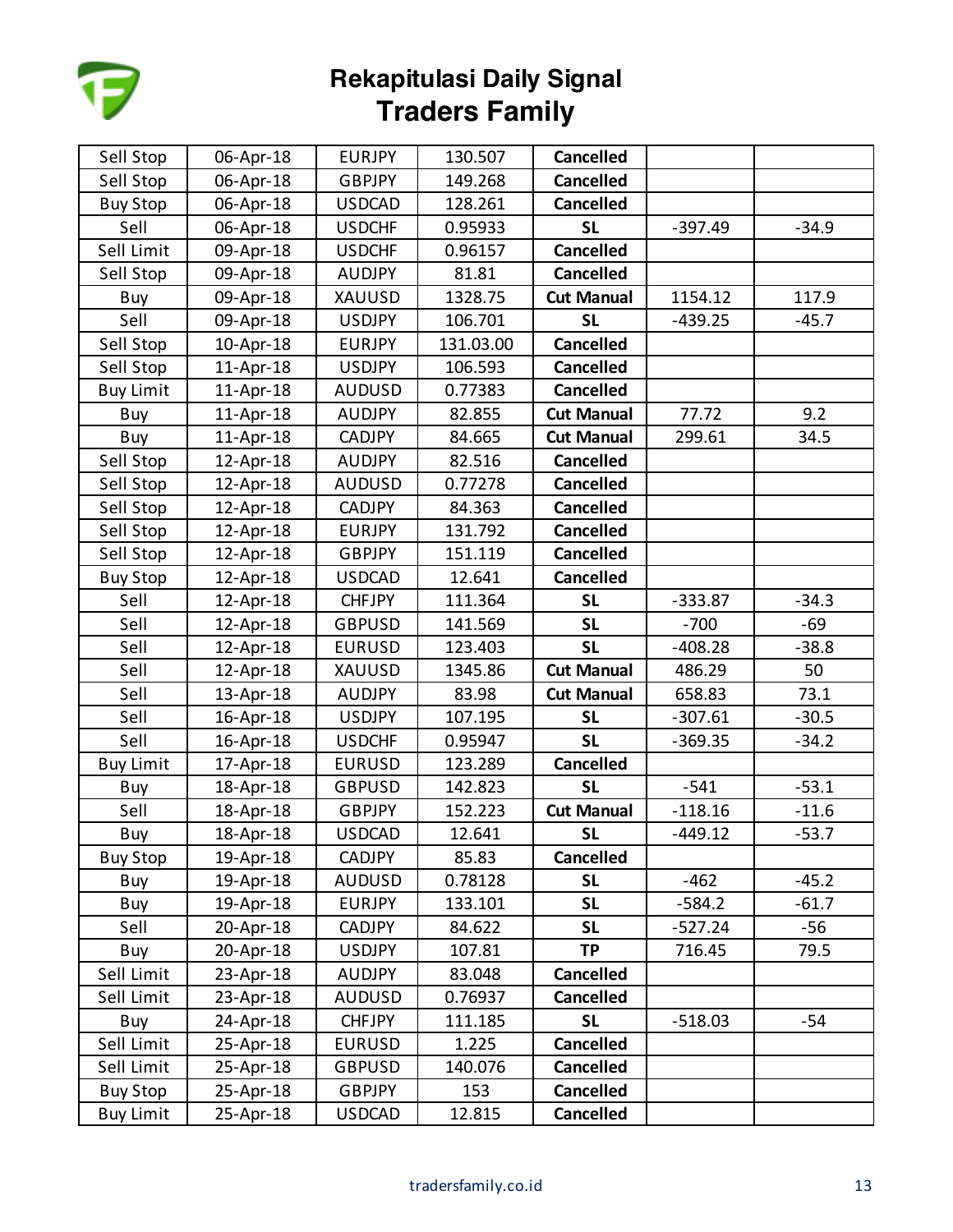

| Sell Limit       | 25-Apr-18 | <b>XAUUSD</b> | 1333.62    | <b>Cancelled</b>  |            |          |
|------------------|-----------|---------------|------------|-------------------|------------|----------|
| Sell Limit       | 26-Apr-18 | <b>AUDJPY</b> | 83.308     | <b>Cancelled</b>  |            |          |
| Sell Limit       | 26-Apr-18 | <b>AUDUSD</b> | 0.75912    | <b>Cancelled</b>  |            |          |
| Sell Limit       | 26-Apr-18 | XAUUSD        | 1327.23.00 | <b>Cancelled</b>  |            |          |
| Sell             | 26-Apr-18 | <b>EURUSD</b> | 121.503    | <b>TP</b>         | 684.96     | 70       |
| Sell Limit       | 30-Apr-18 | <b>EURUSD</b> | 121.541    | Cancelled         |            |          |
| Buy              | 25-Apr-18 | <b>USDJPY</b> | 109.247    | <b>TP</b>         | 453.04     | 54.5     |
| Sell             | 30-Apr-18 | <b>USDCAD</b> | 128.119    | <b>SL</b>         | $-433.88$  | -54      |
| Sell Limit       | 01-May-18 | <b>GBPJPY</b> | 150.932    | <b>Cancelled</b>  |            |          |
| Sell             | 01-May-18 | XAUUSD        | 1307.77    | <b>Cut Manual</b> | $-169.49$  | $-14.5$  |
| Sell Stop        | 02-May-18 | <b>USDCAD</b> | 128.015    | <b>Cancelled</b>  |            |          |
| Sell             | 02-May-18 | <b>AUDUSD</b> | 0.75028    | <b>SL</b>         | $-334$     | $-32.4$  |
| Sell             | 02-May-18 | <b>CADJPY</b> | 85.635     | <b>TP</b>         | 603.93     | 67.8     |
| Sell             | 02-May-18 | <b>EURUSD</b> | 120.186    | <b>TP</b>         | 774        | 78.4     |
| Sell             | 02-May-18 | <b>GBPJPY</b> | 149.808    | <b>TP</b>         | 1259.78    | 140.9    |
| Sell Limit       | 08-May-18 | <b>EURUSD</b> | 11.954     | <b>Cancelled</b>  |            |          |
| Sell             | 09-May-18 | <b>CHFJPY</b> | 109.391    | <b>SL</b>         | $-177.73$  | $-18.4$  |
| Sell             | 14-May-18 | <b>CADJPY</b> | 85.671     | <b>SL</b>         | $-301.19$  | $-31.6$  |
| Sell             | 15-May-18 | <b>USDJPY</b> | 109.871    | <b>SL</b>         | $-422.41$  | $-45.5$  |
| Buy              | 16-May-18 | <b>CHFJPY</b> | 109.96     | <b>TP</b>         | 557.87     | 64.1     |
| Sell Stop        | 18-May-18 | <b>USDCHF</b> | 0.99842    | <b>Cancelled</b>  |            |          |
| Sell             | 21-May-18 | <b>AUDJPY</b> | 83.939     | <b>TP</b>         | 1002.59    | 112.9    |
| Buy              | 21-May-18 | <b>AUDUSD</b> | 0.75772    | <b>SL</b>         | $-473.9$   | $-46.6$  |
| Buy              | 21-May-18 | <b>CADJPY</b> | 86.888     | <b>SL</b>         | $-671.81$  | $-72.7$  |
| <b>Buy Limit</b> | 22-May-18 | <b>CHFJPY</b> | 111.068    | <b>Cancelled</b>  |            |          |
| Sell             | 22-May-18 | <b>USDCHF</b> | 0.99482    | <b>Cut Manual</b> | 264.18     | 30.5     |
| <b>Buy Limit</b> | 23-May-18 | <b>AUDUSD</b> | 0.75029    | <b>Cancelled</b>  |            |          |
| Sell             | 23-May-18 | <b>USDCAD</b> | 128.932    | <b>SL</b>         | $-492.18$  | $-60.3$  |
| Sell Limit       | 25-May-18 | <b>GBPJPY</b> | 146.989    | <b>Cancelled</b>  |            |          |
| Sell             | 25-May-18 | <b>CADJPY</b> | 85.01.00   | <b>TP</b>         | 1008.11    | 111.5    |
| Sell Limit       | 28-May-18 | <b>USDCAD</b> | 13.103     | <b>Cancelled</b>  |            |          |
| Sell             | 28-May-18 | <b>CHFJPY</b> | 109.882    | <b>Cut Manual</b> | 605.99     | 67.5     |
| Sell             | 28-May-18 | <b>EURJPY</b> | 127.054    | <b>TP</b>         | 1068.97    | 117.8    |
| Sell Limit       | 29-May-18 | <b>EURUSD</b> | 116.702    | <b>Cancelled</b>  |            |          |
| Buy              | 29-May-18 | <b>GBPJPY</b> | 145.11.00  | <b>SL</b>         | $-1102.88$ | $-118.8$ |
| Sell             | 29-May-18 | <b>AUDJPY</b> | 82.132     | <b>TP</b>         | 796.01     | 87.3     |
| Buy              | 29-May-18 | <b>USDJPY</b> | 108.82     | <b>SL</b>         | $-624.86$  | $-66.5$  |
| Sell             | 29-May-18 | <b>GBPUSD</b> | 132.702    | <b>SL</b>         | $-801.81$  | $-76.6$  |
| <b>Buy Limit</b> | 30-May-18 | <b>CHFJPY</b> | 108.681    | <b>Cancelled</b>  |            |          |
| Sell             | 31-May-18 | <b>USDCHF</b> | 0.98456    | <b>SL</b>         | $-807.35$  | $-73.3$  |
| Sell Limit       | 04-Jun-18 | XAUUSD        | 1301.91    | <b>Cancelled</b>  |            |          |
| Sell             | 05-Jun-18 | <b>USDJPY</b> | 109.996    | <b>SL</b>         | $-757.86$  | $-80.4$  |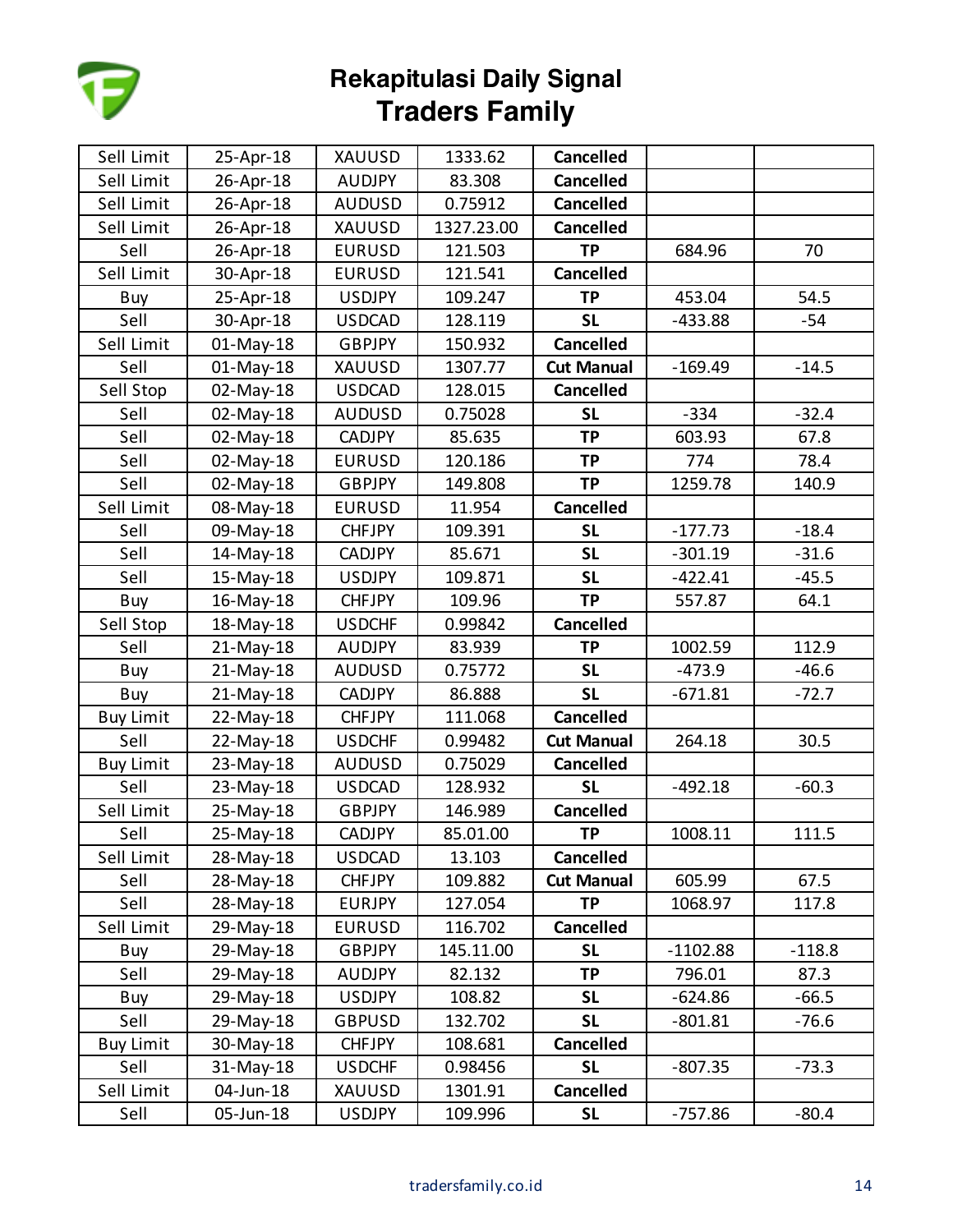

| Sell             | 05-Jun-18       | <b>GBPJPY</b> | 147.042     | <b>TP</b>         | 1590.26   | 185.3   |
|------------------|-----------------|---------------|-------------|-------------------|-----------|---------|
| Sell             | 06-Jun-18       | <b>AUDJPY</b> | 84.345      | <b>Cut Manual</b> | 581.83    | 68      |
| Sell             | 06-Jun-18       | <b>CHFJPY</b> | 111.838     | <b>TP</b>         | 871.36    | 98.6    |
| Sell Limit       | 07-Jun-18       | <b>EURUSD</b> | 118.566     | <b>Cancelled</b>  |           |         |
| Buy              | 07-Jun-18       | <b>CADJPY</b> | 84.67       | <b>SL</b>         | $-632.66$ | $-67.6$ |
| Sell             | $11$ -Jun- $18$ | <b>EURJPY</b> | 129.655     | <b>TP</b>         | 1392.31   | 157.4   |
| Buy              | 19-Jun-18       | <b>AUDJPY</b> | 81.283      | <b>Cut Manual</b> | $-198.52$ | $-21$   |
| Sell             | 19-Jun-18       | <b>EURJPY</b> | 127.567     | <b>SL</b>         | $-873.01$ | $-92.8$ |
| Sell             | 19-Jun-18       | <b>CHFJPY</b> | 110.437     | <b>SL</b>         | $-711.29$ | $-75.4$ |
| Sell             | $21$ -Jun-18    | CADJPY        | 82.488      | <b>SL</b>         | $-557.15$ | $-59.5$ |
| Sell             | 25-Jun-18       | XAUUSD        | 1271.61     | <b>TP</b>         | 995.48    | 100.9   |
| Sell             | 27-Jun-18       | <b>AUDJPY</b> | 80.902      | <b>SL</b>         | $-741.43$ | $-78$   |
| Sell             | 27-Jun-18       | <b>USDJPY</b> | 110.35.00   | <b>Cut Manual</b> | $-233.62$ | $-23.5$ |
| Sell             | 27-Jun-18       | <b>AUDUSD</b> | 5,086111111 | <b>SL</b>         | $-920.48$ | $-86.4$ |
| Sell Stop        | 28-Jun-18       | <b>CHFJPY</b> | 110.09.00   | <b>Cancelled</b>  |           |         |
| Sell Stop        | 28-Jun-18       | <b>EURJPY</b> | 126.61      | <b>Cancelled</b>  |           |         |
| Sell Stop        | 28-Jun-18       | <b>EURUSD</b> | 115.027     | <b>Cancelled</b>  |           |         |
| Sell             | 28-Jun-18       | <b>USDCAD</b> | 132.502     | <b>Cut Manual</b> | 727.82    | 101.4   |
| Sell Stop        | 02-Jul-18       | <b>GBPUSD</b> | 130.114     | <b>Cancelled</b>  |           |         |
| Buy              | 02-Jul-18       | XAUUSD        | 1244.01.00  | <b>TP</b>         | 1605.14   | 162.9   |
| Sell Stop        | 04-Jul-18       | <b>CADJPY</b> | 83.659      | <b>Cancelled</b>  |           |         |
| <b>Buy Limit</b> | 04-Jul-18       | <b>AUDJPY</b> | 81.014      | <b>Cancelled</b>  |           |         |
| Sell Limit       | 05-Jul-18       | <b>GBPUSD</b> | 132.795     | <b>Cancelled</b>  |           |         |
| Sell Limit       | 09-Jul-18       | <b>EURUSD</b> | 118.297     | <b>Cancelled</b>  |           |         |
| Buy              | 09-Jul-18       | <b>AUDJPY</b> | 82.748      | <b>SL</b>         | $-581.64$ | $-63.1$ |
| Buy              | $11$ -Jul- $18$ | <b>USDJPY</b> | 111.533     | <b>Cut Manual</b> | 1251.31   | 144.7   |
| Buy              | 11-Jul-18       | <b>CHFJPY</b> | 112.298     | <b>Cut Manual</b> | $-165.98$ | $-14.8$ |
| <b>Buy Limit</b> | 12-Jul-18       | <b>AUDUSD</b> | 0.73453     | <b>Cancelled</b>  |           |         |
| <b>Buy Limit</b> | 12-Jul-18       | <b>GBPUSD</b> | 131.008     | <b>Cancelled</b>  |           |         |
| Sell Limit       | 13-Jul-18       | <b>USDJPY</b> | 113.379     | <b>Cancelled</b>  |           |         |
| Sell Limit       | 17-Jul-18       | <b>AUDJPY</b> | 84.116      | <b>Cancelled</b>  |           |         |
| Sell Stop        | 17-Jul-18       | <b>USDCAD</b> | 130.536     | <b>Cancelled</b>  |           |         |
| Sell             | 17-Jul-18       | XAUUSD        | 1235.97     | <b>TP</b>         | 2174.36   | 219.8   |
| Sell             | 17-Jul-18       | <b>EURUSD</b> | 116.638     | <b>SL</b>         | $-728.18$ | $-70.2$ |
| Sell Limit       | 18-Jul-18       | <b>GBPJPY</b> | 182.658     | <b>Cancelled</b>  |           |         |
| Sell             | 18-Jul-18       | <b>USDCAD</b> | 132.016     | <b>Cut Manual</b> | 1683.66   | 230.5   |
| Sell             | 18-Jul-18       | <b>GBPJPY</b> | 146.889     | <b>Cut Manual</b> | 1316.13   | 157.3   |
| Sell             | 19-Jul-18       | <b>AUDUSD</b> | 0.74143     | <b>TP</b>         | 832       | 84.2    |
| Sell             | 23-Jul-18       | <b>AUDUSD</b> | 0.74189     | <b>Cut Manual</b> | $-1.6$    | $-0.6$  |
| <b>Buy Limit</b> | 24-Jul-18       | <b>AUDJPY</b> | 81.159      | <b>Cancelled</b>  |           |         |
| Sell             | 25-Jul-18       | <b>EURJPY</b> | 129.48.00   | <b>SL</b>         | $-898.9$  | $-96.3$ |
| Sell Limit       | 26-Jul-18       | <b>GBPUSD</b> | 132.299     | Cancelled         |           |         |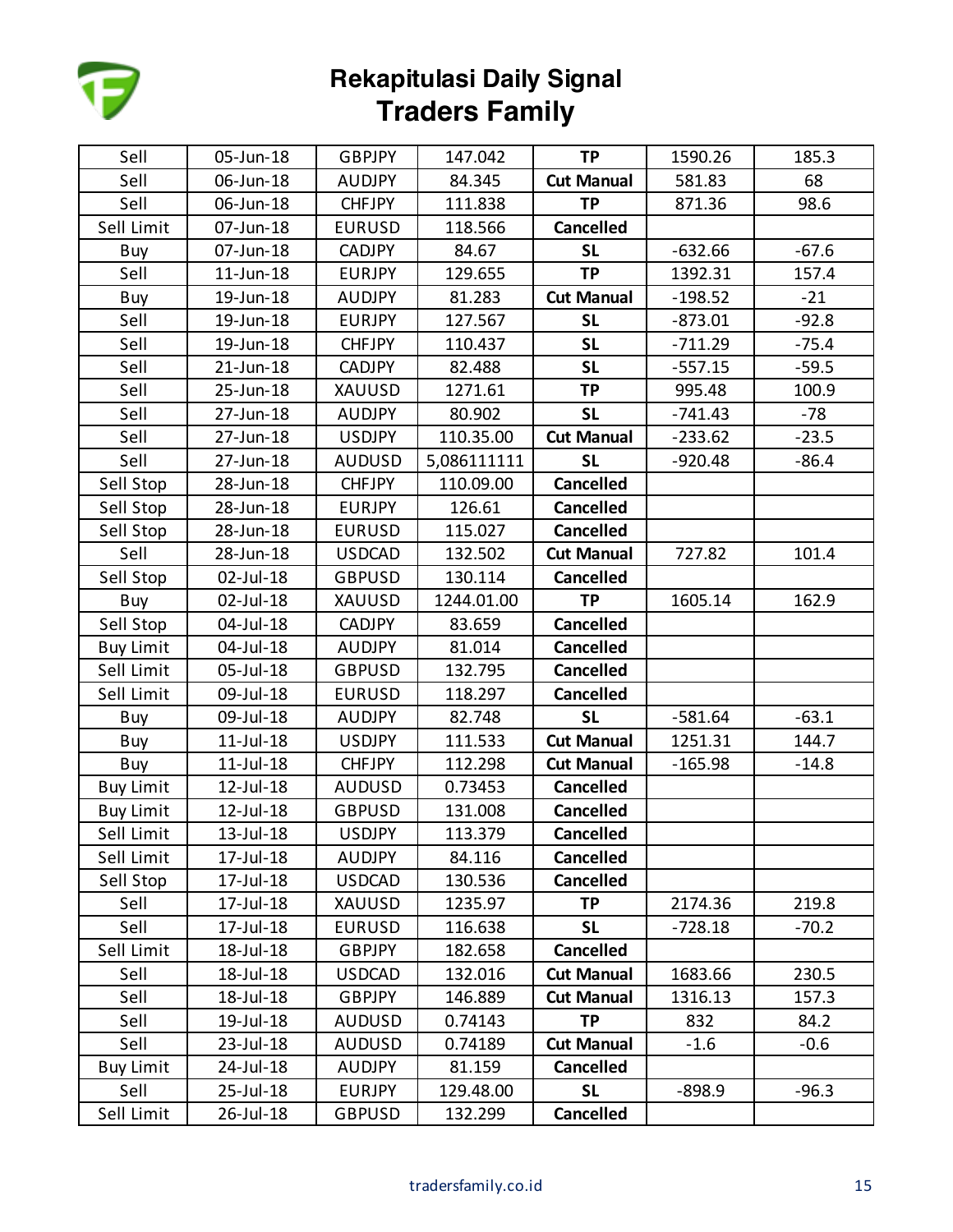

| Sell             | 26-Jul-18    | <b>CHFJPY</b> | 111.844     | <b>SL</b>         | $-571.54$  | $-61.2$ |
|------------------|--------------|---------------|-------------|-------------------|------------|---------|
| Buy              | 26-Jul-18    | <b>EURUSD</b> | 117.413     | <b>SL</b>         | $-549$     | $-53.9$ |
| Sell             | 23-Jul-18    | <b>AUDUSD</b> | 0.74186     | <b>Cut Manual</b> | $-391.7$   | $-32.3$ |
| <b>Buy Limit</b> | 24-Jul-18    | <b>AUDJPY</b> | 81.159      | <b>Cancelled</b>  |            |         |
| Sell             | 30-Jul-18    | <b>USDCAD</b> | 130.493     | <b>Cut Manual</b> | 555.65     | 77.7    |
| Sell             | 31-Jul-18    | <b>EURUSD</b> | 117.159     | <b>Cut Manual</b> | 1666.6     | 169.6   |
| Sell             | 02-Aug-18    | <b>GBPUSD</b> | 1.308       | <b>TP</b>         | 981.29     | 99.4    |
| Sell Stop        | 03-Aug-18    | <b>AUDUSD</b> | 0.73098     | <b>Cancelled</b>  |            |         |
| Sell             | 06-Aug-18    | <b>EURJPY</b> | 128.605     | <b>SL</b>         | $-642.01$  | $-69.5$ |
| <b>Buy Limit</b> | 07-Aug-18    | <b>GBPJPY</b> | 143.777     | <b>Cancelled</b>  |            |         |
| Sell             | 07-Aug-18    | <b>CADJPY</b> | 85.372      | <b>TP</b>         | 462.58     | 52.8    |
| <b>Buy Limit</b> | 08-Aug-18    | <b>EURJPY</b> | 128.969     | <b>Cancelled</b>  |            |         |
| Buy              | 10-Aug-18    | <b>EURUSD</b> | 115.296     | <b>SL</b>         | $-201$     | $-19.1$ |
| Sell Limit       | 13-Aug-18    | <b>USDCAD</b> | 131.876     | <b>Cancelled</b>  |            |         |
| <b>Buy Limit</b> | 13-Aug-18    | <b>AUDUSD</b> | 0.71683     | <b>Cancelled</b>  |            |         |
| Sell             | 13-Aug-18    | <b>CADJPY</b> | 83.679      | <b>SL</b>         | $-273.66$  | $-29.1$ |
| Buy              | 14-Aug-18    | <b>GBPUSD</b> | 127.992     | <b>SL</b>         | $-800$     | -79     |
| Buy              | 15-Aug-18    | XAUUSD        | 1182.73     | <b>SL</b>         | $-761$     | $-75.1$ |
| Sell Stop        | 16-Aug-18    | <b>CADJPY</b> | 83.625      | <b>Cancelled</b>  |            |         |
| Sell Stop        | 16-Aug-18    | <b>EURJPY</b> | 124.84      | <b>Cancelled</b>  |            |         |
| Buy              | 21-Aug-18    | <b>GBPUSD</b> | 128.363     | <b>Cut Manual</b> | 199.59     | 27.4    |
| Sell             | $21$ -Aug-18 | <b>EURUSD</b> | 115.427     | <b>SL</b>         | $-914.08$  | $-88.8$ |
| Buy              | 22-Aug-18    | <b>CHFJPY</b> | 112.226     | <b>TP</b>         | 708.03     | 82.2    |
| Sell             | 24-Aug-18    | <b>NZDJPY</b> | 73.999      | <b>SL</b>         | $-225.49$  | $-24$   |
| Buy              | 24-Aug-18    | <b>USDCHF</b> | 0.98505     | <b>SL</b>         | $-246.08$  | $-23.2$ |
| Buy              | 27-Aug-18    | <b>EURUSD</b> | 116.252     | <b>SL</b>         | 164.5      | 20.7    |
| Buy              | 27-Aug-18    | XAUUSD        | 1206.62     | <b>SL</b>         | $-1021.52$ | $-97.8$ |
| Sell             | 27-Aug-18    | <b>CHFJPY</b> | 112.925     | <b>SL</b>         | $-398.8$   | $-43.2$ |
| Sell Stop        | 27-Aug-18    | <b>NZDJPY</b> | 73.665      | <b>Cancelled</b>  |            |         |
| <b>Buy Stop</b>  | 27-Aug-18    | <b>AUDUSD</b> | 5,126388889 | <b>Cancelled</b>  |            |         |
| Sell             | 28-Aug-18    | <b>CADJPY</b> | 86.075      | <b>SL</b>         | $-233.07$  | $-24.5$ |
| <b>Buy Limit</b> | 29-Aug-18    | <b>AUDJPY</b> | 81.026      | <b>Cancelled</b>  |            |         |
| Sell Limit       | 30-Aug-18    | NZDJPY        | 74.617      | <b>Cancelled</b>  |            |         |
| Sell             | 30-Aug-18    | <b>GBPUSD</b> | 130.287     | <b>SL</b>         | 1071.23    | 109.2   |
| Sell             | 03-Sep-18    | <b>CADJPY</b> | 84.964      | TP                | 812.97     | 93.3    |
| Sell             | 03-Sep-18    | <b>AUDJPY</b> | 79.628      | <b>SL</b>         | $-450.52$  | $-48.9$ |
| Buy              | 03-Sep-18    | <b>USDCHF</b> | 0.97047     | <b>Cut Manual</b> | 363.52     | 37.2    |
| Sell             | 03-Sep-18    | <b>GBPJPY</b> | 143.021     | <b>SL</b>         | $-773.23$  | $-84.1$ |
| Sell Limit       | 03-Sep-18    | <b>NZDJPY</b> | 73.742      | <b>Cancelled</b>  |            |         |
| Sell             | 04-Sep-18    | <b>AUDUSD</b> | 0.71577     | <b>SL</b>         | $-553.99$  | $-54.1$ |
| Buy              | 04-Sep-18    | XAUUSD        | 1193.24.00  | <b>TP</b>         | 1816.19    | 191.2   |
| Sell             | 04-Sep-18    | <b>CHFJPY</b> | 114.184     | <b>SL</b>         | $-586.57$  | -64     |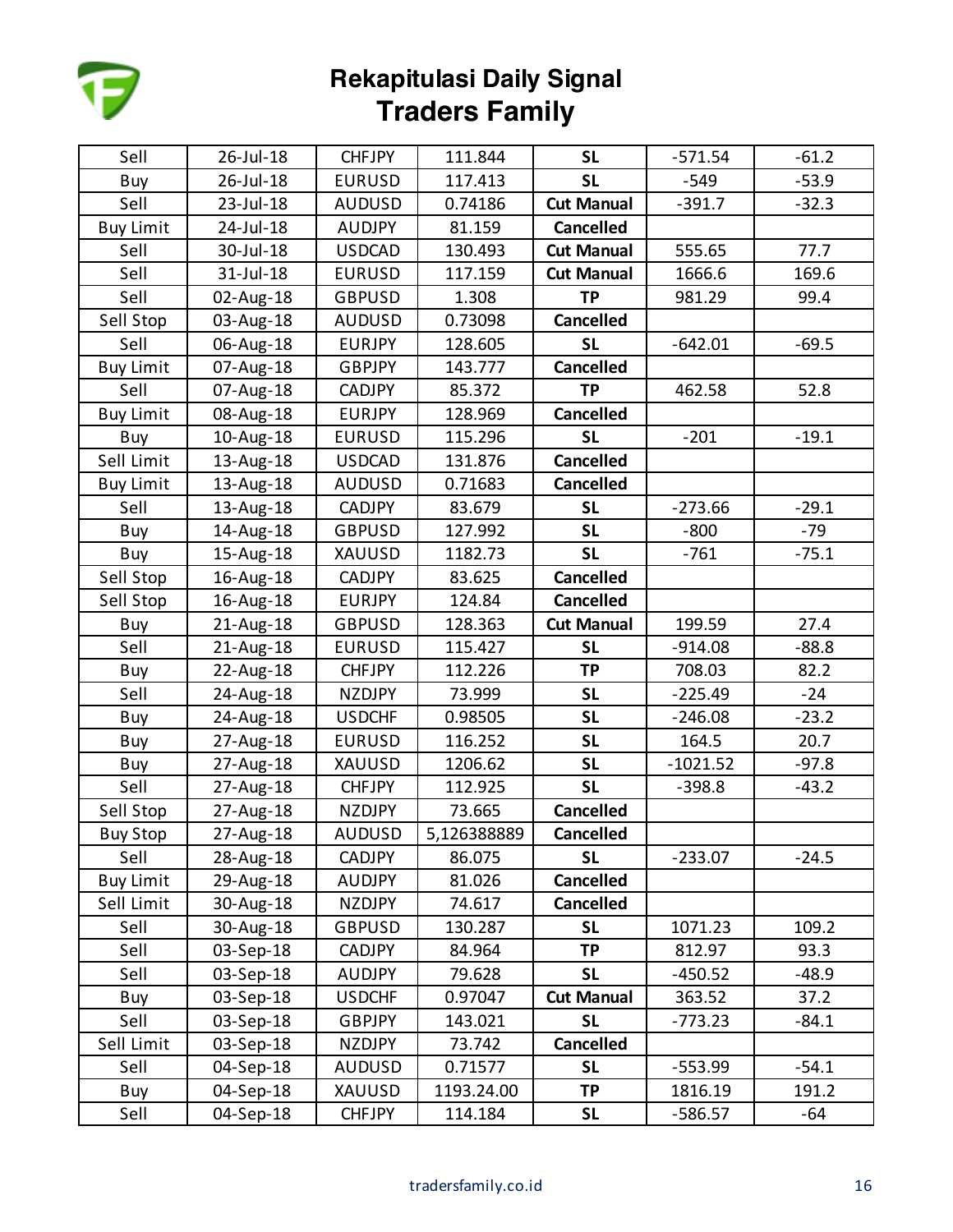

| Sell             | 04-Sep-18 | <b>EURJPY</b> | 128.449     | <b>SL</b>         | $-543.08$  | $-59.4$  |
|------------------|-----------|---------------|-------------|-------------------|------------|----------|
| Buy              | 04-Sep-18 | <b>EURUSD</b> | 115.367     | <b>TP</b>         | 603.57     | 62       |
| Sell             | 06-Sep-18 | <b>USDCAD</b> | 131.683     | <b>SL</b>         | $-325.67$  | $-41.7$  |
| Sell Stop        | 10-Sep-18 | <b>EURUSD</b> | 115.011     | <b>Cancelled</b>  |            |          |
| Sell Stop        | 10-Sep-18 | <b>CHFJPY</b> | 113.862     | <b>Cancelled</b>  |            |          |
| Sell Stop        | 10-Sep-18 | <b>GBPUSD</b> | 128.879     | <b>Cancelled</b>  |            |          |
| Sell Limit       | 10-Sep-18 | <b>AUDUSD</b> | 0.71695     | <b>Cancelled</b>  |            |          |
| Sell Limit       | 10-Sep-18 | <b>AUDJPY</b> | 79.723      | <b>Cancelled</b>  |            |          |
| Sell             | 10-Sep-18 | <b>USDCHF</b> | 6,767361111 | <b>Cut Manual</b> | 801.07     | 81.6     |
| Sell             | 11-Sep-18 | <b>GBPJPY</b> | 145.772     | <b>SL</b>         | $-823.15$  | $-88.9$  |
| Sell             | 13-Sep-18 | <b>CHFJPY</b> | 114.966     | <b>SL</b>         | $-318.66$  | $-34.4$  |
| Sell Limit       | 14-Sep-18 | <b>CADJPY</b> | 86.545      | <b>Cancelled</b>  |            |          |
| Sell Limit       | 14-Sep-18 | <b>EURUSD</b> | 117.305     | <b>Cancelled</b>  |            |          |
| Buy              | 14-Sep-18 | <b>USDCHF</b> | 0.96619     | <b>SL</b>         | $-527.74$  | $-49.5$  |
| Sell             | 14-Sep-18 | <b>GBPUSD</b> | 131.243     | <b>SL</b>         | $-1060.47$ | $-104.5$ |
| Sell             | 14-Sep-18 | <b>GBPJPY</b> | 146.745     | <b>SL</b>         | $-695.64$  | $-75.8$  |
| <b>Buy Limit</b> | 14-Sep-18 | <b>USDJPY</b> | 111.599     | <b>Cancelled</b>  |            |          |
| <b>Buy Limit</b> | 14-Sep-18 | <b>USDCAD</b> | 129.123     | <b>Cancelled</b>  |            |          |
| Sell             | 14-Sep-18 | <b>EURJPY</b> | 130.725     | <b>SL</b>         | $-638.56$  | $-69.6$  |
| Sell             | 17-Sep-18 | <b>USDCAD</b> | 130.366     | <b>TP</b>         | 1011.6     | 132.9    |
| <b>Buy Limit</b> | 19-Sep-18 | <b>AUDJPY</b> | 80.717      | <b>Cancelled</b>  |            |          |
| Buy              | 19-Sep-18 | <b>AUDUSD</b> | 0.72513     | <b>Cut Manual</b> | 164.81     | 19.3     |
| Buy              | 19-Sep-18 | <b>USDCHF</b> | 0.96787     | <b>SL</b>         | $-500.04$  | $-46.4$  |
| Sell Stop        | 19-Sep-18 | <b>CHFJPY</b> | 115.562     | <b>Cancelled</b>  |            |          |
| Sell             | 20-Sep-18 | <b>AUDJPY</b> | 81.436      | <b>SL</b>         | $-444.68$  | $-48.9$  |
| Sell             | 20-Sep-18 | <b>CHFJPY</b> | 116.202     | <b>SL</b>         | $-367.47$  | $-40.1$  |
| Sell             | 21-Sep-18 | <b>AUDUSD</b> | 0.72701     | <b>SL</b>         | $-431.54$  | $-41.7$  |
| Sell             | 24-Sep-18 | <b>USDJPY</b> | 112.59.00   | <b>SL</b>         | $-571.39$  | $-60.4$  |
| Sell             | 24-Sep-18 | <b>GBPJPY</b> | 147.823     | <b>SL</b>         | $-990.02$  | $-110.2$ |
| Sell             | 24-Sep-18 | <b>GBPUSD</b> | 131.656     | <b>SL</b>         | 486.2      | 50.8     |
| Sell             | 25-Sep-18 | <b>USDCAD</b> | 129.694     | <b>SL</b>         | $-299.41$  | $-37.1$  |
| Sell             | 25-Sep-18 | <b>EURJPY</b> | 132.657     | <b>TP</b>         | 1551.73    | 180.7    |
| Sell             | 27-Sep-18 | XAUUSD        | 1187.08.00  | <b>SL</b>         | $-640.82$  | $-63$    |
| Sell Limit       | 01-Oct-18 | <b>USDJPY</b> | 114.288     | <b>Cancelled</b>  |            |          |
| Sell             | 01-Oct-18 | <b>GBPJPY</b> | 148.428     | <b>Cut Manual</b> | 1411.24    | 166.2    |
| <b>Buy Limit</b> | 01-Oct-18 | <b>USDCAD</b> | 127.606     | <b>Cancelled</b>  |            |          |
| Sell             | 01-Oct-18 | <b>AUDJPY</b> | 82.108      | <b>TP</b>         | 1724.99    | 199.4    |
| Sell             | 01-Oct-18 | <b>CADJPY</b> | 89.139      | <b>TP</b>         | 2267.44    | 260.3    |
| Sell             | 02-Oct-18 | <b>EURUSD</b> | 115.145     | <b>SL</b>         | $-666.8$   | $-65.6$  |
| Sell             | 03-Oct-18 | <b>USDCHF</b> | 6,832638889 | <b>SL</b>         | $-337.21$  | $-32.3$  |
| Sell             | 03-Oct-18 | <b>GBPUSD</b> | 130.098     | <b>SL</b>         | $-1063.6$  | $-105$   |
| Sell             | 04-Oct-18 | <b>USDJPY</b> | 114.297     | <b>Cut Manual</b> | 2051.04    | 236.3    |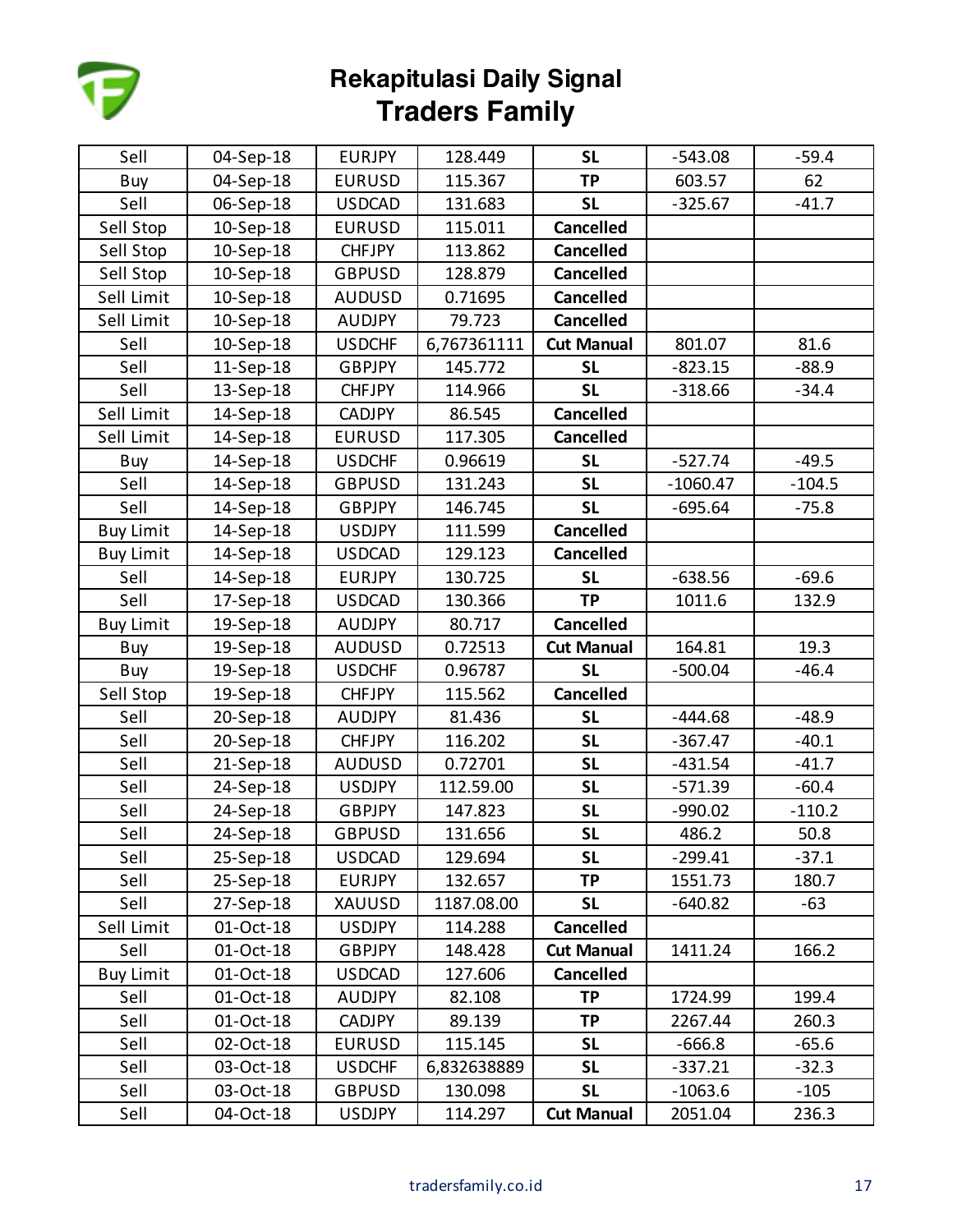

| Sell             | 04-Oct-18 | <b>USDCAD</b> | 128.669  | <b>SL</b>         | $-426.39$ | $-53.8$  |
|------------------|-----------|---------------|----------|-------------------|-----------|----------|
| Buy              | 08-Oct-18 | <b>CHFJPY</b> | 114.048  | <b>SL</b>         | $-389.13$ | $-41.6$  |
| <b>Buy Limit</b> | 09-Oct-18 | <b>AUDJPY</b> | 79.012   | <b>Cancelled</b>  |           |          |
| <b>Buy Limit</b> | 09-Oct-18 | <b>CADJPY</b> | 86.536   | <b>Cancelled</b>  |           |          |
| <b>Buy Limit</b> | 09-Oct-18 | <b>CHFJPY</b> | 113.041  | <b>Cancelled</b>  |           |          |
| <b>Buy Limit</b> | 09-Oct-18 | <b>EURJPY</b> | 128.574  | <b>Cancelled</b>  |           |          |
| Sell Limit       | 09-Oct-18 | <b>AUDJPY</b> | 80.606   | <b>Cancelled</b>  |           |          |
| Sell Limit       | 10-Oct-18 | <b>AUDUSD</b> | 0.71912  | <b>Cancelled</b>  |           |          |
| Sell             | 10-Oct-18 | XAUUSD        | 1187.78  | <b>SL</b>         | $-532$    | $-52.2$  |
| Sell             | 10-Oct-18 | <b>GBPUSD</b> | 132.037  | <b>SL</b>         | $-520.67$ | $-50.7$  |
| Sell             | 11-Oct-18 | <b>USDCHF</b> | 0.98883  | <b>SL</b>         | $-320.51$ | $-30.8$  |
| Sell             | 11-Oct-18 | <b>USDCAD</b> | 130.511  | <b>TP</b>         | 501.55    | 67.5     |
| Sell             | 11-Oct-18 | <b>AUDJPY</b> | 79.573   | <b>SL</b>         | $-547.83$ | -60      |
| Sell             | 11-Oct-18 | <b>EURUSD</b> | 115.868  | <b>Cut Manual</b> | $-115.61$ | $-10.4$  |
| Sell             | 11-Oct-18 | <b>CADJPY</b> | 86.311   | <b>SL</b>         | $-398.27$ | $-42.3$  |
| <b>Buy Limit</b> | 15-Oct-18 | <b>AUDJPY</b> | 79.238   | <b>Cancelled</b>  |           |          |
| Sell Limit       | 15-Oct-18 | <b>CHFJPY</b> | 113.512  | <b>Cancelled</b>  |           |          |
| Sell Limit       | 15-Oct-18 | <b>EURUSD</b> | 1.163    | <b>Cancelled</b>  |           |          |
| Sell             | 15-Oct-18 | <b>NZDUSD</b> | 0.65765  | <b>TP</b>         | 421.62    | 44.3     |
| <b>Buy Limit</b> | 16-Oct-18 | <b>NZDJPY</b> | 73.326   | <b>Cancelled</b>  |           |          |
| Sell Stop        | 16-Oct-18 | <b>USDCHF</b> | 0.98224  | <b>Cancelled</b>  |           |          |
| Sell             | 16-Oct-18 | <b>GBPJPY</b> | 147.633  | <b>TP</b>         | 1808.68   | 208.1    |
| Sell             | 16-Oct-18 | <b>EURJPY</b> | 130.278  | <b>TP</b>         | 1646.74   | 187.4    |
| Sell             | 17-Oct-18 | <b>EURUSD</b> | 115.623  | <b>Cut Manual</b> | 482       | 49.6     |
| Sell             | 17-Oct-18 | <b>CHFJPY</b> | 113.094  | <b>Cut Manual</b> | 375.91    | 47.2     |
| Sell             | 17-Oct-18 | <b>CADJPY</b> | 86.61    | <b>Cut Manual</b> | 350.34    | 44.6     |
| Sell             | 17-Oct-18 | <b>USDCAD</b> | 129.752  | <b>SL</b>         | $-235.31$ | $-29.3$  |
| <b>Buy Limit</b> | 18-Oct-18 | <b>USDCAD</b> | 130.036  | <b>Cancelled</b>  |           |          |
| Sell             | 18-Oct-18 | <b>NZDJPY</b> | 73.717   | <b>SL</b>         | $-493.13$ | $-53.9$  |
| Sell             | 18-Oct-18 | <b>AUDUSD</b> | 0.71094  | <b>SL</b>         | $-277$    | $-26.7$  |
| Buy              | 18-Oct-18 | <b>USDJPY</b> | 112.407  | <b>SL</b>         | $-252.56$ | $-27.2$  |
| Sell Limit       | 22-Oct-18 | <b>USDJPY</b> | 113.194  | <b>Cancelled</b>  |           |          |
| Sell Limit       | 22-Oct-18 | <b>GBPUSD</b> | 131.256  | <b>Cancelled</b>  |           |          |
| Sell Limit       | 22-Oct-18 | <b>EURUSD</b> | 115.992  | <b>Cancelled</b>  |           |          |
| Sell             | 23-Oct-18 | <b>EURJPY</b> | 128.901  | <b>TP</b>         | 641.64    | 73.7     |
| Sell             | 23-Oct-18 | <b>NZDJPY</b> | 73.591   | <b>Cut Manual</b> | 377.49    | 45.3     |
| Sell             | 23-Oct-18 | <b>AUDJPY</b> | 79.47.00 | <b>SL</b>         | $-417.6$  | -45.5    |
| Sell             | 23-Oct-18 | <b>USDJPY</b> | 112.448  | <b>Cut Manual</b> | 209.35    | 27.1     |
| Sell             | 23-Oct-18 | <b>GBPJPY</b> | 145.295  | <b>SL</b>         | $-912.9$  | $-101.2$ |
| <b>Buy Limit</b> | 24-Oct-18 | <b>USDCHF</b> | 0.98591  | <b>Cancelled</b>  |           |          |
| Sell Limit       | 24-Oct-18 | <b>EURUSD</b> | 01.16    | <b>Cancelled</b>  |           |          |
| Sell Stop        | 24-Oct-18 | XAUUSD        | 1214.71  | Cancelled         |           |          |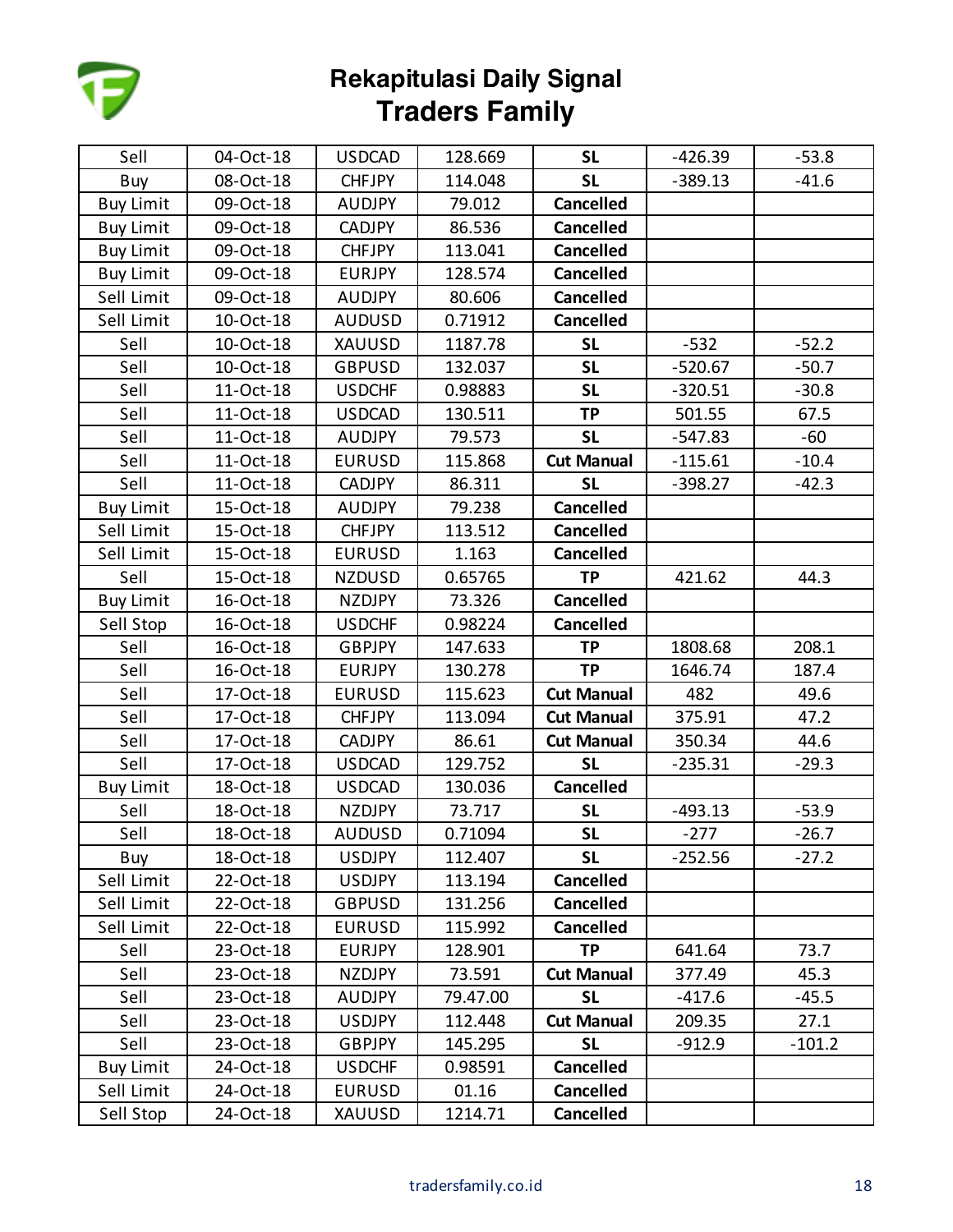

| Buy              | 24-Oct-18 | <b>USDCAD</b> | 130.475     | <b>SL</b>         | $-418.64$  | $-53.1$  |
|------------------|-----------|---------------|-------------|-------------------|------------|----------|
| Buy              | 25-Oct-18 | <b>AUDUSD</b> | 0.70829     | <b>SL</b>         | $-460.43$  | $-44.6$  |
| Buy              | 26-Oct-18 | <b>GBPUSD</b> | 128.217     | <b>SL</b>         | $-546.58$  | $-51.7$  |
| <b>Buy Limit</b> | 26-Oct-18 | <b>USDJPY</b> | 78.771      | <b>Cancelled</b>  |            |          |
| Buy              | 26-Oct-18 | <b>AUDJPY</b> | 78.913      | <b>Cut Manual</b> | 1079.41    | 124.1    |
| Sell             | 29-Oct-18 | <b>USDCHF</b> | 0.99762     | <b>SL</b>         | $-935.87$  | $-92.1$  |
| Buy              | 29-Oct-18 | <b>AUDUSD</b> | 0.70948     | <b>Cut Manual</b> | 1389.38    | 142.6    |
| Buy              | 29-Oct-18 | <b>NZDJPY</b> | 73.064      | <b>TP</b>         | 1943.91    | 221.5    |
| Buy              | 31-Oct-18 | <b>GBPUSD</b> | 127.102     | <b>Cut Manual</b> | 2728.81    | 277.8    |
| <b>Buy Limit</b> | 31-Oct-18 | <b>EURUSD</b> | 113.025     | <b>Cancelled</b>  |            |          |
| Sell             | 31-Oct-18 | <b>GBPJPY</b> | 144.963     | <b>SL</b>         | $-1347.73$ | $-149$   |
| <b>Buy Limit</b> | 01-Nov-18 | <b>CHFJPY</b> | 110.941     | <b>Cancelled</b>  |            |          |
| <b>Buy Limit</b> | 01-Nov-18 | <b>EURJPY</b> | 125.356     | <b>Cancelled</b>  |            |          |
| Sell             | 02-Nov-18 | <b>CADJPY</b> | 86.167      | <b>SL</b>         | $-436.26$  | $-47$    |
| Sell             | 05-Nov-18 | <b>CHFJPY</b> | 112.844     | <b>SL</b>         | $-480.3$   | $-52.4$  |
| Sell             | 05-Nov-18 | <b>USDJPY</b> | 113.22.00   | <b>SL</b>         | $-518.54$  | $-56.6$  |
| Buy              | 06-Nov-18 | <b>EURUSD</b> | 114.104     | <b>TP</b>         | 719.28     | 73.8     |
| Buy              | 06-Nov-18 | XAUUSD        | 1231.68     | <b>SL</b>         | $-674$     | $-66.4$  |
| Sell Limit       | 07-Nov-18 | <b>GBPUSD</b> | 132.203     | <b>Cancelled</b>  |            |          |
| Sell             | 07-Nov-18 | <b>AUDJPY</b> | 82.248      | <b>SL</b>         | $-336.8$   | $-37$    |
| Sell             | 07-Nov-18 | <b>AUDUSD</b> | 0.72785     | <b>SL</b>         | 322.43     | 34.3     |
| Buy              | 07-Nov-18 | <b>USDCHF</b> | 0.99718     | <b>Cut Manual</b> | 957.01     | 98.5     |
| Sell             | 07-Nov-18 | <b>GBPJPY</b> | 148.958     | <b>SL</b>         | 1284.45    | 150.6    |
| Sell             | 08-Nov-18 | <b>NZDUSD</b> | 0.67858     | <b>SL</b>         | $-560.45$  | $-53.4$  |
| Sell Limit       | 09-Nov-18 | <b>USDJPY</b> | 114.28.00   | <b>Cancelled</b>  |            |          |
| Buy              | 12-Nov-18 | <b>USDCHF</b> | 101.022     | <b>Cut Manual</b> | $-173.4$   | $-16.2$  |
| <b>Buy Limit</b> | 13-Nov-18 | <b>GBPUSD</b> | 127.054     | <b>Cancelled</b>  |            |          |
| <b>Buy Limit</b> | 14-Nov-18 | XAUUSD        | 1187.72     | <b>Cancelled</b>  |            |          |
| Sell             | 14-Nov-18 | <b>EURUSD</b> | 112.884     | <b>Cut Manual</b> | $-448.36$  | $-43.6$  |
| Sell             | 16-Nov-18 | <b>XAUUSD</b> | 1214.68     | <b>SL</b>         | $-567$     | $-55.7$  |
| Sell             | 16-Nov-18 | <b>GBPUSD</b> | 128.389     | <b>Cut Manual</b> | 268.33     | 28.1     |
| Sell             | 16-Nov-18 | <b>EURUSD</b> | 113.755     | <b>SL</b>         | $-813.79$  | $-80.3$  |
| Sell             | 19-Nov-18 | <b>USDJPY</b> | 112.42.00   | <b>SL</b>         | $-533.51$  | $-57.9$  |
| Sell Limit       | 20-Nov-18 | <b>EURUSD</b> | 114.922     | <b>Cancelled</b>  |            |          |
| Sell             | 20-Nov-18 | <b>USDCAD</b> | 131.722     | <b>SL</b>         | $-276.52$  | $-35.2$  |
| Buy              | 20-Nov-18 | XAUUSD        | 1227.41.00  | <b>SL</b>         | $-1026.51$ | $-95.1$  |
| Sell             | 19-Nov-18 | <b>USDCHF</b> | 6,897222222 | <b>Cut Manual</b> | 870.5      | 110.5    |
| <b>Buy Limit</b> | 20-Nov-18 | <b>USDJPY</b> | 111.742     | <b>Cancelled</b>  |            |          |
| <b>Buy Limit</b> | 26-Nov-18 | <b>EURUSD</b> | 112.476     | <b>Cancelled</b>  |            |          |
| <b>Buy Limit</b> | 28-Nov-18 | XAUUSD        | 1200.22.00  | <b>Cancelled</b>  |            |          |
| Sell             | 28-Nov-18 | <b>USDJPY</b> | 113.991     | <b>Cut Manual</b> | 730.19     | 87.5     |
| Sell             | 28-Nov-18 | <b>AUDJPY</b> | 82.739      | <b>SL</b>         | $-954.13$  | $-105.3$ |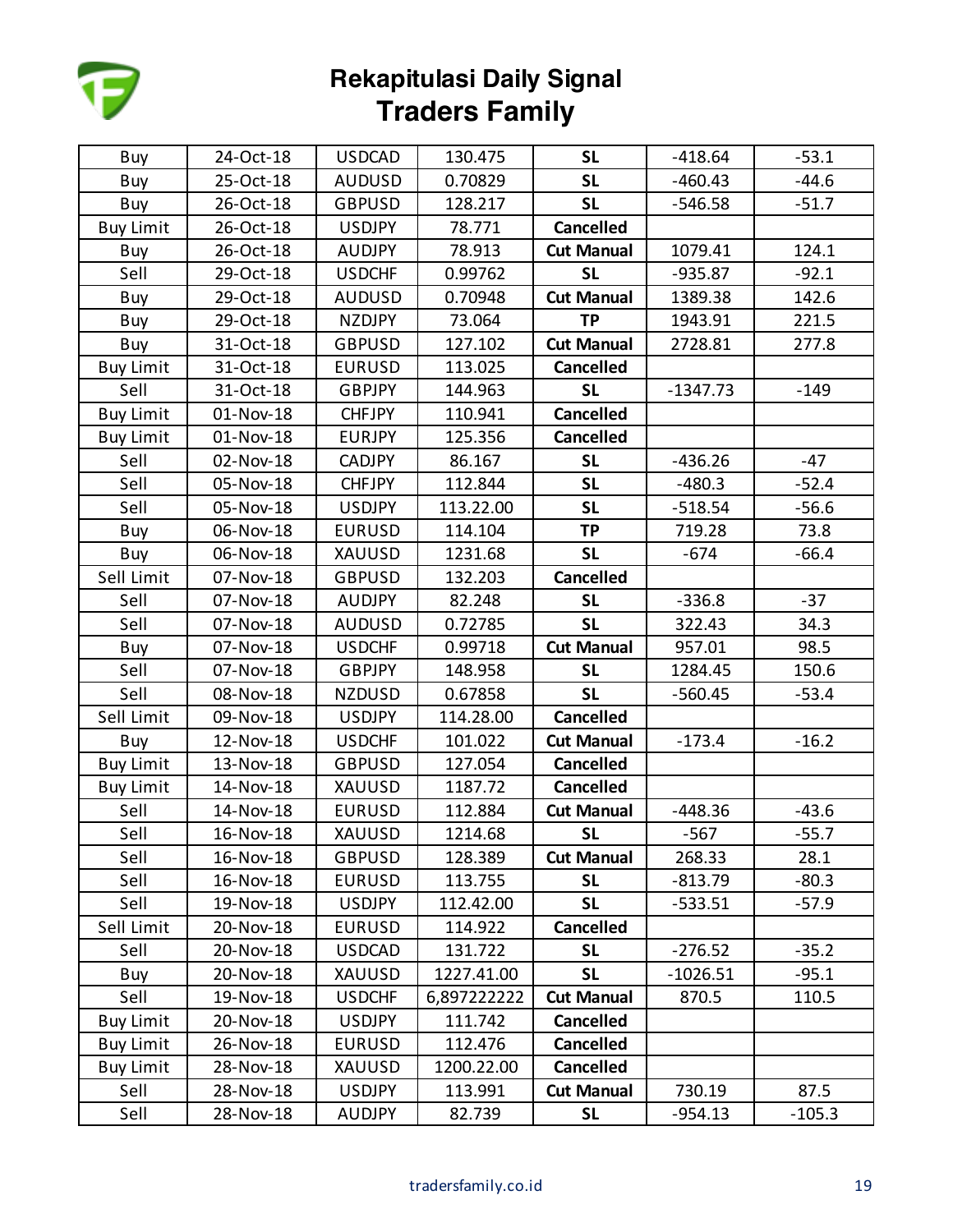

| Buy              | 04-Dec-18 | <b>EURJPY</b> | 127.968     | <b>TP</b>         | 746.13    | 89.1    |
|------------------|-----------|---------------|-------------|-------------------|-----------|---------|
| Buy              | 06-Dec-18 | <b>CADJPY</b> | 84.173      | <b>Cut Manual</b> | 253.49    | 30.7    |
| Sell Limit       | 07-Dec-18 | <b>EURJPY</b> | 129.008     | <b>Cancelled</b>  |           |         |
| <b>Buy Limit</b> | 12-Dec-18 | <b>EURJPY</b> | 127.883     | <b>Cancelled</b>  |           |         |
| Sell             | 12-Dec-18 | <b>USDCAD</b> | 133.741     | <b>SL</b>         | $-600.06$ | -76     |
| Sell Limit       | 12-Dec-18 | <b>USDJPY</b> | 113.88      | <b>Cancelled</b>  |           |         |
| Buy              | 18-Dec-18 | <b>USDJPY</b> | 112.527     | <b>SL</b>         | $-334.62$ | $-36.1$ |
| Buy              | 19-Dec-18 | <b>CHFJPY</b> | 113.083     | <b>SL</b>         | $-353.85$ | $-36.9$ |
| Sell Limit       | 20-Dec-18 | <b>AUDJPY</b> | 80.339      | <b>Cancelled</b>  |           |         |
| Sell             | 20-Dec-18 | <b>AUDUSD</b> | 0.71462     | <b>TP</b>         | 846.52    | 85.8    |
| Buy              | 20-Dec-18 | CADJPY        | 82.59.00    | <b>SL</b>         | -472.23   | $-51.3$ |
| Buy              | 20-Dec-18 | <b>AUDJPY</b> | 79.183      | <b>SL</b>         | $-634.28$ | $-69.1$ |
| Sell             | 21-Dec-18 | <b>EURJPY</b> | 127.23.00   | <b>Cut Manual</b> | 1402.72   | 159.2   |
| Buy              | 21-Dec-18 | <b>AUDUSD</b> | 0.70604     | <b>SL</b>         | $-501.04$ | $-44.7$ |
| Sell Limit       | 24-Dec-18 | NZDUSD        | 0.67565     | <b>Cancelled</b>  |           |         |
| Buy              | 02-Jan-19 | <b>AUDJPY</b> | 76.533      | <b>SL</b>         | $-552.08$ | $-58.2$ |
| Buy              | 03-Jan-19 | <b>GBPUSD</b> | 125.403     | <b>SL</b>         | $-920$    | $-91$   |
| Buy              | 03-Jan-19 | <b>EURUSD</b> | 113.169     | <b>Cut Manual</b> | 1292.82   | 132.9   |
| Sell Limit       | 04-Jan-19 | <b>XAUUSD</b> | 1304.93     | <b>Cancelled</b>  |           |         |
| Sell             | 04-Jan-19 | <b>USDCAD</b> | 134.862     | <b>TP</b>         | 1149.27   | 155.1   |
| Sell             | 08-Jan-19 | AUDJPY        | 77.341      | <b>SL</b>         | $-672.51$ | $-71.8$ |
| Sell             | 08-Jan-19 | <b>AUDUSD</b> | 0.71292     | <b>SL</b>         | $-302.49$ | $-29.1$ |
| Sell             | 08-Jan-19 | <b>CADJPY</b> | 81.485      | <b>SL</b>         | $-668.08$ | $-71.2$ |
| Sell             | 08-Jan-19 | <b>CHFJPY</b> | 110.62      | <b>SL</b>         | $-631.91$ | $-67.1$ |
| Sell             | 08-Jan-19 | <b>EURJPY</b> | 124.15.00   | <b>SL</b>         | $-809.49$ | $-86.3$ |
| <b>Buy Limit</b> | 11-Jan-19 | <b>USDCHF</b> | 6,813888889 | <b>Cancelled</b>  |           |         |
| Sell Limit       | 15-Jan-19 | XAUUSD        | 1304.56.00  | <b>Cancelled</b>  |           |         |
| <b>Buy Limit</b> | 15-Jan-19 | <b>USDCAD</b> | 131.885     | <b>Cancelled</b>  |           |         |
| Buy              | 15-Jan-19 | <b>EURUSD</b> | 1.149       | <b>SL</b>         | $-223$    | $-21.3$ |
| Sell Limit       | 15-Jan-19 | <b>EURUSD</b> | 114.595     | <b>Cancelled</b>  |           |         |
| Sell             | 15-Jan-19 | <b>USDCHF</b> | 0.98923     | <b>SL</b>         | -447.83   | $-39.9$ |
| <b>Buy Limit</b> | 16-Jan-19 | <b>EURUSD</b> | 113.449     | <b>Cancelled</b>  |           |         |
| Sell             | 16-Jan-19 | NZDUSD        | 0.67673     | <b>TP</b>         | 561.54    | 58      |
| Sell Stop        | 17-Jan-19 | <b>AUDUSD</b> | 0.71109     | <b>Cancelled</b>  |           |         |
| <b>Buy Limit</b> | 17-Jan-19 | NZDUSD        | 0.67093     | <b>Cancelled</b>  |           |         |
| Sell             | 18-Jan-19 | XAUUSD        | 1285.04.00  | <b>TP</b>         | 722.11    | 73.3    |
| Buy              | 18-Jan-19 | <b>CADJPY</b> | 82.65       | <b>SL</b>         | -831.55   | -89     |
| Sell             | 21-Jan-19 | <b>AUDUSD</b> | 0.71635     | <b>SL</b>         | -859.47   | $-84.5$ |
| <b>Buy Stop</b>  | 21-Jan-19 | USDJPY        | 110.57.00   | <b>Cancelled</b>  |           |         |
| <b>Buy Limit</b> | 21-Jan-19 | <b>GBPJPY</b> | 140.08.00   | <b>Cancelled</b>  |           |         |
| Sell             | 21-Jan-19 | NZDJPY        | 73.887      | <b>SL</b>         | $-589.81$ | $-63.2$ |
| Sell Stop        | 21-Jan-19 | XAUUSD        | 1274.34.00  | <b>Cancelled</b>  |           |         |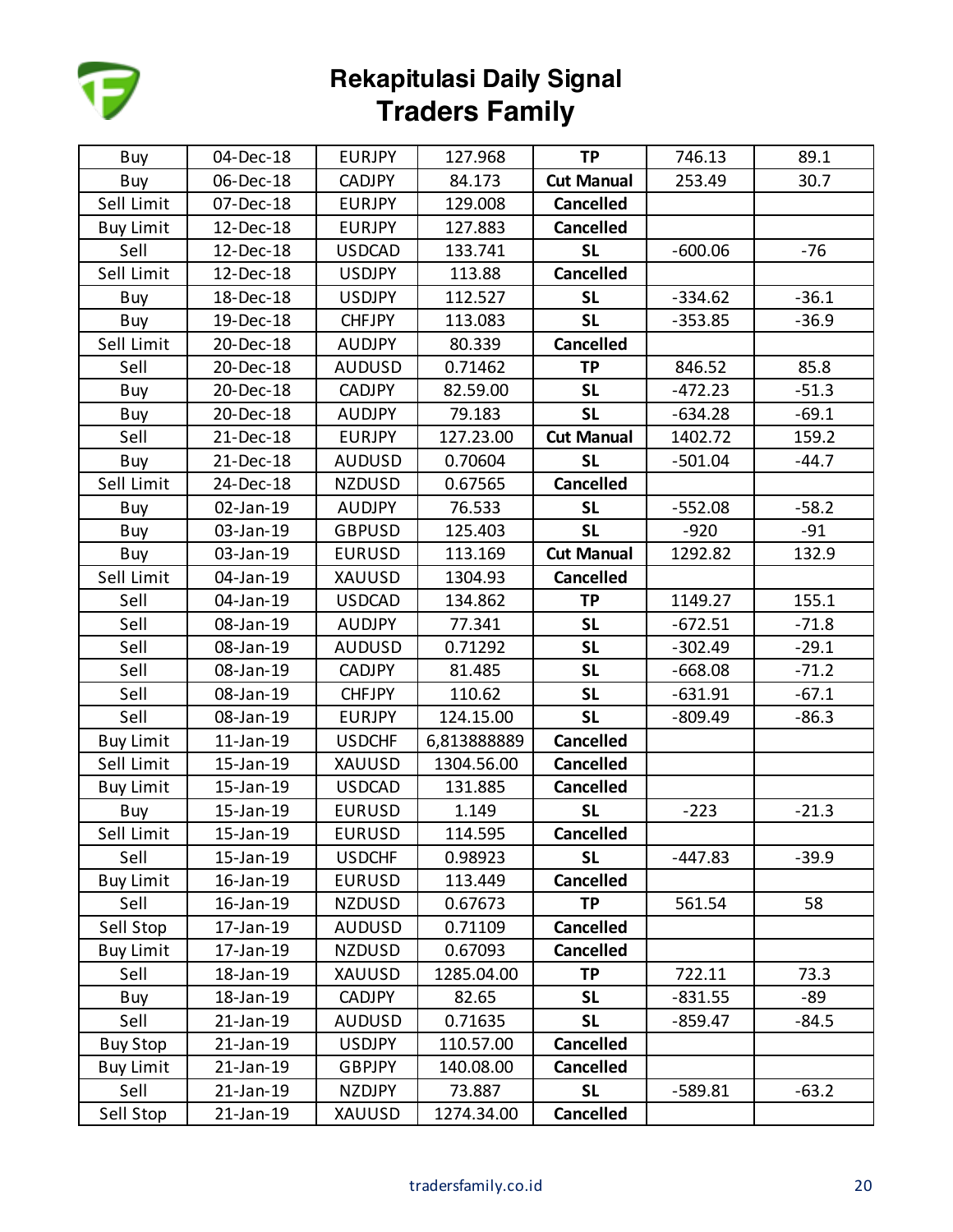

| Sell Limit       | 21-Jan-19 | <b>CHFJPY</b>    | 111.049     | <b>Cancelled</b>  |           |         |
|------------------|-----------|------------------|-------------|-------------------|-----------|---------|
| Sell             | 21-Jan-19 | <b>EURUSD</b>    | 113.787     | <b>TP</b>         | 687.1     | 70.5    |
| Sell             | 21-Jan-19 | <b>USDCHF</b>    | 0.99783     | <b>Cut Manual</b> | 196.33    | 31.3    |
| <b>Buy Limit</b> | 22-Jan-19 | <b>EURUSD</b>    | 113.082     | <b>Cancelled</b>  |           |         |
| Buy              | 22-Jan-19 | <b>CHFJPY</b>    | 109.694     | <b>TP</b>         | 743.63    | 86.2    |
| <b>Buy Limit</b> | 22-Jan-19 | <b>GBPJPY</b>    | 139.746     | <b>Cancelled</b>  |           |         |
| Sell             | 22-Jan-19 | <b>NQ100.MAR</b> | 6703.05.00  | <b>TP</b>         | 1550      | 780     |
| <b>Buy Limit</b> | 23-Jan-19 | <b>AUDJPY</b>    | 77.288      | <b>Cancelled</b>  |           |         |
| <b>Buy Limit</b> | 23-Jan-19 | <b>AUDUSD</b>    | 0.70613     | <b>Cancelled</b>  |           |         |
| <b>Buy Limit</b> | 23-Jan-19 | <b>CADJPY</b>    | 81.419      | <b>Cancelled</b>  |           |         |
| <b>Buy Limit</b> | 23-Jan-19 | <b>USDJPY</b>    | 108.88      | <b>Cancelled</b>  |           |         |
| Sell Limit       | 23-Jan-19 | <b>NQ100.MAR</b> | 6722.05.00  | <b>Cancelled</b>  |           |         |
| Sell             | 23-Jan-19 | <b>NZDUSD</b>    | 0,470138889 | <b>SL</b>         | $-459.65$ | $-44.4$ |
| Buy              | 24-Jan-19 | <b>USDCAD</b>    | 13.375      | <b>SL</b>         | $-552.62$ | $-72$   |
| Sell             | 25-Jan-19 | <b>GBPUSD</b>    | 131.372     | <b>SL</b>         | $-523$    | $-51.3$ |
| Sell             | 25-Jan-19 | <b>XAUUSD</b>    | 1294.36.00  | <b>SL</b>         | $-577$    | $-56.7$ |
| Sell Limit       | 28-Jan-19 | <b>GBPUSD</b>    | 132.767     | <b>Cancelled</b>  |           |         |
| <b>Buy Limit</b> | 28-Jan-19 | <b>GBPJPY</b>    | 143.371     | <b>Cancelled</b>  |           |         |
| <b>Buy Limit</b> | 29-Jan-19 | <b>AUDJPY</b>    | 77.51.00    | <b>Cancelled</b>  |           |         |
| Sell             | 29-Jan-19 | <b>XAUUSD</b>    | 1309.34.00  | <b>SL</b>         | $-458.91$ | $-44.8$ |
| Sell             | 30-Jan-19 | <b>GBPJPY</b>    | 143.51.00   | <b>Cut Manual</b> | 908.3     | 100.7   |
| Buy              | 31-Jan-19 | <b>CHFJPY</b>    | 109.723     | <b>SL</b>         | $-421.81$ | $-44.7$ |
| Buy              | 25-Jan-19 | <b>EURJPY</b>    | 125.195     | <b>TP</b>         | $-223.51$ | $-17.8$ |
| Sell             | 30-Jan-19 | <b>GBPUSD</b>    | 13.125      | <b>TP</b>         | 632.72    | 65      |
| Buy              | 31-Jan-19 | AUDJPY           | 79.03.00    | <b>Cut Manual</b> | 21.57     | 4.8     |
| Buy              | 31-Jan-19 | <b>EURUSD</b>    | 114.461     | <b>SL</b>         | $-519.77$ | $-47.8$ |
| <b>Buy Limit</b> | 01-Feb-19 | <b>AUDUSD</b>    | 0.72132     | <b>Cancelled</b>  |           |         |
| Sell             | 01-Feb-19 | <b>XAUUSD</b>    | 1321.24.00  | <b>TP</b>         | 1774.54   | 179     |
| Sell             | 01-Feb-19 | <b>USDCAD</b>    | 130.993     | <b>SL</b>         | $-612.94$ | $-76.7$ |
| Sell             | 04-Feb-19 | <b>USDCHF</b>    | 0.99698     | <b>SL</b>         | $-320.03$ | $-30.1$ |
| Buy              | 04-Feb-19 | <b>AUDUSD</b>    | 0.72266     | <b>SL</b>         | $-739.04$ | $-71.8$ |
| Sell             | 04-Feb-19 | <b>NQ100.MAR</b> | 6926        | <b>SL</b>         | $-630$    | $-310$  |
| <b>Buy Stop</b>  | 07-Feb-19 | <b>EURJPY</b>    | 125.268     | <b>Cancelled</b>  |           |         |
| <b>Buy Limit</b> | 07-Feb-19 | <b>USDCAD</b>    | 132.131     | <b>Cancelled</b>  |           |         |
| Sell Limit       | 08-Feb-19 | <b>USDCAD</b>    | 13.349      | <b>Cancelled</b>  |           |         |
| Buy              | 08-Feb-19 | <b>AUDUSD</b>    | 0.70625     | <b>Cut Manual</b> | $-14.81$  | 0.6     |
| Sell             | 11-Feb-19 | <b>CHFJPY</b>    | 108.811     | <b>SL</b>         | $-546.16$ | $-58.9$ |
| <b>Buy Limit</b> | 11-Feb-19 | <b>EURJPY</b>    | 123.877     | <b>Cancelled</b>  |           |         |
| Sell Limit       | 11-Feb-19 | <b>GBPJPY</b>    | 142.38.00   | <b>Cancelled</b>  |           |         |
| Buy              | 11-Feb-19 | <b>EURUSD</b>    | 112.986     | <b>SL</b>         | $-409.83$ | $-39.2$ |
| Sell Stop        | 12-Feb-19 | <b>NQ100.MAR</b> | 6888        | <b>Cancelled</b>  |           |         |
| <b>Buy Limit</b> | 12-Feb-19 | <b>USDJPY</b>    | 110         | <b>Cancelled</b>  |           |         |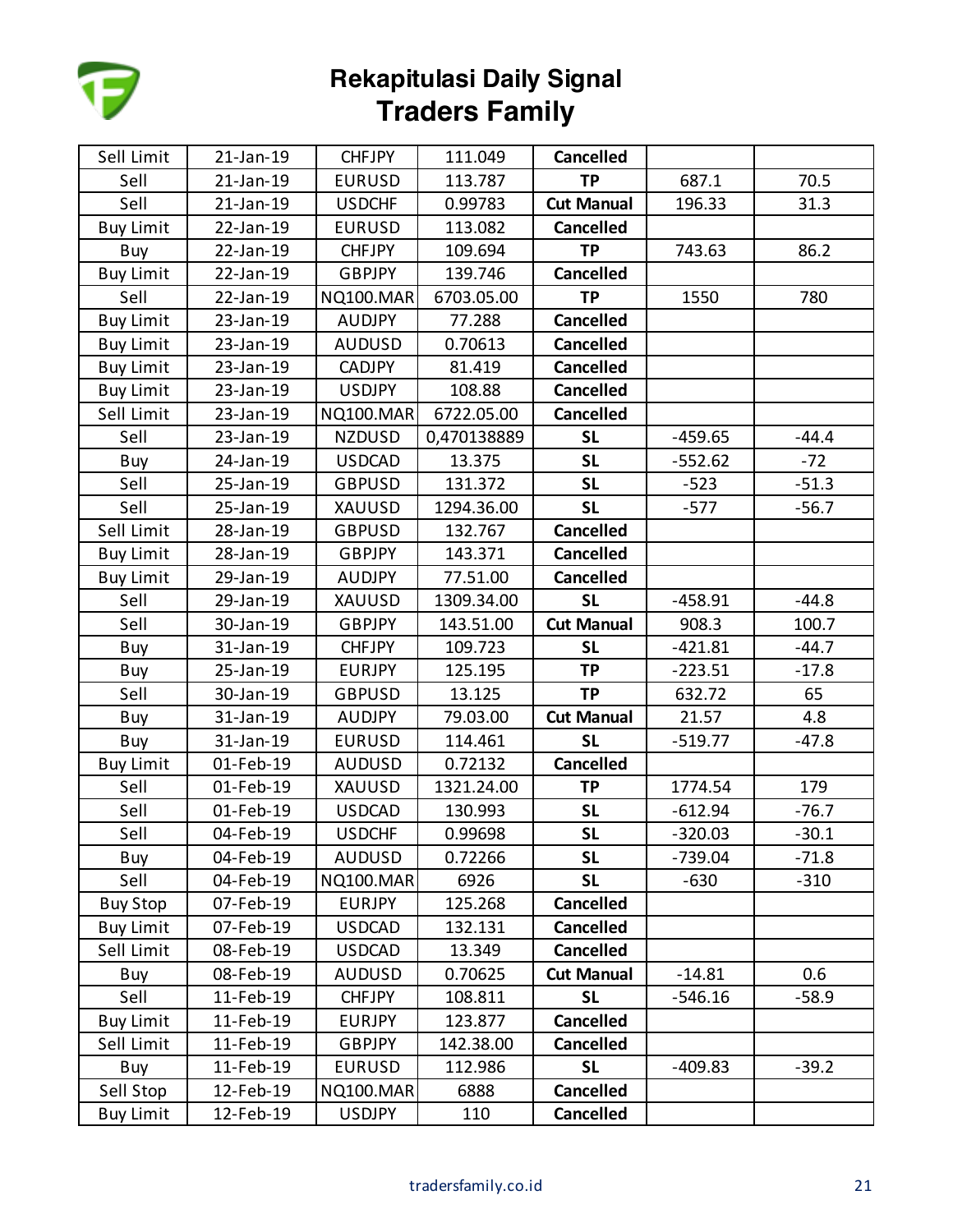

| Sell             | 12-Feb-19 | <b>GBPUSD</b> | 12.896      | <b>SL</b>         | $-594.79$ | $-58.3$ |
|------------------|-----------|---------------|-------------|-------------------|-----------|---------|
| Sell Limit       | 13-Feb-19 | <b>EURJPY</b> | 125.84      | <b>Cancelled</b>  |           |         |
| Sell             | 13-Feb-19 | <b>AUDJPY</b> | 78.781      | <b>Cut Manual</b> | $-202.65$ | $-20.2$ |
| Sell             | 13-Feb-19 | <b>USDCAD</b> | 13.251      | <b>Cut Manual</b> | $-132.61$ | $-13.5$ |
| Sell             | 14-Feb-19 | <b>GBPJPY</b> | 142.595     | <b>TP</b>         | 652.82    | 73.3    |
| Sell Limit       | 14-Feb-19 | <b>USDJPY</b> | 111.37.00   | <b>Cancelled</b>  |           |         |
| Sell             | 14-Feb-19 | XAUUSD        | 1308.77     | <b>SL</b>         | $-512$    | $-50.2$ |
| Sell             | 14-Feb-19 | <b>CADJPY</b> | 83.932      | <b>Cut Manual</b> | 397.27    | 45.7    |
| Sell Limit       | 15-Feb-19 | <b>EURJPY</b> | 124.996     | <b>Cancelled</b>  |           |         |
| Sell Limit       | 15-Feb-19 | <b>USDJPY</b> | 110.712     | <b>Cancelled</b>  |           |         |
| Sell             | 15-Feb-19 | <b>NZDJPY</b> | 75.17.00    | <b>SL</b>         | $-346.92$ | $-37.2$ |
| Sell             | 15-Feb-19 | <b>USDCAD</b> | 133.071     | <b>TP</b>         | 588.64    | 80.1    |
| Sell             | 15-Feb-19 | <b>XAUUSD</b> | 1315.21.00  | <b>SL</b>         | $-389$    | $-37.9$ |
| Sell             | 15-Feb-19 | <b>GBPJPY</b> | 141.841     | <b>SL</b>         | $-731.87$ | $-79.5$ |
| <b>Buy Limit</b> | 18-Feb-19 | XAUUSD        | 1317.66     | <b>Cancelled</b>  |           |         |
| <b>Buy Limit</b> | 20-Feb-19 | <b>GBPJPY</b> | 143.61      | <b>Cancelled</b>  |           |         |
| Sell Limit       | 20-Feb-19 | <b>USDCHF</b> | 100.268     | <b>Cancelled</b>  |           |         |
| Sell Limit       | 20-Feb-19 | <b>NZDJPY</b> | 76.534      | <b>Cancelled</b>  |           |         |
| Sell             | 20-Feb-19 | <b>AUDJPY</b> | 79.562      | <b>TP</b>         | 760.58    | 86      |
| Buy              | 20-Feb-19 | <b>GBPUSD</b> | 130.145     | <b>Cut Manual</b> | 182.74    | 22.9    |
| <b>Buy Limit</b> | 21-Feb-19 | <b>CHFJPY</b> | 110.261     | <b>Cancelled</b>  |           |         |
| Buy              | 21-Feb-19 | <b>USDCHF</b> | 100.043     | <b>Cut Manual</b> | 49.63     | 5.9     |
| Sell             | 21-Feb-19 | XAUUSD        | 1340.38.00  | <b>TP</b>         | 1538      | 154.8   |
| Sell             | 21-Feb-19 | <b>EURUSD</b> | 113.458     | <b>Cut Manual</b> | 53.43     | 6.5     |
| Sell             | 21-Feb-19 | <b>AUDUSD</b> | 0.72004     | <b>TP</b>         | 468       | 47.8    |
| Sell             | 22-Feb-19 | CADJPY        | 83.777      | <b>SL</b>         | $-223.96$ | $-23.7$ |
| <b>Buy Limit</b> | 25-Feb-19 | <b>USDCAD</b> | 130.816     | <b>Cancelled</b>  |           |         |
| Sell Limit       | 25-Feb-19 | CADJPY        | 84.638      | <b>Cancelled</b>  |           |         |
| Sell             | 26-Feb-19 | <b>USDCHF</b> | 100.187     | <b>TP</b>         | 271.26    | 28.1    |
| Buy              | 26-Feb-19 | <b>USDCHF</b> | 0.99906     | <b>SL</b>         | $-231.01$ | $-22.1$ |
| <b>Buy Stop</b>  | 27-Feb-19 | XAUUSD        | 1335.87     | <b>Cancelled</b>  |           |         |
| <b>Buy Stop</b>  | 27-Feb-19 | <b>AUDJPY</b> | 80.207      | <b>Cancelled</b>  |           |         |
| <b>Buy Limit</b> | 28-Feb-19 | <b>NZDJPY</b> | 75.541      | <b>Cancelled</b>  |           |         |
| Buy              | 28-Feb-19 | <b>NZDUSD</b> | 4,731944444 | <b>SL</b>         | $-629.02$ | $-60.2$ |
| Sell             | 01-Mar-19 | <b>EURJPY</b> | 127.284     | <b>Cut Manual</b> | 859.54    | 98      |
| Buy              | 01-Mar-19 | XAUUSD        | 1306.18.00  | <b>SL</b>         | $-516$    | $-50.6$ |
| Buy              | 01-Mar-19 | <b>AUDUSD</b> | 0.70845     | <b>SL</b>         | $-395.22$ | $-36.9$ |
| Sell Limit       | 04-Mar-19 | XAUUSD        | 1304.41.00  | <b>Cancelled</b>  |           |         |
| <b>Buy Limit</b> | 04-Mar-19 | <b>XAUUSD</b> | 1278.04.00  | <b>Cancelled</b>  |           |         |
| Buy              | 06-Mar-19 | <b>USDCAD</b> | 133.867     | <b>Cut Manual</b> | 211.11    | 30.6    |
| Sell             | 06-Mar-19 | <b>CADJPY</b> | 83.03.00    | <b>Cut Manual</b> | 589.28    | 68      |
| <b>Buy Limit</b> | 07-Mar-19 | <b>USDCHF</b> | 100.141     | Cancelled         |           |         |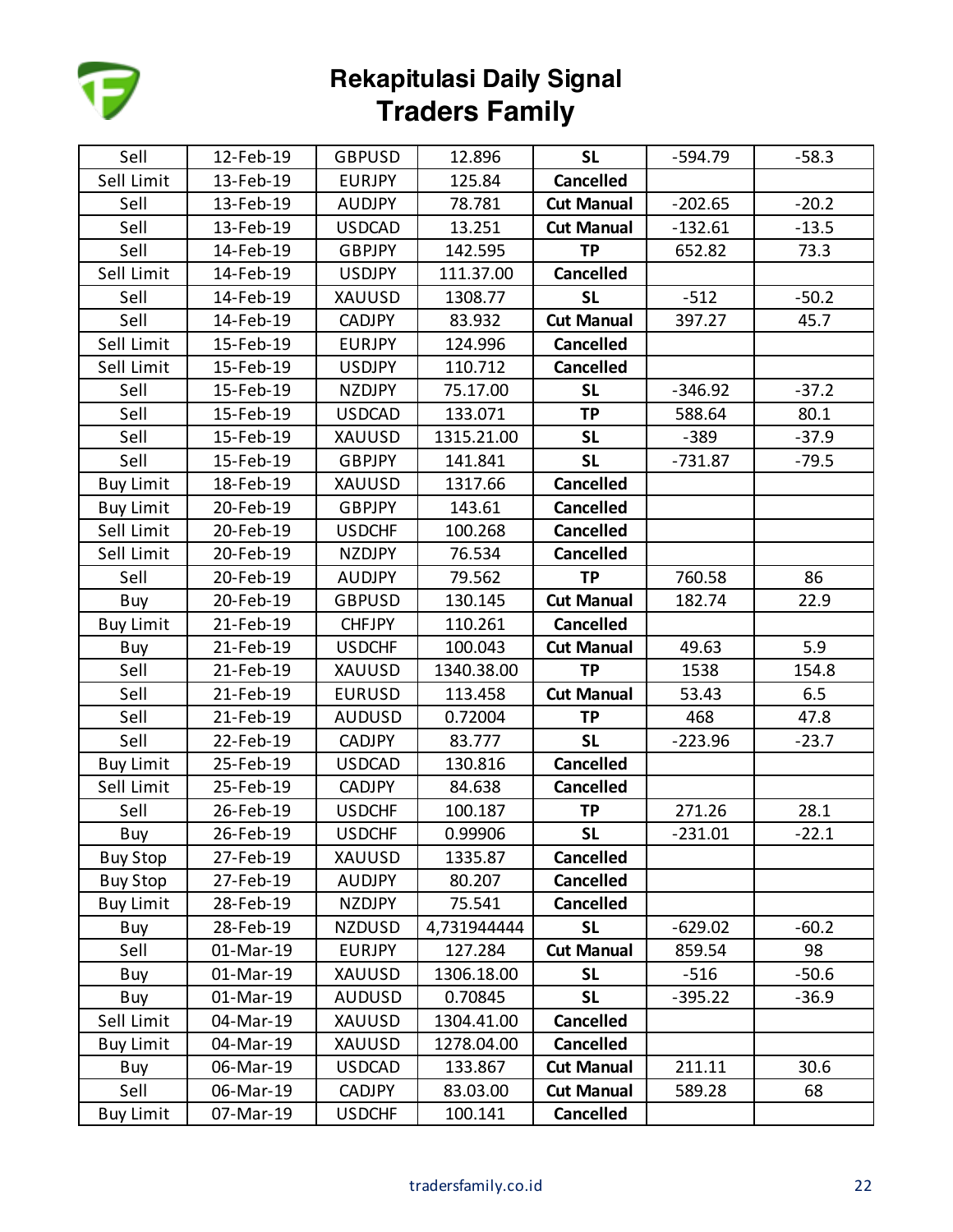

| <b>Buy Limit</b> | 07-Mar-19 | <b>AUDJPY</b> | 77.544      | <b>Cancelled</b>  |           |         |
|------------------|-----------|---------------|-------------|-------------------|-----------|---------|
| Sell Limit       | 07-Mar-19 | <b>AUDUSD</b> | 0.70602     | <b>Cancelled</b>  |           |         |
| <b>Buy Limit</b> | 07-Mar-19 | <b>NZDUSD</b> | 0.67237     | <b>Cancelled</b>  |           |         |
| Sell             | 07-Mar-19 | <b>XAUUSD</b> | 1283.84     | <b>SL</b>         | $-310$    | $-30$   |
| Sell             | 07-Mar-19 | <b>EURJPY</b> | 126.041     | <b>TP</b>         | 569.71    | 64.7    |
| Sell             | 07-Mar-19 | <b>GBPJPY</b> | 145.922     | <b>TP</b>         | 855.21    | 96.2    |
| Sell             | 08-Mar-19 | <b>USDJPY</b> | 111.453     | <b>Cut Manual</b> | $-326.03$ | $-33.7$ |
| Sell Stop        | 11-Mar-19 | <b>GBPJPY</b> | 143.294     | <b>Cancelled</b>  |           |         |
| Sell Stop        | 11-Mar-19 | <b>GBPJPY</b> | 143.294     | <b>Cancelled</b>  |           |         |
| Sell Limit       | 12-Mar-19 | <b>AUDJPY</b> | 79.54.00    | <b>Cancelled</b>  |           |         |
| Sell Limit       | 12-Mar-19 | <b>NZDUSD</b> | 0.68871     | <b>Cancelled</b>  |           |         |
| <b>Buy Stop</b>  | 13-Mar-19 | <b>NZDJPY</b> | 76.992      | <b>Cancelled</b>  |           |         |
| Sell             | 13-Mar-19 | <b>USDCHF</b> | 10.043      | <b>TP</b>         | 541.93    | 61.4    |
| Sell Limit       | 14-Mar-19 | <b>XAUUSD</b> | 1315.38.00  | <b>Cancelled</b>  |           |         |
| Buy              | 15-Mar-19 | <b>AUDJPY</b> | 79.09.00    | <b>Cut Manual</b> | $-84.35$  | $-7.4$  |
| Buy              | 18-Mar-19 | <b>CHFJPY</b> | 111.516     | <b>Cut Manual</b> | $-254.32$ | $-27.2$ |
| Sell             | 18-Mar-19 | XAUUSD        | 1306.05.00  | <b>SL</b>         | $-728.82$ | $-71.7$ |
| Sell             | 19-Mar-19 | <b>GBPUSD</b> | 13.298      | <b>TP</b>         | 758.16    | 77      |
| Sell Limit       | 20-Mar-19 | <b>CHFJPY</b> | 111.95      | <b>Cancelled</b>  |           |         |
| Sell Limit       | 20-Mar-19 | <b>EURJPY</b> | 127.321     | <b>Cancelled</b>  |           |         |
| Buy              | 20-Mar-19 | <b>EURJPY</b> | 126.713     | <b>SL</b>         | $-352.12$ | $-35.5$ |
| Sell             | 20-Mar-19 | <b>GBPJPY</b> | 147.03.00   | <b>TP</b>         | 1576.36   | 176     |
| Buy              | 20-Mar-19 | <b>USDCHF</b> | 6,913888889 | <b>SL</b>         | $-359.75$ | $-34.7$ |
| Sell             | 20-Mar-19 | <b>EURUSD</b> | 113.887     | <b>SL</b>         | $-421$    | $-41.1$ |
| Sell Limit       | 21-Mar-19 | <b>AUDUSD</b> | 0.71862     | <b>Cancelled</b>  |           |         |
| Sell Limit       | 21-Mar-19 | <b>CADJPY</b> | 83.409      | <b>Cancelled</b>  |           |         |
| Sell Limit       | 21-Mar-19 | <b>USDJPY</b> | 110.881     | <b>Cancelled</b>  |           |         |
| Sell Limit       | 21-Mar-19 | <b>XAUUSD</b> | 1322.69     | <b>Cancelled</b>  |           |         |
| Sell             | 22-Mar-19 | <b>USDCHF</b> | 6,904861111 | <b>SL</b>         | $-285.81$ | $-27.5$ |
| Sell Stop        | 26-Mar-19 | <b>USDJPY</b> | 109.512     | <b>Cancelled</b>  |           |         |
| Sell Stop        | 26-Mar-19 | <b>USDCHF</b> | 6,859027778 | <b>Expiry</b>     |           |         |
| Sell             | 26-Mar-19 | <b>CHFJPY</b> | 111.155     | <b>Cut Manual</b> | $-99.08$  | $-8.7$  |
| Sell             | 26-Mar-19 | <b>CADJPY</b> | 82.544      | <b>SL</b>         | $-468.67$ | $-49.1$ |
| Sell             | 27-Mar-19 | XAUUSD        | 1318.03.00  | <b>TP</b>         | 2290.27   | 230.3   |
| <b>Buy Stop</b>  | 28-Mar-19 | <b>GBPJPY</b> | 146.804     | <b>Expiry</b>     |           |         |
| Sell Stop        | 28-Mar-19 | <b>GBPJPY</b> | 143.615     | <b>Expiry</b>     |           |         |
| Sell             | 28-Mar-19 | <b>GBPUSD</b> | 131.418     | <b>TP</b>         | 785       | 79.5    |
| Sell             | 29-Mar-19 | <b>NZDJPY</b> | 75.015      | <b>SL</b>         | $-334.08$ | $-35.9$ |
| <b>Buy Stop</b>  | 29-Mar-19 | <b>USDCAD</b> | 135.107     | <b>Expiry</b>     |           |         |
| Sell             | 29-Mar-19 | <b>USDJPY</b> | 110.784     | <b>SL</b>         | $-274.07$ | $-29.1$ |
| Sell Stop        | 01-Apr-19 | <b>GBPJPY</b> | 143.615     | <b>Cancelled</b>  |           |         |
| Sell Limit       | 01-Apr-19 | <b>USDCAD</b> | 133.772     | <b>Cancelled</b>  |           |         |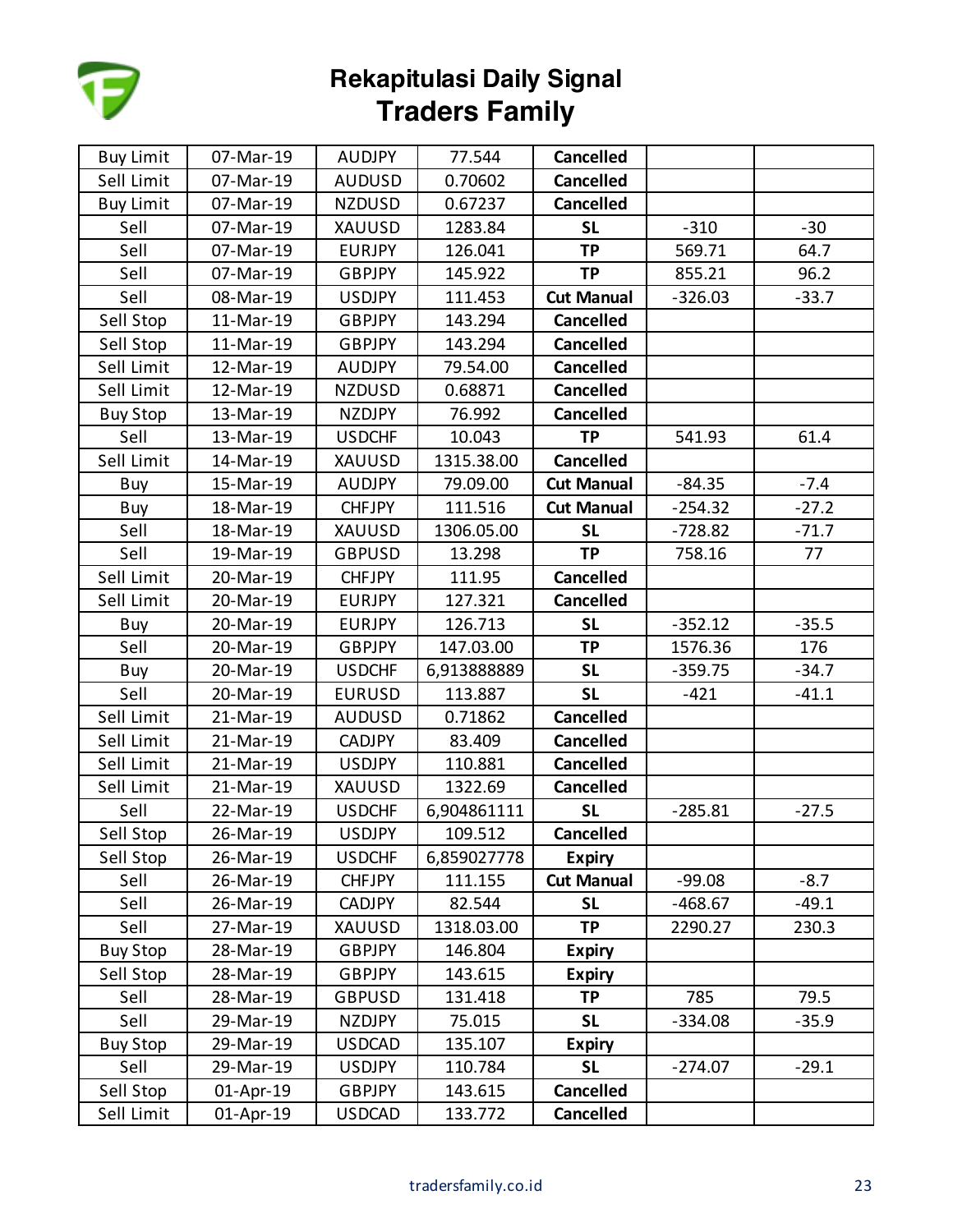

| Sell Limit       | 01-Apr-19 | <b>CADJPY</b> | 83.766     | <b>Cancelled</b>  |           |         |
|------------------|-----------|---------------|------------|-------------------|-----------|---------|
| <b>Buy Limit</b> | 01-Apr-19 | <b>CADJPY</b> | 82.686     | <b>Cancelled</b>  |           |         |
| Sell             | 01-Apr-19 | <b>GBPUSD</b> | 13.058     | <b>SL</b>         | $-563$    | $-55.3$ |
| Sell             | 01-Apr-19 | <b>USDJPY</b> | 111.413    | <b>SL</b>         | $-338.33$ | $-35.3$ |
| Sell Stop        | 02-Apr-19 | <b>EURJPY</b> | 124.439    | <b>Cancelled</b>  |           |         |
| Sell Limit       | 02-Apr-19 | <b>AUDJPY</b> | 79.538     | <b>Cancelled</b>  |           |         |
| Buy              | 02-Apr-19 | <b>AUDUSD</b> | 0.71106    | <b>SL</b>         | $-248$    | $-23.8$ |
| Sell Limit       | 02-Apr-19 | <b>GBPJPY</b> | 148.131    | <b>Cancelled</b>  |           |         |
| Sell Limit       | 02-Apr-19 | <b>CADJPY</b> | 84         | <b>Cancelled</b>  |           |         |
| <b>Buy Limit</b> | 02-Apr-19 | <b>GBPUSD</b> | 129.927    | <b>Cancelled</b>  |           |         |
| <b>Buy Limit</b> | 02-Apr-19 | <b>USDCAD</b> | 13.261     | <b>Cancelled</b>  |           |         |
| Sell             | 02-Apr-19 | <b>NZDJPY</b> | 75.447     | <b>SL</b>         | $-288.09$ | $-30.8$ |
| Sell             | 03-Apr-19 | <b>GBPJPY</b> | 146.086    | <b>SL</b>         | $-564.25$ | $-61.8$ |
| Sell             | 03-Apr-19 | XAUUSD        | 1291.65    | <b>SL</b>         | $-299$    | $-28.9$ |
| <b>Buy Limit</b> | 03-Apr-19 | <b>AUDUSD</b> | 0.70253    | <b>Cancelled</b>  |           |         |
| <b>Buy Limit</b> | 03-Apr-19 | <b>EURJPY</b> | 123.919    | <b>Cancelled</b>  |           |         |
| <b>Buy Limit</b> | 03-Apr-19 | <b>NZDUSD</b> | 0.67141    | <b>Cancelled</b>  |           |         |
| Sell Stop        | 03-Apr-19 | <b>CHFJPY</b> | 110.99     | <b>Cancelled</b>  |           |         |
| Sell Stop        | 03-Apr-19 | <b>CADJPY</b> | 82.821     | <b>Cancelled</b>  |           |         |
| Sell Stop        | 03-Apr-19 | <b>USDJPY</b> | 110.742    | <b>Cancelled</b>  |           |         |
| <b>Buy Limit</b> | 03-Apr-19 | <b>AUDJPY</b> | 78.38.00   | <b>Cancelled</b>  |           |         |
| Buy              | 03-Apr-19 | <b>EURUSD</b> | 112.255    | <b>Cut Manual</b> | $-68.2$   | $-2.7$  |
| Sell             | 03-Apr-19 | <b>CHFJPY</b> | 111.803    | <b>Cut Manual</b> | 171.26    | 21.6    |
| Buy              | 03-Apr-19 | <b>GBPJPY</b> | 146.804    | <b>SL</b>         | $-734$    | $-78$   |
| Sell Stop        | 04-Apr-19 | <b>CADJPY</b> | 83.117     | <b>Cancelled</b>  |           |         |
| Sell Limit       | 04-Apr-19 | <b>EURJPY</b> | 125.936    | <b>Cancelled</b>  |           |         |
| Sell Limit       | 04-Apr-19 | <b>USDCHF</b> | 100.131    | <b>Cancelled</b>  |           |         |
| Sell Limit       | 05-Apr-19 | <b>USDCAD</b> | 134.281    | <b>Cancelled</b>  |           |         |
| Sell Stop        | 08-Apr-19 | <b>CHFJPY</b> | 110.99     | <b>Cancelled</b>  |           |         |
| Sell Stop        | 08-Apr-19 | <b>EURJPY</b> | 124.439    | <b>Cancelled</b>  |           |         |
| Sell Stop        | 08-Apr-19 | <b>CADJPY</b> | 83.117     | <b>Cancelled</b>  |           |         |
| Sell Limit       | 08-Apr-19 | <b>GBPJPY</b> | 146.102    | <b>Cancelled</b>  |           |         |
| Sell             | 08-Apr-19 | <b>GBPUSD</b> | 13.067     | <b>SL</b>         | $-658.88$ | $-63.8$ |
| <b>Buy Limit</b> | 09-Apr-19 | xauUSD        | 1294.05.00 | <b>Cancelled</b>  |           |         |
| <b>Buy Stop</b>  | 09-Apr-19 | CADJPY        | 84.26.00   | <b>Cancelled</b>  |           |         |
| <b>Buy Limit</b> | 09-Apr-19 | <b>GBPJPY</b> | 144.252    | <b>Cancelled</b>  |           |         |
| <b>Buy Limit</b> | 09-Apr-19 | USDCAD        | 132.275    | <b>Cancelled</b>  |           |         |
| <b>Buy Stop</b>  | 09-Apr-19 | CADJPY        | 84.26.00   | <b>Expiry</b>     |           |         |
| Sell Stop        | 09-Apr-19 | <b>GBPJPY</b> | 143.515    | <b>Expiry</b>     |           |         |
| Sell Stop        | 09-Apr-19 | <b>GBPUSD</b> | 129.263    | <b>Expiry</b>     |           |         |
| Sell             | 09-Apr-19 | <b>USDJPY</b> | 111.184    | <b>TP</b>         | 278.37    | 32.2    |
| Sell Stop        | 10-Apr-19 | <b>AUDJPY</b> | 78.793     | <b>Expiry</b>     |           |         |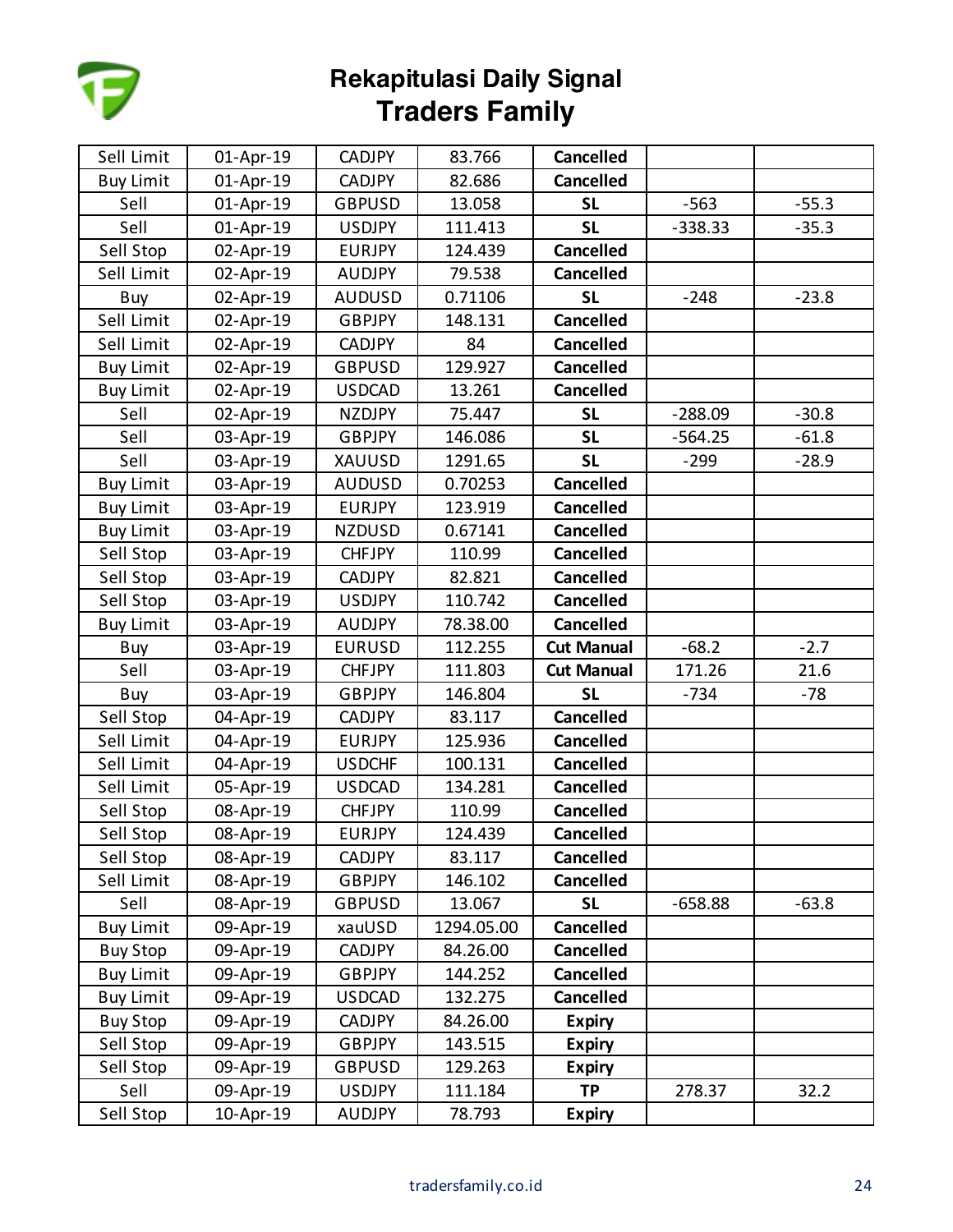

| Sell Stop        | 10-Apr-19 | <b>USDCHF</b>    | 6,906944444 | <b>Expiry</b>     |           |         |
|------------------|-----------|------------------|-------------|-------------------|-----------|---------|
| Sell Stop        | 10-Apr-19 | <b>NZDJPY</b>    | 74.607      | <b>Expiry</b>     |           |         |
| Buy              | 10-Apr-19 | <b>USDCHF</b>    | 10.025      | <b>TP</b>         | 642       | 65.3    |
| Sell             | 11-Apr-19 | <b>EURJPY</b>    | 125.071     | <b>SL</b>         | $-237.77$ | $-25.3$ |
| <b>Buy Limit</b> | 11-Apr-19 | <b>EURJPY</b>    | 124.413     | <b>Cancelled</b>  |           |         |
| Sell Stop        | 11-Apr-19 | <b>USDJPY</b>    | 110.517     | <b>Cancelled</b>  |           |         |
| Sell             | 11-Apr-19 | <b>CADJPY</b>    | 83.117      | <b>SL</b>         | $-361.87$ | $-39.3$ |
| Buy              | 11-Apr-19 | <b>USDJPY</b>    | 111.374     | <b>TP</b>         | 297.02    | 35      |
| Sell Stop        | 12-Apr-19 | <b>NZDUSD</b>    | 0.66839     | <b>Expiry</b>     |           |         |
| Sell Limit       | 12-Apr-19 | <b>USDCAD</b>    | 134.365     | <b>Cancelled</b>  |           |         |
| Sell             | 12-Apr-19 | <b>USDJPY</b>    | 111.714     | <b>SL</b>         | $-452.43$ | $-47.3$ |
| Buy              | 12-Apr-19 | <b>NZDJPY</b>    | 75.34.00    | <b>TP</b>         | 401.09    | 46      |
| Sell             | 12-Apr-19 | <b>GBPJPY</b>    | 146.94      | <b>Cut Manual</b> | 1262.66   | 145.1   |
| Sell Stop        | 15-Apr-19 | <b>GBPJPY</b>    | 143.515     | <b>Cancelled</b>  |           |         |
| Sell Stop        | 15-Apr-19 | <b>AUDJPY</b>    | 78.793      | <b>Cancelled</b>  |           |         |
| Sell Stop        | 15-Apr-19 | <b>USDCHF</b>    | 6,906944444 | <b>Cancelled</b>  |           |         |
| Sell Stop        | 15-Apr-19 | <b>USDCHF</b>    | 6,906944444 | <b>Cancelled</b>  |           |         |
| Buy              | 15-Apr-19 | <b>CADJPY</b>    | 84.26.00    | <b>SL</b>         | $-376.09$ | $-41$   |
| Sell             | 15-Apr-19 | <b>CHFJPY</b>    | 111.564     | <b>Cut Manual</b> | 553.09    | 63.6    |
| Sell             | 15-Apr-19 | <b>EURJPY</b>    | 126.627     | <b>TP</b>         | 923.45    | 106.6   |
| <b>Buy Stop</b>  | 16-Apr-19 | <b>EURUSD</b>    | 113.446     | <b>Cancelled</b>  |           |         |
| Buy              | 18-Apr-19 | <b>GBPUSD</b>    | 130.086     | <b>SL</b>         | $-753.06$ | $-71.6$ |
| Sell Stop        | 22-Apr-19 | <b>USDCHF</b>    | 101.191     | <b>Cancelled</b>  |           |         |
| Sell Limit       | 22-Apr-19 | <b>AUDJPY</b>    | 80.404      | <b>Cancelled</b>  |           |         |
| Sell Limit       | 22-Apr-19 | <b>CADJPY</b>    | 84.06.00    | <b>Cancelled</b>  |           |         |
| Sell             | 23-Apr-19 | <b>NZDJPY</b>    | 74.607      | <b>TP</b>         | 429.29    | 49.4    |
| Sell             | 23-Apr-19 | XauUSD           | 1270.02.00  | <b>SL</b>         | $-920.54$ | $-90.7$ |
| Sell             | 23-Apr-19 | <b>GBPUSD</b>    | 129.263     | <b>SL</b>         | $-675.76$ | $-65.5$ |
| <b>Buy Limit</b> | 24-Apr-19 | <b>GBPJPY</b>    | 144.121     | <b>Cancelled</b>  |           |         |
| <b>Buy Limit</b> | 24-Apr-19 | <b>USDCAD</b>    | 133.904     | <b>Cancelled</b>  |           |         |
| Sell Limit       | 24-Apr-19 | <b>USDCHF</b>    | 103.019     | <b>Cancelled</b>  |           |         |
| Sell             | 24-Apr-19 | <b>CADJPY</b>    | 82.937      | <b>Cut Manual</b> | $-308.97$ | $-30.9$ |
| Sell             | 29-Apr-19 | <b>EURJPY</b>    | 124.614     | <b>SL</b>         | $-243.33$ | $-26.1$ |
| <b>Buy Stop</b>  | 29-Apr-19 | <b>USDCHF</b>    | 102.764     | <b>Cancelled</b>  |           |         |
| Sell             | 29-Apr-19 | <b>AUDJPY</b>    | 78.755      | <b>TP</b>         | 669.58    | 76.8    |
| Sell             | 29-Apr-19 | <b>AUDUSD</b>    | 0.70534     | <b>TP</b>         | 516.56    | 52.9    |
| Sell Limit       | 30-Apr-19 | <b>NQ100.JUN</b> | 7810        | <b>Cancelled</b>  |           |         |
| Sell             | 01-May-19 | <b>NQ100.JUN</b> | 7848.25.00  | <b>TP</b>         | 1285      | 647.5   |
| Sell             | 01-May-19 | <b>USDCHF</b>    | 101.533     | <b>SL</b>         | $-420.7$  | $-39.1$ |
| Sell             | 01-May-19 | <b>USDCAD</b>    | 134.248     | <b>SL</b>         | $-366.39$ | $-45.2$ |
| Sell             | 02-May-19 | <b>NQ100.JUN</b> | 7782        | <b>Cut Manual</b> | 1560      | 785     |
| <b>Buy Limit</b> | 06-May-19 | <b>USDCHF</b>    | 10.137      | <b>Cancelled</b>  |           |         |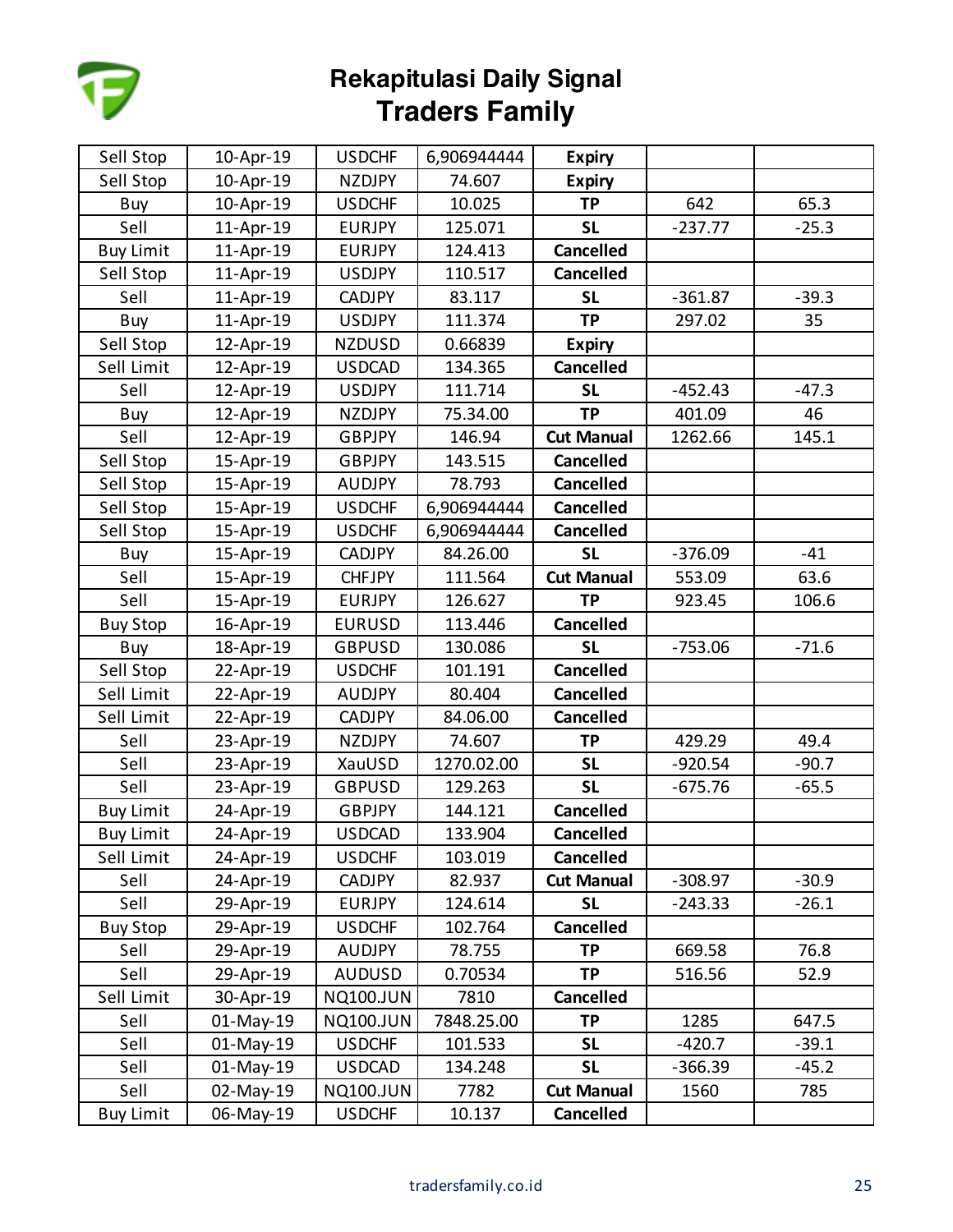

| Buy              | 06-May-19 | <b>CADJPY</b>    | 81.837     | <b>TP</b>         | 631.79     | 71.2     |
|------------------|-----------|------------------|------------|-------------------|------------|----------|
| Buy              | 06-May-19 | <b>GBPUSD</b>    | 130.847    | <b>Cut Manual</b> | $-199.18$  | $-17.1$  |
| Sell             | 08-May-19 | <b>NZDUSD</b>    | 0.65511    | <b>SL</b>         | -489       | $-47.9$  |
| Buy              | 09-May-19 | <b>USDJPY</b>    | 109.852    | <b>SL</b>         | $-337.87$  | $-35.9$  |
| <b>Buy Stop</b>  | 10-May-19 | <b>GBPUSD</b>    | 130.885    | <b>Cancelled</b>  |            |          |
| <b>Buy Stop</b>  | 10-May-19 | <b>GBPUSD</b>    | 130.885    | <b>Cancelled</b>  |            |          |
| <b>Buy Stop</b>  | 10-May-19 | <b>USDJPY</b>    | 110.318    | <b>Cancelled</b>  |            |          |
| <b>Buy Stop</b>  | 10-May-19 | <b>GBPJPY</b>    | 143.646    | <b>Cancelled</b>  |            |          |
| Sell             | 10-May-19 | <b>NQ100.JUN</b> | 7553       | <b>SL</b>         | $-590$     | $-290$   |
| Buy              | 10-May-19 | <b>CHFJPY</b>    | 108.609    | <b>Cut Manual</b> | $-36.22$   | 1.2      |
| <b>Buy Stop</b>  | 13-May-19 | <b>NZDUSD</b>    | 0.66322    | <b>Cancelled</b>  |            |          |
| <b>Buy Stop</b>  | 13-May-19 | <b>CADJPY</b>    | 82.381     | <b>Cancelled</b>  |            |          |
| Sell Limit       | 13-May-19 | <b>NZDUSD</b>    | 0.66798    | <b>Cancelled</b>  |            |          |
| Sell Limit       | 13-May-19 | <b>GBPUSD</b>    | 131.609    | <b>Cancelled</b>  |            |          |
| Sell             | 13-May-19 | <b>USDCHF</b>    | 10.086     | <b>Cut Manual</b> | $-33.32$   | 2.2      |
| Buy              | 13-May-19 | XAUUSD           | 1298.01.00 | <b>Cut Manual</b> | $-220.55$  | $-16.1$  |
| <b>Buy Limit</b> | 14-May-19 | <b>CHFJPY</b>    | 107.739    | <b>Cancelled</b>  |            |          |
| Buy              | 14-May-19 | <b>GBPUSD</b>    | 12.907     | <b>SL</b>         | $-581.96$  | $-56.3$  |
| <b>Buy Stop</b>  | 15-May-19 | <b>USDJPY</b>    | 110.318    | <b>Cancelled</b>  |            |          |
| <b>Buy Limit</b> | 16-May-19 | <b>NQ100.JUN</b> | 7451       | <b>Cancelled</b>  |            |          |
| Sell Stop        | 17-May-19 | <b>USDCHF</b>    | 100.236    | <b>Cancelled</b>  |            |          |
| Sell             | 17-May-19 | <b>CHFJPY</b>    | 108.789    | <b>Cut Manual</b> | $-188.98$  | $-19.5$  |
| Sell             | 17-May-19 | <b>NQ100.JUN</b> | 7569       | <b>Cut Manual</b> | 910        | 460      |
| Sell             | 17-May-19 | XAUUSD           | 1288.59.00 | <b>TP</b>         | 856        | 86.6     |
| Sell             | 17-May-19 | <b>USDCAD</b>    | 134.857    | <b>TP</b>         | 682.39     | 95.5     |
| <b>Buy Limit</b> | 17-May-19 | <b>AUDJPY</b>    | 74.65      | <b>Cancelled</b>  |            |          |
| <b>Buy Limit</b> | 17-May-19 | <b>AUDUSD</b>    | 0.68394    | <b>Cancelled</b>  |            |          |
| Buy              | 20-May-19 | <b>CADJPY</b>    | 82.09.00   | <b>Cut Manual</b> | 369.85     | 42.6     |
| Buy              | 20-May-19 | <b>USDJPY</b>    | 110.318    | <b>SL</b>         | $-351.09$  | $-37.5$  |
| Sell Limit       | 20-May-19 | <b>NQ100.JUN</b> | 7450       | <b>Cancelled</b>  |            |          |
| Buy              | 20-May-19 | <b>CHFJPY</b>    | 109.19.00  | <b>Cut Manual</b> | 175.94     | 21.2     |
| Buy              | 21-May-19 | <b>EURUSD</b>    | 111.448    | <b>Cut Manual</b> | 321.24     | 37       |
| Buy              | 21-May-19 | <b>NQ100.JUN</b> | 7464.75    | <b>SL</b>         | $-995$     | $-492.5$ |
| Sell             | 21-May-19 | SP500.JUN        | 2870       | <b>Cut Manual</b> | 720        | 365      |
| <b>Buy Stop</b>  | 22-May-19 | <b>NZDJPY</b>    | 72.09.00   | <b>Cancelled</b>  |            |          |
| Buy              | 22-May-19 | <b>USDCAD</b>    | 133.902    | <b>SL</b>         | $-209.8$   | $-26.7$  |
| Buy              | 22-May-19 | <b>GBPJPY</b>    | 139.443    | <b>SL</b>         | $-1067.59$ | $-110.4$ |
| Buy              | 23-May-19 | <b>USDJPY</b>    | 110.09.00  | <b>SL</b>         | $-341.74$  | $-36.4$  |
| Buy              | 23-May-19 | XAUUSD           | 1281.42.00 | <b>SL</b>         | $-534.45$  | $-49.5$  |
| Buy              | 23-May-19 | <b>NQ100.JUN</b> | 7282       | <b>SL</b>         | $-810$     | $-400$   |
| Sell             | 23-May-19 | <b>USDCHF</b>    | 100.236    | <b>SL</b>         | $-428.5$   | $-40.3$  |
| Sell             | 27-May-19 | <b>USDCHF</b>    | 100.559    | <b>SL</b>         | $-370.81$  | $-35.5$  |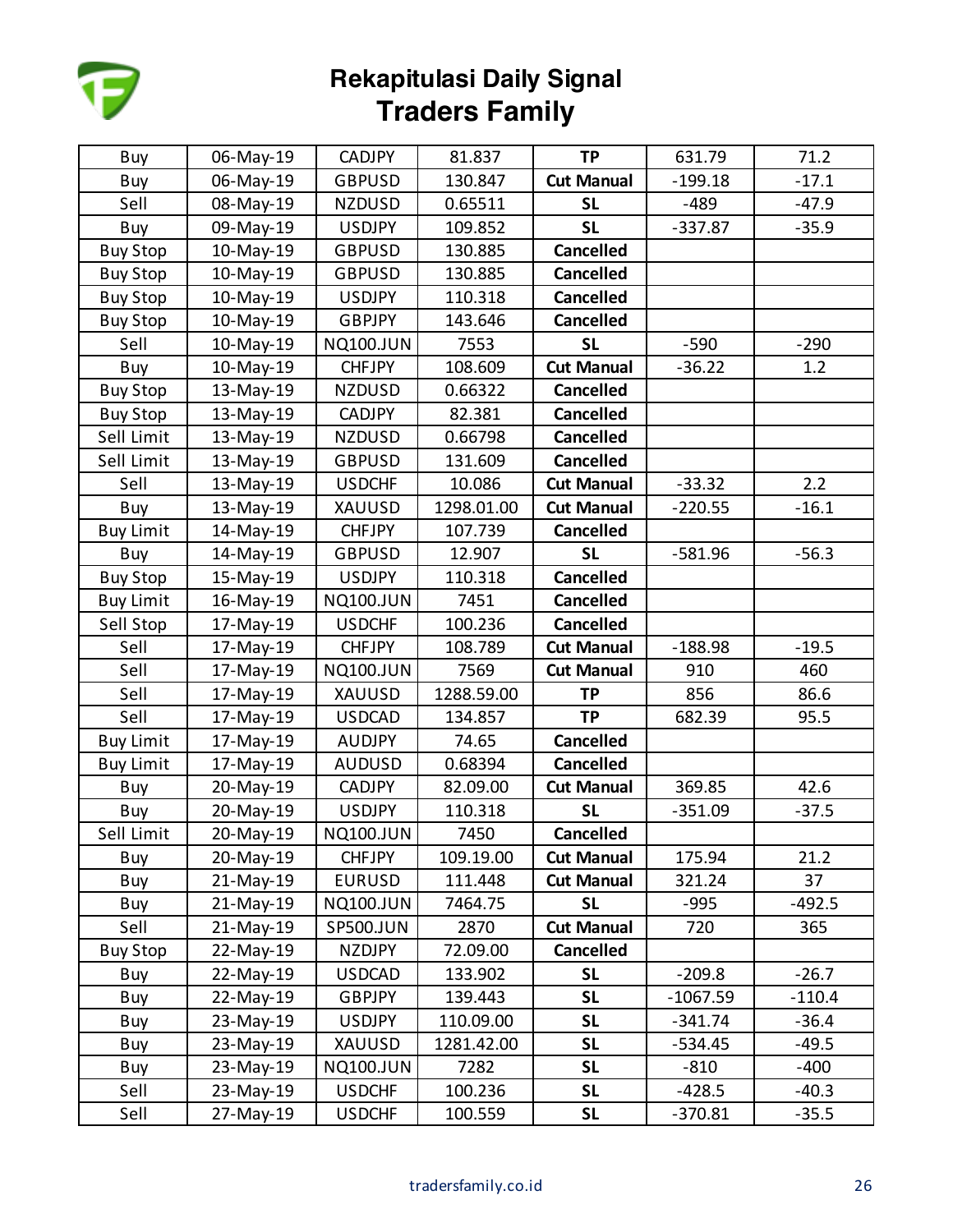

| Buy              | 29-May-19 | SP500.JUN        | 2797        | <b>SL</b>         | $-310$    | $-150$   |
|------------------|-----------|------------------|-------------|-------------------|-----------|----------|
| Buy              | 31-May-19 | <b>XAUUSD</b>    | 1292.61     | <b>Cut Manual</b> | 561       | 57.1     |
| Buy              | 03-Jun-19 | <b>AUDUSD</b>    | 0.69471     | <b>TP</b>         | 572.33    | 59.3     |
| Sell Stop        | 11-Jun-19 | <b>USDCAD</b>    | 132.106     | <b>Expiry</b>     |           |          |
| Sell Limit       | 11-Jun-19 | <b>CADJPY</b>    | 82.476      | <b>Cancelled</b>  |           |          |
| Sell Limit       | 11-Jun-19 | <b>AUDJPY</b>    | 76.154      | <b>Cancelled</b>  |           |          |
| <b>Buy Stop</b>  | 12-Jun-19 | <b>GBPUSD</b>    | 128.213     | <b>Expiry</b>     |           |          |
| Buy              | 12-Jun-19 | <b>XAUUSD</b>    | 1334.83     | <b>Cut Manual</b> | 853.2     | 90.4     |
| <b>Buy Stop</b>  | 13-Jun-19 | <b>GBPJPY</b>    | 138.555     | <b>Expiry</b>     |           |          |
| Buy              | 14-Jun-19 | <b>NZDJPY</b>    | 70.903      | <b>SL</b>         | $-370.64$ | $-39.1$  |
| Sell             | 14-Jun-19 | <b>EURJPY</b>    | 121.915     | <b>Cut Manual</b> | 389.45    | 44.1     |
| Buy              | 14-Jun-19 | <b>USDCHF</b>    | 6,922222222 | <b>TP</b>         | 409.97    | 41.9     |
| <b>Buy Stop</b>  | 17-Jun-19 | <b>GBPJPY</b>    | 138.555     | <b>Cancelled</b>  |           |          |
| <b>Buy Stop</b>  | 17-Jun-19 | <b>GBPUSD</b>    | 128.213     | <b>Cancelled</b>  |           |          |
| <b>Buy Limit</b> | 17-Jun-19 | <b>USDCAD</b>    | 133.651     | <b>Cancelled</b>  |           |          |
| Sell Limit       | 17-Jun-19 | <b>AUDUSD</b>    | 0.69112     | <b>Cancelled</b>  |           |          |
| Sell Limit       | 17-Jun-19 | <b>SP500.SEP</b> | 2906        | <b>Cancelled</b>  |           |          |
| Sell Limit       | 17-Jun-19 | <b>NQ100.JUN</b> | 7521        | <b>Cancelled</b>  |           |          |
| Buy              | 17-Jun-19 | <b>GBPUSD</b>    | 1.258       | <b>SL</b>         | $-527.7$  | $-50.9$  |
| Sell             | 17-Jun-19 | <b>XAUUSD</b>    | 1333.22.00  | <b>SL</b>         | $-1046$   | $-103.6$ |
| Sell             | 17-Jun-19 | <b>EURUSD</b>    | 112.451     | <b>TP</b>         | 601.44    | 61.3     |
| <b>Buy Stop</b>  | 18-Jun-19 | <b>USDCAD</b>    | 134.497     | <b>Cancelled</b>  |           |          |
| Sell             | 18-Jun-19 | <b>CADJPY</b>    | 80.756      | <b>Cut Manual</b> | $-356.89$ | $-37.3$  |
| Buy              | 18-Jun-19 | <b>XAUUSD</b>    | 1347.13.00  | <b>SL</b>         | $-656$    | $-64.6$  |
| Sell             | 18-Jun-19 | <b>NQ100.JUN</b> | 7513.05.00  | <b>SL</b>         | $-410$    | $-200$   |
| <b>Buy Limit</b> | 19-Jun-19 | <b>EURUSD</b>    | 111.332     | <b>Cancelled</b>  |           |          |
| <b>Buy Limit</b> | 19-Jun-19 | <b>NZDUSD</b>    | 0.65098     | <b>Cancelled</b>  |           |          |
| Buy              | 19-Jun-19 | <b>AUDJPY</b>    | 74.459      | <b>Cut Manual</b> | $-194.89$ | $-18.2$  |
| Buy              | 19-Jun-19 | <b>AUDUSD</b>    | 0.68633     | <b>TP</b>         | 510.23    | 53.6     |
| Buy              | 19-Jun-19 | <b>CADJPY</b>    | 81.377      | <b>Cut Manual</b> | $-46.79$  | $-2.6$   |
| Buy              | 20-Jun-19 | <b>CHFJPY</b>    | 109.002     | <b>Cut Manual</b> | 306.03    | 34.6     |
| <b>Buy Limit</b> | 21-Jun-19 | <b>NQ100.SEP</b> | 7645.05.00  | <b>Cancelled</b>  |           |          |
| Sell             | 21-Jun-19 | <b>XAUUSD</b>    | 1398.19.00  | <b>SL</b>         | $-966.97$ | $-95.6$  |
| Buy              | 21-Jun-19 | <b>AUDJPY</b>    | 74.367      | <b>Cut Manual</b> | 67.3      | 9.1      |
| Sell             | 21-Jun-19 | <b>CADJPY</b>    | 81.497      | <b>Cut Manual</b> | 0.5       | 2.3      |
| Sell             | 21-Jun-19 | <b>EURUSD</b>    | 113.464     | <b>SL</b>         | $-518.58$ | $-50.7$  |
| <b>Buy Stop</b>  | 24-Jun-19 | <b>GBPUSD</b>    | 12.825      | <b>Cancelled</b>  |           |          |
| Sell Limit       | 24-Jun-19 | <b>EURJPY</b>    | 122.887     | <b>Cancelled</b>  |           |          |
| <b>Buy Limit</b> | 25-Jun-19 | <b>NQ100.SEP</b> | 7708        | <b>Cancelled</b>  |           |          |
| Buy              | 25-Jun-19 | <b>SP500.SEP</b> | 2936        | <b>SL</b>         | $-300$    | $-145$   |
| Sell             | 25-Jun-19 | <b>XAUUSD</b>    | 1416.71     | <b>Cut Manual</b> | 945.01    | 95.6     |
| <b>Buy Limit</b> | 25-Jun-19 | <b>GBPJPY</b>    | 134.78      | Cancelled         |           |          |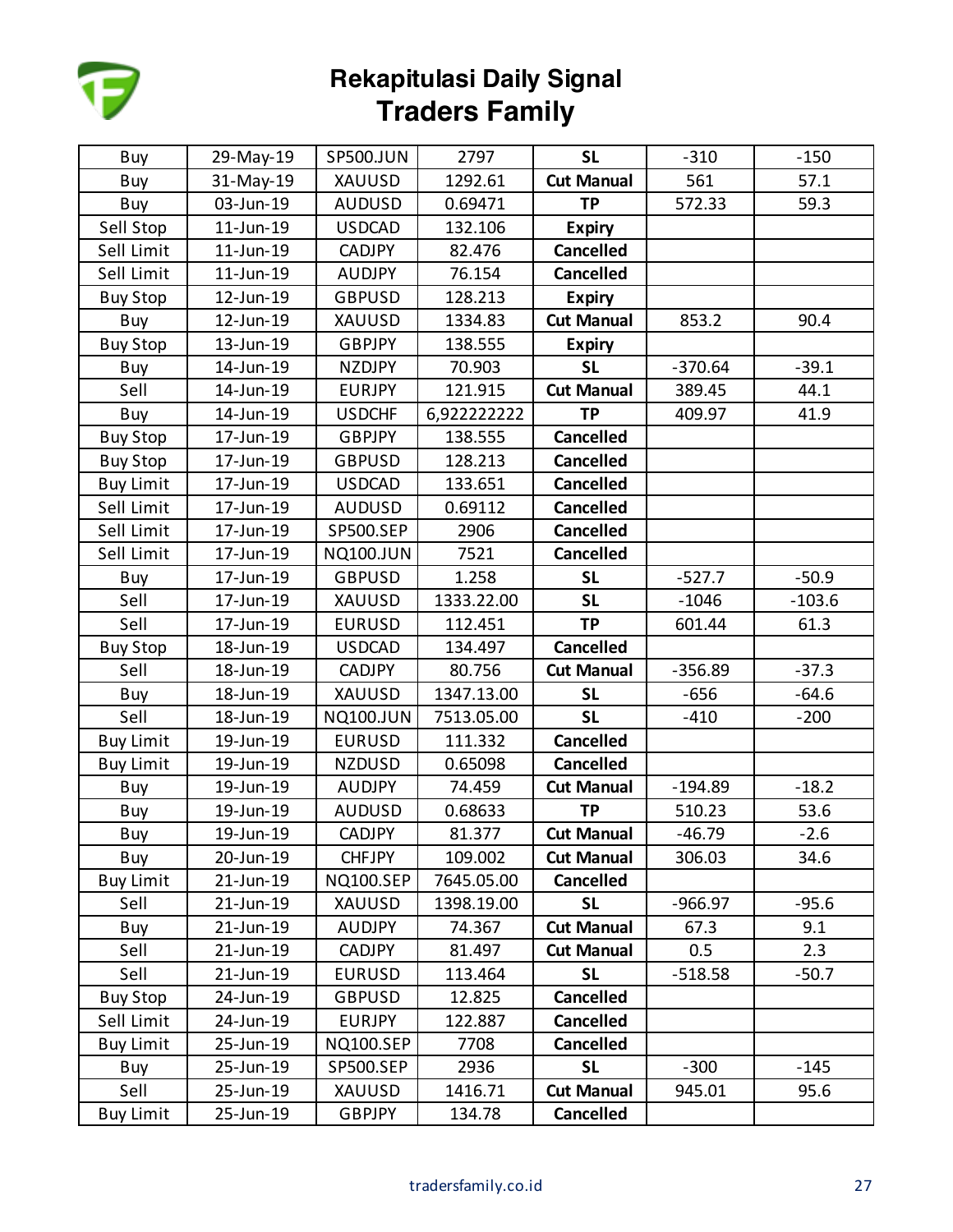

| Sell             | 26-Jun-19       | <b>NZDUSD</b>    | 0.66701     | <b>SL</b>         | $-337.17$  | $-32.3$   |
|------------------|-----------------|------------------|-------------|-------------------|------------|-----------|
| Sell Limit       | 27-Jun-19       | <b>XAUUSD</b>    | 1417.21.00  | <b>Cancelled</b>  |            |           |
| Buy              | 27-Jun-19       | <b>USDCHF</b>    | 0.97999     | <b>Cut Manual</b> | $-342.05$  | $-32.5$   |
| Sell             | 27-Jun-19       | <b>NQ100.SEP</b> | 7703        | <b>SL</b>         | $-2065$    | $-1027.5$ |
| Sell             | 27-Jun-19       | <b>AUDUSD</b>    | 0.70028     | <b>SL</b>         | $-317.98$  | $-30.7$   |
| Buy              | 28-Jun-19       | XAUUSD           | 1415.16.00  | <b>SL</b>         | $-2116.78$ | $-209.6$  |
| Sell Limit       | 01-Jul-19       | <b>GBPUSD</b>    | 127.277     | <b>Cancelled</b>  |            |           |
| <b>Buy Limit</b> | $01$ -Jul-19    | <b>CADJPY</b>    | 82.002      | <b>Cancelled</b>  |            |           |
| <b>Buy Limit</b> | 01-Jul-19       | <b>NZDUSD</b>    | 4,621527778 | <b>Cancelled</b>  |            |           |
| Buy              | 01-Jul-19       | <b>AUDUSD</b>    | 0.69822     | <b>Cut Manual</b> | $-280.81$  | $-22.8$   |
| Buy              | 01-Jul-19       | <b>AUDJPY</b>    | 75.464      | <b>Cut Manual</b> | 237.19     | 30.3      |
| Sell             | 01-Jul-19       | <b>USDCAD</b>    | 13.144      | <b>Cut Manual</b> | 433.66     | 68.9      |
| <b>Buy Stop</b>  | 02-Jul-19       | <b>USDJPY</b>    | 109.021     | <b>Cancelled</b>  |            |           |
| Buy              | 02-Jul-19       | <b>GBPJPY</b>    | 136.731     | <b>SL</b>         | $-1287.82$ | $-136.7$  |
| <b>Buy Limit</b> | 02-Jul-19       | <b>NQ100.SEP</b> | 7707        | <b>Cancelled</b>  |            |           |
| Sell             | 02-Jul-19       | <b>EURUSD</b>    | 11.306      | <b>Cut Manual</b> | 804.16     | 82.2      |
| Sell             | 02-Jul-19       | <b>USDCHF</b>    | 0.98861     | <b>SL</b>         | $-611.43$  | $-54.4$   |
| Buy              | 02-Jul-19       | XAUUSD           | 1404.76     | <b>SL</b>         | $-1474.16$ | $-141$    |
| Buy              | 02-Jul-19       | <b>USDJPY</b>    | 107.841     | <b>Cut Manual</b> | 527.63     | 61.7      |
| <b>Buy Limit</b> | 03-Jul-19       | <b>EURJPY</b>    | 121.118     | <b>Cancelled</b>  |            |           |
| <b>Buy Stop</b>  | 05-Jul-19       | <b>CHFJPY</b>    | 109.925     | <b>Expiry</b>     |            |           |
| Buy              | 05-Jul-19       | <b>GBPUSD</b>    | 125.835     | <b>SL</b>         | $-425$     | $-41.5$   |
| Sell             | 05-Jul-19       | <b>USDJPY</b>    | 108.085     | <b>SL</b>         | $-251.82$  | $-26.2$   |
| <b>Buy Stop</b>  | 08-Jul-19       | <b>USDJPY</b>    | 109.021     | <b>Cancelled</b>  |            |           |
| Sell Stop        | 09-Jul-19       | XAUUSD           | 1375.65     | <b>Cancelled</b>  |            |           |
| Sell Limit       | 09-Jul-19       | GBPJPY           | 136.331     | <b>Cancelled</b>  |            |           |
| <b>Buy Limit</b> | 09-Jul-19       | <b>EURUSD</b>    | 111.265     | <b>Cancelled</b>  |            |           |
| Sell Limit       | 09-Jul-19       | <b>NZDJPY</b>    | 73.015      | <b>Cancelled</b>  |            |           |
| Sell Limit       | 09-Jul-19       | <b>USDCHF</b>    | 100.141     | <b>Cancelled</b>  |            |           |
| Sell             | 09-Jul-19       | <b>NQ100.SEP</b> | 7778        | <b>SL</b>         | $-520$     | $-255$    |
| Buy              | 10-Jul-19       | <b>CHFJPY</b>    | 109.925     | <b>SL</b>         | $-312.17$  | $-32.8$   |
| Sell Limit       | 11-Jul-19       | <b>EURUSD</b>    | 11.342      | <b>Cancelled</b>  |            |           |
| Buy              | 11-Jul-19       | <b>AUDJPY</b>    | 75.288      | <b>Cut Manual</b> | 650.3      | 75.1      |
| Sell Limit       | $11$ -Jul-19    | <b>XAUUSD</b>    | 1435.32.00  | <b>Cancelled</b>  |            |           |
| <b>Buy Limit</b> | 11-Jul-19       | <b>GBPUSD</b>    | 125.025     | <b>Cancelled</b>  |            |           |
| Sell Limit       | $11$ -Jul- $19$ | <b>NQ100.SEP</b> | 7974.05.00  | <b>Cancelled</b>  |            |           |
| Buy              | 15-Jul-19       | <b>USDCHF</b>    | 6,841666667 | <b>Cut Manual</b> | 341.21     | 33.9      |
| Buy              | 15-Jul-19       | <b>USDJPY</b>    | 108.087     | <b>Cut Manual</b> | $-143.57$  | $-9.7$    |
| Buy              | 15-Jul-19       | <b>CADJPY</b>    | 82.936      | <b>SL</b>         | $-609.79$  | $-62.9$   |
| <b>Buy Stop</b>  | 16-Jul-19       | <b>EURUSD</b>    | 113.002     | <b>Cancelled</b>  |            |           |
| Sell             | 16-Jul-19       | <b>NQ100.SEP</b> | 7984        | <b>SL</b>         | $-870$     | $-430$    |
| Buy              | 16-Jul-19       | <b>GBPJPY</b>    | 134.423     | <b>SL</b>         | $-349.51$  | $-35.9$   |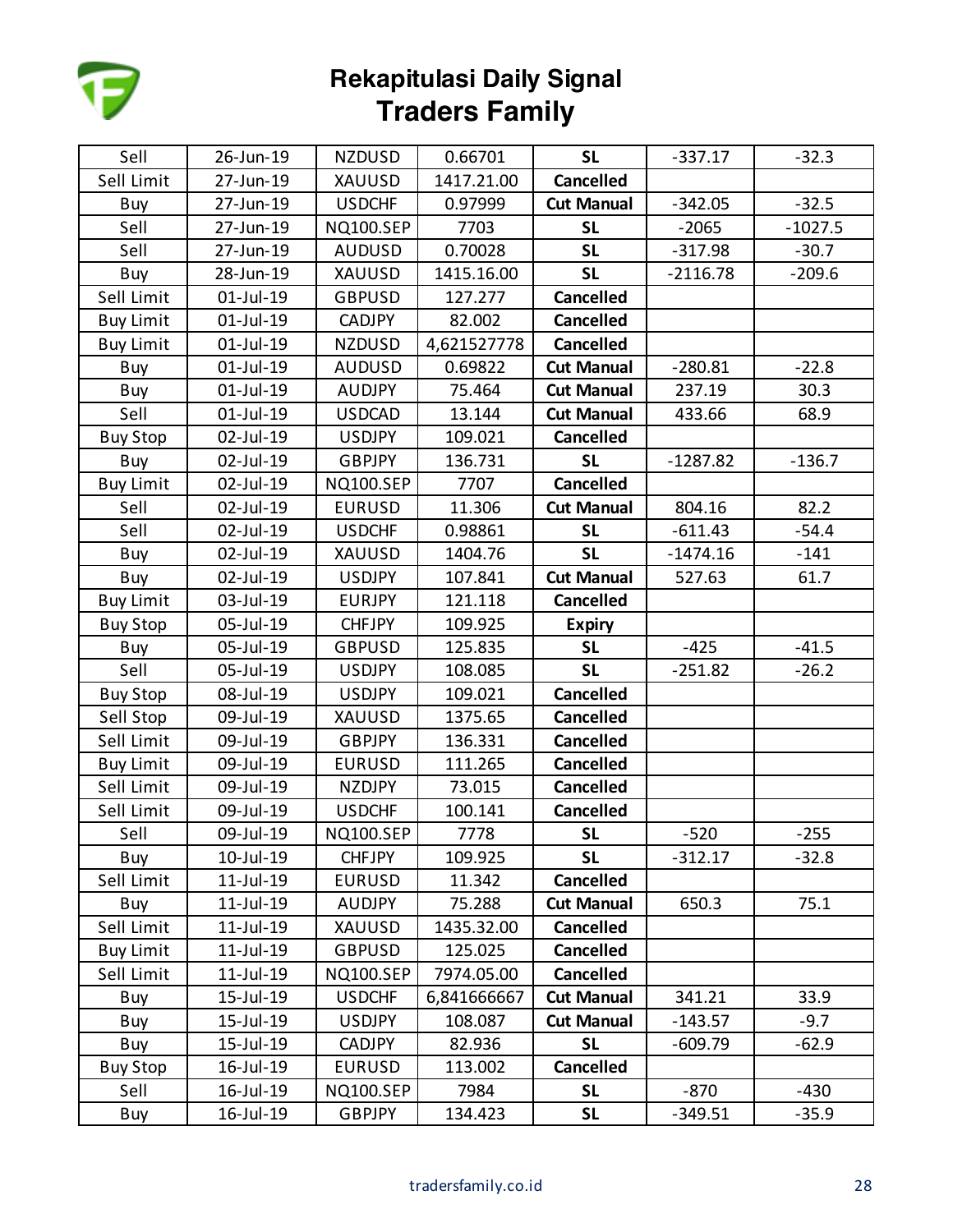

| Sell Stop        | 17-Jul-19 | <b>NZDJPY</b>    | 72.325      | <b>Cancelled</b>  |           |          |
|------------------|-----------|------------------|-------------|-------------------|-----------|----------|
| <b>Buy Limit</b> | 17-Jul-19 | XAUUSD           | 1389.08.00  | <b>Cancelled</b>  |           |          |
| Sell Stop        | 17-Jul-19 | <b>AUDUSD</b>    | 0.69924     | <b>Cancelled</b>  |           |          |
| Buy              | 17-Jul-19 | <b>XAUUSD</b>    | 1410.68     | <b>TP</b>         | 1194      | 120.4    |
| Buy              | 17-Jul-19 | <b>EURUSD</b>    | 11.234      | <b>SL</b>         | $-293.38$ | $-26$    |
| Sell             | 17-Jul-19 | XAUUSD           | 1423.99     | <b>Cut Manual</b> | $-190.97$ | $-17.8$  |
| Buy              | 17-Jul-19 | <b>GBPUSD</b>    | 124.507     | <b>TP</b>         | 943.1     | 97.9     |
| Buy              | 18-Jul-19 | <b>GBPJPY</b>    | 134.783     | <b>Cut Manual</b> | 198.44    | 24.2     |
| <b>Buy Stop</b>  | 19-Jul-19 | <b>GBPUSD</b>    | 1.261       | <b>Cancelled</b>  |           |          |
| Sell Stop        | 22-Jul-19 | <b>USDCHF</b>    | 6,779861111 | <b>Cancelled</b>  |           |          |
| Buy              | 22-Jul-19 | <b>EURUSD</b>    | 112.182     | <b>SL</b>         | $-459.78$ | $-44.2$  |
| <b>Buy Stop</b>  | 22-Jul-19 | <b>EURJPY</b>    | 121.55.00   | <b>Cancelled</b>  |           |          |
| Buy              | 22-Jul-19 | <b>CHFJPY</b>    | 110.028     | <b>SL</b>         | $-309.65$ | $-31.7$  |
| Sell             | 22-Jul-19 | <b>NQ100.SEP</b> | 7901        | <b>SL</b>         | $-790$    | $-390$   |
| <b>Buy Limit</b> | 23-Jul-19 | <b>GBPUSD</b>    | 12.403      | <b>Cancelled</b>  |           |          |
| Buy              | 23-Jul-19 | <b>AUDUSD</b>    | 0.70017     | <b>SL</b>         | $-243.35$ | $-22.8$  |
| <b>Buy Limit</b> | 24-Jul-19 | <b>AUDJPY</b>    | 75.205      | <b>Cancelled</b>  |           |          |
| Buy              | 24-Jul-19 | <b>EURUSD</b>    | 111.479     | <b>Cut Manual</b> | $-1.5$    | $-0.5$   |
| Buy              | 25-Jul-19 | <b>XAUUSD</b>    | 1433.07.00  | <b>SL</b>         | $-750$    | $-74$    |
| Sell             | 25-Jul-19 | <b>USDCHF</b>    | 0.98859     | <b>SL</b>         | $-569.3$  | $-54.7$  |
| Buy              | 25-Jul-19 | <b>GBPJPY</b>    | 135.462     | <b>SL</b>         | $-436.62$ | $-45.5$  |
| Sell             | 29-Jul-19 | <b>NQ100.SEP</b> | 8030        | <b>Cut Manual</b> | 990       | 500      |
| Sell Limit       | 29-Jul-19 | <b>USDCHF</b>    | 100.075     | <b>Cancelled</b>  |           |          |
| Sell Limit       | 30-Jul-19 | <b>AUDJPY</b>    | 75.201      | <b>Cancelled</b>  |           |          |
| <b>Buy Limit</b> | 30-Jul-19 | <b>GBPUSD</b>    | 119.923     | <b>Cancelled</b>  |           |          |
| Buy              | 31-Jul-19 | <b>NZDJPY</b>    | 71.701      | <b>SL</b>         | $-318.85$ | $-33.6$  |
| Buy              | 31-Jul-19 | <b>NZDUSD</b>    | 4,5875      | <b>SL</b>         | $-316$    | $-30.6$  |
| Buy              | 31-Jul-19 | <b>USDCHF</b>    | 0.98908     | <b>Cut Manual</b> | 65.83     | 7.3      |
| Sell             | 01-Aug-19 | <b>NQ100.SEP</b> | 7932        | <b>SL</b>         | $-1070$   | $-530$   |
| Sell             | 01-Aug-19 | <b>USDJPY</b>    | 108.323     | <b>TP</b>         | 440.68    | 48.6     |
| Sell             | 01-Aug-19 | XAUUSD           | 1414.05.00  | <b>SL</b>         | $-788$    | $-77.8$  |
| <b>Buy Limit</b> | 08-Aug-19 | <b>CHFJPY</b>    | 108.167     | <b>Cancelled</b>  |           |          |
| Sell Stop        | 08-Aug-19 | <b>EURUSD</b>    | 111.719     | <b>Cancelled</b>  |           |          |
| Sell Limit       | 08-Aug-19 | NZDJPY           | 69.064      | <b>Cancelled</b>  |           |          |
| <b>Buy Limit</b> | 08-Aug-19 | <b>USDCHF</b>    | 0.97297     | <b>Cancelled</b>  |           |          |
| Buy              | 08-Aug-19 | <b>USDJPY</b>    | 105.941     | <b>Cut Manual</b> | $-35.44$  | $-2.4$   |
| Sell             | 08-Aug-19 | XAUUSD           | 1491.19.00  | <b>SL</b>         | $-1176$   | $-116.6$ |
| Sell             | 08-Aug-19 | NZDUSD           | 0.64899     | <b>Cut Manual</b> | 314.27    | 33.1     |
| <b>Buy Stop</b>  | 09-Aug-19 | <b>GBPJPY</b>    | 129.101     | <b>Cancelled</b>  |           |          |
| <b>Buy Stop</b>  | 09-Aug-19 | <b>GBPUSD</b>    | 121.653     | <b>Cancelled</b>  |           |          |
| Buy              | 09-Aug-19 | <b>USDJPY</b>    | 105.573     | <b>SL</b>         | $-468.56$ | $-47.9$  |
| <b>Buy Limit</b> | 12-Aug-19 | <b>AUDUSD</b>    | 0.67167     | Cancelled         |           |          |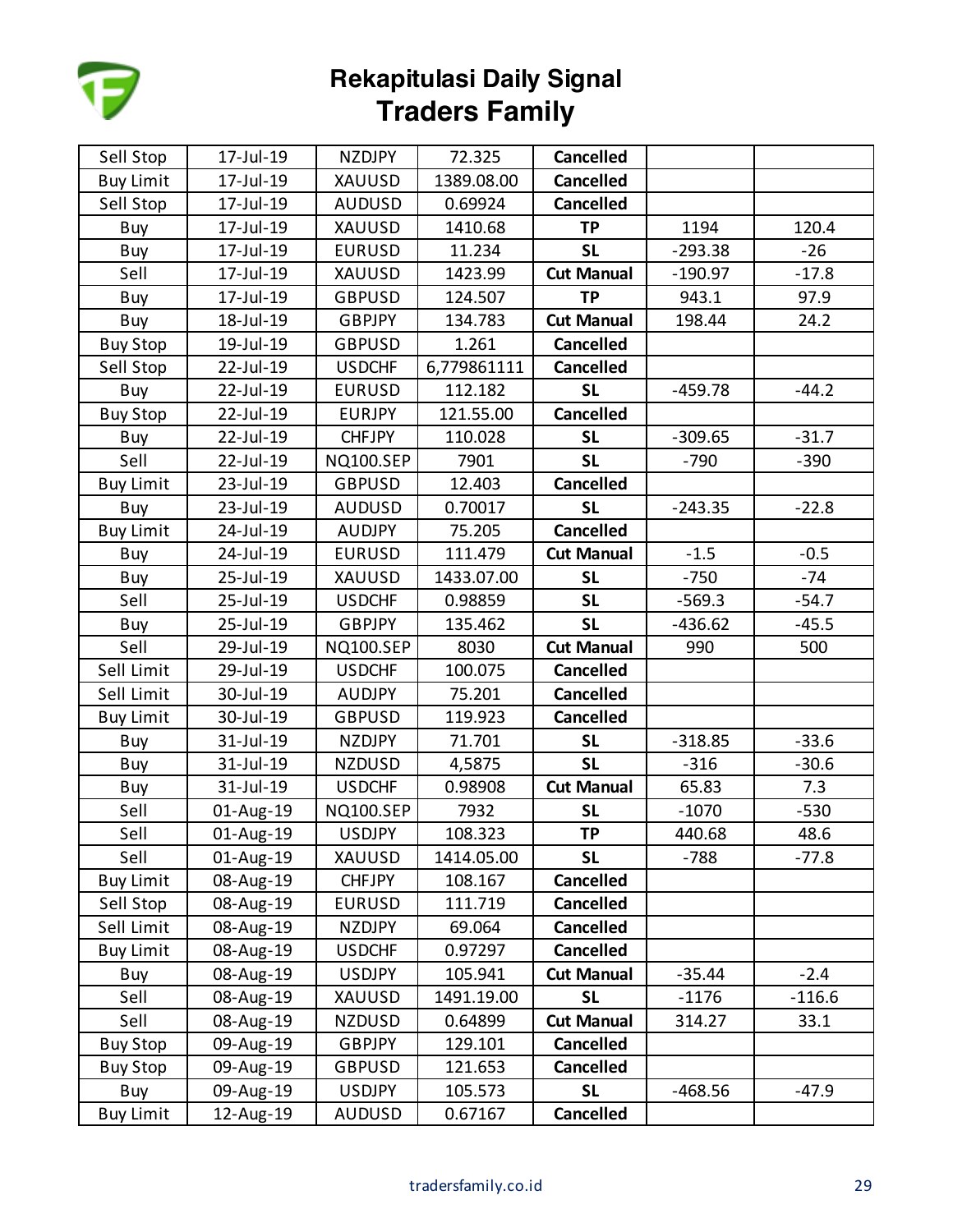

| Buy              | 12-Aug-19 | <b>EURJPY</b>    | 117.798     | <b>TP</b>         | 584.33    | 63.4    |
|------------------|-----------|------------------|-------------|-------------------|-----------|---------|
| Buy              | 12-Aug-19 | <b>AUDJPY</b>    | 71.07.00    | <b>Cut Manual</b> | 1119.41   | 120.4   |
| Buy              | 12-Aug-19 | <b>USDCHF</b>    | 0.97046     | <b>TP</b>         | $-61.59$  | $-4.6$  |
| Sell Limit       | 13-Aug-19 | <b>NQ100.SEP</b> | 7616.05.00  | <b>Cancelled</b>  |           |         |
| Sell             | 13-Aug-19 | <b>NZDJPY</b>    | 68.055      | <b>Cut Manual</b> | 198.95    | 22      |
| Sell             | 13-Aug-19 | <b>USDCAD</b>    | 13.258      | <b>SL</b>         | $-220.75$ | $-28$   |
| Buy              | 13-Aug-19 | <b>USDJPY</b>    | 106.121     | <b>TP</b>         | 458.02    | 49.9    |
| Sell             | 14-Aug-19 | <b>AUDJPY</b>    | 72.28.00    | <b>TP</b>         | 578.81    | 62.5    |
| Sell             | 14-Aug-19 | <b>AUDUSD</b>    | 0.67842     | <b>TP</b>         | 167       | 17.7    |
| <b>Buy Stop</b>  | 15-Aug-19 | <b>USDCAD</b>    | 133.689     | <b>Cancelled</b>  |           |         |
| <b>Buy Stop</b>  | 15-Aug-19 | <b>NZDUSD</b>    | 0.65164     | <b>Cancelled</b>  |           |         |
| Sell Stop        | 15-Aug-19 | <b>EURUSD</b>    | 11.129      | <b>Cancelled</b>  |           |         |
| Buy              | 15-Aug-19 | <b>AUDUSD</b>    | 4,699305556 | <b>TP</b>         | 267.18    | 28      |
| Buy              | 15-Aug-19 | <b>GBPUSD</b>    | 120.692     | <b>TP</b>         | 238       | 24.8    |
| Buy              | 15-Aug-19 | <b>NQ100.SEP</b> | 7398        | <b>TP</b>         | 2545      | 1277.5  |
| Sell             | 15-Aug-19 | <b>EURUSD</b>    | 111.286     | <b>TP</b>         | 246       | 25.6    |
| <b>Buy Stop</b>  | 19-Aug-19 | <b>EURUSD</b>    | 11.122      | <b>Cancelled</b>  |           |         |
| Sell Limit       | 19-Aug-19 | <b>AUDJPY</b>    | 72.32.00    | <b>Cancelled</b>  |           |         |
| Sell             | 19-Aug-19 | <b>GBPUSD</b>    | 12.128      | <b>SL</b>         | $-143$    | $-13.3$ |
| Sell             | 19-Aug-19 | <b>USDCAD</b>    | 13.253      | <b>SL</b>         | $-256.13$ | $-32.7$ |
| <b>Buy Limit</b> | 20-Aug-19 | AUDJPY           | 71.236      | <b>Cancelled</b>  |           |         |
| Sell Limit       | 20-Aug-19 | <b>EURUSD</b>    | 111.068     | <b>Cancelled</b>  |           |         |
| <b>Buy Limit</b> | 20-Aug-19 | <b>USDCHF</b>    | 0.97736     | <b>Cancelled</b>  |           |         |
| Sell             | 20-Aug-19 | <b>AUDUSD</b>    | 0.67858     | <b>SL</b>         | $-130.82$ | $-11.8$ |
| Buy              | 20-Aug-19 | <b>GBPUSD</b>    | 120.925     | <b>SL</b>         | $-177$    | $-16.7$ |
| Sell             | 20-Aug-19 | XAUUSD           | 1502.28.00  | <b>Cut Manual</b> | $-466.19$ | $-45.2$ |
| Sell             | 20-Aug-19 | <b>CADJPY</b>    | 79.745      | <b>SL</b>         | $-350.62$ | $-35.9$ |
| Sell Stop        | 20-Aug-19 | GBPJPY           | 127.857     | <b>Cancelled</b>  |           |         |
| Buy              | 20-Aug-19 | <b>USDJPY</b>    | 106.271     | <b>Cut Manual</b> | $-16.54$  | $-0.4$  |
| Sell Limit       | 21-Aug-19 | <b>CHFJPY</b>    | 108.96      | <b>Cancelled</b>  |           |         |
| Sell             | 21-Aug-19 | <b>USDCAD</b>    | 133.014     | <b>TP</b>         | 268.19    | 36.9    |
| Buy              | 21-Aug-19 | <b>GBPUSD</b>    | 121.374     | <b>Cut Manual</b> | $-98.73$  | $-6.6$  |
| Buy              | 22-Aug-19 | <b>USDCAD</b>    | 13.301      | <b>SL</b>         | $-153.05$ | $-19$   |
| Buy              | 22-Aug-19 | <b>EURUSD</b>    | 110.718     | <b>SL</b>         | $-127.16$ | $-11.1$ |
| Buy              | 22-Aug-19 | <b>NQ100.SEP</b> | 7669.05.00  | <b>Cut Manual</b> | 1635      | 822.5   |
| Buy              | 23-Aug-19 | <b>NQ100.SEP</b> | 7660        | <b>Cut Manual</b> | 945       | 477.5   |
| Sell             | 23-Aug-19 | <b>AUDJPY</b>    | 71.713      | <b>TP</b>         | 875.37    | 93.3    |
| Sell             | 23-Aug-19 | <b>USDJPY</b>    | 105.972     | <b>TP</b>         | 919.77    | 98.2    |
| <b>Buy Limit</b> | 26-Aug-19 | <b>GBPJPY</b>    | 126.909     | <b>Cancelled</b>  |           |         |
| Sell             | 26-Aug-19 | <b>CADJPY</b>    | 79.241      | <b>SL</b>         | $-253.27$ | $-25.7$ |
| Sell             | 26-Aug-19 | <b>USDJPY</b>    | 105.395     | <b>SL</b>         | $-273.08$ | $-27.8$ |
| Sell             | 26-Aug-19 | <b>EURJPY</b>    | 117.452     | <b>SL</b>         | $-330.41$ | $-33.9$ |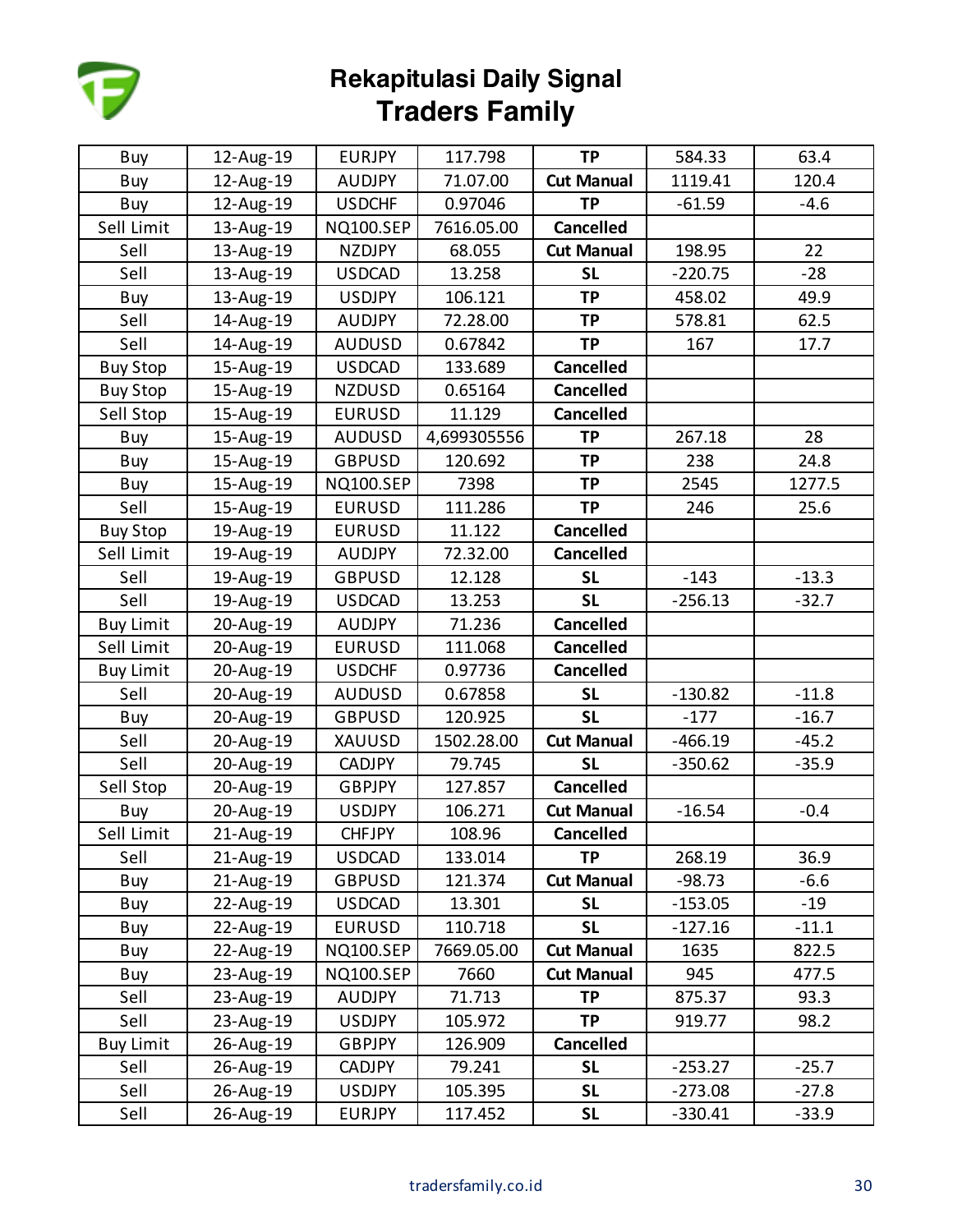

| Sell             | 26-Aug-19 | <b>CHFJPY</b>    | 108.092     | <b>SL</b>         | $-226.23$ | $-22.9$ |
|------------------|-----------|------------------|-------------|-------------------|-----------|---------|
| Sell             | 26-Aug-19 | <b>NQ100.SEP</b> | 7547        | <b>SL</b>         | $-1410$   | $-700$  |
| <b>Buy Limit</b> | 27-Aug-19 | <b>USDCAD</b>    | 132.147     | <b>Cancelled</b>  |           |         |
| Sell             | 27-Aug-19 | <b>NQ100.SEP</b> | 7617        | <b>Cut Manual</b> | 1045      | 527.5   |
| Sell Stop        | 28-Aug-19 | <b>USDCHF</b>    | 0,677777778 | <b>Cancelled</b>  |           |         |
| <b>Buy Stop</b>  | 28-Aug-19 | <b>EURJPY</b>    | 117.977     | <b>Cancelled</b>  |           |         |
| Buy              | 28-Aug-19 | <b>AUDUSD</b>    | 4,678472222 | <b>SL</b>         | $-331.22$ | $-31$   |
| Buy              | 28-Aug-19 | <b>GBPUSD</b>    | 12.268      | <b>SL</b>         | $-228$    | $-21.8$ |
| <b>Buy Stop</b>  | 29-Aug-19 | <b>EURUSD</b>    | 11.103      | <b>Cancelled</b>  |           |         |
| Buy              | 29-Aug-19 | <b>GBPJPY</b>    | 129.79      | <b>SL</b>         | $-396.75$ | $-40.5$ |
| Buy              | 29-Aug-19 | XAUUSD           | 1525.05.00  | <b>SL</b>         | $-728.48$ | $-71$   |
| <b>Buy Limit</b> | 30-Aug-19 | <b>AUDJPY</b>    | 71.158      | <b>Cancelled</b>  |           |         |
| Sell Stop        | 30-Aug-19 | <b>USDCHF</b>    | 0.98532     | <b>Cancelled</b>  |           |         |
| Buy              | 30-Aug-19 | CADJPY           | 79.877      | <b>SL</b>         | $-314.52$ | $-32$   |
| Sell             | 30-Aug-19 | <b>NQ100.SEP</b> | 7760        | <b>SL</b>         | $-1070$   | $-530$  |
| Buy              | 30-Aug-19 | <b>GBPUSD</b>    | 12.146      | <b>SL</b>         | $-484.61$ | $-46.7$ |
| Sell Limit       | 02-Sep-19 | <b>USDCHF</b>    | 0.99653     | <b>Cancelled</b>  |           |         |
| Sell Limit       | 03-Sep-19 | <b>EURJPY</b>    | 116.734     | <b>Cancelled</b>  |           |         |
| Sell Limit       | 03-Sep-19 | <b>EURUSD</b>    | 109.907     | <b>Cancelled</b>  |           |         |
| Sell Limit       | 03-Sep-19 | <b>GBPJPY</b>    | 128.63      | <b>Cancelled</b>  |           |         |
| Sell Limit       | 03-Sep-19 | <b>GBPUSD</b>    | 12.092      | <b>Cancelled</b>  |           |         |
| Buy              | 03-Sep-19 | <b>AUDUSD</b>    | 0.66969     | <b>TP</b>         | 262       | 27.2    |
| Buy              | 03-Sep-19 | <b>NZDUSD</b>    | 4,366666667 | <b>SL</b>         | -98       | $-8.8$  |
| Sell             | 03-Sep-19 | <b>USDJPY</b>    | 106.382     | <b>TP</b>         | 227.44    | 25.2    |
| Sell             | 04-Sep-19 | <b>SP500.SEP</b> | 2911        | <b>SL</b>         | $-170$    | $-80$   |
| Buy              | 04-Sep-19 | <b>NZDJPY</b>    | 67.303      | <b>TP</b>         | 461.92    | 51.1    |
| Buy              | 04-Sep-19 | <b>GBPJPY</b>    | 128.504     | <b>TP</b>         | 932.64    | 100.1   |
| Buy              | 04-Sep-19 | <b>CHFJPY</b>    | 107.515     | <b>TP</b>         | 494.79    | 53.6    |
| Buy              | 04-Sep-19 | <b>GBPUSD</b>    | 12.117      | <b>TP</b>         | 515       | 52.5    |
| Buy              | 04-Sep-19 | <b>EURUSD</b>    | 11.004      | <b>TP</b>         | 581.62    | 61      |
| Sell             | 04-Sep-19 | <b>AUDUSD</b>    | 4,721527778 | <b>SL</b>         | $-319.49$ | $-30.1$ |
| Sell             | 05-Sep-19 | <b>USDCAD</b>    | 132.055     | <b>Cut Manual</b> | $-192.56$ | $-23.6$ |
| <b>Buy Limit</b> | 06-Sep-19 | <b>NQ100.SEP</b> | 7762        | <b>Cancelled</b>  |           |         |
| Sell Stop        | 06-Sep-19 | <b>EURUSD</b>    | 110.065     | <b>Cancelled</b>  |           |         |
| Sell Stop        | 06-Sep-19 | <b>NZDUSD</b>    | 0.63546     | <b>Cancelled</b>  |           |         |
| Buy              | 06-Sep-19 | <b>USDCHF</b>    | 0.98908     | <b>Cut Manual</b> | 390.31    | 41      |
| Sell             | 06-Sep-19 | <b>GBPJPY</b>    | 131.318     | <b>SL</b>         | $-442.4$  | $-45.8$ |
| Sell Stop        | 09-Sep-19 | <b>AUDJPY</b>    | 72.793      | <b>Cancelled</b>  |           |         |
| Sell Stop        | 09-Sep-19 | AUDUSD           | 0.68232     | <b>Cancelled</b>  |           |         |
| Sell Stop        | 09-Sep-19 | <b>NZDJPY</b>    | 68.388      | <b>Cancelled</b>  |           |         |
| Sell Stop        | 09-Sep-19 | <b>AUDJPY</b>    | 72.793      | <b>Cancelled</b>  |           |         |
| Sell Limit       | 09-Sep-19 | <b>USDCAD</b>    | 131.937     | Cancelled         |           |         |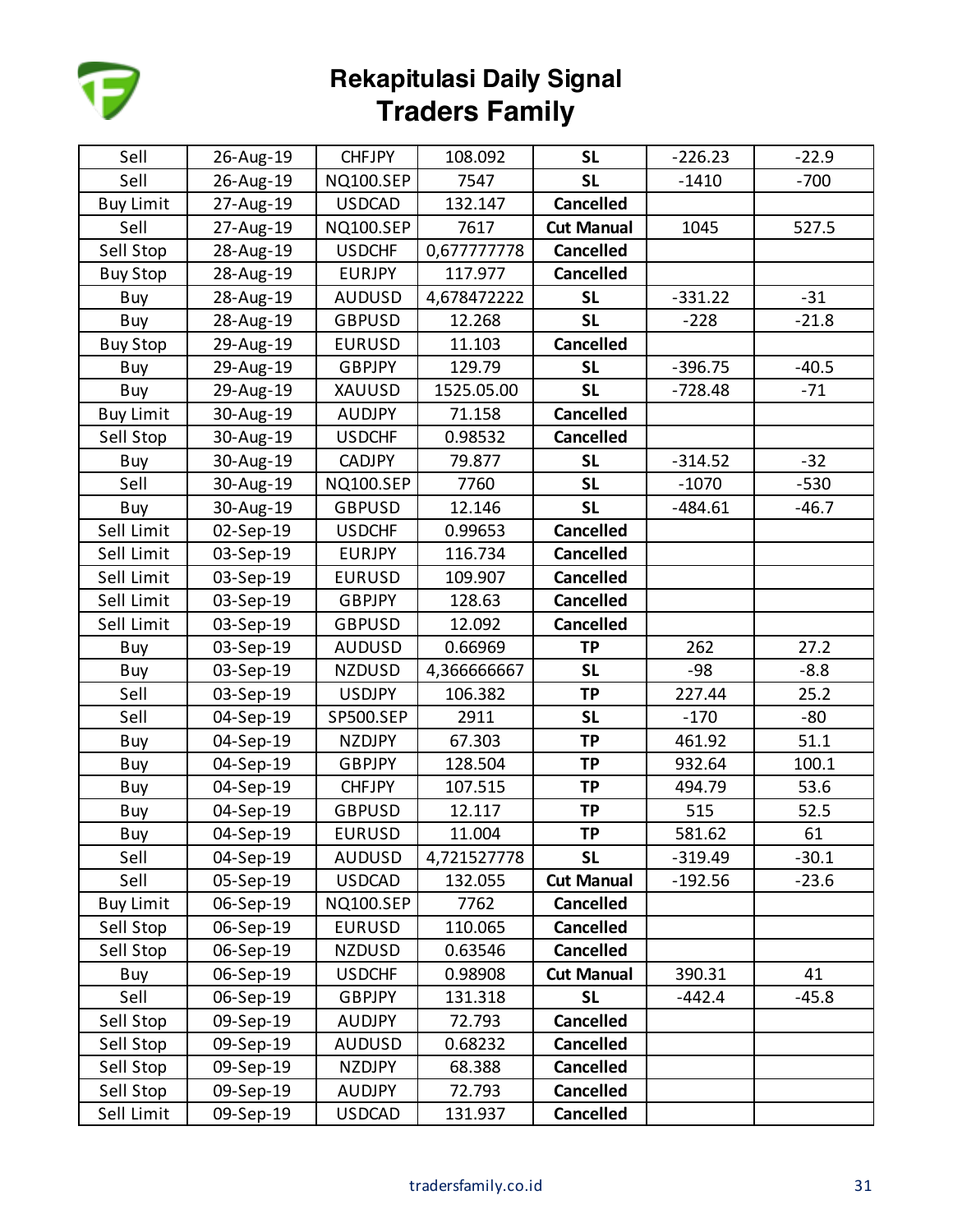

| Sell             | 09-Sep-19 | <b>NQ100.SEP</b> | 7806.25.00 | <b>SL</b>         | $-885$    | $-437.5$ |
|------------------|-----------|------------------|------------|-------------------|-----------|----------|
| Buy              | 10-Sep-19 | XAUUSD           | 1494.31.00 | <b>Cut Manual</b> | 909.22    | 96.9     |
| <b>Buy Stop</b>  | 10-Sep-19 | <b>NZDUSD</b>    | 0.64591    | <b>Cancelled</b>  |           |          |
| <b>Buy Stop</b>  | 10-Sep-19 | <b>GBPJPY</b>    | 133.326    | <b>Cancelled</b>  |           |          |
| Sell Stop        | 10-Sep-19 | <b>CHFJPY</b>    | 107.776    | <b>Cancelled</b>  |           |          |
| Sell             | 10-Sep-19 | <b>NQ100.SEP</b> | 7785       | <b>SL</b>         | $-720$    | $-355$   |
| Sell Stop        | 11-Sep-19 | <b>USDCAD</b>    | 1.311      | <b>Cancelled</b>  |           |          |
| Sell Stop        | 11-Sep-19 | <b>NZDJPY</b>    | 68.582     | <b>Cancelled</b>  |           |          |
| <b>Buy Limit</b> | 11-Sep-19 | <b>EURJPY</b>    | 118.614    | <b>Cancelled</b>  |           |          |
| <b>Buy Limit</b> | 11-Sep-19 | <b>CADJPY</b>    | 81.539     | <b>Cancelled</b>  |           |          |
| <b>Buy Limit</b> | 11-Sep-19 | <b>CHFJPY</b>    | 108.261    | <b>Cancelled</b>  |           |          |
| <b>Buy Limit</b> | 11-Sep-19 | <b>USDJPY</b>    | 107.362    | <b>Cancelled</b>  |           |          |
| Buy              | 11-Sep-19 | <b>CHFJPY</b>    | 108.513    | <b>TP</b>         | 695.34    | 77.8     |
| Buy              | 11-Sep-19 | <b>GBPJPY</b>    | 133.326    | <b>SL</b>         | $-780.27$ | $-81$    |
| Sell             | 11-Sep-19 | XAUUSD           | 1493.32.00 | <b>SL</b>         | $-917.47$ | $-89.5$  |
| Sell             | 11-Sep-19 | <b>EURUSD</b>    | 110.065    | <b>SL</b>         | $-318.18$ | $-29.9$  |
| Sell             | 11-Sep-19 | <b>USDJPY</b>    | 107.854    | <b>SL</b>         | $-352.84$ | $-36.5$  |
| Sell             | 12-Sep-19 | <b>EURJPY</b>    | 119.244    | <b>TP</b>         | 1316.17   | 142.7    |
| Sell Limit       | 13-Sep-19 | <b>USDJPY</b>    | 108.823    | <b>Cancelled</b>  |           |          |
| Sell             | 13-Sep-19 | <b>NZDUSD</b>    | 0.63962    | <b>TP</b>         | 345.79    | 35.8     |
| Sell             | 13-Sep-19 | <b>USDCHF</b>    | 0.98581    | <b>SL</b>         | $-305.33$ | $-29.2$  |
| Sell             | 13-Sep-19 | <b>USDCAD</b>    | 13.241     | <b>SL</b>         | $-227.79$ | $-28.9$  |
| Sell             | 13-Sep-19 | <b>NZDJPY</b>    | 68.93      | <b>Cut Manual</b> | 269.42    | 30.8     |
| Sell             | 13-Sep-19 | <b>NQ100.SEP</b> | 7891       | <b>Cut Manual</b> | 925       | 467.5    |
| Sell             | 17-Sep-19 | <b>NQ100.DEC</b> | 7894       | <b>SL</b>         | $-910$    | $-450$   |
| <b>Buy Stop</b>  | 17-Sep-19 | <b>AUDJPY</b>    | 74.606     | <b>Cancelled</b>  |           |          |
| <b>Buy Stop</b>  | 17-Sep-19 | <b>AUDUSD</b>    | 0.69089    | <b>Cancelled</b>  |           |          |
| Sell             | 17-Sep-19 | <b>AUDUSD</b>    | 0.68307    | <b>SL</b>         | $-251$    | $-24.1$  |
| Sell Limit       | 18-Sep-19 | <b>NZDUSD</b>    | 4,425      | <b>Cancelled</b>  |           |          |
| Buy              | 18-Sep-19 | <b>AUDUSD</b>    | 0.68551    | <b>SL</b>         | $-77$     | $-6.7$   |
| Buy              | 18-Sep-19 | <b>CADJPY</b>    | 81.73      | <b>SL</b>         | $-176.4$  | $-18$    |
| Sell Limit       | 19-Sep-19 | <b>USDCAD</b>    | 133.388    | <b>Cancelled</b>  |           |          |
| Buy              | 19-Sep-19 | <b>NZDUSD</b>    | 0.62999    | <b>SL</b>         | $-817.54$ | $-77.7$  |
| Sell             | 19-Sep-19 | <b>CHFJPY</b>    | 108.483    | <b>SL</b>         | $-336.7$  | $-35.3$  |
| Sell             | 19-Sep-19 | <b>AUDJPY</b>    | 73.67      | <b>Cut Manual</b> | 740.67    | 81.8     |
| Buy              | 20-Sep-19 | <b>USDCHF</b>    | 0.98963    | <b>SL</b>         | $-240.13$ | $-21.9$  |
| Sell             | 20-Sep-19 | <b>CADJPY</b>    | 81.058     | <b>Cut Manual</b> | $-231.72$ | $-21.5$  |
| Sell             | 23-Sep-19 | <b>EURUSD</b>    | 10.988     | <b>SL</b>         | $-328.05$ | $-31.5$  |
| Sell             | 23-Sep-19 | <b>GBPJPY</b>    | 133.62     | <b>SL</b>         | $-650.94$ | -68.6    |
| Sell             | 23-Sep-19 | XAUUSD           | 1522.01.00 | <b>Cut Manual</b> | 345.51    | 36.4     |
| <b>Buy Limit</b> | 23-Sep-19 | NZDJPY           | 66.852     | <b>Cancelled</b>  |           |          |
| Sell             | 24-Sep-19 | <b>EURJPY</b>    | 118.54.00  | <b>Cut Manual</b> | 469.91    | 521      |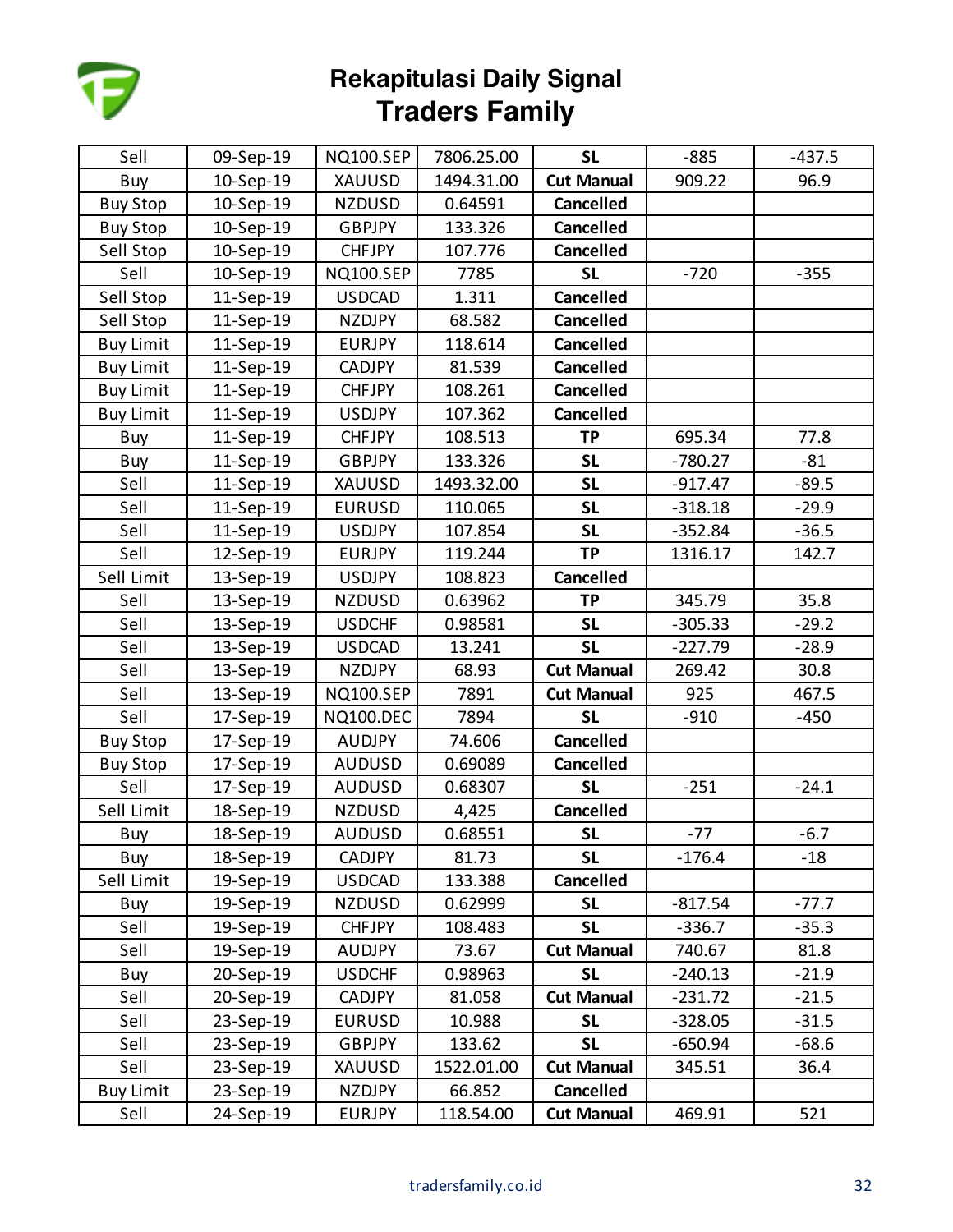

| Sell             | 24-Sep-19 | <b>USDJPY</b>    | 107.305     | <b>SL</b>         | $-375.84$ | $-3.88$ |
|------------------|-----------|------------------|-------------|-------------------|-----------|---------|
| Sell             | 24-Sep-19 | <b>USDCHF</b>    | 0.98534     | <b>SL</b>         | $-318.72$ | $-30.1$ |
| Sell Limit       | 24-Sep-19 | <b>NQ100.DEC</b> | 7941        | <b>Cancelled</b>  |           |         |
| <b>Buy Stop</b>  | 25-Sep-19 | <b>GBPUSD</b>    | 12.523      | <b>Cancelled</b>  |           |         |
| Buy              | 25-Sep-19 | <b>EURUSD</b>    | 109.975     | <b>SL</b>         | $-205$    | $-19.5$ |
| Sell             | 25-Sep-19 | <b>GBPJPY</b>    | 133.083     | <b>Cut Manual</b> | $-242.11$ | $-25$   |
| Sell             | 25-Sep-19 | <b>GBPUSD</b>    | 1.239       | <b>Cut Manual</b> | 103       | 11.3    |
| Sell             | 25-Sep-19 | <b>AUDUSD</b>    | 0.67541     | <b>SL</b>         | $-270.44$ | $-25.2$ |
| <b>Buy Limit</b> | 27-Sep-19 | <b>NQ100.DEC</b> | 7749        | <b>Cancelled</b>  |           |         |
| Sell Limit       | 27-Sep-19 | <b>USDCHF</b>    | 100.017     | <b>Cancelled</b>  |           |         |
| <b>Buy Limit</b> | 27-Sep-19 | <b>CADJPY</b>    | 81.026      | <b>Cancelled</b>  |           |         |
| Sell             | 27-Sep-19 | <b>USDCAD</b>    | 132.181     | <b>SL</b>         | $-256.78$ | $-32.7$ |
| Sell Limit       | 27-Sep-19 | <b>USDJPY</b>    | 108.844     | <b>Cancelled</b>  |           |         |
| Sell             | 30-Sep-19 | <b>USDCHF</b>    | 0.99731     | <b>SL</b>         | $-510.24$ | $-49.3$ |
| Sell Limit       | 01-Oct-19 | <b>CADJPY</b>    | 82.35.00    | <b>Cancelled</b>  |           |         |
| <b>Buy Stop</b>  | 01-Oct-19 | <b>GBPJPY</b>    | 133.667     | <b>Cancelled</b>  |           |         |
| Sell Stop        | 01-Oct-19 | <b>USDCAD</b>    | 132.031     | <b>Cancelled</b>  |           |         |
| Buy              | 01-Oct-19 | <b>AUDUSD</b>    | 0.67157     | <b>Cut Manual</b> | 269.83    | 29.1    |
| <b>Buy Limit</b> | 02-Oct-19 | <b>USDCHF</b>    | 6,876388889 | <b>Cancelled</b>  |           |         |
| <b>Buy Limit</b> | 02-Oct-19 | XAUUSD           | 1472.03.00  | <b>Cancelled</b>  |           |         |
| Sell             | 02-Oct-19 | <b>USDJPY</b>    | 107.613     | <b>TP</b>         | 485.88    | 53.1    |
| Buy              | 02-Oct-19 | EURUSD           | 109.162     | <b>TP</b>         | 758.74    | 78.7    |
| Buy              | 02-Oct-19 | <b>NQ100.DEC</b> | 7654        | <b>SL</b>         | $-990$    | $-490$  |
| Sell Limit       | 03-Oct-19 | <b>CADJPY</b>    | 80.72       | <b>Cancelled</b>  |           |         |
| <b>Buy Stop</b>  | 03-Oct-19 | <b>USDJPY</b>    | 107.31.00   | <b>Cancelled</b>  |           |         |
| <b>Buy Stop</b>  | 03-Oct-19 | <b>USDJPY</b>    | 107.31.00   | <b>Cancelled</b>  |           |         |
| Buy              | 03-Oct-19 | <b>AUDJPY</b>    | 72.01.00    | <b>SL</b>         | $-197.02$ | $-20$   |
| Sell             | 03-Oct-19 | XAUUSD           | 1510.95     | <b>SL</b>         | $-660$    | $-65$   |
| Sell Limit       | 04-Oct-19 | <b>EURUSD</b>    | 110.232     | <b>Cancelled</b>  |           |         |
| Buy              | 04-Oct-19 | <b>NQ100.DEC</b> | 7676        | <b>SL</b>         | $-610$    | $-300$  |
| Sell             | 04-Oct-19 | <b>AUDUSD</b>    | 4,703472222 | <b>TP</b>         | 240.18    | 25.3    |
| Sell Stop        | 07-Oct-19 | <b>EURUSD</b>    | 109.372     | <b>Cancelled</b>  |           |         |
| Sell Stop        | 07-Oct-19 | <b>EURJPY</b>    | 116.919     | <b>Cancelled</b>  |           |         |
| Buy              | 07-Oct-19 | <b>CHFJPY</b>    | 107.766     | <b>TP</b>         | 510.1     | 58.6    |
| Buy              | 07-Oct-19 | <b>EURJPY</b>    | 117.717     | <b>SL</b>         | $-309.26$ | $-31.4$ |
| <b>Buy Limit</b> | 08-Oct-19 | XAUUSD           | 1476.28.00  | <b>Cancelled</b>  |           |         |
| Sell             | 08-Oct-19 | <b>AUDJPY</b>    | 72.402      | <b>TP</b>         | 387.31    | 42.5    |
| Sell             | 08-Oct-19 | <b>NQ100.DEC</b> | 7779.25.00  | <b>Cut Manual</b> | 1725      | 867.5   |
| Sell             | 08-Oct-19 | <b>EURUSD</b>    | 1.099       | <b>TP</b>         | 444       | 45.4    |
| Sell             | 08-Oct-19 | <b>GBPUSD</b>    | 121.986     | <b>SL</b>         | $-892.55$ | -88     |
| Sell             | 08-Oct-19 | <b>AUDUSD</b>    | 0.67245     | <b>SL</b>         | $-100$    | -9      |
| Sell Stop        | 09-Oct-19 | <b>USDCHF</b>    | 0.99145     | Cancelled         |           |         |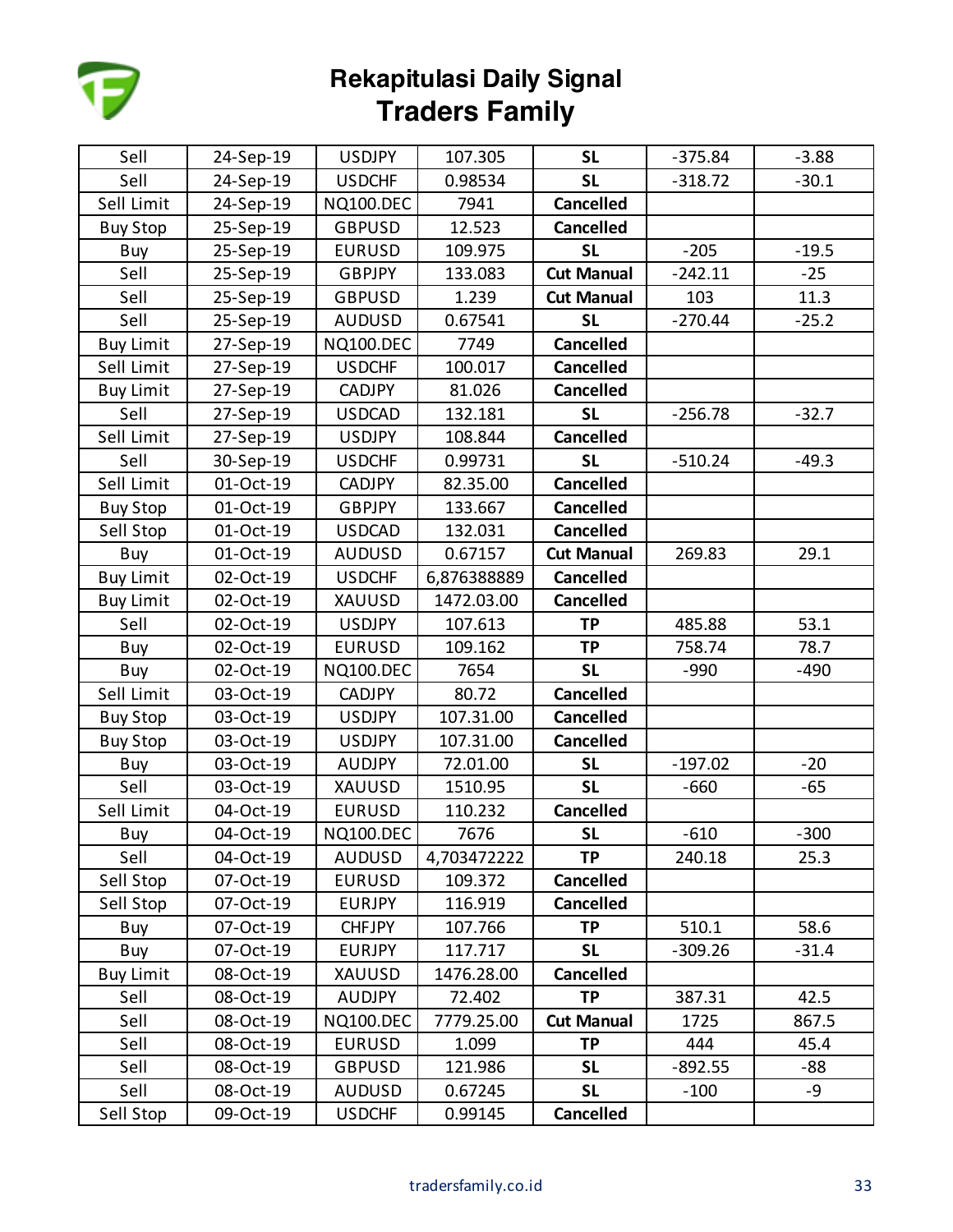

| Sell             | 09-Oct-19 | <b>USDCHF</b>    | 0.99415     | <b>SL</b>         | $-160.66$ | $-15$   |
|------------------|-----------|------------------|-------------|-------------------|-----------|---------|
| Sell             | 09-Oct-19 | <b>USDCAD</b>    | 1.331       | <b>TP</b>         | 80.99     | 12.1    |
| Sell             | 09-Oct-19 | <b>USDJPY</b>    | 107.245     | <b>SL</b>         | $-134.79$ | $-13.4$ |
| Sell             | 09-Oct-19 | <b>NQ100.DEC</b> | 7695.75     | <b>Cut Manual</b> | 1710      | 860     |
| Sell Stop        | 10-Oct-19 | <b>GBPUSD</b>    | 121.626     | <b>Cancelled</b>  |           |         |
| Sell Stop        | 10-Oct-19 | <b>EURUSD</b>    | 109.785     | <b>Cancelled</b>  |           |         |
| Sell             | 10-Oct-19 | <b>AUDUSD</b>    | 0.67425     | <b>SL</b>         | $-116$    | $-10.6$ |
| <b>Buy Limit</b> | 10-Oct-19 | <b>NQ100.DEC</b> | 7664        | <b>Cancelled</b>  |           |         |
| Buy              | 10-Oct-19 | XAUUSD           | 1500.03.00  | <b>SL</b>         | $-540$    | $-53$   |
| Sell             | 10-Oct-19 | <b>GBPJPY</b>    | 132.345     | <b>SL</b>         | $-357.37$ | $-37.5$ |
| Sell             | 11-Oct-19 | <b>CADJPY</b>    | 81.62       | <b>SL</b>         | $-519.05$ | $-55.2$ |
| Sell             | 11-Oct-19 | XAUUSD           | 1485.38.00  | <b>Cut Manual</b> | 707       | 71.7    |
| <b>Buy Limit</b> | 14-Oct-19 | XAUUSD           | 1462.45.00  | <b>Cancelled</b>  |           |         |
| Sell Limit       | 14-Oct-19 | <b>AUDJPY</b>    | 74.43.00    | <b>Cancelled</b>  |           |         |
| Sell Limit       | 14-Oct-19 | <b>USDCHF</b>    | 100.214     | <b>Cancelled</b>  |           |         |
| Sell Limit       | 14-Oct-19 | <b>NQ100.DEC</b> | 7947.25.00  | <b>Cancelled</b>  |           |         |
| Sell             | 14-Oct-19 | <b>USDCAD</b>    | 132.125     | <b>SL</b>         | $-210.57$ | $-26$   |
| Sell             | 14-Oct-19 | XAUUSD           | 1490.31.00  | <b>SL</b>         | $-802.15$ | $-78.8$ |
| <b>Buy Limit</b> | 14-Oct-19 | <b>NQ100.DEC</b> | 7750        | <b>Cancelled</b>  |           |         |
| Sell Stop        | 15-Oct-19 | <b>CHFJPY</b>    | 108.33.00   | <b>Cancelled</b>  |           |         |
| Buy              | 15-Oct-19 | <b>AUDJPY</b>    | 73.63       | <b>SL</b>         | $-398.13$ | $-41.9$ |
| Sell             | 15-Oct-19 | <b>CHFJPY</b>    | 108.978     | <b>SL</b>         | $-336.22$ | $-35.1$ |
| Buy              | 15-Oct-19 | <b>NZDJPY</b>    | 68.51.00    | <b>SL</b>         | $-454.38$ | -48     |
| Sell Limit       | 16-Oct-19 | <b>CADJPY</b>    | 82.707      | <b>Cancelled</b>  |           |         |
| <b>Buy Limit</b> | 16-Oct-19 | <b>EURJPY</b>    | 119.674     | <b>Cancelled</b>  |           |         |
| Buy              | 16-Oct-19 | <b>GBPUSD</b>    | 126.827     | <b>TP</b>         | 1156      | 116.6   |
| Buy              | 16-Oct-19 | <b>GBPJPY</b>    | 137.569     | <b>TP</b>         | 1835.91   | 200.8   |
| Sell Stop        | 17-Oct-19 | <b>AUDUSD</b>    | 4,700694444 | <b>Cancelled</b>  |           |         |
| Sell             | 17-Oct-19 | <b>NZDUSD</b>    | 0.63119     | <b>SL</b>         | $-227$    | $-21.7$ |
| Buy              | 17-Oct-19 | <b>USDCHF</b>    | 0.99118     | <b>SL</b>         | $-174.72$ | $-16.3$ |
| <b>Buy Limit</b> | 18-Oct-19 | <b>AUDUSD</b>    | 0.68003     | <b>Cancelled</b>  |           |         |
| Sell Limit       | 18-Oct-19 | <b>USDCHF</b>    | 0.99111     | <b>Cancelled</b>  |           |         |
| Sell Stop        | 18-Oct-19 | <b>USDJPY</b>    | 107.862     | <b>Cancelled</b>  |           |         |
| Sell Limit       | 18-Oct-19 | <b>NQ100.DEC</b> | 7958.25.00  | <b>Cancelled</b>  |           |         |
| <b>Buy Stop</b>  | 21-Oct-19 | <b>USDCAD</b>    | 131.583     | <b>Cancelled</b>  |           |         |
| Sell             | 21-Oct-19 | <b>AUDUSD</b>    | 0.68684     | <b>SL</b>         | $-516.3$  | $-47.2$ |
| Sell             | 21-Oct-19 | <b>USDCAD</b>    | 1.311       | <b>TP</b>         | 420.27    | 60.5    |
| Sell             | 21-Oct-19 | <b>CADJPY</b>    | 82.914      | <b>SL</b>         | $-572.64$ | $-58.5$ |
| Sell Stop        | 21-Oct-19 | <b>GBPJPY</b>    | 138.302     | <b>Cancelled</b>  |           |         |
| Sell Stop        | 21-Oct-19 | <b>GBPUSD</b>    | 127.241     | <b>Cancelled</b>  |           |         |
| Sell             | 21-Oct-19 | <b>NZDJPY</b>    | 69.509      | <b>Cut Manual</b> | $-180.35$ | $-14.4$ |
| Sell             | 21-Oct-19 | <b>AUDJPY</b>    | 74.717      | <b>Cut Manual</b> | $-180.54$ | $-13.4$ |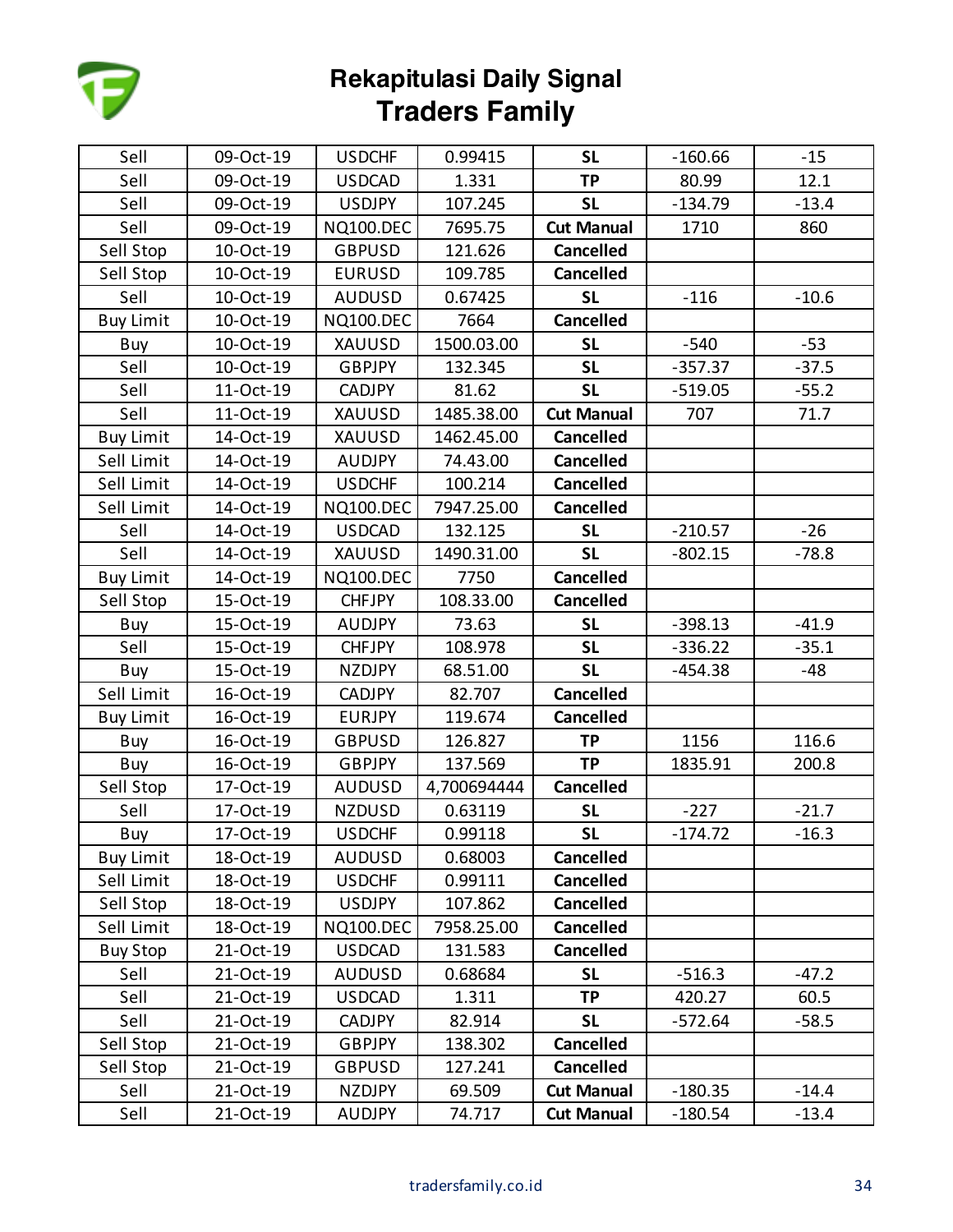

| <b>Buy Limit</b> | 22-Oct-19 | <b>USDCAD</b>    | 130.289     | <b>Cancelled</b>  |           |          |
|------------------|-----------|------------------|-------------|-------------------|-----------|----------|
| Sell Limit       | 22-Oct-19 | <b>NZDUSD</b>    | 0.64417     | <b>Cancelled</b>  |           |          |
| Sell Limit       | 22-Oct-19 | <b>EURUSD</b>    | 11.166      | <b>Cancelled</b>  |           |          |
| Sell Limit       | 22-Oct-19 | <b>EURJPY</b>    | 121.402     | <b>Cancelled</b>  |           |          |
| Sell Limit       | 22-Oct-19 | <b>NQ100.DEC</b> | 7988        | <b>Cancelled</b>  |           |          |
| Sell Limit       | 22-Oct-19 | <b>SP500.DEC</b> | 3021        | <b>Cancelled</b>  |           |          |
| Sell             | 22-Oct-19 | <b>GBPUSD</b>    | 12.982      | <b>TP</b>         | 816       | 82.6     |
| Sell             | 22-Oct-19 | <b>USDCHF</b>    | 0.98882     | <b>SL</b>         | $-153.54$ | $-13.8$  |
| Sell             | 22-Oct-19 | DJ30.DEC         | 26878       | <b>TP</b>         | 215       | 22.5     |
| Buy              | 23-Oct-19 | <b>NQ100.DEC</b> | 7841.05.00  | <b>TP</b>         | 1080      | 545      |
| <b>Buy Limit</b> | 24-Oct-19 | <b>NQ100.DEC</b> | 7875.05.00  | <b>Cancelled</b>  |           |          |
| Sell             | 24-Oct-19 | <b>CADJPY</b>    | 83.19.00    | <b>SL</b>         | $-136.9$  | $-13$    |
| <b>Buy Limit</b> | 25-Oct-19 | <b>EURUSD</b>    | 110.721     | <b>Cancelled</b>  |           |          |
| Sell Limit       | 25-Oct-19 | <b>USDCHF</b>    | 0.99824     | <b>Cancelled</b>  |           |          |
| Sell Stop        | 28-Oct-19 | <b>NQ100.DEC</b> | 8006        | <b>Cancelled</b>  |           |          |
| Sell             | 28-Oct-19 | XAUUSD           | 1499        | <b>TP</b>         | 885.85    | 90       |
| Sell             | 28-Oct-19 | <b>EURJPY</b>    | 120.79      | <b>SL</b>         | $-206.5$  | $-21$    |
| Sell             | 28-Oct-19 | <b>CHFJPY</b>    | 109.45.00   | <b>SL</b>         | $-269.65$ | $-27.5$  |
| Sell Limit       | 29-Oct-19 | <b>AUDJPY</b>    | 75.975      | <b>Cancelled</b>  |           |          |
| Sell Limit       | 29-Oct-19 | <b>CADJPY</b>    | 84.177      | <b>Cancelled</b>  |           |          |
| <b>Buy Limit</b> | 29-Oct-19 | <b>NZDUSD</b>    | 0.62689     | <b>Cancelled</b>  |           |          |
| Sell             | 30-Oct-19 | <b>USDCAD</b>    | 131.367     | <b>SL</b>         | $-664.9$  | $-80.5$  |
| Sell Stop        | 30-Oct-19 | <b>EURJPY</b>    | 120.107     | <b>Cancelled</b>  |           |          |
| Sell Limit       | 30-Oct-19 | <b>NQ100.DEC</b> | 8076        | <b>Cancelled</b>  |           |          |
| Sell             | 30-Oct-19 | <b>CADJPY</b>    | 82.995      | <b>TP</b>         | 293.16    | 33       |
| Buy              | 30-Oct-19 | <b>USDCHF</b>    | 0,688194444 | <b>SL</b>         | $-271.35$ | $-24.6$  |
| Sell Limit       | 31-Oct-19 | <b>CHFJPY</b>    | 110.553     | <b>Cancelled</b>  |           |          |
| <b>Buy Limit</b> | 01-Nov-19 | <b>CADJPY</b>    | 81.684      | <b>Cancelled</b>  |           |          |
| <b>Buy Limit</b> | 01-Nov-19 | <b>CHFJPY</b>    | 108.989     | <b>Cancelled</b>  |           |          |
| <b>Buy Limit</b> | 01-Nov-19 | <b>EURJPY</b>    | 119.145     | <b>Cancelled</b>  |           |          |
| Sell             | 01-Nov-19 | <b>AUDUSD</b>    | 0.69097     | <b>Cut Manual</b> | $-71.88$  | $-5.9$   |
| Sell Stop        | 04-Nov-19 | <b>USDJPY</b>    | 107.68      | <b>Cancelled</b>  |           |          |
| <b>Buy Limit</b> | 04-Nov-19 | <b>NQ100.DEC</b> | 8157        | <b>Cancelled</b>  |           |          |
| Sell Limit       | 05-Nov-19 | <b>CHFJPY</b>    | 110.15.00   | <b>Cancelled</b>  |           |          |
| Buy              | 05-Nov-19 | <b>EURJPY</b>    | 121.18.00   | <b>SL</b>         | $-202.95$ | $-21$    |
| Buy              | 05-Nov-19 | <b>USDCHF</b>    | 6,872916667 | <b>TP</b>         | 201.74    | 21       |
| Sell             | 05-Nov-19 | <b>GBPUSD</b>    | 12.905      | <b>TP</b>         | 779.28    | 80       |
| Sell             | 05-Nov-19 | XAUUSD           | 1499.56.00  | <b>TP</b>         | 885       | 89.5     |
| Sell             | 05-Nov-19 | <b>NQ100.DEC</b> | 8195.25.00  | <b>SL</b>         | $-615$    | $-302.5$ |
| Sell Limit       | 06-Nov-19 | <b>USDCHF</b>    | 0.99815     | <b>Cancelled</b>  |           |          |
| Sell Limit       | 06-Nov-19 | <b>GBPJPY</b>    | 141.081     | <b>Cancelled</b>  |           |          |
| Sell             | 06-Nov-19 | CADJPY           | 82.755      | <b>TP</b>         | 328.62    | 35       |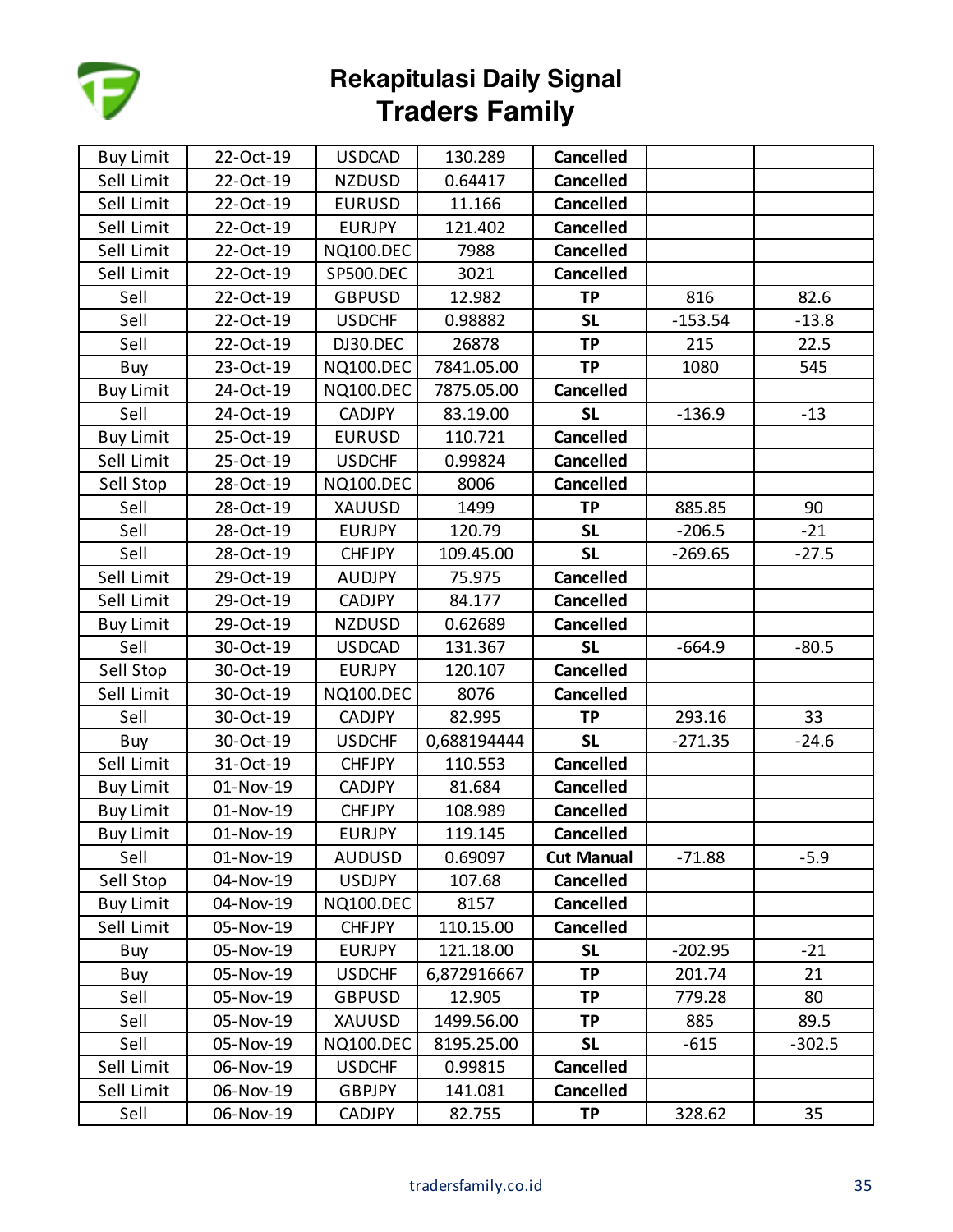

| Buy              | 06-Nov-19 | <b>XAUUSD</b>    | 1487.72     | <b>SL</b>         | $-796.86$ | $-76.2$ |
|------------------|-----------|------------------|-------------|-------------------|-----------|---------|
| Sell             | 06-Nov-19 | <b>AUDUSD</b>    | 4,772916667 | <b>SL</b>         | $-176.6$  | $-15.8$ |
| Sell             | 06-Nov-19 | <b>EURJPY</b>    | 120.471     | <b>SL</b>         | $-281.89$ | $-28.4$ |
| Sell             | 07-Nov-19 | <b>NZDJPY</b>    | 69.196      | <b>SL</b>         | $-224.67$ | $-23.4$ |
| Buy              | 07-Nov-19 | <b>AUDJPY</b>    | 74.675      | <b>TP</b>         | 278.27    | 31.4    |
| Sell Limit       | 11-Nov-19 | <b>AUDUSD</b>    | 0.68807     | <b>Cancelled</b>  |           |         |
| <b>Buy Stop</b>  | 11-Nov-19 | <b>XAUUSD</b>    | 1475.08.00  | <b>Cancelled</b>  |           |         |
| <b>Buy Limit</b> | 11-Nov-19 | <b>EURUSD</b>    | 109.645     | <b>Cancelled</b>  |           |         |
| Sell             | 11-Nov-19 | <b>GBPUSD</b>    | 1.285       | <b>SL</b>         | $-691.07$ | $-66.5$ |
| <b>Buy Limit</b> | 12-Nov-19 | <b>AUDUSD</b>    | 0.68156     | <b>Cancelled</b>  |           |         |
| <b>Buy Limit</b> | 13-Nov-19 | <b>EURJPY</b>    | 119.14.00   | <b>Cancelled</b>  |           |         |
| Sell Stop        | 13-Nov-19 | <b>NZDUSD</b>    | 4,386111111 | <b>Cancelled</b>  |           |         |
| Sell             | 13-Nov-19 | <b>CHFJPY</b>    | 110.05.00   | <b>TP</b>         | 622.95    | 71.3    |
| Buy              | 13-Nov-19 | <b>USDCAD</b>    | 132.592     | <b>Cut Manual</b> | $-203.46$ | $-23.4$ |
| Sell             | 13-Nov-19 | <b>CADJPY</b>    | 82.202      | <b>TP</b>         | 364.65    | 41.8    |
| Sell Limit       | 14-Nov-19 | <b>AUDUSD</b>    | 0.68787     | <b>Cancelled</b>  |           |         |
| Sell Limit       | 14-Nov-19 | <b>EURJPY</b>    | 119.921     | <b>Cancelled</b>  |           |         |
| <b>Buy Limit</b> | 14-Nov-19 | <b>USDCHF</b>    | 0.98543     | <b>Cancelled</b>  |           |         |
| Sell Limit       | 14-Nov-19 | <b>USDCAD</b>    | 133.348     | <b>Cancelled</b>  |           |         |
| Sell Stop        | 14-Nov-19 | <b>EURUSD</b>    | 109.884     | <b>Cancelled</b>  |           |         |
| <b>Buy Stop</b>  | 14-Nov-19 | <b>USDJPY</b>    | 109.015     | <b>Cancelled</b>  |           |         |
| Sell Limit       | 14-Nov-19 | <b>USDJPY</b>    | 108.94      | <b>Cancelled</b>  |           |         |
| Buy              | 14-Nov-19 | XAUUSD           | 1467.06.00  | <b>TP</b>         | 380       | 39      |
| Sell             | 14-Nov-19 | <b>USDJPY</b>    | 108.05.00   | <b>SL</b>         | $-332.52$ | $-34.5$ |
| Sell             | 15-Nov-19 | <b>GBPJPY</b>    | 139.98      | <b>SL</b>         | $-138.7$  | $-14$   |
| Sell             | 18-Nov-19 | <b>GBPJPY</b>    | 140.464     | <b>SL</b>         | $-473.03$ | $-50.4$ |
| Buy              | 18-Nov-19 | <b>CADJPY</b>    | 82.397      | <b>SL</b>         | $-257.65$ | $-26.9$ |
| Sell             | 18-Nov-19 | <b>GBPUSD</b>    | 129.557     | <b>Cut Manual</b> | 878.8     | 91.3    |
| Sell             | 18-Nov-19 | <b>CHFJPY</b>    | 110.095     | <b>TP</b>         | 486.6     | 54.3    |
| Sell             | 18-Nov-19 | <b>XAUUSD</b>    | 1461.66     | <b>SL</b>         | $-453$    | $-44.3$ |
| Sell             | 18-Nov-19 | <b>EURJPY</b>    | 120.602     | <b>TP</b>         | 403.56    | 45.3    |
| Sell             | 19-Nov-19 | <b>NZDJPY</b>    | 69.343      | <b>SL</b>         | $-247.32$ | $-25.8$ |
| Sell Stop        | 19-Nov-19 | <b>XAUUSD</b>    | 1453.04.00  | <b>Cancelled</b>  |           |         |
| Sell Stop        | 19-Nov-19 | <b>AUDJPY</b>    | 73.098      | <b>Cancelled</b>  |           |         |
| <b>Buy Stop</b>  | 20-Nov-19 | <b>XAUUSD</b>    | 1480.94     | <b>Cancelled</b>  |           |         |
| <b>Buy Stop</b>  | 20-Nov-19 | <b>AUDJPY</b>    | 74.484      | <b>Cancelled</b>  |           |         |
| Buy              | 20-Nov-19 | <b>EURUSD</b>    | 11.064      | <b>Cut Manual</b> | 98.54     | 12.7    |
| Sell             | 20-Nov-19 | <b>EURJPY</b>    | 119.859     | <b>SL</b>         | $-353.21$ | $-37.3$ |
| Sell             | 20-Nov-19 | <b>CADJPY</b>    | 81.452      | <b>SL</b>         | -449.69   | $-46.2$ |
| Buy              | 20-Nov-19 | <b>CHFJPY</b>    | 109.348     | <b>Cut Manual</b> | 43.45     | 7.4     |
| Buy              | 20-Nov-19 | <b>USDCHF</b>    | 6,890277778 | <b>SL</b>         | $-285.23$ | $-26$   |
| Buy              | 20-Nov-19 | <b>NQ100.DEC</b> | 8242.05.00  | <b>TP</b>         | 3030      | 1520    |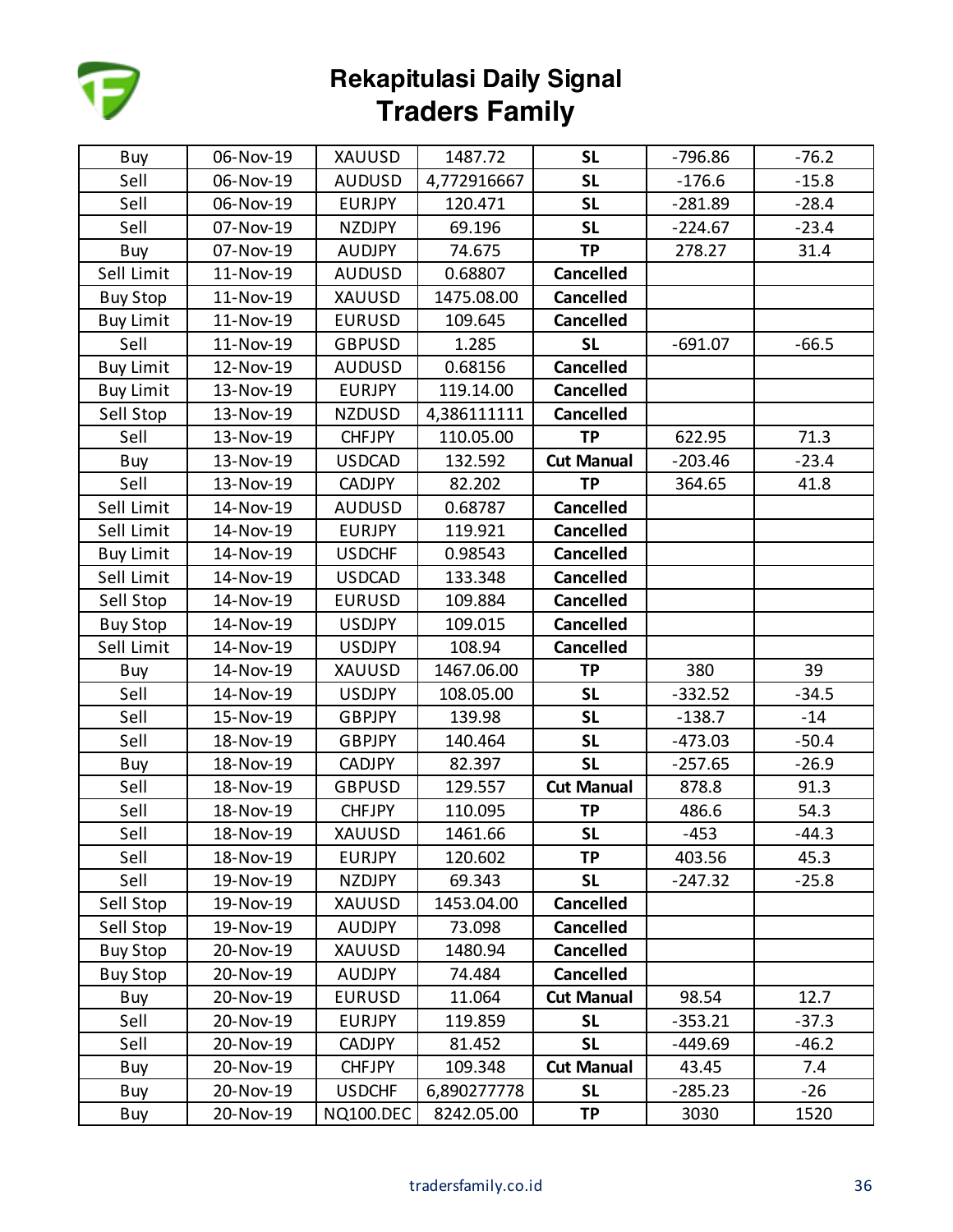

| Sell Stop        | 21-Nov-19 | <b>NZDUSD</b>    | 0.63867     | <b>Cancelled</b>  |           |         |
|------------------|-----------|------------------|-------------|-------------------|-----------|---------|
| <b>Buy Limit</b> | 21-Nov-19 | <b>NZDJPY</b>    | 69.25.00    | <b>Cancelled</b>  |           |         |
| <b>Buy Limit</b> | 21-Nov-19 | <b>AUDJPY</b>    | 73.387      | <b>Cancelled</b>  |           |         |
| <b>Buy Limit</b> | 21-Nov-19 | <b>USDJPY</b>    | 108.263     | <b>Cancelled</b>  |           |         |
| Sell             | 22-Nov-19 | <b>EURUSD</b>    | 11.048      | <b>SL</b>         | $-190$    | $-18$   |
| Sell Stop        | 25-Nov-19 | <b>AUDUSD</b>    | 4,693055556 | <b>Cancelled</b>  |           |         |
| Sell             | 25-Nov-19 | <b>EURJPY</b>    | 120.01.00   | <b>SL</b>         | $-215.31$ | $-22$   |
| Sell             | 25-Nov-19 | <b>EURUSD</b>    | 110.294     | <b>Cut Manual</b> | 51.88     | 6.8     |
| Sell             | 25-Nov-19 | <b>GBPJPY</b>    | 140.08.00   | <b>SL</b>         | $-427.86$ | $-45.5$ |
| Buy              | 25-Nov-19 | <b>NQ100.DEC</b> | 8326.75     | <b>TP</b>         | 1345      | 677.5   |
| Buy              | 27-Nov-19 | <b>XAUUSD</b>    | 1456.05.00  | <b>SL</b>         | $-300$    | $-29$   |
| Sell             | 27-Nov-19 | <b>USDCAD</b>    | 13.285      | <b>SL</b>         | $-164.98$ | $-18.4$ |
| Sell             | 27-Nov-19 | <b>NQ100.DEC</b> | 8434.05.00  | <b>SL</b>         | $-290$    | $-140$  |
| Sell             | 27-Nov-19 | <b>CADJPY</b>    | 82.405      | <b>SL</b>         | $-165.1$  | $-15$   |
| Buy              | 28-Nov-19 | <b>GBPJPY</b>    | 141.824     | <b>Cut Manual</b> | $-765.57$ | $-80.3$ |
| Sell Limit       | 28-Nov-19 | <b>GBPUSD</b>    | 129.586     | <b>Cancelled</b>  |           |         |
| Buy              | 02-Dec-19 | <b>XAUUSD</b>    | 1458.08.00  | <b>TP</b>         | 1309.87   | 132.8   |
| Sell             | 02-Dec-19 | <b>USDCHF</b>    | 0.99516     | <b>TP</b>         | 288.33    | 29.6    |
| <b>Buy Limit</b> | 03-Dec-19 | <b>AUDUSD</b>    | 0.67938     | <b>Cancelled</b>  |           |         |
| Sell Stop        | 03-Dec-19 | <b>CHFJPY</b>    | 109.766     | <b>Cancelled</b>  |           |         |
| <b>Buy Limit</b> | 03-Dec-19 | <b>EURUSD</b>    | 11.052      | <b>Cancelled</b>  |           |         |
| Buy              | 03-Dec-19 | XAUUSD           | 1467.09.00  | <b>TP</b>         | 1419.79   | 143.8   |
| Sell             | 03-Dec-19 | <b>EURJPY</b>    | 120.299     | <b>SL</b>         | $-340.63$ | $-35.5$ |
| Sell Stop        | 04-Dec-19 | <b>GBPJPY</b>    | 140.652     | <b>Cancelled</b>  |           |         |
| Sell Stop        | 04-Dec-19 | <b>NZDUSD</b>    | 0.64795     | <b>Cancelled</b>  |           |         |
| Sell Limit       | 04-Dec-19 | <b>NQ100.DEC</b> | 8334.05.00  | <b>Cancelled</b>  |           |         |
| Sell             | 04-Dec-19 | <b>USDJPY</b>    | 108.71      | <b>SL</b>         | $-186.31$ | $-19.2$ |
| Sell             | 04-Dec-19 | CADJPY           | 81.876      | <b>SL</b>         | $-263.94$ | $-27.6$ |
| Sell             | 04-Dec-19 | <b>USDCHF</b>    | 0.98802     | <b>SL</b>         | $-273.02$ | $-24.4$ |
| Sell             | 04-Dec-19 | <b>AUDJPY</b>    | 74.479      | <b>SL</b>         | $-165.21$ | $-16.9$ |
| <b>Buy Stop</b>  | 05-Dec-19 | <b>AUDUSD</b>    | 0.68764     | <b>Cancelled</b>  |           |         |
| <b>Buy Stop</b>  | 05-Dec-19 | XAUUSD           | 1485.06.00  | <b>Cancelled</b>  |           |         |
| <b>Buy Stop</b>  | 05-Dec-19 | <b>EURUSD</b>    | 111.304     | <b>Cancelled</b>  |           |         |
| <b>Buy Limit</b> | 05-Dec-19 | <b>USDCAD</b>    | 13.141      | <b>Cancelled</b>  |           |         |
| <b>Buy Limit</b> | 05-Dec-19 | <b>NQ100.DEC</b> | 8232        | <b>Cancelled</b>  |           |         |
| Sell             | 06-Dec-19 | <b>EURUSD</b>    | 110.484     | <b>SL</b>         | $-426.14$ | $-41$   |
| <b>Buy Limit</b> | 09-Dec-19 | <b>CHFJPY</b>    | 109.398     | <b>Cancelled</b>  |           |         |
| Sell Stop        | 09-Dec-19 | <b>EURJPY</b>    | 119.966     | <b>Cancelled</b>  |           |         |
| Sell Limit       | 09-Dec-19 | <b>NQ100.DEC</b> | 8434.05.00  | <b>Cancelled</b>  |           |         |
| Sell             | 09-Dec-19 | <b>CADJPY</b>    | 82.09.00    | <b>SL</b>         | $-174.51$ | $-17.1$ |
| Buy              | 10-Dec-19 | <b>AUDJPY</b>    | 73.956      | <b>TP</b>         | 261.83    | 29.8    |
| <b>Buy Limit</b> | 11-Dec-19 | <b>CHFJPY</b>    | 110.187     | <b>Cancelled</b>  |           |         |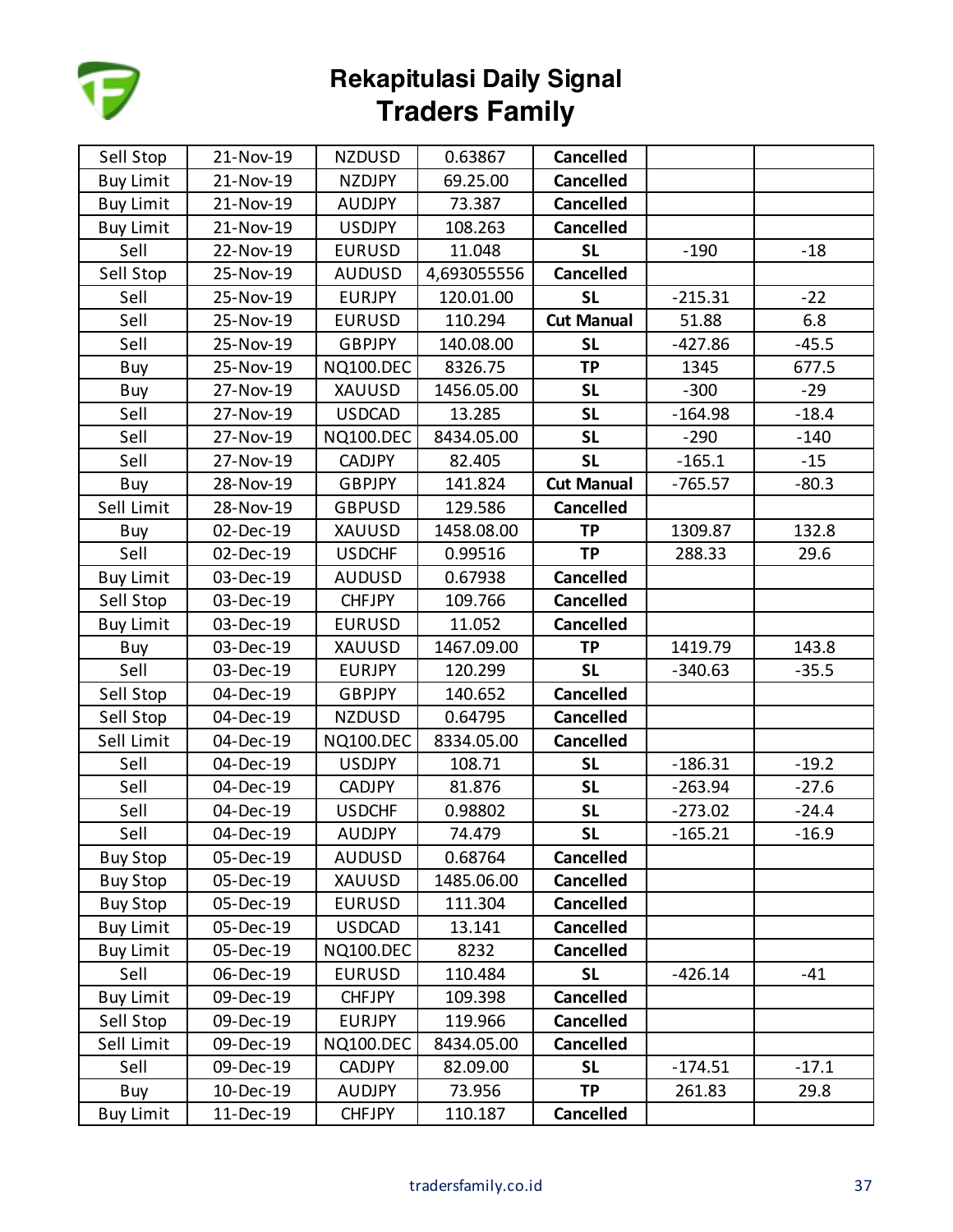

| <b>Buy Limit</b> | 11-Dec-19 | <b>NZDJPY</b>    | 70.658      | <b>Cancelled</b>  |           |         |
|------------------|-----------|------------------|-------------|-------------------|-----------|---------|
| Sell Stop        | 11-Dec-19 | <b>NQ100.DEC</b> | 8256.25.00  | <b>Cancelled</b>  |           |         |
| Sell             | 11-Dec-19 | <b>USDCAD</b>    | 132.109     | <b>TP</b>         | 561.56    | 77.8    |
| <b>Buy Limit</b> | 12-Dec-19 | <b>AUDUSD</b>    | 0.68575     | <b>Cancelled</b>  |           |         |
| Sell Stop        | 12-Dec-19 | <b>USDJPY</b>    | 108.37.00   | <b>Cancelled</b>  |           |         |
| Buy              | 12-Dec-19 | <b>EURJPY</b>    | 121.067     | <b>TP</b>         | 272.31    | 30.8    |
| Sell             | 12-Dec-19 | <b>EURJPY</b>    | 121.375     | <b>SL</b>         | $-293.65$ | $-30.6$ |
| Sell             | 13-Dec-19 | <b>EURUSD</b>    | 111.677     | <b>TP</b>         | 851.36    | 88.3    |
| Sell             | 13-Dec-19 | <b>GBPUSD</b>    | 134.631     | <b>Cut Manual</b> | $-61$     | $-5.1$  |
| Buy              | 16-Dec-19 | CADJPY           | 83.174      | <b>Cut Manual</b> | 181.96    | 21      |
| Buy              | 16-Dec-19 | <b>USDJPY</b>    | 109.531     | <b>SL</b>         | $-298.54$ | $-30$   |
| Sell Stop        | 17-Dec-19 | <b>NQ100.MAR</b> | 8544        | <b>Cancelled</b>  |           |         |
| <b>Buy Stop</b>  | 17-Dec-19 | <b>USDCAD</b>    | 132.119     | <b>Cancelled</b>  |           |         |
| Sell Stop        | 17-Dec-19 | NZDJPY           | 72.033      | <b>Cancelled</b>  |           |         |
| Sell             | 17-Dec-19 | <b>AUDUSD</b>    | 0.68576     | <b>SL</b>         | $-269.42$ | $-24.8$ |
| Sell             | 17-Dec-19 | <b>AUDJPY</b>    | 75.07.00    | <b>SL</b>         | $-332.68$ | $-33.9$ |
| Sell             | 17-Dec-19 | <b>NZDJPY</b>    | 72.033      | <b>SL</b>         | $-313.34$ | $-31.7$ |
| Sell             | 17-Dec-19 | <b>NZDUSD</b>    | 0.65667     | <b>SL</b>         | $-260.28$ | $-24.8$ |
| <b>Buy Stop</b>  | 19-Dec-19 | <b>GBPJPY</b>    | 144.149     | <b>Cancelled</b>  |           |         |
| Sell             | 19-Dec-19 | <b>EURJPY</b>    | 121.668     | <b>Cut Manual</b> | 291.98    | 34.3    |
| Buy              | 19-Dec-19 | <b>USDCAD</b>    | 131.312     | <b>TP</b>         | 241.81    | 33.7    |
| <b>Buy Limit</b> | 20-Dec-19 | <b>AUDUSD</b>    | 0.68683     | <b>Cancelled</b>  |           |         |
| Sell Stop        | 20-Dec-19 | <b>USDJPY</b>    | 109.073     | <b>Cancelled</b>  |           |         |
| Buy              | 23-Dec-19 | <b>XAUUSD</b>    | 1484.07.00  | <b>TP</b>         | 1211.75   | 123     |
| Sell             | 23-Dec-19 | <b>GBPUSD</b>    | 129.619     | <b>SL</b>         | $-520.5$  | $-49.7$ |
| Sell Stop        | 24-Dec-19 | <b>AUDUSD</b>    | 0.68761     | <b>Cancelled</b>  |           |         |
| <b>Buy Stop</b>  | 24-Dec-19 | <b>USDCAD</b>    | 132.111     | <b>Cancelled</b>  |           |         |
| <b>Buy Stop</b>  | 27-Dec-19 | <b>USDCHF</b>    | 0.98461     | <b>Cancelled</b>  |           |         |
| Sell             | 27-Dec-19 | <b>USDCAD</b>    | 130.954     | <b>TP</b>         | 320.65    | 43.7    |
| Buy              | 27-Dec-19 | <b>EURJPY</b>    | 122.149     | <b>SL</b>         | $-320.03$ | $-32.5$ |
| Sell             | 30-Dec-19 | <b>USDJPY</b>    | 109.089     | <b>TP</b>         | 500.43    | 56      |
| Buy              | 30-Dec-19 | <b>GBPUSD</b>    | 131.436     | <b>TP</b>         | 1323.81   | 134.2   |
| <b>Buy Limit</b> | 31-Dec-19 | <b>USDCHF</b>    | 0.96672     | <b>Cancelled</b>  |           |         |
| Sell Limit       | 31-Dec-19 | <b>AUDUSD</b>    | 0.70478     | <b>Cancelled</b>  |           |         |
| Sell Limit       | 31-Dec-19 | <b>NZDUSD</b>    | 0.67804     | <b>Cancelled</b>  |           |         |
| Buy              | 31-Dec-19 | XAUUSD           | 1521.38.00  | <b>TP</b>         | 2076.78   | 212.9   |
| Buy              | 31-Dec-19 | <b>USDCAD</b>    | 130.313     | <b>SL</b>         | $-260.79$ | $-32.6$ |
| Buy              | 31-Dec-19 | <b>USDCHF</b>    | 0.96672     | <b>Cut Manual</b> | 666.64    | 67.9    |
| <b>Buy Stop</b>  | 02-Jan-20 | <b>GBPUSD</b>    | 132.955     | <b>Cancelled</b>  |           |         |
| <b>Buy Stop</b>  | 02-Jan-20 | <b>EURJPY</b>    | 122.144     | <b>Cancelled</b>  |           |         |
| Sell             | 03-Jan-20 | <b>AUDUSD</b>    | 4,836111111 | <b>TP</b>         | 352.1     | 36.5    |
| <b>Buy Limit</b> | 06-Jan-20 | <b>EURJPY</b>    | 119.754     | Cancelled         |           |         |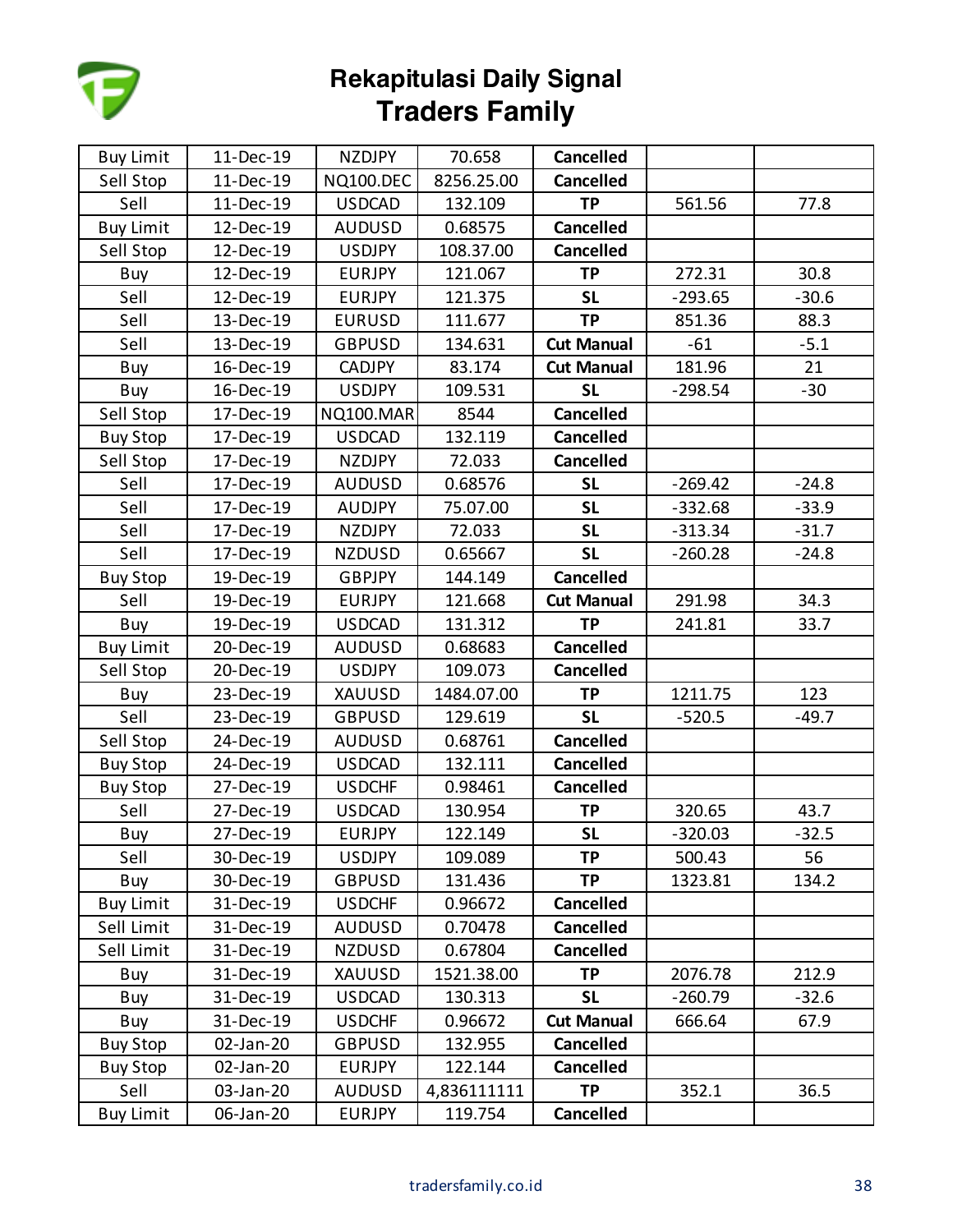

| <b>Buy Limit</b> | 06-Jan-20 | <b>NZDUSD</b>    | 0.65584    | <b>Cancelled</b>  |           |         |
|------------------|-----------|------------------|------------|-------------------|-----------|---------|
| Buy              | 06-Jan-20 | <b>EURUSD</b>    | 112.022    | <b>SL</b>         | $-397.22$ | $-38.1$ |
| Buy              | 06-Jan-20 | <b>USDCAD</b>    | 129.636    | <b>Cut Manual</b> | 275.47    | 38.2    |
| <b>Buy Stop</b>  | 07-Jan-20 | <b>NZDUSD</b>    | 0.66928    | <b>Cancelled</b>  |           |         |
| <b>Buy Stop</b>  | 07-Jan-20 | <b>AUDJPY</b>    | 75.506     | <b>Cancelled</b>  |           |         |
| <b>Buy Stop</b>  | 07-Jan-20 | <b>NZDJPY</b>    | 72.826     | <b>Cancelled</b>  |           |         |
| Sell Limit       | 07-Jan-20 | <b>NQ100.MAR</b> | 8900       | <b>Cancelled</b>  |           |         |
| Buy              | 07-Jan-20 | <b>AUDUSD</b>    | 0.69132    | <b>SL</b>         | $-257$    | $-24.7$ |
| Sell Stop        | 09-Jan-20 | <b>AUDUSD</b>    | 0.68316    | <b>Cancelled</b>  |           |         |
| Sell Limit       | 09-Jan-20 | <b>USDCHF</b>    | 0.97717    | <b>Cancelled</b>  |           |         |
| Sell             | 09-Jan-20 | <b>GBPUSD</b>    | 130.335    | <b>TP</b>         | 379.14    | 40      |
| Buy              | 10-Jan-20 | <b>AUDUSD</b>    | 0.69008    | <b>Cut Manual</b> | $-74.14$  | $-4.4$  |
| <b>Buy Limit</b> | 13-Jan-20 | <b>AUDJPY</b>    | 75.37.00   | <b>Cancelled</b>  |           |         |
| <b>Buy Stop</b>  | 13-Jan-20 | <b>NZDJPY</b>    | 72.927     | <b>Cancelled</b>  |           |         |
| Sell Stop        | 13-Jan-20 | <b>USDJPY</b>    | 109.278    | <b>Cancelled</b>  |           |         |
| Buy              | 13-Jan-20 | <b>NZDJPY</b>    | 72.927     | <b>SL</b>         | $-302.26$ | $-31.5$ |
| Buy              | 13-Jan-20 | <b>EURJPY</b>    | 122.147    | <b>TP</b>         | 257.56    | 29.4    |
| Buy              | 14-Jan-20 | XAUUSD           | 1542.18.00 | <b>TP</b>         | 1630.85   | 168.4   |
| Sell             | 14-Jan-20 | <b>NZDUSD</b>    | 0.66148    | <b>SL</b>         | $-245.18$ | $-22.6$ |
| <b>Buy Stop</b>  | 15-Jan-20 | <b>AUDJPY</b>    | 76.321     | <b>Cancelled</b>  |           |         |
| Sell Limit       | 15-Jan-20 | <b>NZDJPY</b>    | 72.883     | <b>Cancelled</b>  |           |         |
| Sell Limit       | 15-Jan-20 | <b>USDCAD</b>    | 130.941    | <b>Cancelled</b>  |           |         |
| Sell             | 15-Jan-20 | <b>GBPJPY</b>    | 143.32.00  | <b>Cut Manual</b> | $-51.77$  | $-3.1$  |
| Buy              | 15-Jan-20 | <b>GBPUSD</b>    | 129.935    | <b>Cut Manual</b> | 713.58    | 74.8    |
| Sell Stop        | 17-Jan-20 | <b>USDCAD</b>    | 130.236    | <b>Cancelled</b>  |           |         |
| Buy              | 17-Jan-20 | <b>GBPUSD</b>    | 131.052    | <b>SL</b>         | $-897$    | $-88.7$ |
| Buy              | 17-Jan-20 | <b>USDCHF</b>    | 0.96646    | <b>TP</b>         | 424.54    | 43.4    |
| Sell Stop        | 20-Jan-20 | <b>XAUUSD</b>    | 1543.98    | <b>Cancelled</b>  |           |         |
| Sell Limit       | 20-Jan-20 | <b>AUDUSD</b>    | 0.68937    | <b>Cancelled</b>  |           |         |
| Sell Limit       | 20-Jan-20 | <b>USDCAD</b>    | 130.859    | <b>Cancelled</b>  |           |         |
| Buy              | 21-Jan-20 | XAUUSD           | 1566.43.00 | <b>SL</b>         | $-759$    | $-74.9$ |
| Sell             | 21-Jan-20 | <b>AUDJPY</b>    | 75.474     | <b>Cut Manual</b> | 34.13     | 6.3     |
| Sell             | 21-Jan-20 | <b>EURJPY</b>    | 121.873    | <b>SL</b>         | $-263.7$  | $-27.9$ |
| Buy              | 21-Jan-20 | <b>CADJPY</b>    | 84.022     | <b>Cut Manual</b> | 22.82     | 3.9     |
| Sell             | 21-Jan-20 | <b>CHFJPY</b>    | 113.39.00  | <b>TP</b>         | 727.31    | 82.6    |
| Sell Limit       | 22-Jan-20 | <b>EURJPY</b>    | 122.018    | <b>Cancelled</b>  |           |         |
| Sell             | 23-Jan-20 | <b>NZDJPY</b>    | 72.122     | <b>SL</b>         | $-403.33$ | $-42.8$ |
| <b>Buy Limit</b> | 23-Jan-20 | XAUUSD           | 1550.09.00 | <b>Cancelled</b>  |           |         |
| <b>Buy Stop</b>  | 23-Jan-20 | <b>GBPUSD</b>    | 131.816    | <b>Cancelled</b>  |           |         |
| Buy              | 23-Jan-20 | <b>EURUSD</b>    | 110.681    | <b>SL</b>         | $-373.14$ | $-35.7$ |
| Sell             | 23-Jan-20 | <b>NQ100.MAR</b> | 9170.05.00 | <b>SL</b>         | $-930$    | $-460$  |
| Sell             | 23-Jan-20 | <b>GBPUSD</b>    | 130.983    | <b>SL</b>         | $-775.73$ | $-76.3$ |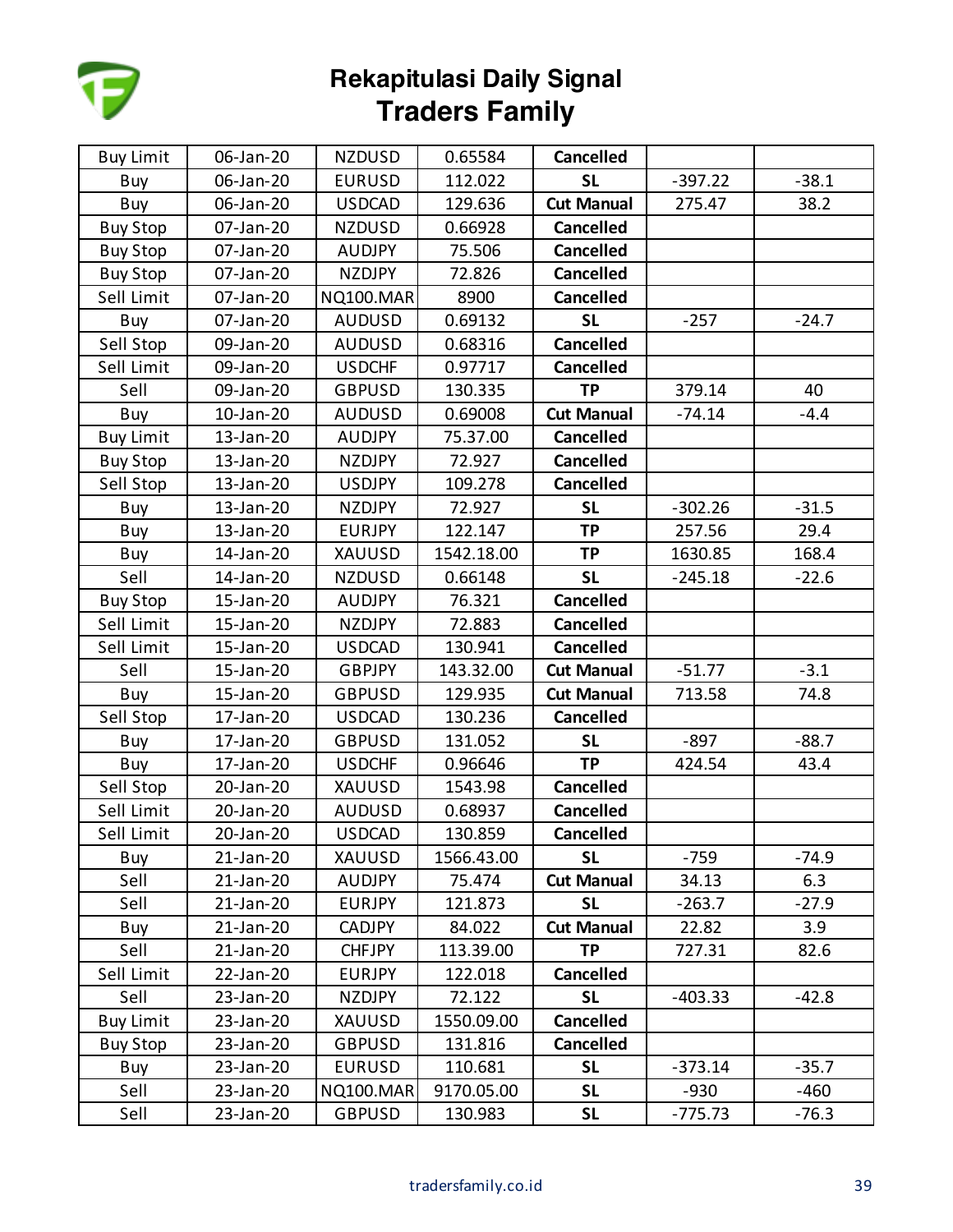

| Sell             | 24-Jan-20 | <b>NQ100.MAR</b> | 9278.25.00  | <b>TP</b>         | 4495      | 2252.5  |
|------------------|-----------|------------------|-------------|-------------------|-----------|---------|
| Buy              | 27-Jan-20 | <b>AUDUSD</b>    | 4,729861111 | <b>SL</b>         | $-260$    | $-25$   |
| Sell             | 28-Jan-20 | <b>NQ100.MAR</b> | 9042        | <b>SL</b>         | $-1130$   | $-560$  |
| <b>Buy Stop</b>  | 29-Jan-20 | <b>AUDUSD</b>    | 0.67789     | <b>Cancelled</b>  |           |         |
| Buy              | 29-Jan-20 | <b>AUDJPY</b>    | 73.98       | <b>SL</b>         | $-450.07$ | $-48$   |
| Sell             | 29-Jan-20 | <b>CHFJPY</b>    | 111.975     | <b>SL</b>         | $-473.68$ | -49     |
| Buy              | 29-Jan-20 | <b>NZDUSD</b>    | 4,524305556 | <b>SL</b>         | $-374.68$ | $-35.2$ |
| Sell Limit       | 30-Jan-20 | <b>USDCAD</b>    | 132.343     | <b>Cancelled</b>  |           |         |
| Buy              | 30-Jan-20 | <b>USDCAD</b>    | 13.213      | <b>TP</b>         | 354.89    | 49.5    |
| Sell Limit       | 31-Jan-20 | <b>NZDUSD</b>    | 0.65089     | <b>Cancelled</b>  |           |         |
| <b>Buy Limit</b> | 31-Jan-20 | <b>CHFJPY</b>    | 112.159     | <b>Cancelled</b>  |           |         |
| Buy              | 03-Feb-20 | <b>EURJPY</b>    | 120         | <b>TP</b>         | 664.58    | 74.4    |
| <b>Buy Stop</b>  | 28-Jan-20 | XAUUSD           | 1596.07.00  | <b>Cancelled</b>  |           |         |
| Sell Stop        | 04-Feb-20 | NZDJPY           | 69.864      | <b>Cancelled</b>  |           |         |
| <b>Buy Limit</b> | 04-Feb-20 | <b>NZDJPY</b>    | 69.103      | <b>Cancelled</b>  |           |         |
| <b>Buy Limit</b> | 04-Feb-20 | <b>AUDJPY</b>    | 71.755      | <b>Cancelled</b>  |           |         |
| Sell Stop        | 04-Feb-20 | <b>NZDUSD</b>    | 0.64415     | <b>Cancelled</b>  |           |         |
| Buy              | 04-Feb-20 | <b>NZDUSD</b>    | 0.64905     | <b>SL</b>         | $-373.44$ | $-35.4$ |
| Buy              | 04-Feb-20 | <b>EURJPY</b>    | 120.633     | <b>SL</b>         | $-531.65$ | $-54.3$ |
| Buy              | 04-Feb-20 | <b>CHFJPY</b>    | 112.79      | <b>SL</b>         | $-585.13$ | $-59.8$ |
| <b>Buy Stop</b>  | 06-Feb-20 | <b>NZDJPY</b>    | 71.587      | <b>Cancelled</b>  |           |         |
| Sell Limit       | 06-Feb-20 | <b>USDJPY</b>    | 110.591     | <b>Cancelled</b>  |           |         |
| Sell Limit       | 10-Feb-20 | XAUUSD           | 1586.58.00  | <b>Cancelled</b>  |           |         |
| Sell Limit       | 10-Feb-20 | <b>EURUSD</b>    | 109.647     | <b>Cancelled</b>  |           |         |
| Sell Limit       | 10-Feb-20 | <b>EURJPY</b>    | 120.341     | <b>Cancelled</b>  |           |         |
| Buy              | 17-Feb-20 | GBPJPY           | 143.316     | <b>SL</b>         | $-562.65$ | $-60$   |
| Buy              | 18-Feb-20 | XAUUSD           | 1589.59.00  | <b>TP</b>         | 490       | 50      |
| <b>Buy Stop</b>  | 12-Feb-20 | <b>CHFJPY</b>    | 113.328     | <b>Cancelled</b>  |           |         |
| Sell Stop        | 06-Feb-20 | XAUUSD           | 1543.04.00  | <b>Cancelled</b>  |           |         |
| <b>Buy Stop</b>  | 06-Feb-20 | <b>AUDUSD</b>    | 0.67849     | <b>Cancelled</b>  |           |         |
| <b>Buy Stop</b>  | 12-Feb-20 | <b>AUDJPY</b>    | 74.549      | <b>Cancelled</b>  |           |         |
| Buy              | 19-Feb-20 | XAUUSD           | 1609.59.00  | <b>SL</b>         | $-510$    | $-50$   |
| Sell             | 13-Feb-20 | <b>EURJPY</b>    | 119.348     | <b>SL</b>         | $-684.59$ | $-73.4$ |
| Buy              | 19-Feb-20 | <b>CADJPY</b>    | 83.184      | <b>TP</b>         | 830.17    | 93.5    |
| Sell Limit       | 19-Feb-20 | <b>GBPUSD</b>    | 130.381     | <b>Cancelled</b>  |           |         |
| Sell             | 19-Feb-20 | <b>AUDUSD</b>    | 0.66969     | <b>TP</b>         | 646.65    | 66.5    |
| <b>Buy Stop</b>  | 20-Feb-20 | <b>EURUSD</b>    | 108.787     | <b>Cancelled</b>  |           |         |
| Buy              | 20-Feb-20 | <b>NZDJPY</b>    | 70.716      | <b>SL</b>         | $-358.59$ | $-38.6$ |
| Buy              | 14-Feb-20 | <b>USDCHF</b>    | 0.98063     | <b>Cut Manual</b> | $-232.36$ | $-18.5$ |
| Sell             | 12-Feb-20 | <b>USDCAD</b>    | 1.325       | <b>Cut Manual</b> | $-72.85$  | $-1.7$  |
| Sell             | 25-Feb-20 | XAUUSD           | 1640.63     | <b>SL</b>         | $-549$    | $-53.9$ |
| Sell             | 26-Feb-20 | <b>GBPJPY</b>    | 142.609     | <b>TP</b>         | 874.46    | 98.8    |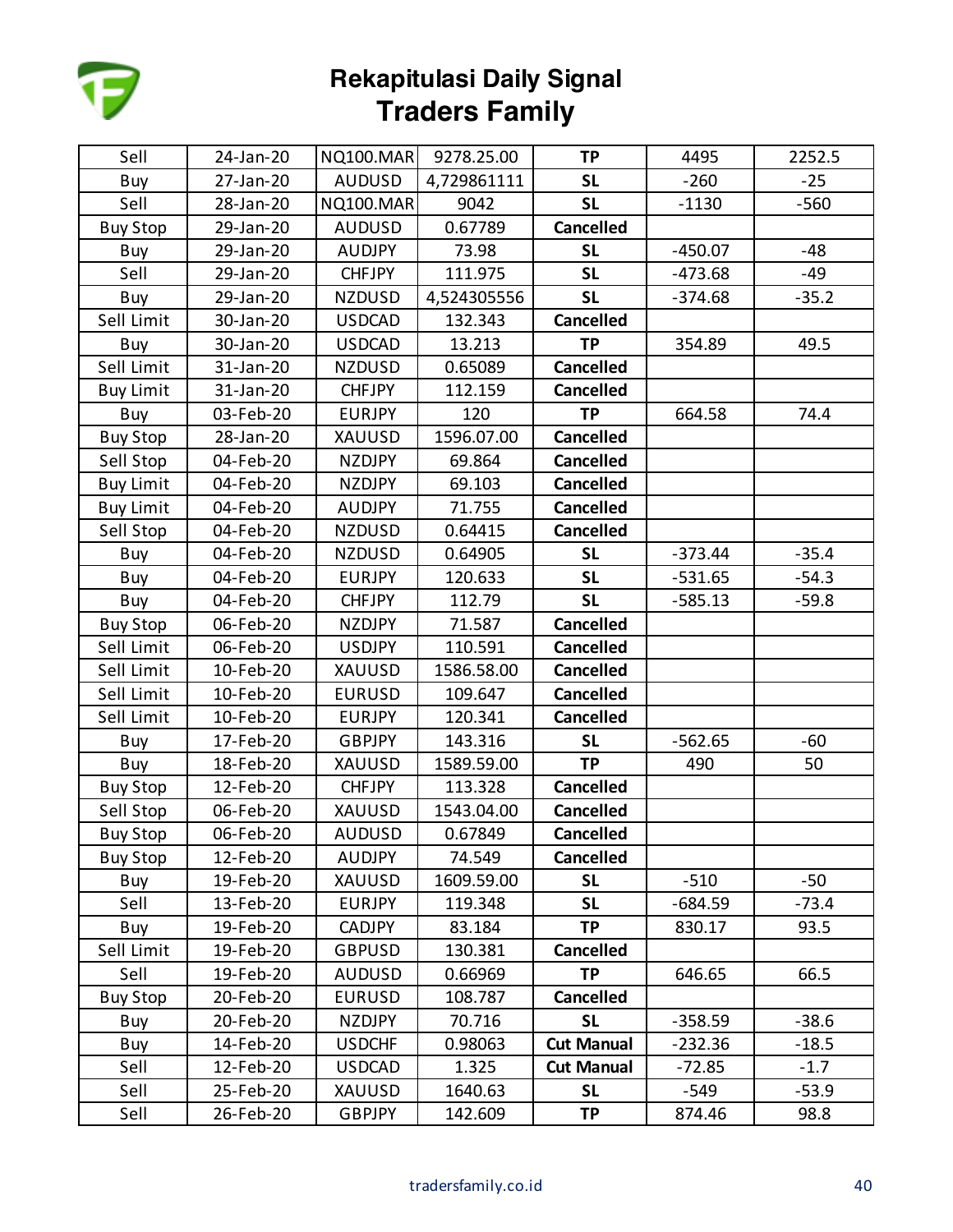

| Sell            | 28-Feb-20 | <b>XAUUSD</b> | 1624.29.00  | <b>SL</b>        | $-549$    | $-53.9$  |
|-----------------|-----------|---------------|-------------|------------------|-----------|----------|
| <b>Buy Stop</b> | 26-Feb-20 | <b>AUDUSD</b> | 0.66465     | <b>Cancelled</b> |           |          |
| Buy             | 02-Mar-20 | XAUUSD        | 1599.59.00  | <b>TP</b>        | 490       | 50       |
| Buy             | 04-Mar-20 | XAUUSD        | 1651.41.00  | <b>SL</b>        | $-549$    | $-53.9$  |
| Sell            | 04-Mar-20 | <b>CADJPY</b> | 80.442      | <b>TP</b>        | 910.4     | 99.2     |
| Sell            | 05-Mar-20 | <b>USDJPY</b> | 106.495     | <b>TP</b>        | 735.62    | 79.4     |
| Buy             | 04-Mar-20 | <b>EURJPY</b> | 119.05.00   | <b>SL</b>        | $-744.69$ | $-75$    |
| Sell            | 06-Mar-20 | <b>GBPJPY</b> | 136.709     | <b>SL</b>        | $-472.7$  | $-48.7$  |
| Sell            | 09-Mar-20 | <b>AUDUSD</b> | 0.65377     | <b>SL</b>        | $-240$    | $-23$    |
| Sell            | 11-Mar-20 | GBPJPY        | 134.91      | <b>TP</b>        | 581.63    | 61.8     |
| Sell            | 11-Mar-20 | <b>XAUUSD</b> | 1640.62     | <b>SL</b>        | $-588$    | $-57.8$  |
| Sell            | 12-Mar-20 | <b>CHFJPY</b> | 110.685     | <b>SL</b>        | $-547.84$ | $-56$    |
| Buy             | 13-Mar-20 | <b>NZDJPY</b> | 64.715      | <b>TP</b>        | 574.01    | 62       |
| Buy             | 13-Mar-20 | <b>AUDJPY</b> | 66.516      | <b>TP</b>        | 869.14    | 94       |
| Sell            | 13-Mar-20 | <b>GBPUSD</b> | 12.471      | <b>TP</b>        | 640       | 65       |
| Buy             | 16-Mar-20 | <b>USDJPY</b> | 107.409     | <b>SL</b>        | $-499.31$ | $-52.3$  |
| Sell            | 16-Mar-20 | <b>USDCHF</b> | 0.94076     | <b>SL</b>        | $-458.68$ | $-42.4$  |
| Buy             | 17-Mar-20 | <b>EURJPY</b> | 119.092     | <b>TP</b>        | 411.09    | 45.1     |
| Buy             | 12-Mar-20 | <b>USDCHF</b> | 6,558333333 | <b>TP</b>        | 1794.76   | 174.8    |
| Buy             | 17-Mar-20 | <b>USDCHF</b> | 0.96209     | <b>SL</b>        | $-456.83$ | $-42.4$  |
| Buy             | 20-Mar-20 | <b>NZDJPY</b> | 63.475      | <b>TP</b>        | 555.08    | 62       |
| Buy             | 20-Mar-20 | GBPJPY        | 128.905     | <b>SL</b>        | $-556.98$ | $-60.1$  |
| Sell            | 20-Mar-20 | <b>USDCAD</b> | 141.492     | <b>SL</b>        | $-745.93$ | $-104.9$ |
| Buy             | 20-Mar-20 | <b>GBPJPY</b> | 131.306     | <b>TP</b>        | 532.81    | 60.1     |
| Buy             | 20-Mar-20 | <b>CADJPY</b> | 76.978      | <b>SL</b>        | $-453.86$ | $-48.8$  |
| <b>Buy Stop</b> | 18-Mar-20 | XAUUSD        | 1559.59.00  | <b>Cancelled</b> |           |          |
| Buy             | 23-Mar-20 | <b>AUDJPY</b> | 64.194      | <b>TP</b>        | 316.75    | 36.2     |
| Buy             | 24-Mar-20 | XAUUSD        | 1577        | <b>TP</b>        | 3190      | 320      |
| Sell            | 24-Mar-20 | <b>USDCHF</b> | 0.97323     | <b>SL</b>        | $-747.41$ | $-72.3$  |
| Buy             | 25-Mar-20 | <b>GBPUSD</b> | 11.821      | <b>TP</b>        | 649       | 65.9     |
| Buy             | 24-Mar-20 | <b>EURJPY</b> | 119.995     | <b>TP</b>        | 887.39    | 100.5    |
| Sell Stop       | 23-Mar-20 | <b>NZDJPY</b> | 60.995      | <b>Cancelled</b> |           |          |
| Sell Stop       | 23-Mar-20 | <b>AUDJPY</b> | 62.743      | <b>Cancelled</b> |           |          |
| Sell Stop       | 23-Mar-20 | <b>CADJPY</b> | 75.735      | <b>Cancelled</b> |           |          |
| Sell            | 26-Mar-20 | <b>USDCAD</b> | 141.095     | <b>TP</b>        | 978.61    | 138.7    |
| Sell            | 26-Mar-20 | <b>USDCHF</b> | 0.96758     | <b>TP</b>        | 1447.6    | 139.4    |
| Buy             | 30-Mar-20 | <b>AUDJPY</b> | 66.378      | <b>SL</b>        | $-355.43$ | $-37.2$  |
| Sell            | 01-Apr-20 | <b>EURJPY</b> | 118.019     | <b>TP</b>        | 845.66    | 91.7     |
| Sell            | 01-Apr-20 | <b>NZDJPY</b> | 63.492      | <b>SL</b>        | $-572.1$  | $-60.3$  |
| Sell            | 01-Apr-20 | <b>NZDJPY</b> | 63.327      | <b>SL</b>        | $-699.81$ | -74      |
| Sell            | 01-Apr-20 | <b>EURUSD</b> | 10.908      | <b>SL</b>        | $-600$    | -59      |
| Sell            | 02-Apr-20 | <b>CADJPY</b> | 75.264      | <b>SL</b>        | $-613.63$ | $-63.8$  |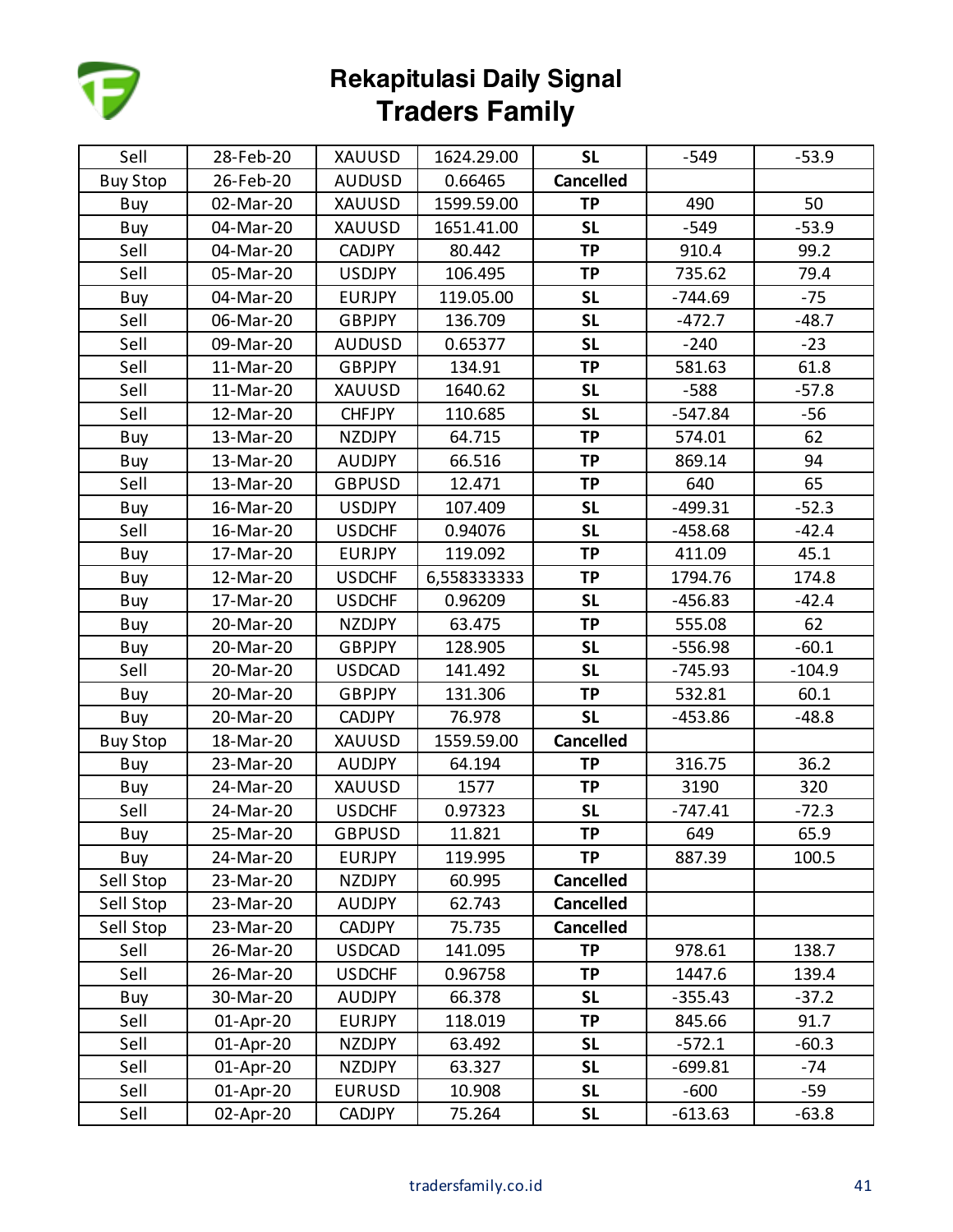

| Sell             | 02-Apr-20 | <b>GBPJPY</b>    | 132.454    | <b>SL</b>         | $-1059.98$ | $-112.7$ |
|------------------|-----------|------------------|------------|-------------------|------------|----------|
| <b>Buy Stop</b>  | 03-Apr-20 | <b>CADJPY</b>    | 78.98      | <b>Cancelled</b>  |            |          |
| <b>Buy Stop</b>  | 06-Apr-20 | <b>EURJPY</b>    | 120        | <b>Cancelled</b>  |            |          |
| Sell Stop        | 06-Apr-20 | <b>USDCHF</b>    | 0.94992    | <b>Cancelled</b>  |            |          |
| Sell Stop        | 06-Apr-20 | <b>USDCHF</b>    | 0.94822    | <b>Cancelled</b>  |            |          |
| Sell Stop        | 06-Apr-20 | <b>USDCHF</b>    | 0.95801    | <b>Cancelled</b>  |            |          |
| Buy              | 06-Apr-20 | <b>EURJPY</b>    | 117.739    | <b>TP</b>         | 452.99     | 50.6     |
| Sell             | 06-Apr-20 | <b>NZDUSD</b>    | 0.58764    | <b>SL</b>         | $-620.03$  | $-60.8$  |
| Sell             | 07-Apr-20 | <b>GBPUSD</b>    | 122.204    | <b>SL</b>         | $-1195.1$  | $-118$   |
| Sell Stop        | 09-Apr-20 | <b>XAUUSD</b>    | 1635.77    | <b>Cancelled</b>  |            |          |
| Buy              | 09-Apr-20 | <b>USDJPY</b>    | 109.172    | <b>SL</b>         | $-708.2$   | $-74.2$  |
| Buy              | 13-Apr-20 | <b>AUDJPY</b>    | 68.028     | <b>Cut Manual</b> | 477.14     | 53.2     |
| <b>Buy Limit</b> | 14-Apr-20 | <b>GBPJPY</b>    | 134.309    | <b>Cancelled</b>  |            |          |
| Sell Stop        | 14-Apr-20 | XAUUSD           | 1679.59.00 | <b>Cancelled</b>  |            |          |
| Buy              | 14-Apr-20 | <b>NZDJPY</b>    | 65.955     | <b>SL</b>         | $-587.29$  | $-62$    |
| <b>Buy Limit</b> | 15-Apr-20 | <b>EURJPY</b>    | 117.273    | <b>Cancelled</b>  |            |          |
| Sell Limit       | 15-Apr-20 | <b>USDCHF</b>    | 0.98325    | <b>Cancelled</b>  |            |          |
| Sell             | 15-Apr-20 | <b>NQ100.JUN</b> | 8641.05.00 | <b>SL</b>         | $-780$     | $-385$   |
| Sell             | 15-Apr-20 | <b>USDCAD</b>    | 138.738    | <b>SL</b>         | $-841.84$  | $-115.2$ |
| Sell             | 15-Apr-20 | <b>EURUSD</b>    | 109.462    | <b>TP</b>         | 452        | 46.2     |
| Buy              | 15-Apr-20 | <b>EURUSD</b>    | 109.807    | <b>SL</b>         | $-1023.1$  | $-100.7$ |
| <b>Buy Stop</b>  | 16-Apr-20 | <b>CADJPY</b>    | 78.535     | <b>Cancelled</b>  |            |          |
| Sell             | 16-Apr-20 | <b>USDCHF</b>    | 0.96375    | <b>SL</b>         | $-692.43$  | $-65$    |
| Buy              | 17-Apr-20 | <b>NQ100.JUN</b> | 8949       | <b>SL</b>         | $-790$     | $-390$   |
| Sell             | 17-Apr-20 | <b>XAUUSD</b>    | 1702.09.00 | <b>SL</b>         | $-760$     | $-75$    |
| Buy              | 17-Apr-20 | <b>GBPJPY</b>    | 134.909    | <b>SL</b>         | $-567.06$  | $-60$    |
| Sell Stop        | 20-Apr-20 | <b>USDJPY</b>    | 106.815    | <b>Cancelled</b>  |            |          |
| Sell             | 20-Apr-20 | XAUUSD           | 1672.09.00 | <b>SL</b>         | $-760$     | $-75$    |
| Buy              | 23-Apr-20 | XAUUSD           | 1709.59.00 | <b>TP</b>         | 1490       | 150      |
| Buy              | 23-Apr-20 | <b>GBPJPY</b>    | 133.108    | <b>SL</b>         | $-587.33$  | $-60.1$  |
| Buy              | 27-Apr-20 | NZDJPY           | 64.715     | <b>Cut Manual</b> | 108.39     | 13.5     |
| Sell Stop        | 28-Apr-20 | <b>AUDUSD</b>    | 0.62208    | <b>Cancelled</b>  |            |          |
| Sell Stop        | 28-Apr-20 | <b>AUDJPY</b>    | 66.82      | <b>Cancelled</b>  |            |          |
| Sell             | 29-Apr-20 | NZDJPY           | 64.715     | <b>SL</b>         | $-593.7$   | $-62$    |
| Sell Stop        | 30-Apr-20 | <b>NZDJPY</b>    | 63.475     | <b>Cancelled</b>  |            |          |
| <b>Buy Limit</b> | 30-Apr-20 | XAUUSD           | 1643.29.00 | <b>Cancelled</b>  |            |          |
| Buy              | 30-Apr-20 | <b>GBPJPY</b>    | 133.108    | <b>TP</b>         | 552.99     | 60       |
| Buy              | 30-Apr-20 | <b>EURUSD</b>    | 108.537    | <b>TP</b>         | 428.86     | 46.3     |
| Buy              | 01-May-20 | <b>NZDJPY</b>    | 65.955     | <b>SL</b>         | $-591.6$   | $-62$    |
| Buy              | 01-May-20 | <b>EURUSD</b>    | 109.051    | <b>TP</b>         | 908.91     | 92.5     |
| Sell             | 04-May-20 | <b>EURUSD</b>    | 109.462    | <b>TP</b>         | 454        | 46.4     |
| Buy              | 05-May-20 | <b>NQ100.JUN</b> | 8833.25.00 | <b>TP</b>         | 765        | 387.5    |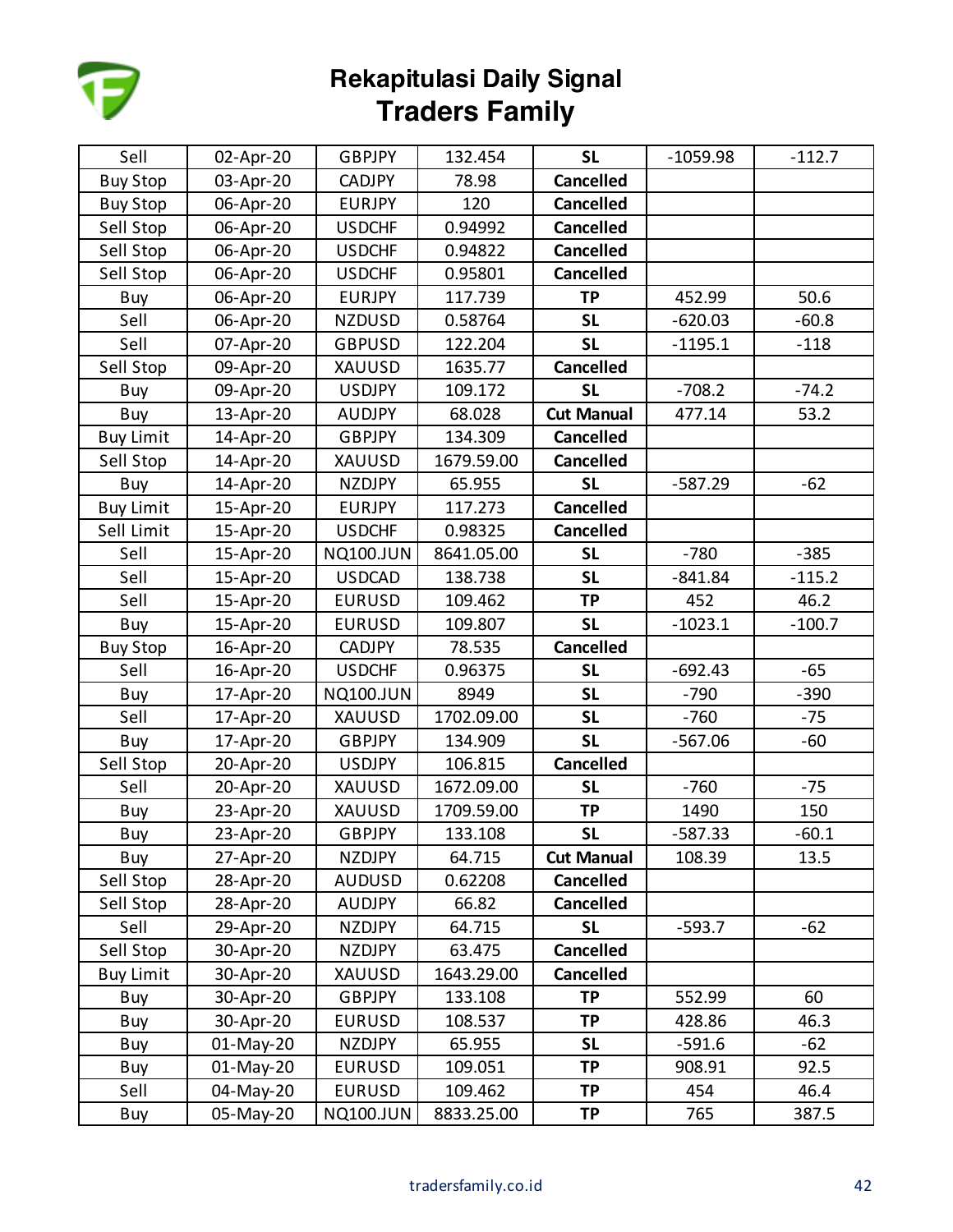

| Buy              | 05-May-20 | <b>AUDUSD</b>    | 0.64086     | <b>TP</b>         | 545.34     | 57.7     |
|------------------|-----------|------------------|-------------|-------------------|------------|----------|
| Sell             | 05-May-20 | <b>GBPJPY</b>    | 133.108     | <b>TP</b>         | 549.99     | 60.1     |
| Buy              | 06-May-20 | <b>EURUSD</b>    | 108.537     | <b>SL</b>         | $-478.02$  | $-46.2$  |
| Sell             | 06-May-20 | <b>GBPJPY</b>    | 131.892     | <b>TP</b>         | 547.93     | 59.2     |
| Buy              | 07-May-20 | <b>NZDJPY</b>    | 64.095      | <b>TP</b>         | 565.33     | 62       |
| Buy              | 08-May-20 | <b>NQ100.JUN</b> | 9179.05.00  | <b>TP</b>         | 740        | 375      |
| Sell             | 08-May-20 | <b>GBPJPY</b>    | 131.191     | <b>SL</b>         | $-1319.31$ | $-137.7$ |
| Buy              | 08-May-20 | <b>XAUUSD</b>    | 1709.31.00  | <b>SL</b>         | $-732$     | $-72.2$  |
| Buy              | 11-May-20 | <b>NQ100.JUN</b> | 9256.25.00  | <b>SL</b>         | $-795$     | $-392.5$ |
| Buy              | 11-May-20 | <b>CHFJPY</b>    | 109.954     | <b>TP</b>         | 557.47     | 61.5     |
| Sell Limit       | 11-May-20 | <b>NZDJPY</b>    | 65.955      | <b>Cancelled</b>  |            |          |
| Buy              | 11-May-20 | <b>EURUSD</b>    | 108.537     | <b>SL</b>         | $-478.02$  | $-46.2$  |
| Sell             | 12-May-20 | <b>NQ100.JUN</b> | 9256        | <b>SL</b>         | $-770$     | $-380$   |
| Sell             | 13-May-20 | <b>NZDJPY</b>    | 64.712      | <b>TP</b>         | 566.63     | 61.7     |
| Sell             | 14-May-20 | <b>NQ100.JUN</b> | 8872        | <b>SL</b>         | $-1550$    | $-770$   |
| Sell Limit       | 15-May-20 | <b>GBPJPY</b>    | 131.306     | <b>Cancelled</b>  |            |          |
| Buy              | 15-May-20 | <b>GBPJPY</b>    | 131.306     | <b>SL</b>         | $-569.76$  | $-60$    |
| Sell             | 15-May-20 | <b>NQ100.JUN</b> | 9063.05.00  | <b>SL</b>         | $-1550$    | $-770$   |
| Sell             | 15-May-20 | <b>USDCAD</b>    | 140.258     | <b>SL</b>         | $-358.85$  | $-49.1$  |
| Buy              | 18-May-20 | XAUUSD           | 1704.01.00  | <b>TP</b>         | 5287.95    | 554.5    |
| Sell             | 18-May-20 | <b>NZDJPY</b>    | 63.402      | <b>SL</b>         | $-656.01$  | $-69.3$  |
| Sell Stop        | 19-May-20 | <b>USDJPY</b>    | 105.702     | <b>Cancelled</b>  |            |          |
| Buy              | 19-May-20 | <b>NZDJPY</b>    | 64.715      | <b>TP</b>         | 564.61     | 62       |
| Sell             | 21-May-20 | <b>GBPJPY</b>    | 131.306     | <b>SL</b>         | $-567.29$  | $-60.1$  |
| Sell             | 26-May-20 | <b>NZDUSD</b>    | 0.60923     | <b>SL</b>         | $-447.24$  | $-43.3$  |
| Sell             | 26-May-20 | <b>AUDUSD</b>    | 0.65119     | <b>SL</b>         | $-704.45$  | $-68.9$  |
| Sell             | 26-May-20 | <b>NZDJPY</b>    | 65.535      | <b>SL</b>         | $-623.31$  | $-65.6$  |
| Buy              | 26-May-20 | <b>USDCAD</b>    | 139.927     | <b>SL</b>         | $-544.94$  | $-73.3$  |
| <b>Buy Stop</b>  | 27-May-20 | <b>GBPJPY</b>    | 133.708     | <b>Cancelled</b>  |            |          |
| <b>Buy Stop</b>  | 27-May-20 | <b>USDJPY</b>    | 108.189     | <b>Cancelled</b>  |            |          |
| Sell Stop        | 27-May-20 | <b>GBPUSD</b>    | 121.494     | <b>Cancelled</b>  |            |          |
| Buy              | 28-May-20 | <b>EURUSD</b>    | 109.476     | <b>TP</b>         | 907.66     | 93.6     |
| Sell             | 28-May-20 | <b>USDCHF</b>    | 0.97025     | <b>TP</b>         | 581.08     | 65       |
| Buy              | 29-May-20 | <b>AUDUSD</b>    | 0.66022     | <b>Cut Manual</b> | 236.96     | 25.8     |
| Buy              | 29-May-20 | <b>GBPUSD</b>    | 12.269      | <b>Cut Manual</b> | 459.32     | 50       |
| Buy              | 29-May-20 | <b>NZDUSD</b>    | 4,271527778 | <b>Cut Manual</b> | 476.96     | 49.9     |
| Sell             | 29-May-20 | XAUUSD           | 1720.89     | <b>Cut Manual</b> | 106.23     | 12.1     |
| Sell Limit       | 29-May-20 | <b>USDCAD</b>    | 138.542     | <b>Cancelled</b>  |            |          |
| <b>Buy Limit</b> | 02-Jun-20 | <b>CADJPY</b>    | 77.041      | <b>Cancelled</b>  |            |          |
| <b>Buy Limit</b> | 02-Jun-20 | <b>EURJPY</b>    | 119.309     | <b>Cancelled</b>  |            |          |
| Buy              | 02-Jun-20 | <b>NZDJPY</b>    | 67.311      | <b>TP</b>         | 789.5      | 86.5     |
| Sell Limit       | 03-Jun-20 | XAUUSD           | 1753.05.00  | Cancelled         |            |          |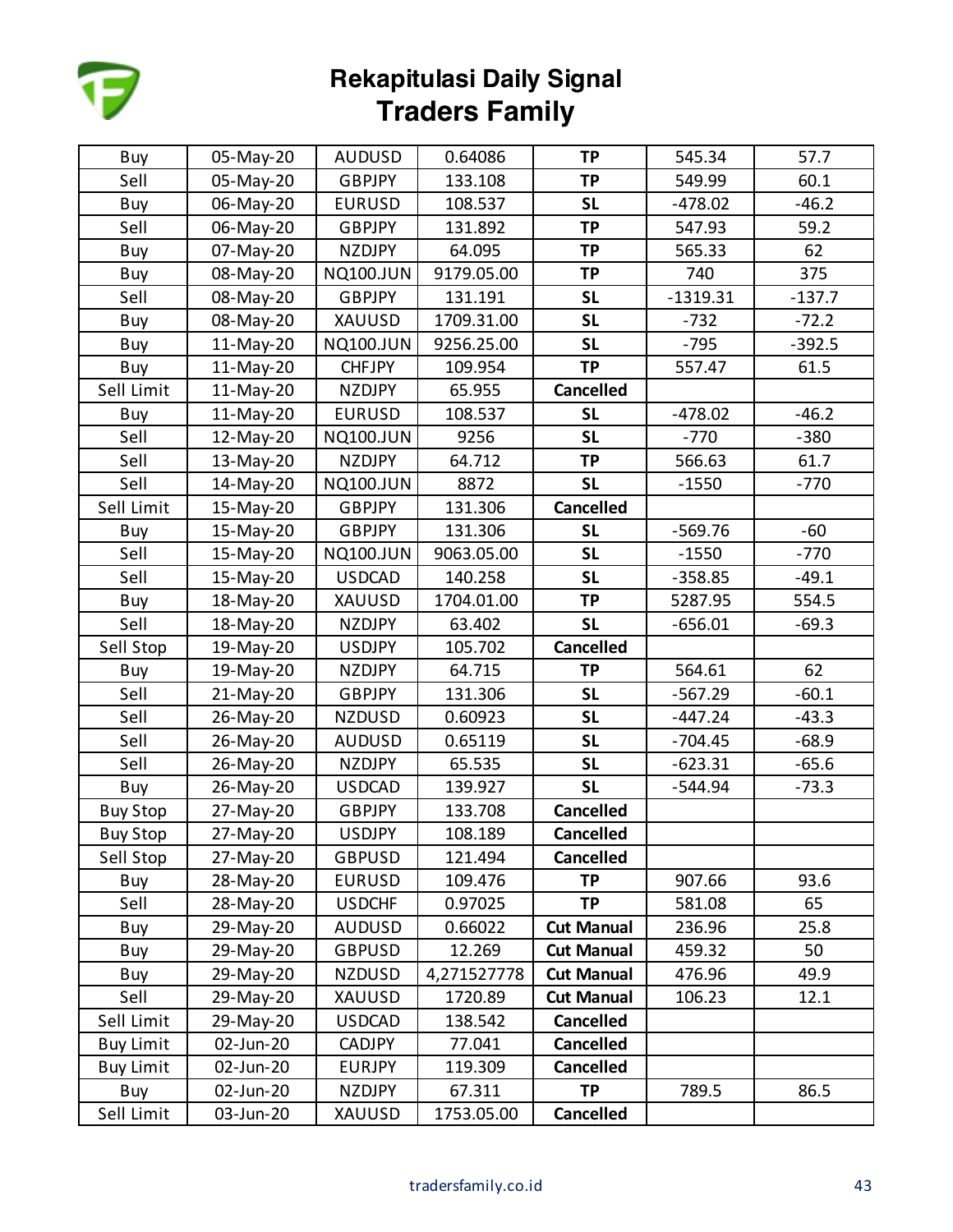

| Sell Stop        | 03-Jun-20 | <b>EURUSD</b>    | 110.675    | <b>Cancelled</b>  |            |          |
|------------------|-----------|------------------|------------|-------------------|------------|----------|
| Sell Limit       | 03-Jun-20 | <b>USDCHF</b>    | 0.96436    | <b>Cancelled</b>  |            |          |
| Sell             | 03-Jun-20 | XAUUSD           | 1716.44.00 | <b>TP</b>         | 1703       | 171.3    |
| Buy              | 04-Jun-20 | <b>GBPUSD</b>    | 125.846    | <b>SL</b>         | $-464.58$  | $-43.1$  |
| <b>Buy Limit</b> | 05-Jun-20 | <b>USDJPY</b>    | 108.314    | <b>Cancelled</b>  |            |          |
| Sell Stop        | 05-Jun-20 | <b>AUDUSD</b>    | 0.68337    | <b>Cancelled</b>  |            |          |
| Buy              | 05-Jun-20 | XAUUSD           | 1691.66    | <b>SL</b>         | $-1245$    | $-123.5$ |
| Sell Limit       | 09-Jun-20 | <b>USDJPY</b>    | 110.02.00  | <b>Cancelled</b>  |            |          |
| Sell             | 09-Jun-20 | <b>USDCAD</b>    | 13.367     | <b>SL</b>         | $-744.93$  | $-98.4$  |
| Sell             | 09-Jun-20 | XAUUSD           | 1695.44.00 | <b>SL</b>         | $-1414.72$ | $-140$   |
| Sell             | 09-Jun-20 | <b>EURJPY</b>    | 121.75     | <b>SL</b>         | $-714.81$  | $-76.1$  |
| Sell             | 10-Jun-20 | <b>GBPJPY</b>    | 136.711    | <b>SL</b>         | $-651.88$  | $-68.9$  |
| <b>Buy Limit</b> | 11-Jun-20 | XAUUSD           | 1664.34.00 | <b>Cancelled</b>  |            |          |
| Sell             | 11-Jun-20 | <b>CADJPY</b>    | 80.091     | <b>TP</b>         | 885        | 96.8     |
| Sell             | 11-Jun-20 | <b>NZDJPY</b>    | 69.921     | <b>TP</b>         | 768.33     | 83.9     |
| Sell             | 11-Jun-20 | <b>EURJPY</b>    | 121.75     | <b>TP</b>         | 680.41     | 75       |
| Sell Limit       | 12-Jun-20 | XAUUSD           | 9754.05.00 | <b>Cancelled</b>  |            |          |
| Sell             | 12-Jun-20 | <b>USDCHF</b>    | 0.94644    | <b>SL</b>         | $-574.19$  | $-53.7$  |
| Sell             | 12-Jun-20 | <b>NQ100.JUN</b> | 9754.05.00 | <b>Cut Manual</b> | 2055       | 1032.5   |
| Sell Limit       | 15-Jun-20 | <b>NQ100.JUN</b> | 9662.05.00 | <b>Cancelled</b>  |            |          |
| Sell             | 15-Jun-20 | <b>AUDUSD</b>    | 0.67888    | <b>SL</b>         | $-309$     | $-29.9$  |
| Buy              | 15-Jun-20 | XAUUSD           | 1729.06.00 | <b>SL</b>         | $-2061.22$ | $-203.2$ |
| Sell             | 19-Jun-20 | <b>EURJPY</b>    | 120.25.00  | <b>TP</b>         | 676.22     | 75       |
| <b>Buy Stop</b>  | 23-Jun-20 | <b>USDJPY</b>    | 108.084    | <b>Cancelled</b>  |            |          |
| Sell             | 23-Jun-20 | <b>USDJPY</b>    | 107.36.00  | TP                | 774.94     | 88.9     |
| Buy              | 24-Jun-20 | CL.AUG           | 40.56.00   | <b>SL</b>         | $-2540$    | $-25.3$  |
| Sell Limit       | 25-Jun-20 | <b>AUDJPY</b>    | 74.662     | <b>Cancelled</b>  |            |          |
| Sell             | 25-Jun-20 | <b>AUDUSD</b>    | 0.69706    | <b>Cut Manual</b> | 1033.52    | 105.5    |
| Sell             | 25-Jun-20 | <b>CHFJPY</b>    | 113.029    | <b>Cut Manual</b> | 20.89      | 8.4      |
| Buy              | 01-Jul-20 | <b>USDJPY</b>    | 108.084    | <b>SL</b>         | $-684.37$  | $-72.4$  |
| Buy              | 01-Jul-20 | XAUUSD           | 1773.03.00 | <b>SL</b>         | $-1191$    | $-118.1$ |
| Buy              | 26-Jun-20 | <b>GBPJPY</b>    | 132.652    | <b>TP</b>         | 1758.76    | 194      |
| <b>Buy Limit</b> | 02-Jul-20 | <b>GBPUSD</b>    | 124.287    | <b>Cancelled</b>  |            |          |
| <b>Buy Limit</b> | 02-Jul-20 | <b>EURUSD</b>    | 112.062    | <b>Cancelled</b>  |            |          |
| <b>Buy Limit</b> | 02-Jul-20 | <b>AUDUSD</b>    | 0.68499    | <b>Cancelled</b>  |            |          |
| Sell Limit       | 25-Jun-20 | <b>USDCAD</b>    | 138.058    | <b>Cancelled</b>  |            |          |
| <b>Buy Limit</b> | 25-Jun-20 | <b>USDJPY</b>    | 106.791    | <b>Cancelled</b>  |            |          |
| Buy              | 01-Jul-20 | <b>AUDUSD</b>    | 0.69142    | <b>TP</b>         | 509.57     | 53.4     |
| Sell             | 30-Jun-20 | <b>USDCAD</b>    | 136.012    | <b>TP</b>         | 499.4      | 72.3     |
| Buy              | 25-Jun-20 | <b>EURUSD</b>    | 112.243    | <b>Cut Manual</b> | 964.53     | 103.7    |
| Buy              | 07-Jul-20 | XAUUSD           | 1792.02.00 | <b>TP</b>         | 737.03     | 75.7     |
| Sell             | 08-Jul-20 | XAUUSD           | 1799.59.00 | <b>SL</b>         | $-760$     | $-75$    |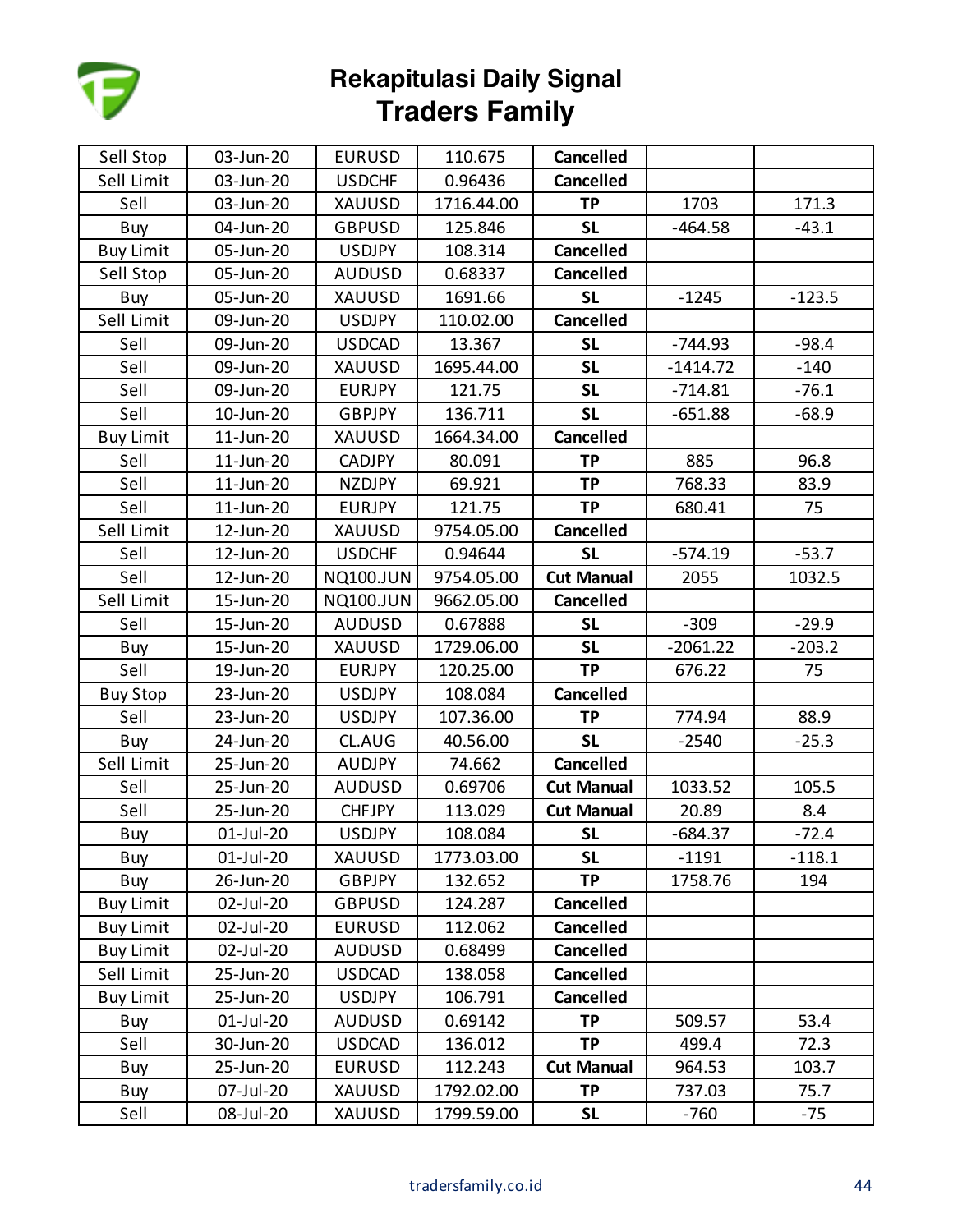

| Buy              | 07-Jul-20 | <b>GBPUSD</b>    | 125.559    | <b>TP</b>         | 787.5      | 82.9     |
|------------------|-----------|------------------|------------|-------------------|------------|----------|
| Sell             | 08-Jul-20 | <b>NQ100.SEP</b> | 10611.5    | <b>SL</b>         | $-2640$    | $-1315$  |
| Buy              | 07-Jul-20 | <b>GBPJPY</b>    | 134.831    | <b>Cut Manual</b> | 559.08     | 63.6     |
| <b>Buy Stop</b>  | 07-Jul-20 | <b>AUDJPY</b>    | 75.248     | <b>Cancelled</b>  |            |          |
| <b>Buy Stop</b>  | 07-Jul-20 | <b>EURJPY</b>    | 122.309    | <b>Cancelled</b>  |            |          |
| <b>Buy Stop</b>  | 14-Jul-20 | <b>USDCAD</b>    | 136.435    | <b>Cancelled</b>  |            |          |
| Buy              | 09-Jul-20 | <b>NZDUSD</b>    | 0.65635    | <b>SL</b>         | $-504.56$  | $-48.5$  |
| Sell             | 14-Jul-20 | <b>XAUUSD</b>    | 1791.67    | <b>SL</b>         | $-738$     | $-72.8$  |
| Buy              | 14-Jul-20 | <b>USDCAD</b>    | 136.435    | <b>SL</b>         | $-302.57$  | $-39.8$  |
| Sell             | 14-Jul-20 | GBPJPY           | 134.095    | <b>SL</b>         | $-626.79$  | $-65.7$  |
| Sell Stop        | 13-Jul-20 | <b>AUDJPY</b>    | 73.849     | <b>Cancelled</b>  |            |          |
| Sell Stop        | 14-Jul-20 | <b>AUDUSD</b>    | 0.69071    | <b>Cancelled</b>  |            |          |
| Sell Stop        | 13-Jul-20 | XAUUSD           | 1789.59.00 | <b>Cancelled</b>  |            |          |
| <b>Buy Stop</b>  | 15-Jul-20 | <b>USDJPY</b>    | 107.511    | <b>Cancelled</b>  |            |          |
| <b>Buy Limit</b> | 15-Jul-20 | <b>GBPJPY</b>    | 134.316    | <b>Cancelled</b>  |            |          |
| Sell             | 16-Jul-20 | <b>EURUSD</b>    | 113.783    | <b>SL</b>         | $-346$     | $-33.6$  |
| Sell             | 15-Jul-20 | <b>CHFJPY</b>    | 113.097    | <b>SL</b>         | $-411.43$  | $-41.8$  |
| Sell             | 16-Jul-20 | <b>GBPUSD</b>    | 125.601    | <b>SL</b>         | $-411$     | $-40.1$  |
| Buy              | 16-Jul-20 | <b>USDCHF</b>    | 0.94602    | <b>SL</b>         | $-396.17$  | $-36$    |
| Buy              | 17-Jul-20 | <b>EURUSD</b>    | 114.041    | <b>Cut Manual</b> | 324        | 33.4     |
| Buy              | 17-Jul-20 | <b>XAUUSD</b>    | 1801.16.00 | <b>Cut Manual</b> | 654        | 66.4     |
| Buy              | 15-Jul-20 | <b>USDCAD</b>    | 13.526     | <b>Cut Manual</b> | 15.98      | 6.9      |
| Sell             | 21-Jul-20 | <b>AUDUSD</b>    | 0.70509    | <b>SL</b>         | $-315$     | $-30.5$  |
| Buy              | 21-Jul-20 | <b>GBPUSD</b>    | 127.026    | <b>SL</b>         | $-491.96$  | $-47.4$  |
| Buy              | 15-Jul-20 | <b>EURJPY</b>    | 122.37.00  | <b>TP</b>         | 1078.99    | 120.7    |
| Buy              | 20-Jul-20 | <b>EURJPY</b>    | 122.801    | <b>TP</b>         | 855.11     | 93.7     |
| Buy              | 21-Jul-20 | <b>NZDJPY</b>    | 70.874     | <b>TP</b>         | 556.45     | 60.9     |
| Sell             | 24-Jul-20 | <b>USDJPY</b>    | 106.582    | <b>TP</b>         | 315.69     | 34.6     |
| Buy              | 23-Jul-20 | <b>EURGBP</b>    | 0.90989    | <b>SL</b>         | $-209.53$  | $-15.2$  |
| Buy              | 23-Jul-20 | <b>GBPUSD</b>    | 126.829    | <b>TP</b>         | 1198.04    | 122.4    |
| Sell Stop        | 27-Jul-20 | XAUUSD           | 1875.91    | <b>Cancelled</b>  |            |          |
| <b>Buy Stop</b>  | 23-Jul-20 | <b>USDCHF</b>    | 0.93045    | <b>Cancelled</b>  |            |          |
| Sell             | 24-Jul-20 | <b>EURJPY</b>    | 123.47.00  | <b>SL</b>         | $-494.77$  | $-50.2$  |
| Sell             | 27-Jul-20 | <b>GBPUSD</b>    | 128.059    | <b>SL</b>         | $-1163.68$ | $-115.1$ |
| Sell             | 28-Jul-20 | <b>NQ100.SEP</b> | 10701.5    | <b>Cut Manual</b> | 2295       | 1152.5   |
| Buy              | 24-Jul-20 | <b>GBPJPY</b>    | 135.47.00  | <b>TP</b>         | 1677.54    | 181.3    |
| Sell Stop        | 28-Jul-20 | <b>CHFJPY</b>    | 113.842    | <b>Cancelled</b>  |            |          |
| Sell Stop        | 29-Jul-20 | <b>SP500.SEP</b> | 3174.75    | <b>Cancelled</b>  |            |          |
| <b>Buy Limit</b> | 03-Aug-20 | <b>USDCHF</b>    | 0.91126    | <b>Cancelled</b>  |            |          |
| Sell Limit       | 03-Aug-20 | <b>GBPUSD</b>    | 131.343    | <b>Cancelled</b>  |            |          |
| Sell Limit       | 03-Aug-20 | <b>EURUSD</b>    | 118.409    | <b>Cancelled</b>  |            |          |
| <b>Buy Limit</b> | 03-Aug-20 | <b>USDJPY</b>    | 105.181    | <b>Cancelled</b>  |            |          |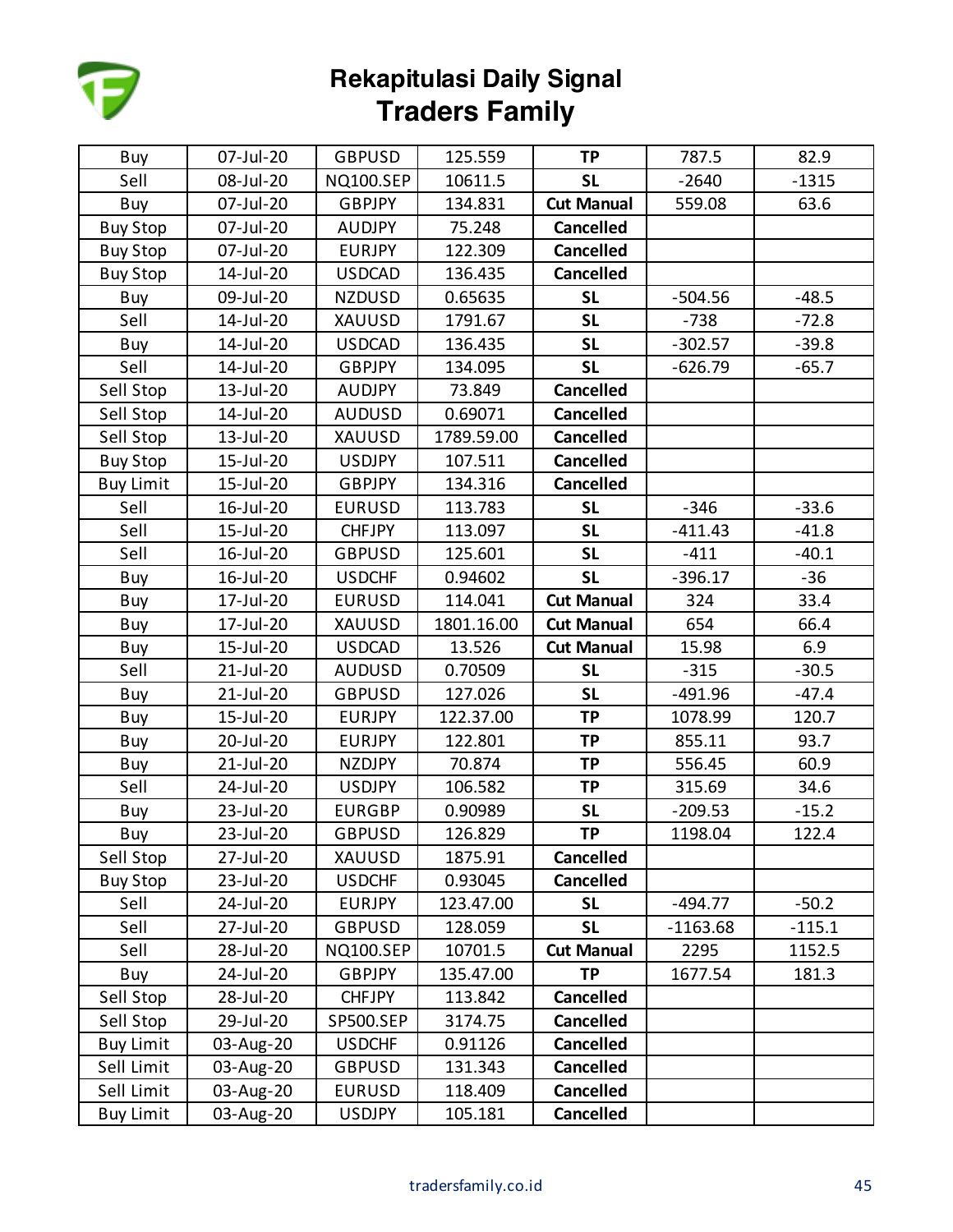

| <b>Buy Limit</b> | 03-Aug-20 | <b>USDCAD</b>    | 133.745    | <b>Cancelled</b>  |            |          |
|------------------|-----------|------------------|------------|-------------------|------------|----------|
| Sell Limit       | 03-Aug-20 | <b>AUDUSD</b>    | 0.71672    | <b>Cancelled</b>  |            |          |
| Sell             | 31-Jul-20 | XAUUSD           | 1974.71    | <b>SL</b>         | $-1249.97$ | $-122.9$ |
| Sell Stop        | 29-Jul-20 | XAUUSD           | 1927.48.00 | <b>Cancelled</b>  |            |          |
| <b>Buy Stop</b>  | 04-Aug-20 | <b>USDCHF</b>    | 0.92641    | <b>Cancelled</b>  |            |          |
| Sell Stop        | 04-Aug-20 | <b>GBPUSD</b>    | 129.801    | <b>Cancelled</b>  |            |          |
| Sell Stop        | 04-Aug-20 | <b>EURUSD</b>    | 116.684    | <b>Cancelled</b>  |            |          |
| Sell             | 04-Aug-20 | <b>AUDUSD</b>    | 0.71573    | <b>SL</b>         | $-564.98$  | $-55.2$  |
| Sell Stop        | 06-Aug-20 | <b>EURUSD</b>    | 118.249    | <b>Cancelled</b>  |            |          |
| Sell             | 06-Aug-20 | <b>EURUSD</b>    | 118.249    | <b>SL</b>         | $-415$     | $-40.5$  |
| Sell Stop        | 06-Aug-20 | <b>GBPUSD</b>    | 129.477    | <b>Cancelled</b>  |            |          |
| Sell Stop        | 06-Aug-20 | <b>GBPJPY</b>    | 137.503    | <b>Cancelled</b>  |            |          |
| Sell             | 07-Aug-20 | <b>NQ100.SEP</b> | 11179.5    | TP                | 960        | 48.5     |
| Buy              | 10-Aug-20 | <b>USDJPY</b>    | 106.102    | <b>SL</b>         | $-364.69$  | $-37.5$  |
| Buy              | 10-Aug-20 | <b>USDCHF</b>    | 0.91636    | <b>SL</b>         | $-569.42$  | $-50.6$  |
| Sell             | 11-Aug-20 | XAUUSD           | 2005.29.00 | <b>TP</b>         | 3228       | 323.8    |
| Sell             | 07-Aug-20 | <b>USDCAD</b>    | 133.533    | <b>Cut Manual</b> | 346.19     | 48.5     |
| Sell Stop        | 07-Aug-20 | <b>USDCHF</b>    | 0.90396    | <b>Cancelled</b>  |            |          |
| <b>Buy Limit</b> | 06-Aug-20 | <b>USDJPY</b>    | 105.048    | <b>Cancelled</b>  |            |          |
| Sell Limit       | 11-Aug-20 | <b>NZDUSD</b>    | 0.66298    | <b>Cancelled</b>  |            |          |
| Buy              | 12-Aug-20 | <b>USDCHF</b>    | 0.91894    | <b>SL</b>         | $-187.69$  | $-16.3$  |
| Sell             | 12-Aug-20 | <b>EURUSD</b>    | 11.759     | <b>SL</b>         | $-311$     | $-30.1$  |
| Sell Limit       | 12-Aug-20 | <b>GBPUSD</b>    | 130.713    | <b>Cancelled</b>  |            |          |
| Sell Limit       | 13-Aug-20 | DJ30.SEP         | 27928      | <b>Cancelled</b>  |            |          |
| Sell             | 13-Aug-20 | <b>AUDJPY</b>    | 76.318     | <b>SL</b>         | $-249.36$  | $-24.8$  |
| Buy              | 17-Aug-20 | <b>USDJPY</b>    | 106.356    | <b>SL</b>         | $-416.83$  | $-42.8$  |
| Sell             | 17-Aug-20 | XAUUSD           | 1979       | <b>SL</b>         | $-2165.51$ | $-215$   |
| Sell             | 12-Aug-20 | <b>NZDUSD</b>    | 0.65654    | <b>Cut Manual</b> | 113.32     | 13.7     |
| Sell             | 12-Aug-20 | <b>NZDJPY</b>    | 70.408     | <b>Cut Manual</b> | 1097.06    | 118.7    |
| Sell             | 18-Aug-20 | <b>CHFJPY</b>    | 116.778    | <b>Cut Manual</b> | 145.23     | 16.4     |
| <b>Buy Stop</b>  | 13-Aug-20 | <b>USDCAD</b>    | 13.284     | <b>Cancelled</b>  |            |          |
| Sell Limit       | 18-Aug-20 | <b>GBPJPY</b>    | 139.194    | <b>Cancelled</b>  |            |          |
| Buy              | 18-Aug-20 | <b>GBPUSD</b>    | 132.245    | <b>SL</b>         | $-1053.28$ | $-103.5$ |
| Sell             | 19-Aug-20 | <b>GBPJPY</b>    | 139.203    | <b>SL</b>         | $-480.68$  | -48.4    |
| Sell             | 20-Aug-20 | <b>GBPUSD</b>    | 131.548    | <b>SL</b>         | $-606$     | -59.6    |
| Buy              | 20-Aug-20 | <b>USDCHF</b>    | 0.91183    | <b>SL</b>         | $-545.59$  | $-48.2$  |
| Sell             | 21-Aug-20 | <b>EURUSD</b>    | 118.756    | TP                | 1105       | 111.5    |
| Sell Limit       | 24-Aug-20 | <b>GBPUSD</b>    | 131.648    | <b>Cancelled</b>  |            |          |
| Sell Limit       | 20-Aug-20 | <b>NZDUSD</b>    | 0.65787    | <b>Cancelled</b>  |            |          |
| Sell             | 25-Aug-20 | <b>GBPUSD</b>    | 131.171    | <b>SL</b>         | $-520$     | $-51$    |
| <b>Buy Stop</b>  | 20-Aug-20 | <b>USDCAD</b>    | 13.287     | <b>Cancelled</b>  |            |          |
| Sell Stop        | 23-Aug-20 | <b>AUDJPY</b>    | 75.525     | <b>Cancelled</b>  |            |          |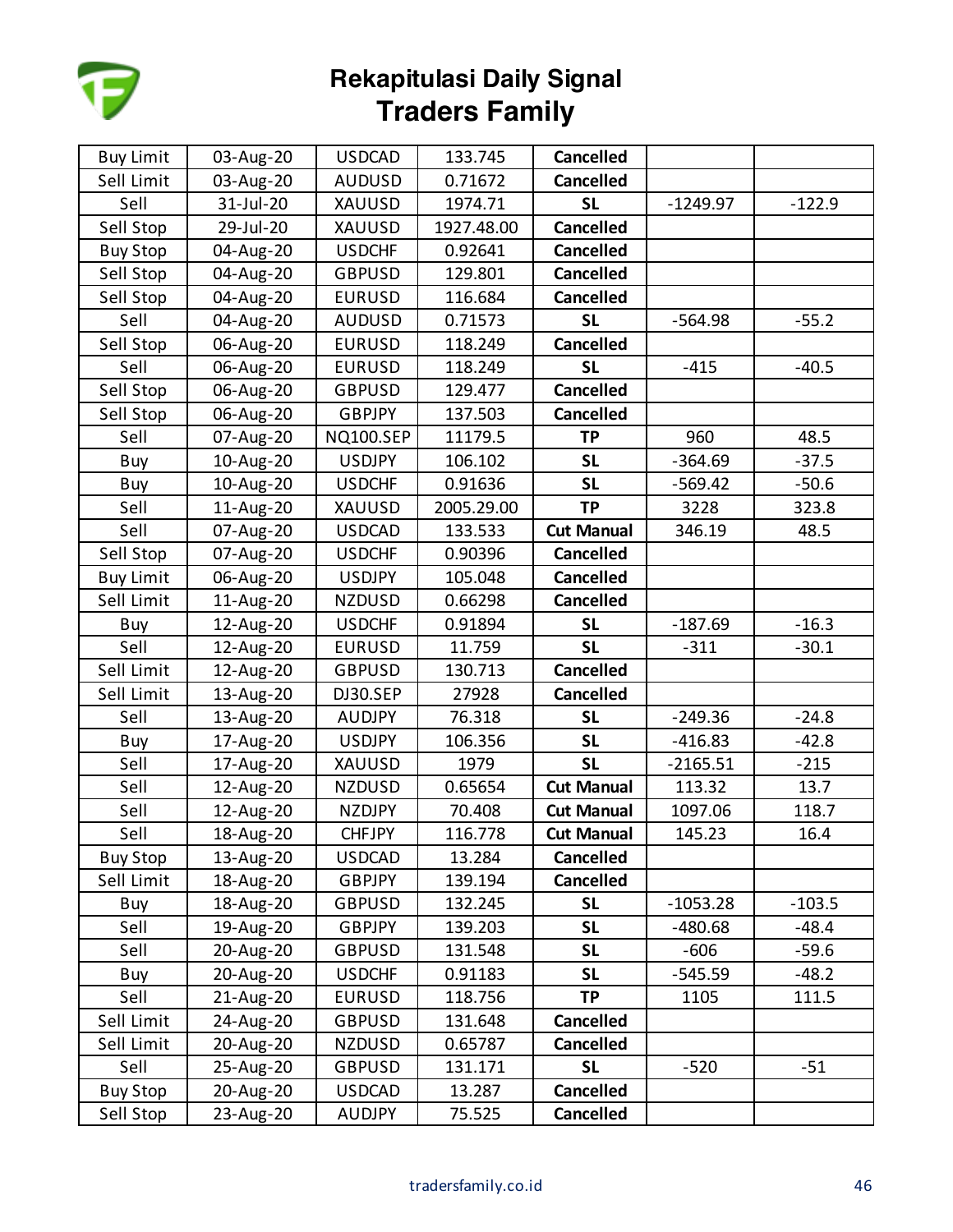

| Sell Stop        | 23-Aug-20 | <b>EURJPY</b> | 124.15.00   | <b>Cancelled</b>  |           |         |
|------------------|-----------|---------------|-------------|-------------------|-----------|---------|
| Sell Stop        | 24-Aug-20 | <b>CADJPY</b> | 79.61       | <b>Cancelled</b>  |           |         |
| Sell Stop        | 24-Aug-20 | <b>GBPJPY</b> | 137.423     | <b>Cancelled</b>  |           |         |
| Sell Stop        | 25-Aug-20 | <b>USDJPY</b> | 105.824     | <b>Cancelled</b>  |           |         |
| Sell             | 26-Aug-20 | XAUUSD        | 1924        | <b>TP</b>         | 1700      | 171     |
| Buy              | 26-Aug-20 | XAUUSD        | 1941.01.00  | <b>TP</b>         | 1136      | 114.6   |
| Buy              | 25-Aug-20 | <b>USDJPY</b> | 106.279     | <b>SL</b>         | $-403.64$ | $-40.5$ |
| Sell             | 21-Aug-20 | <b>AUDUSD</b> | 0.72127     | <b>SL</b>         | $-375.02$ | $-34.7$ |
| Sell             | 25-Aug-20 | <b>USDCHF</b> | 0,063194444 | TP                | 308.52    | 30.4    |
| Sell             | 25-Aug-20 | <b>EURUSD</b> | 118.147     | <b>SL</b>         | $-505.15$ | $-48.2$ |
| Sell Limit       | 26-Aug-20 | <b>USDJPY</b> | 106.923     | <b>Cancelled</b>  |           |         |
| Sell Limit       | 26-Aug-20 | <b>GBPJPY</b> | 141.265     | <b>Cancelled</b>  |           |         |
| Buy              | 28-Aug-20 | <b>EURJPY</b> | 126.233     | <b>TP</b>         | 411.74    | 45.1    |
| Buy              | 27-Aug-20 | CADJPY        | 81.178      | <b>SL</b>         | $-279.47$ | $-28.2$ |
| Buy              | 28-Aug-20 | <b>EURGBP</b> | 0.89754     | <b>SL</b>         | $-347.37$ | $-25.4$ |
| Sell             | 27-Aug-20 | <b>USDCAD</b> | 131.109     | <b>TP</b>         | 667.91    | 89.9    |
| Sell             | 31-Aug-20 | <b>USDCHF</b> | 0.90025     | <b>SL</b>         | $-604.94$ | $-53.5$ |
| Buy              | 01-Sep-20 | XAUUSD        | 1980.94     | <b>SL</b>         | $-574$    | $-56.4$ |
| Buy              | 31-Aug-20 | <b>AUDUSD</b> | 0.73919     | <b>Cut Manual</b> | $-356.14$ | -34     |
| <b>Buy Limit</b> | 02-Sep-20 | <b>USDCHF</b> | 0.91095     | <b>Cancelled</b>  |           |         |
| Sell             | 02-Sep-20 | XAUUSD        | 1963.84     | <b>TP</b>         | 2264      | 227.4   |
| Sell             | 02-Sep-20 | <b>AUDJPY</b> | 77.742      | <b>TP</b>         | 469.34    | 52      |
| Sell             | 03-Sep-20 | <b>GBPUSD</b> | 133.054     | <b>TP</b>         | 791.23    | 80.4    |
| Sell             | 03-Sep-20 | <b>USDJPY</b> | 106.091     | <b>SL</b>         | $-399.6$  | $-40.9$ |
| Sell             | 02-Sep-20 | <b>EURJPY</b> | 125.995     | <b>TP</b>         | 899.88    | 99      |
| Buy              | 03-Sep-20 | <b>AUDJPY</b> | 77.222      | <b>SL</b>         | $-494.44$ | $-50.5$ |
| Sell             | 02-Sep-20 | <b>AUDUSD</b> | 0.73129     | <b>TP</b>         | 910.73    | 93.9    |
| Buy              | 04-Sep-20 | <b>USDCHF</b> | 0.91645     | <b>Cut Manual</b> | 145.25    | 15.4    |
| Sell Limit       | 03-Sep-20 | XAUUSD        | 1958.02.00  | <b>Cancelled</b>  |           |         |
| Sell             | 09-Sep-20 | <b>NZDJPY</b> | 70.294      | <b>SL</b>         | $-395.01$ | $-40.9$ |
| Sell             | 09-Sep-20 | <b>GBPUSD</b> | 129.454     | <b>SL</b>         | $-406$    | $-39.6$ |
| Sell Stop        | 09-Sep-20 | <b>AUDJPY</b> | 76.212      | <b>Cancelled</b>  |           |         |
| Sell Stop        | 09-Sep-20 | DJ30.SEP      | 27041       | <b>Cancelled</b>  |           |         |
| Sell             | 10-Sep-20 | <b>EURGBP</b> | 0.90983     | <b>SL</b>         | $-661.71$ | $-50.3$ |
| Sell             | 09-Sep-20 | <b>EURJPY</b> | 125.005     | <b>SL</b>         | $-955.58$ | -99     |
| Sell             | 09-Sep-20 | <b>EURJPY</b> | 125.05.00   | <b>SL</b>         | -488.94   | $-49.5$ |
| Buy              | 10-Sep-20 | <b>GBPUSD</b> | 129.535     | <b>SL</b>         | $-892$    | $-88.2$ |
| Sell             | 09-Sep-20 | <b>CADJPY</b> | 80.442      | <b>Cut Manual</b> | $-84.07$  | $-5.9$  |
| <b>Buy Limit</b> | 10-Sep-20 | <b>AUDJPY</b> | 76.717      | <b>Cancelled</b>  |           |         |
| Sell Limit       | 10-Sep-20 | <b>USDCHF</b> | 0.91506     | <b>Cancelled</b>  |           |         |
| Sell Stop        | 10-Sep-20 | <b>EURUSD</b> | 11.649      | <b>Cancelled</b>  |           |         |
| <b>Buy Stop</b>  | 10-Sep-20 | <b>GBPJPY</b> | 138.513     | <b>Cancelled</b>  |           |         |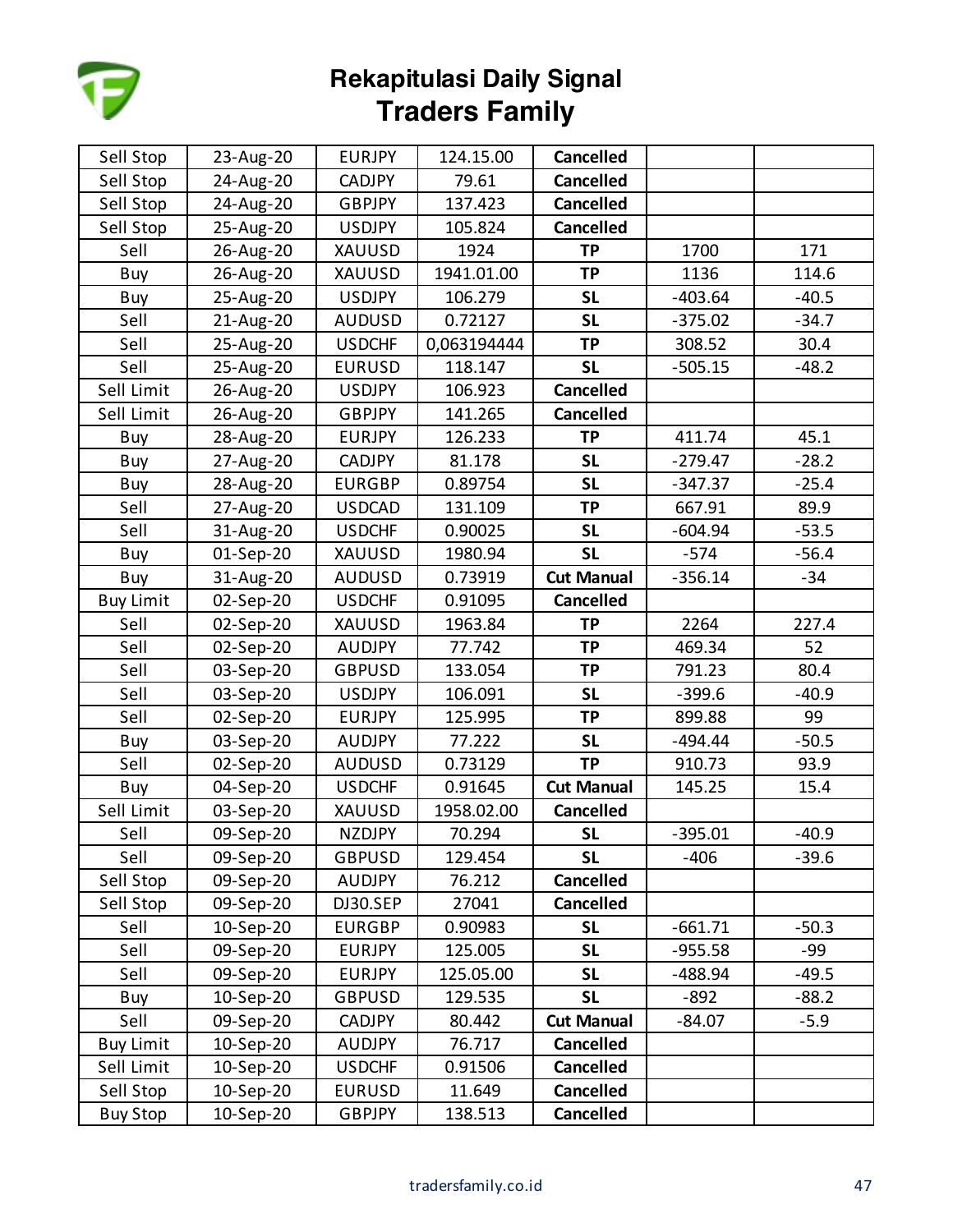

| Sell             | 14-Sep-20  | <b>NZDJPY</b> | 70.741     | <b>SL</b>         | $-309.01$  | $-31.6$     |
|------------------|------------|---------------|------------|-------------------|------------|-------------|
| Sell             | 14-Sep-20  | <b>AUDJPY</b> | 77.054     | <b>SL</b>         | $-406.23$  | $-41.5$     |
| Sell             | 14-Sep-20  | <b>CHFJPY</b> | 116.366    | <b>SL</b>         | $-403.28$  | $-41.2$     |
| Sell             | 14-Sep-20  | <b>CADJPY</b> | 80.456     | <b>TP</b>         | 370.65     | 40.5        |
| Buy              | 14-Sep-20  | <b>EURUSD</b> | 118.667    | <b>SL</b>         | $-192.59$  | $-17.6$     |
| Buy              | 11-Sep-20  | <b>XAUUSD</b> | 1941.01.00 | <b>Cut Manual</b> | 2304.47    | 234.7       |
| Sell             | 15-Sep-20  | <b>EURGBP</b> | 0.91903    | <b>TP</b>         | 828.71     | 64.9        |
| Sell             | 17-Sep-20  | <b>GBPJPY</b> | 134.674    | <b>SL</b>         | $-388.28$  | $-39.6$     |
| Sell             | 17-Sep-20  | <b>NZDJPY</b> | 70.344     | <b>SL</b>         | $-341.26$  | $-34.7$     |
| Sell             | 17-Sep-20  | <b>XAUUSD</b> | 1950.77    | <b>TP</b>         | 3530.17    | 355.1       |
| Sell             | 16-Sep-20  | <b>GBPUSD</b> | 129.868    | <b>TP</b>         | 2101.84    | 212.8       |
| Sell             | 22-Sep-20  | <b>GBPUSD</b> | 127.212    | <b>SL</b>         | $-548$     | $-53.8$     |
| Sell             | 16-Sep-20  | <b>EURUSD</b> | 118.656    | <b>TP</b>         | 1566.32    | 159.6       |
| Sell             | 21-Sep-20  | <b>NZDUSD</b> | 0.66633    | <b>TP</b>         | 543.38     | 55.8        |
| <b>Buy Limit</b> | 14-Sep-20  | <b>USDCAD</b> | 131.268    | <b>Cancelled</b>  |            |             |
| Sell             | 24-Sep-20  | <b>AUDUSD</b> | 0.70461    | <b>SL</b>         | $-447.82$  | $-42.9$     |
| Sell             | 30-Sep-20  | <b>GBPUSD</b> | 128.148    | <b>SL</b>         | $-1503.07$ | $-148.5$    |
| Buy              | 01-Oct-20  | <b>CADJPY</b> | 79.374     | <b>SL</b>         | $-551.58$  | $-56.6$     |
| Sell             | 05-Oct-20  | <b>GBPJPY</b> | 136.81     | <b>SL</b>         | $-502.51$  | $-52.1$     |
| Sell Limit       | 05-Oct-20  | <b>AUDUSD</b> | 0.72619    | <b>Cancelled</b>  |            |             |
| Sell Limit       | 05-Oct-20  | <b>NZDUSD</b> | 0.66897    | <b>Cancelled</b>  |            |             |
| Sell Limit       | 30-Sep-20  | XAUUSD        | 1925.86    | <b>Cancelled</b>  |            |             |
| Sell Stop        | 29-Sep-20  | <b>CADJPY</b> | 78.157     | <b>Cancelled</b>  |            |             |
| Sell             | 07-Oct-20  | <b>CADJPY</b> | 79.48.00   | <b>SL</b>         | $-457.95$  | $-47.5$     |
| Sell             | 09-Oct-20  | XAUUSD        | 1900.36.00 | <b>SL</b>         | $-674$     | $-66.4$     |
| Sell             | 07-Oct-20  | XAUUSD        | 1889.05.00 | <b>SL</b>         | $-2222.99$ | $-219.2$    |
| Sell             | 07-Oct-20  | <b>CHFJPY</b> | 115.303    | <b>SL</b>         | $-581.24$  | $-58.9$     |
| Sell             | 05-Oct-20  | <b>USDCAD</b> | 13.262     | <b>TP</b>         | 861.2      | 117.8       |
| Sell             | 07-Oct-20  | <b>EURJPY</b> | 124.248    | <b>SL</b>         | $-790.33$  | $-80.9$     |
| Sell             | 07-Oct-20  | <b>GBPUSD</b> | 129.192    | <b>SL</b>         | $-1131.76$ | $-111.1$    |
| Sell             | 09-Oct-20  | <b>NZDUSD</b> | 0.66025    | <b>SL</b>         | $-807.32$  | $-79.5$     |
| Sell             | 07-Oct-20  | <b>AUDJPY</b> | 75.49.00   | <b>SL</b>         | $-1058.27$ | $-109.1$    |
| Buy              | 07-Oct-20  | <b>USDJPY</b> | 106.029    | <b>SL</b>         | $-572.01$  | $-57.8$     |
| Sell             | 07-Oct-20  | <b>GBPJPY</b> | 136.707    | <b>Cut Manual</b> | $-215.81$  | $-16.9$     |
| Sell             | 1 Oct 2020 | <b>EURUSD</b> | 11.769     | <b>Cut Manual</b> | 127.27     | 18.3        |
| Sell             | 1 Oct 2020 | <b>NZDJPY</b> | 70.052     | <b>Cut Manual</b> | $-48.65$   | $\mathbf 0$ |
| Sell Stop        | 24-Sep-20  | <b>GBPJPY</b> | 133.056    | <b>Cancelled</b>  |            |             |
| <b>Buy Stop</b>  | 29-Sep-20  | <b>USDCAD</b> | 134.733    | <b>Cancelled</b>  |            |             |
| <b>Buy Limit</b> | 15-Oct-20  | <b>EURJPY</b> | 123.173    | <b>Cancelled</b>  |            |             |
| <b>Buy Limit</b> | 16-Oct-20  | <b>NZDJPY</b> | 69.288     | <b>Cancelled</b>  |            |             |
| <b>Buy Limit</b> | 16-Oct-20  | <b>NZDUSD</b> | 0.65776    | <b>Cancelled</b>  |            |             |
| Sell             | 20-Oct-20  | XAUUSD        | 1895.44.00 | <b>SL</b>         | $-592$     | $-58.2$     |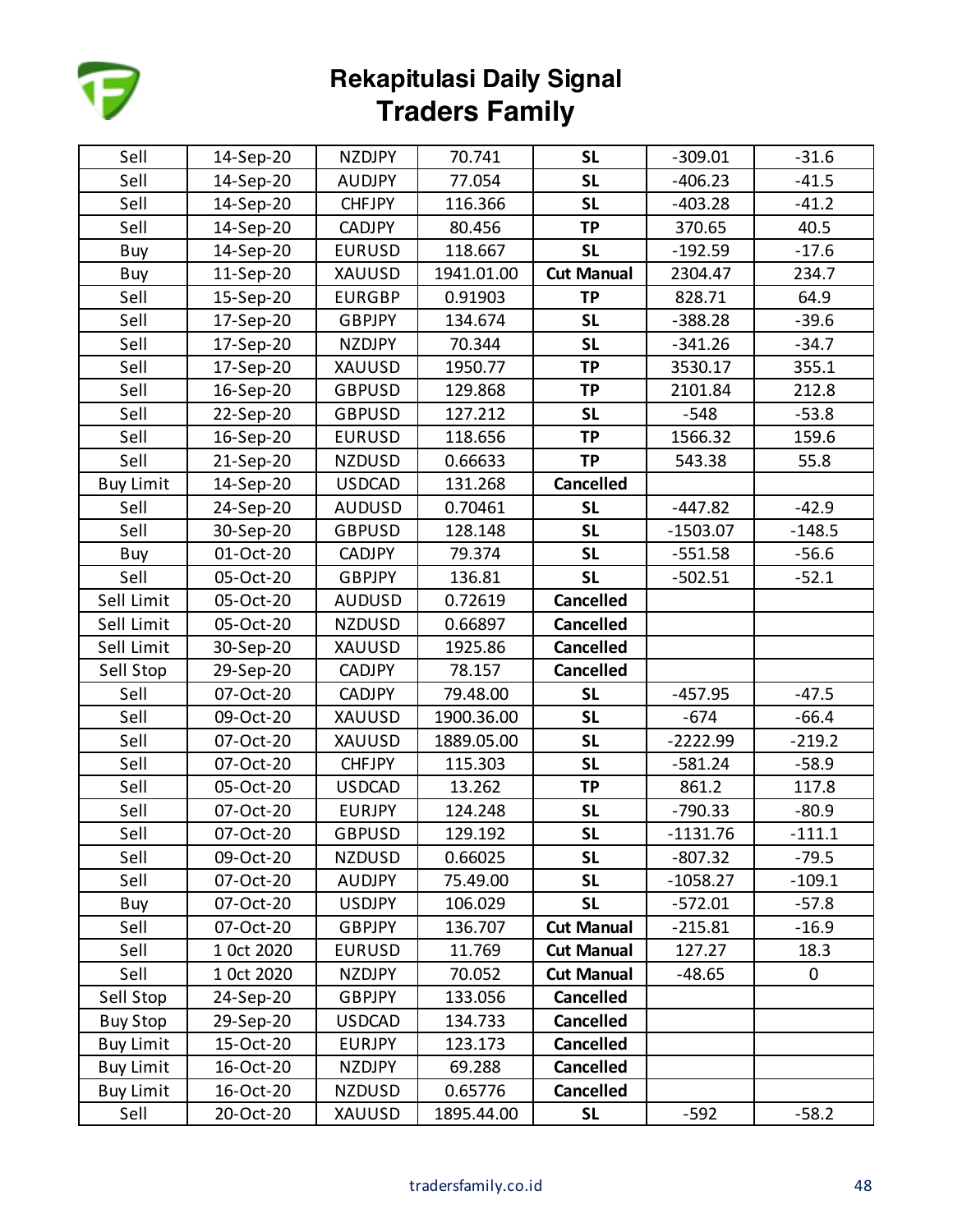

| Sell             | 20-Oct-20   | <b>AUDUSD</b>    | 0.70555    | <b>SL</b>         | $-224.94$ | $-21.2$ |
|------------------|-------------|------------------|------------|-------------------|-----------|---------|
| Sell             | 20-Oct-20   | <b>CADJPY</b>    | 80.442     | <b>Cut Manual</b> | 778.06    | 84      |
| Sell             | 23-Oct-20   | <b>EURJPY</b>    | 123.505    | <b>SL</b>         | $-482.9$  | $-49.5$ |
| <b>Buy Stop</b>  | 22-Oct-20   | <b>GBPJPY</b>    | 137.93     | <b>Cancelled</b>  |           |         |
| <b>Buy Stop</b>  | 22-Oct-20   | <b>GBPUSD</b>    | 131.977    | <b>Cancelled</b>  |           |         |
| <b>Buy Stop</b>  | 22-Oct-20   | XAUUSD           | 1930.97    | <b>Cancelled</b>  |           |         |
| Sell             | 23-Oct-20   | <b>EURJPY</b>    | 124.205    | <b>TP</b>         | 953.25    | 101.9   |
| Sell             | 23-Oct-20   | <b>CHFJPY</b>    | 115.864    | <b>TP</b>         | 1122.21   | 119.2   |
| Sell             | 27-Oct-20   | <b>GBPJPY</b>    | 136.102    | <b>TP</b>         | 557.87    | 59.2    |
| Buy              | 22-Oct-20   | <b>AUDUSD</b>    | 0.70981    | <b>SL</b>         | $-235.89$ | $-21.4$ |
| Buy              | 20-Oct-20   | <b>USDCAD</b>    | 131.222    | <b>TP</b>         | 1892.89   | 260.8   |
| Sell             | 29-Oct-20   | NZDJPY           | 69.082     | <b>SL</b>         | $-543.07$ | $-55.4$ |
| Sell             | 28-0ct-2020 | <b>EURJPY</b>    | 122.76     | <b>Cut Manual</b> | $-120.31$ | $-12.6$ |
| Buy              | 28-0ct-2020 | <b>USDCHF</b>    | 0.91073    | <b>Cut Manual</b> | 91.05     | 8.3     |
| Sell             | 28-0ct-2020 | <b>EURUSD</b>    | 117.429    | <b>TP</b>         | 1113      | 111.3   |
| Sell             | 04-Nov-20   | <b>AUDJPY</b>    | 75.012     | <b>Cut Manual</b> | $-209.1$  | $-21.9$ |
| Buy              | 09-Nov-20   | <b>CHFJPY</b>    | 115.169    | <b>SL</b>         | $-355.18$ | $-36.7$ |
| Sell stop        | 10-Nov-20   | <b>NZDJPY</b>    | 71.177     | <b>Cancelled</b>  |           |         |
| Sell stop        | 10-Nov-20   | <b>NZDJPY</b>    | 71.314     | <b>Cancelled</b>  |           |         |
| Sell             | 10-Nov-20   | <b>GBPJPY</b>    | 138.211    | <b>SL</b>         | $-534.32$ | $-56.1$ |
| Buy stop         | 11-Nov-20   | <b>GBPUSD</b>    | 133.468    | <b>Cancelled</b>  |           |         |
| Sell Limit       | 11-Nov-20   | <b>GBPUSD</b>    | 134.058    | <b>Cancelled</b>  |           |         |
| Sell Limit       | 11-Nov-20   | XAUUSD           | 1887.44.00 | <b>Cancelled</b>  |           |         |
| Sell             | 12-Nov-20   | <b>AUDUSD</b>    | 0.72271    | <b>SL</b>         | $-431$    | $-43.1$ |
| Sell Limit       | 13-Nov-20   | <b>CHFJPY</b>    | 115.046    | <b>Cancelled</b>  |           |         |
| Sell             | 13-Nov-20   | <b>GBPUSD</b>    | 131.543    | <b>SL</b>         | $-598$    | $-59.8$ |
| Sell             | 13-Nov-20   | <b>GBPJPY</b>    | 138.435    | <b>SL</b>         | $-651.68$ | $-68.1$ |
| Sell             | 13-Nov-20   | <b>AUDJPY</b>    | 76.261     | <b>SL</b>         | $-368.06$ | $-38.6$ |
| Sell Limit       | 16-Nov-20   | <b>NZDJPY</b>    | 72.87      | <b>Cancelled</b>  |           |         |
| Sell stop        | 16-Nov-20   | <b>NZDUSD</b>    | 0.68242    | <b>Cancelled</b>  |           |         |
| Sell             | 16-Nov-20   | <b>NZDJPY</b>    | 71.984     | <b>SL</b>         | $-442.98$ | $-46.3$ |
| <b>Buy Limit</b> | 20-Nov-20   | <b>GBPUSD</b>    | 132.189    | <b>Cancelled</b>  |           |         |
| Buy stop         | 23-Nov-20   | <b>XAUUSD</b>    | 1891.08.00 | <b>Cancelled</b>  |           |         |
| Sell stop        | 24-Nov-20   | <b>AUDUSD</b>    | 0.72491    | <b>Cancelled</b>  |           |         |
| Sell             | 24-Nov-20   | NZDJPY           | 72.709     | <b>SL</b>         | $-278.27$ | $-29.1$ |
| Sell             | 24-Nov-20   | CADJPY           | 80.094     | <b>SL</b>         | $-310.01$ | $-32.4$ |
| Buy              | 24-Nov-20   | <b>AUDUSD</b>    | 0.73562    | <b>SL</b>         | $-215$    | $-21.5$ |
| <b>Buy Limit</b> | 25-Nov-20   | <b>NQ100.DEC</b> | 12015      | <b>Cancelled</b>  |           |         |
| Sell Limit       | 25-Nov-20   | <b>XAUUSD</b>    | 1821.89    | <b>Cancelled</b>  |           |         |
| Sell             | 25-Nov-20   | <b>NZDUSD</b>    | 0.69877    | <b>SL</b>         | $-214$    | $-21.4$ |
| Buy              | 25-Nov-20   | <b>AUDJPY</b>    | 76.715     | <b>SL</b>         | $-208.91$ | $-21.8$ |
| Buy              | 25-Nov-20   | DJ30.DEC         | 29843      | <b>SL</b>         | $-135$    | $-13.5$ |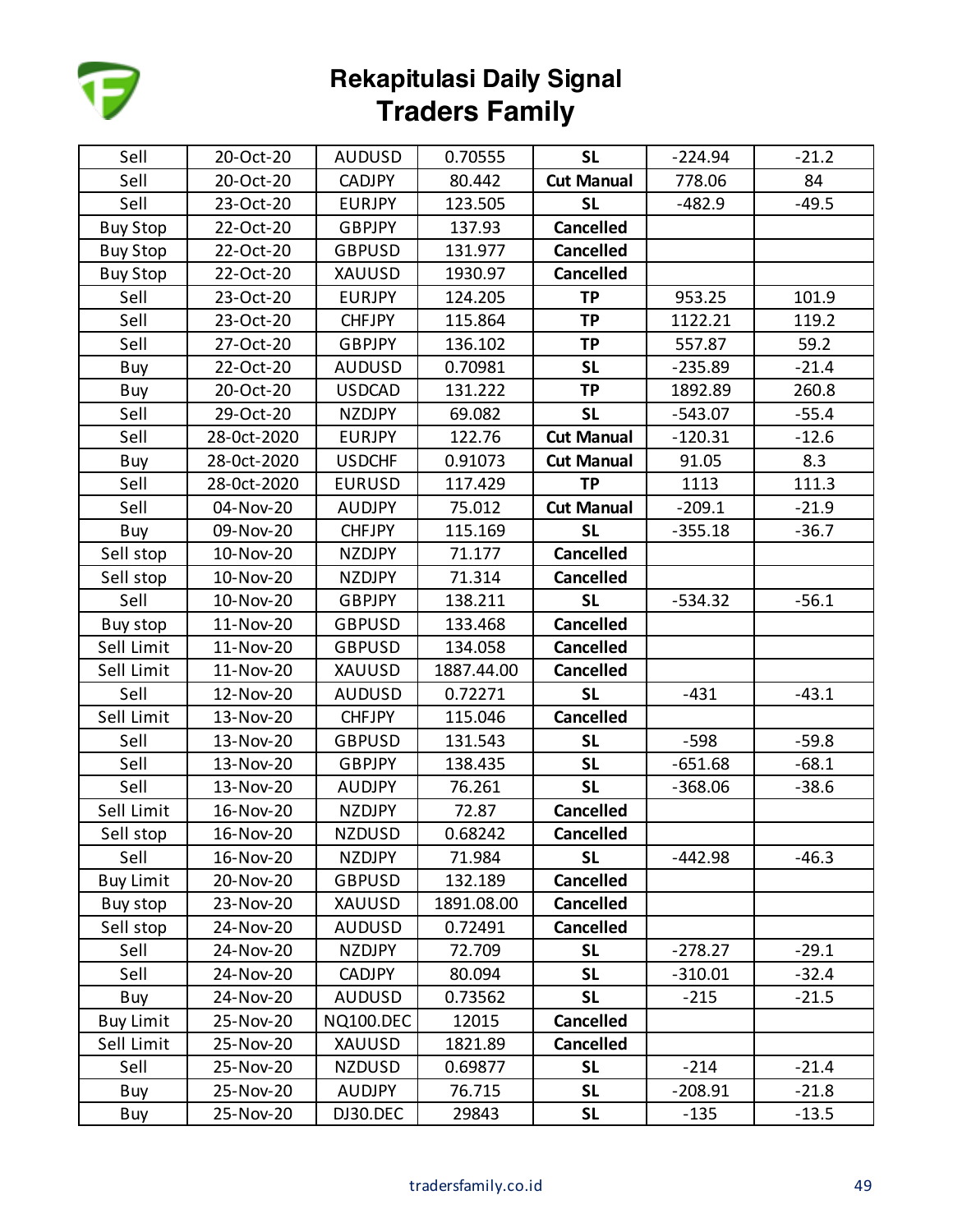

| Buy              | 25-Nov-20 | <b>USDJPY</b> | 104.317     | <b>SL</b>        | $-247.94$ | $-25.8$  |
|------------------|-----------|---------------|-------------|------------------|-----------|----------|
| Buy              | 26-Nov-20 | <b>GBPJPY</b> | 139.422     | <b>SL</b>        | $-503.68$ | $-52.4$  |
| Buy              | 26-Nov-20 | <b>GBPUSD</b> | 133.399     | <b>SL</b>        | $-514$    | $-51.4$  |
| <b>Buy Limit</b> | 30-Nov-20 | <b>EURUSD</b> | 119.399     | <b>Cancelled</b> |           |          |
| Sell Limit       | 30-Nov-20 | <b>XAUUSD</b> | 1795        | <b>Cancelled</b> |           |          |
| Sell             | 30-Nov-20 | GBPJPY        | 138.769     | <b>SL</b>        | $-400.33$ | $-41.7$  |
| Sell             | 30-Nov-20 | <b>USDCHF</b> | 0,629166667 | <b>SL</b>        | $-258.71$ | $-23.5$  |
| <b>Buy Limit</b> | 01-Dec-20 | <b>USDJPY</b> | 104.172     | <b>Cancelled</b> |           |          |
| Buy              | 01-Dec-20 | <b>USDCAD</b> | 12.977      | <b>SL</b>        | $-352.63$ | $-45.6$  |
| Sell             | 01-Dec-20 | <b>EURUSD</b> | 119.493     | <b>SL</b>        | $-456$    | $-45.6$  |
| Sell             | 01-Dec-20 | <b>AUDUSD</b> | 0.73645     | <b>SL</b>        | $-276$    | $-27.6$  |
| Sell             | 01-Dec-20 | <b>EURGBP</b> | 0.89641     | <b>SL</b>        | $-386.23$ | $-28.9$  |
| <b>Buy Limit</b> | 02-Dec-20 | <b>NZDJPY</b> | 73.496      | <b>Cancelled</b> |           |          |
| Sell Limit       | 02-Dec-20 | <b>USDCHF</b> | 0.90208     | <b>Cancelled</b> |           |          |
| Buy              | 02-Dec-20 | <b>GBPUSD</b> | 133.857     | <b>SL</b>        | $-525$    | $-52.5$  |
| Buy              | 02-Dec-20 | <b>GBPJPY</b> | 139.715     | <b>SL</b>        | $-556.62$ | $-58.2$  |
| Sell Limit       | 03-Dec-20 | <b>USDJPY</b> | 104.572     | <b>Cancelled</b> |           |          |
| Sell Limit       | 03-Dec-20 | <b>USDCHF</b> | 6,225       | <b>Cancelled</b> |           |          |
| <b>Buy Limit</b> | 03-Dec-20 | <b>EURUSD</b> | 120.919     | <b>Cancelled</b> |           |          |
| <b>Buy Limit</b> | 03-Dec-20 | <b>XAUUSD</b> | 1821.67     | <b>Cancelled</b> |           |          |
| <b>Buy Limit</b> | 03-Dec-20 | <b>AUDUSD</b> | 0.73956     | <b>Cancelled</b> |           |          |
| Buy              | 03-Dec-20 | <b>EURJPY</b> | 126.24.00   | <b>TP</b>        | 306.52    | 31.9     |
| Sell             | 03-Dec-20 | <b>USDCAD</b> | 129.303     | <b>TP</b>        | 188.28    | 24.3     |
| <b>Buy Limit</b> | 04-Dec-20 | <b>GBPUSD</b> | 134.084     | <b>Cancelled</b> |           |          |
| Buy              | 04-Dec-20 | <b>AUDUSD</b> | 0.74268     | <b>SL</b>        | $-261$    | $-26.1$  |
| Buy              | 04-Dec-20 | XAUUSD        | 1833.07.00  | <b>TP</b>        | 1533      | 153.3    |
| Sell Limit       | 07-Dec-20 | <b>GBPUSD</b> | 134.755     | <b>Cancelled</b> |           |          |
| Sell Limit       | 07-Dec-20 | <b>GBPJPY</b> | 139.897     | <b>Cancelled</b> |           |          |
| Sell             | 07-Dec-20 | <b>EURUSD</b> | 121.392     | <b>TP</b>        | 568       | 56.8     |
| Buy              | 07-Dec-20 | <b>USDJPY</b> | 103.989     | <b>TP</b>        | 287.66    | 30       |
| Sell             | 07-Dec-20 | <b>USDCAD</b> | 128.152     | <b>TP</b>        | 657.42    | 83.7     |
| Sell stop        | 09-Dec-20 | NZDJPY        | 72.805      | <b>Cancelled</b> |           |          |
| Sell stop        | 09-Dec-20 | <b>AUDJPY</b> | 76.68       | <b>Cancelled</b> |           |          |
| Buy              | 09-Dec-20 | XAUUSD        | 1864.04.00  | <b>SL</b>        | $-1329$   | $-132.9$ |
| Sell             | 10-Dec-20 | XAUUSD        | 1848.09.00  | <b>TP</b>        | 2263      | 226.3    |
| <b>Buy Limit</b> | 11-Dec-20 | <b>AUDUSD</b> | 0.75124     | <b>Cancelled</b> |           |          |
| Sell Limit       | 11-Dec-20 | <b>USDJPY</b> | 104.331     | <b>Cancelled</b> |           |          |
| Sell             | 11-Dec-20 | <b>USDCAD</b> | 127.671     | <b>TP</b>        | 461.9     | 58.7     |
| Buy              | 11-Dec-20 | <b>AUDJPY</b> | 78.234      | <b>TP</b>        | 327.03    | 34       |
| Sell             | 14-Dec-20 | <b>CHFJPY</b> | 117.216     | <b>TP</b>        | 566.53    | 58.4     |
| Sell             | 15-Dec-20 | <b>GBPJPY</b> | 138.09.00   | <b>SL</b>        | $-576.63$ | $-59.8$  |
| Sell             | 15-Dec-20 | XAUUSD        | 1832.11.00  | <b>SL</b>        | $-787$    | $-78.7$  |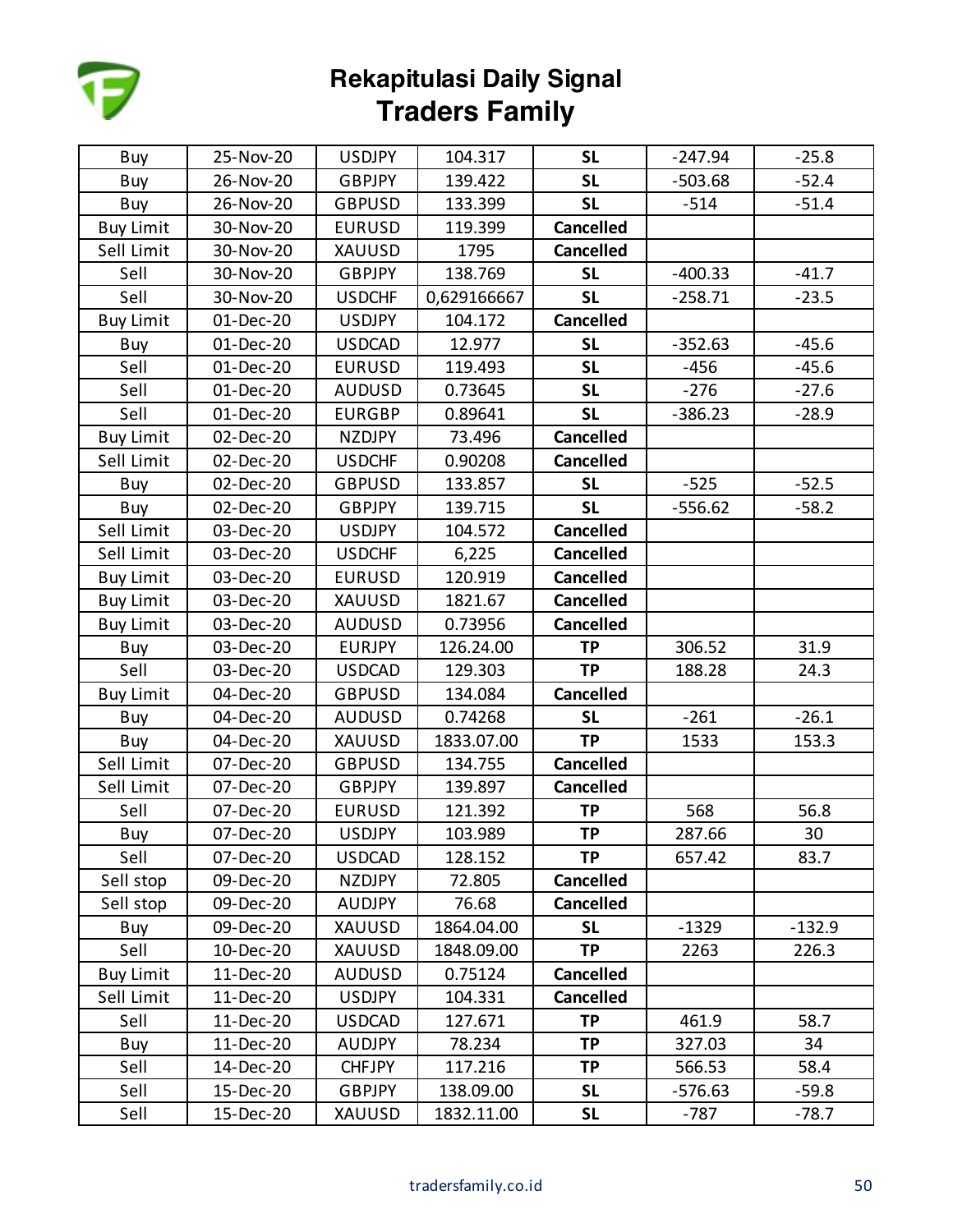

| Sell             | 15-Dec-20       | <b>GBPUSD</b> | 133.717     | <b>SL</b>        | $-808$    | $-80.8$ |
|------------------|-----------------|---------------|-------------|------------------|-----------|---------|
| Buy              | 15-Dec-20       | <b>USDJPY</b> | 103.882     | <b>SL</b>        | $-252.85$ | $-26.2$ |
| Sell             | 15-Dec-20       | <b>AUDUSD</b> | 0.75478     | <b>SL</b>        | $-228$    | $-22.8$ |
| Sell             | 16-Dec-20       | <b>USDCAD</b> | 127.226     | <b>SL</b>        | $-366.5$  | $-46.8$ |
| Buy              | 16-Dec-20       | <b>XAUUSD</b> | 1861.24.00  | <b>SL</b>        | $-567$    | $-56.7$ |
| Buy              | 16-Dec-20       | XAUUSD        | 1847.77     | <b>TP</b>        | 1123      | 112.3   |
| <b>Buy Limit</b> | 17-Dec-20       | <b>AUDUSD</b> | 0.75609     | <b>Cancelled</b> |           |         |
| <b>Buy Limit</b> | 17-Dec-20       | <b>XAUUSD</b> | 1856.92     | <b>Cancelled</b> |           |         |
| Buy              | 17-Dec-20       | <b>NZDJPY</b> | 73.481      | <b>TP</b>        | 269.94    | 27.9    |
| Sell             | 22-Dec-20       | <b>USDCAD</b> | 128.843     | <b>SL</b>        | $-367.31$ | $-47.5$ |
| Sell stop        | 23-Dec-20       | <b>EURJPY</b> | 125.05.00   | <b>Cancelled</b> |           |         |
| <b>Buy Limit</b> | 24-Dec-20       | <b>NZDJPY</b> | 73.276      | <b>Cancelled</b> |           |         |
| <b>Buy Limit</b> | 24-Dec-20       | <b>GBPJPY</b> | 138.702     | <b>Cancelled</b> |           |         |
| <b>Buy Limit</b> | 24-Dec-20       | <b>NZDUSD</b> | 0.70752     | <b>Cancelled</b> |           |         |
| Sell Limit       | 28-Dec-20       | <b>GBPJPY</b> | 140.618     | <b>Cancelled</b> |           |         |
| Sell             | 28-Dec-20       | <b>GBPUSD</b> | 135.687     | <b>TP</b>        | 463       | 46.3    |
| <b>Buy Limit</b> | 29-Dec-20       | <b>CADJPY</b> | 80.599      | <b>Cancelled</b> |           |         |
| Sell             | 29-Dec-20       | <b>GBPUSD</b> | 134.962     | <b>SL</b>        | $-819$    | $-81.9$ |
| Sell             | 11-Jan-21       | <b>AUDJPY</b> | 80.285      | <b>TP</b>        | 278.05    |         |
| Buy              | 06-Jan-21       | <b>AUDUSD</b> | 5,372222222 | <b>TP</b>        | 515       |         |
| Buy stop         | 20-Jan-21       | <b>EURJPY</b> | 126.263     | <b>Cancelled</b> |           |         |
| Buy              | 13-Jan-21       | <b>EURUSD</b> | 121.876     | <b>SL</b>        | $-367$    |         |
| <b>Buy Limit</b> | 08-Jan-21       | <b>GBPJPY</b> | 140.483     | <b>Cancelled</b> |           |         |
| Sell Limit       | $11$ -Jan- $21$ | <b>GBPJPY</b> | 141.07.00   | <b>Cancelled</b> |           |         |
| Sell Limit       | 18-Jan-21       | <b>GBPJPY</b> | 141.527     | <b>Cancelled</b> |           |         |
| Buy              | 20-Jan-21       | <b>GBPJPY</b> | 141.834     | <b>SL</b>        | $-498.17$ | $-516$  |
| Sell             | 21-Jan-21       | <b>GBPJPY</b> | 141.681     | <b>SL</b>        | $-652.27$ | $-676$  |
| Sell stop        | 28-Jan-21       | <b>GBPJPY</b> | 142.101     | <b>Cancelled</b> |           |         |
| Buy              | 06-Jan-21       | <b>GBPUSD</b> | 135.928     | <b>SL</b>        | $-471$    | $-471$  |
| Sell             | $11$ -Jan- $21$ | <b>GBPUSD</b> | 135.161     | <b>SL</b>        | $-838$    | $-838$  |
| Sell Limit       | 18-Jan-21       | <b>GBPUSD</b> | 13.622      | <b>Cancelled</b> |           |         |
| <b>Buy Limit</b> | 20-Jan-21       | <b>GBPUSD</b> | 136.143     | <b>Cancelled</b> |           |         |
| Sell             | 21-Jan-21       | <b>GBPUSD</b> | 136.723     | <b>SL</b>        | $-514$    | $-514$  |
| Buy              | 20-Jan-21       | <b>NZDJPY</b> | 74.189      | <b>TP</b>        | 457.31    |         |
| <b>Buy Limit</b> | 06-Jan-21       | <b>NZDUSD</b> | 0.72242     | <b>Cancelled</b> |           |         |
| Buy              | 15-Jan-21       | <b>NZDUSD</b> | 5,00625     | <b>SL</b>        | $-325$    | $-325$  |
| <b>Buy Limit</b> | 21-Jan-21       | <b>NZDUSD</b> | 0.71471     | <b>Cancelled</b> |           |         |
| Buy              | 29-Jan-21       | <b>NZDUSD</b> | 0.71545     | <b>TP</b>        | 594       | 594     |
| Sell             | 06-Jan-21       | <b>USDCAD</b> | 127.137     | <b>SL</b>        | $-505.54$ | $-646$  |
| Sell             | 13-Jan-21       | <b>USDCAD</b> | 127.384     | <b>TP</b>        | 478       | 606     |
| Sell             | 15-Jan-21       | <b>USDCAD</b> | 126.626     | <b>SL</b>        | $-330.59$ | $-420$  |
| Sell             | 20-Jan-21       | <b>USDCAD</b> | 127.071     | <b>TP</b>        | 503.03    | 636     |